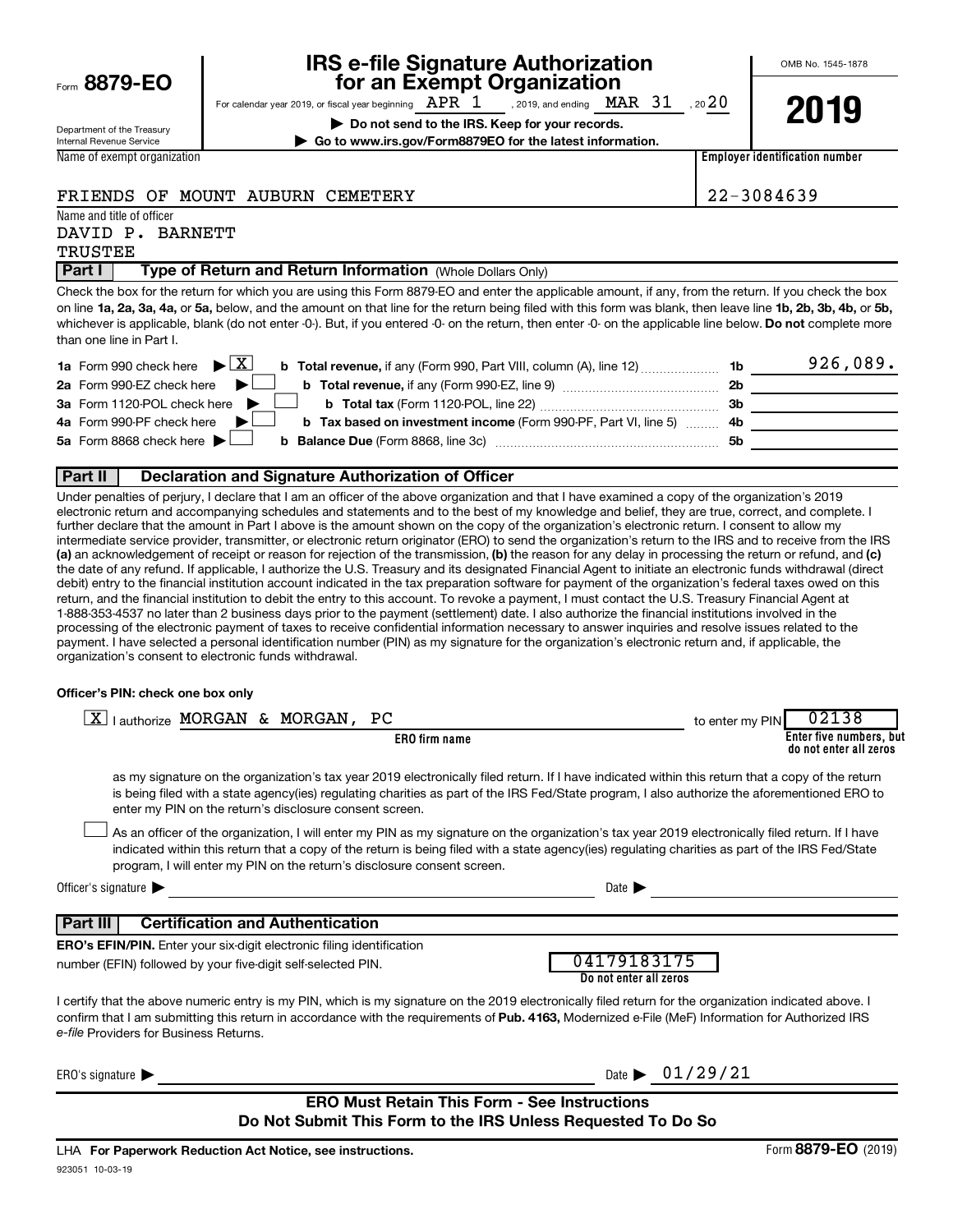|                                |                                  | EXTENDED TO FEBRUARY 16, 2021                                                                                                                                              |                                                         |                                                                  |
|--------------------------------|----------------------------------|----------------------------------------------------------------------------------------------------------------------------------------------------------------------------|---------------------------------------------------------|------------------------------------------------------------------|
|                                |                                  | <b>Return of Organization Exempt From Income Tax</b>                                                                                                                       |                                                         | OMB No. 1545-0047                                                |
| Form                           |                                  | Under section 501(c), 527, or 4947(a)(1) of the Internal Revenue Code (except private foundations)                                                                         |                                                         |                                                                  |
|                                |                                  | (Rev. January 2020)<br>Do not enter social security numbers on this form as it may be made public.                                                                         |                                                         | <b>Open to Public</b>                                            |
|                                |                                  | Department of the Treasury<br>Go to www.irs.gov/Form990 for instructions and the latest information.<br>Internal Revenue Service                                           |                                                         | Inspection                                                       |
|                                |                                  | A For the 2019 calendar year, or tax year beginning $APR$ 1, $2019$                                                                                                        | 2020<br>and ending $\n  MAR\n  31$ ,                    |                                                                  |
|                                | <b>B</b> Check if<br>applicable: | C Name of organization                                                                                                                                                     | D Employer identification number                        |                                                                  |
|                                |                                  |                                                                                                                                                                            |                                                         |                                                                  |
|                                | Address<br> change<br>Name       | FRIENDS OF MOUNT AUBURN CEMETERY                                                                                                                                           | 22-3084639                                              |                                                                  |
|                                | change<br>Initial                | Doing business as<br>Number and street (or P.O. box if mail is not delivered to street address)<br>Room/suite                                                              |                                                         |                                                                  |
|                                | return<br>Final<br>return/       | 580 MOUNT AUBURN STREET                                                                                                                                                    | E Telephone number<br>$(617)547 - 7105$                 |                                                                  |
|                                | termin-<br>ated                  | City or town, state or province, country, and ZIP or foreign postal code                                                                                                   | G Gross receipts \$                                     | 935, 295.                                                        |
|                                | Amended<br>return                | CAMBRIDGE, MA 02138-5517                                                                                                                                                   | H(a) Is this a group return                             |                                                                  |
|                                | Applica-<br>tion<br>pending      | F Name and address of principal officer: DAVID P. BARNETT                                                                                                                  |                                                         | for subordinates? $\text{mm}$ $\Box$ Yes $\boxed{\mathbf{X}}$ No |
|                                |                                  | SAME AS C ABOVE                                                                                                                                                            | H(b) Are all subordinates included? Ves                 | No                                                               |
|                                |                                  | <b>I</b> Tax-exempt status: $X \ 501(c)(3)$<br>$501(c)$ (<br>$4947(a)(1)$ or<br>$\sqrt{\frac{1}{1}}$ (insert no.)                                                          | 527                                                     | If "No," attach a list. (see instructions)                       |
|                                |                                  | J Website: WWW.MOUNTAUBURN.ORG                                                                                                                                             | $H(c)$ Group exemption number $\blacktriangleright$     |                                                                  |
|                                |                                  | Corporation<br>$\mid X \mid$ Trust<br>Other $\blacktriangleright$<br>Association<br>K Form of organization:                                                                | L Year of formation: 1986 M State of legal domicile: MA |                                                                  |
|                                | Part I                           | <b>Summary</b>                                                                                                                                                             |                                                         |                                                                  |
|                                | 1                                | Briefly describe the organization's mission or most significant activities: SEE SCHEDULE O                                                                                 |                                                         |                                                                  |
| Governance                     | 2                                | Check this box $\blacktriangleright$ $\Box$ if the organization discontinued its operations or disposed of more than 25% of its net assets.                                |                                                         |                                                                  |
|                                | 3                                | Number of voting members of the governing body (Part VI, line 1a)                                                                                                          | 3                                                       | 5                                                                |
|                                | 4                                |                                                                                                                                                                            | $\overline{\mathbf{4}}$                                 | 4                                                                |
|                                | 5                                |                                                                                                                                                                            | 5                                                       | 0                                                                |
| <b>Activities &amp;</b>        | 6                                |                                                                                                                                                                            | 6                                                       | 120                                                              |
|                                |                                  |                                                                                                                                                                            | 7a                                                      | $\mathbf{0}$ .                                                   |
|                                |                                  |                                                                                                                                                                            | 7b                                                      | $\overline{0}$ .                                                 |
|                                |                                  |                                                                                                                                                                            | <b>Prior Year</b>                                       | <b>Current Year</b>                                              |
|                                | 8                                |                                                                                                                                                                            | 1,164,622.                                              | 871, 237.                                                        |
| Revenue                        | 9                                | Program service revenue (Part VIII, line 2g)                                                                                                                               | 62,647.                                                 | 43,450.                                                          |
|                                | 10                               |                                                                                                                                                                            | 11,195.                                                 | 11,402.                                                          |
|                                | 11                               | Other revenue (Part VIII, column (A), lines 5, 6d, 8c, 9c, 10c, and 11e)                                                                                                   | 0.                                                      | 0.                                                               |
|                                | 12                               | Total revenue - add lines 8 through 11 (must equal Part VIII, column (A), line 12)                                                                                         | 1,238,464.                                              | 926,089.                                                         |
|                                | 13                               | Grants and similar amounts paid (Part IX, column (A), lines 1-3)                                                                                                           | 1,015,318.                                              | 713,519.                                                         |
|                                | 14                               | Benefits paid to or for members (Part IX, column (A), line 4)                                                                                                              | о.                                                      | $\overline{0}$ .                                                 |
|                                |                                  | 15 Salaries, other compensation, employee benefits (Part IX, column (A), lines 5-10)                                                                                       | ο.                                                      | 0.                                                               |
|                                |                                  |                                                                                                                                                                            | $\overline{0}$ .                                        | $\overline{0}$ .                                                 |
| Expenses                       |                                  |                                                                                                                                                                            |                                                         |                                                                  |
|                                |                                  |                                                                                                                                                                            | 213,908.                                                | 225,915.                                                         |
|                                | 18                               | Total expenses. Add lines 13-17 (must equal Part IX, column (A), line 25)                                                                                                  | 1,229,226.                                              | 939,434.                                                         |
|                                | 19                               |                                                                                                                                                                            | 9,238.                                                  | $-13,345.$                                                       |
| Net Assets or<br>Fund Balances |                                  |                                                                                                                                                                            | <b>Beginning of Current Year</b><br>$1,552,057$ .       | <b>End of Year</b><br>2,284,622.                                 |
|                                | 20                               | Total assets (Part X, line 16)                                                                                                                                             | 13,219.                                                 | 760, 432.                                                        |
|                                | 21                               | Total liabilities (Part X, line 26)                                                                                                                                        | 1,538,838.                                              | 1,524,190.                                                       |
|                                | 22<br>Part II                    | <b>Signature Block</b>                                                                                                                                                     |                                                         |                                                                  |
|                                |                                  | Under penalties of perjury, I declare that I have examined this return, including accompanying schedules and statements, and to the best of my knowledge and belief, it is |                                                         |                                                                  |
|                                |                                  | true, correct, and complete. Declaration of preparer (other than officer) is based on all information of which preparer has any knowledge.                                 |                                                         |                                                                  |
|                                |                                  |                                                                                                                                                                            |                                                         |                                                                  |
| Sign                           |                                  | Signature of officer                                                                                                                                                       | Date                                                    |                                                                  |
| Here                           |                                  | DAVID P. BARNETT,<br><b>TRUSTEE</b>                                                                                                                                        |                                                         |                                                                  |
|                                |                                  | Type or print name and title                                                                                                                                               |                                                         |                                                                  |
|                                |                                  | Print/Type preparer's name<br>Preparer's signature                                                                                                                         | Date<br>Check                                           | <b>PTIN</b>                                                      |
| Paid                           |                                  | TIMOTHY MACLELLAN CPA/PFSTIMOTHY MACLELLAN CP01/29/21 self-employed                                                                                                        |                                                         | P00083175                                                        |
|                                | Preparer                         | $\blacktriangleright$ MORGAN & MORGAN,<br>РC<br>Firm's name                                                                                                                |                                                         | Firm's EIN $\triangleright$ 04 - 2680237                         |

|          | and the company of the Law Democratic Deduction Ant National and the computer included: | $T_{\text{max}}$ 000 $(0.01)$    |
|----------|-----------------------------------------------------------------------------------------|----------------------------------|
|          | May the IRS discuss this return with the preparer shown above? (see instructions)       | N.<br><b>Yes</b>                 |
|          | HINGHAM, MA 02043                                                                       | I Phone no. $(781)$ 749 -0050    |
| Use Only | I Firm's address 175 DERBY STREET - SUITE<br>-40                                        |                                  |
| Preparer | $\blacktriangleright$ MORGAN & MORGAN, PC<br>Firm's name                                | Firm's EIN $\bigcirc$ 04-2680237 |
|          |                                                                                         |                                  |

932001 01-20-20 **For Paperwork Reduction Act Notice, see the separate instructions.** LHA Form (2019)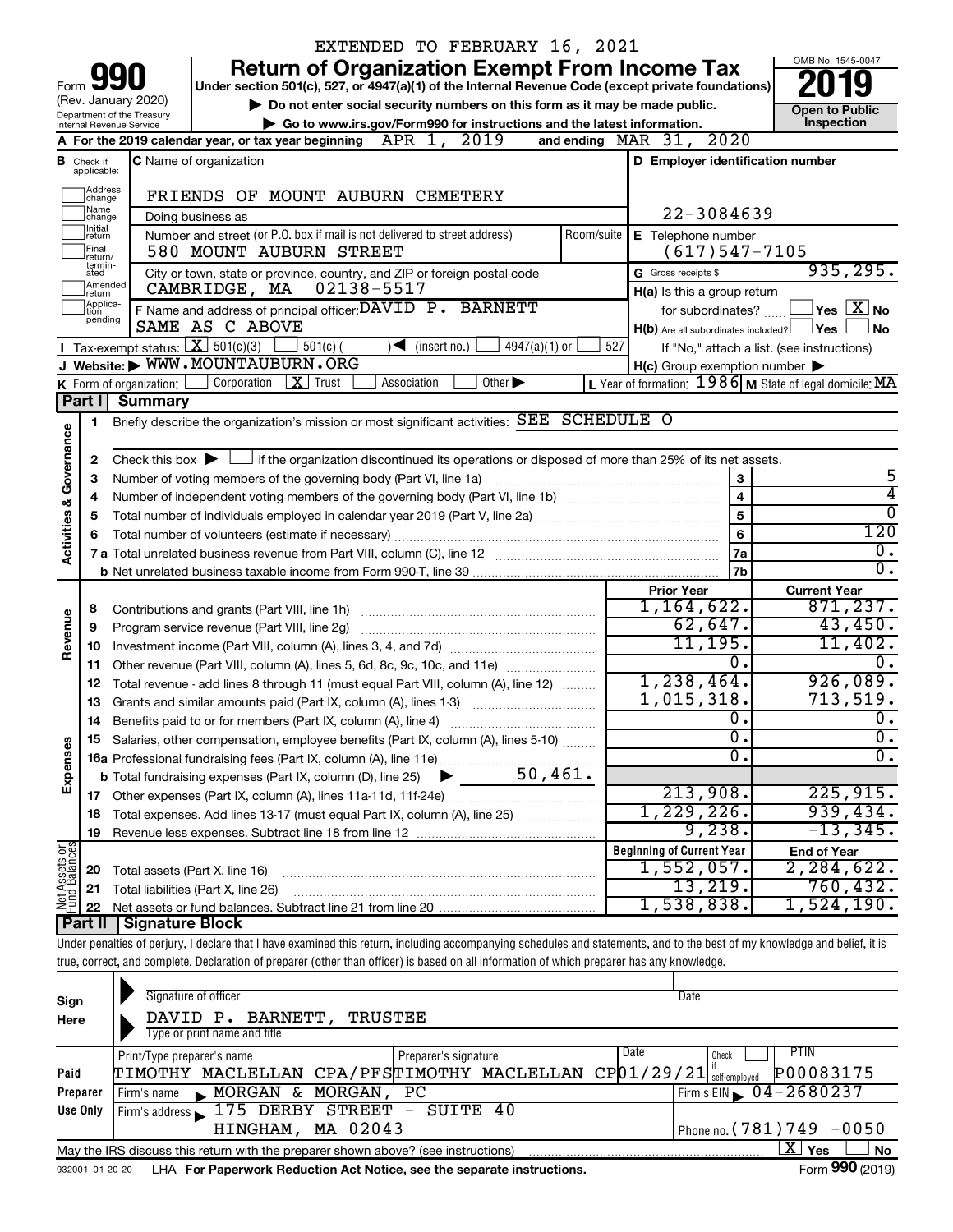|              | 22-3084639<br>FRIENDS OF MOUNT AUBURN CEMETERY<br>Form 990 (2019)                                                                                               | Page 2                              |
|--------------|-----------------------------------------------------------------------------------------------------------------------------------------------------------------|-------------------------------------|
|              | Part III   Statement of Program Service Accomplishments                                                                                                         |                                     |
|              |                                                                                                                                                                 | $\overline{\mathbf{X}}$             |
| 1            | Briefly describe the organization's mission:<br>THE MISSION OF THE FRIENDS OF MOUNT AUBURN CEMETERY (FOMAC)<br>IS TO                                            |                                     |
|              | ASSIST IN THE CONSERVATION OF THE NATURAL BEAUTY AND HISTORIC                                                                                                   |                                     |
|              | INTEGRITY OF MOUNT AUBURN CEMETERY AND TO INCREASE PUBLIC KNOWLEDGE                                                                                             |                                     |
|              | AND APPRECIATION OF ITS UNIQUE CULTURAL, HISTORIC, AND NATURAL                                                                                                  |                                     |
| $\mathbf{2}$ | Did the organization undertake any significant program services during the year which were not listed on the                                                    |                                     |
|              | prior Form 990 or 990-EZ?                                                                                                                                       | $\exists$ Yes $\boxed{\text{X}}$ No |
|              | If "Yes," describe these new services on Schedule O.                                                                                                            | $\overline{Y}$ es $\overline{X}$ No |
| 3            | Did the organization cease conducting, or make significant changes in how it conducts, any program services?<br>If "Yes," describe these changes on Schedule O. |                                     |
| 4            | Describe the organization's program service accomplishments for each of its three largest program services, as measured by expenses.                            |                                     |
|              | Section 501(c)(3) and 501(c)(4) organizations are required to report the amount of grants and allocations to others, the total expenses, and                    |                                     |
|              | revenue, if any, for each program service reported.                                                                                                             |                                     |
|              | 157,230.<br>including grants of \$<br>) (Expenses \$<br>$4a$ (Code:<br>) (Revenue \$                                                                            | 180.                                |
|              | HELD PUBLIC PROGRAMS; PRODUCED NEWSLETTERS, MAPS, AND OTHER                                                                                                     |                                     |
|              | PUBLICATIONS; PRODUCED AND PLANNED INTERPRETIVE EXHIBITS AND MATERIALS                                                                                          |                                     |
|              | PROMOTING THE RESOURCES OF THE CEMETERY.                                                                                                                        |                                     |
|              |                                                                                                                                                                 |                                     |
|              |                                                                                                                                                                 |                                     |
|              |                                                                                                                                                                 |                                     |
|              |                                                                                                                                                                 |                                     |
|              |                                                                                                                                                                 |                                     |
|              |                                                                                                                                                                 |                                     |
|              |                                                                                                                                                                 |                                     |
|              |                                                                                                                                                                 |                                     |
| 4b           | $713, 519$ $\cdot$ including grants of \$<br>$713, 519.$ ) (Revenue \$<br>(Expenses \$<br>(Code:                                                                | 43,270.                             |
|              | IMPROVEMENTS TO ANIMAL HABITAT, HORTICULTURAL AND HISTORIC COLLECTIONS;                                                                                         |                                     |
|              | PROGRAM SERVICES.<br>INTERPRETIVE                                                                                                                               |                                     |
|              |                                                                                                                                                                 |                                     |
|              |                                                                                                                                                                 |                                     |
|              |                                                                                                                                                                 |                                     |
|              |                                                                                                                                                                 |                                     |
|              |                                                                                                                                                                 |                                     |
|              |                                                                                                                                                                 |                                     |
|              |                                                                                                                                                                 |                                     |
|              |                                                                                                                                                                 |                                     |
|              |                                                                                                                                                                 |                                     |
| 4с           | ) (Expenses \$<br>) (Revenue \$<br>(Code:<br>including grants of \$                                                                                             |                                     |
|              |                                                                                                                                                                 |                                     |
|              |                                                                                                                                                                 |                                     |
|              |                                                                                                                                                                 |                                     |
|              |                                                                                                                                                                 |                                     |
|              |                                                                                                                                                                 |                                     |
|              |                                                                                                                                                                 |                                     |
|              |                                                                                                                                                                 |                                     |
|              |                                                                                                                                                                 |                                     |
|              |                                                                                                                                                                 |                                     |
|              |                                                                                                                                                                 |                                     |
|              |                                                                                                                                                                 |                                     |
| 4d           | Other program services (Describe on Schedule O.)                                                                                                                |                                     |
|              | (Expenses \$<br>(Revenue \$<br>including grants of \$                                                                                                           |                                     |
| 4е           | 870, 749.<br>Total program service expenses                                                                                                                     |                                     |
|              |                                                                                                                                                                 | Form 990 (2019)                     |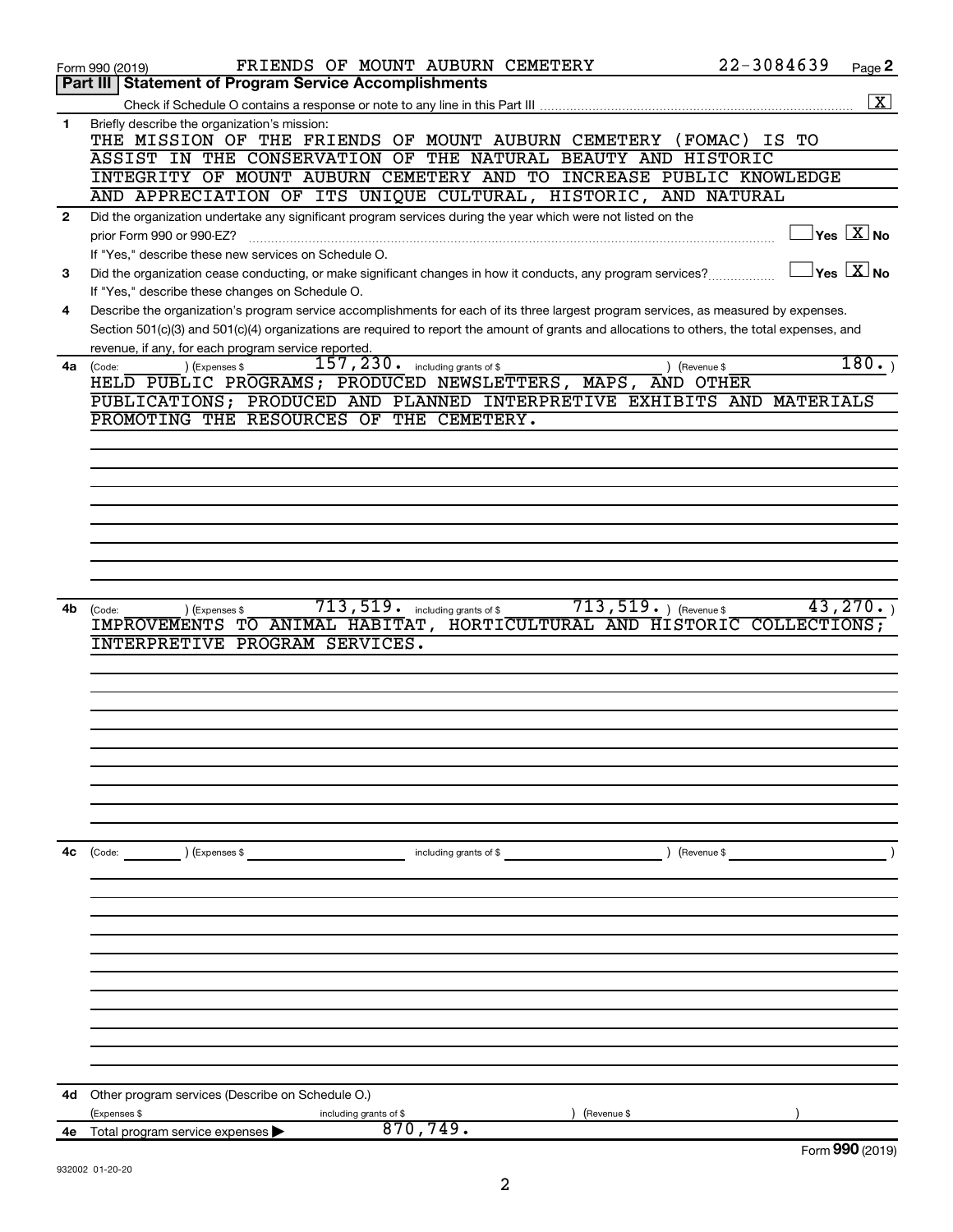|  | Form 990 (2019) |  |
|--|-----------------|--|
|  |                 |  |

**Part IV Checklist of Required Schedules**

 $\epsilon$  Form 990 (2019) FRIENDS OF MOUNT AUBURN CEMETERY  $ZZ-3084639$  Page FRIENDS OF MOUNT AUBURN CEMETERY 22-3084639

|     |                                                                                                                                                                       |                 | Yes                   | No                      |
|-----|-----------------------------------------------------------------------------------------------------------------------------------------------------------------------|-----------------|-----------------------|-------------------------|
| 1.  | Is the organization described in section $501(c)(3)$ or $4947(a)(1)$ (other than a private foundation)?                                                               |                 |                       |                         |
|     | If "Yes," complete Schedule A                                                                                                                                         | 1               | х                     |                         |
| 2   | Is the organization required to complete Schedule B, Schedule of Contributors? [111] [12] the organization required to complete Schedule B, Schedule of Contributors? | $\overline{2}$  | $\overline{\text{x}}$ |                         |
| 3   | Did the organization engage in direct or indirect political campaign activities on behalf of or in opposition to candidates for                                       |                 |                       |                         |
|     |                                                                                                                                                                       | 3               |                       | x                       |
| 4   | Section 501(c)(3) organizations. Did the organization engage in lobbying activities, or have a section 501(h) election in effect                                      |                 |                       | x                       |
|     |                                                                                                                                                                       | 4               |                       |                         |
| 5   | Is the organization a section 501(c)(4), 501(c)(5), or 501(c)(6) organization that receives membership dues, assessments, or                                          | 5               |                       | x                       |
|     | Did the organization maintain any donor advised funds or any similar funds or accounts for which donors have the right to                                             |                 |                       |                         |
| 6   | provide advice on the distribution or investment of amounts in such funds or accounts? If "Yes," complete Schedule D, Part I                                          | 6               |                       | x                       |
| 7   | Did the organization receive or hold a conservation easement, including easements to preserve open space,                                                             |                 |                       |                         |
|     | .                                                                                                                                                                     | $\overline{7}$  |                       | x                       |
| 8   | Did the organization maintain collections of works of art, historical treasures, or other similar assets? If "Yes," complete                                          |                 |                       |                         |
|     |                                                                                                                                                                       | 8               |                       | x                       |
| 9   | Did the organization report an amount in Part X, line 21, for escrow or custodial account liability, serve as a custodian for                                         |                 |                       |                         |
|     | amounts not listed in Part X; or provide credit counseling, debt management, credit repair, or debt negotiation services?                                             |                 |                       |                         |
|     |                                                                                                                                                                       | 9               |                       | x                       |
| 10  | Did the organization, directly or through a related organization, hold assets in donor-restricted endowments                                                          |                 |                       |                         |
|     |                                                                                                                                                                       | 10              | x                     |                         |
| 11  | If the organization's answer to any of the following questions is "Yes," then complete Schedule D, Parts VI, VII, VIII, IX, or X                                      |                 |                       |                         |
|     | as applicable.                                                                                                                                                        |                 |                       |                         |
|     | a Did the organization report an amount for land, buildings, and equipment in Part X, line 10? If "Yes," complete Schedule D,                                         |                 |                       |                         |
|     | Part VI                                                                                                                                                               | 11a             |                       | x                       |
|     | <b>b</b> Did the organization report an amount for investments - other securities in Part X, line 12, that is 5% or more of its total                                 |                 |                       | x                       |
|     |                                                                                                                                                                       | 11b             |                       |                         |
|     | c Did the organization report an amount for investments - program related in Part X, line 13, that is 5% or more of its total                                         | 11c             |                       | x                       |
|     | d Did the organization report an amount for other assets in Part X, line 15, that is 5% or more of its total assets reported in                                       |                 |                       |                         |
|     |                                                                                                                                                                       | 11d             |                       | x                       |
|     |                                                                                                                                                                       | 11e             | X                     |                         |
| f   | Did the organization's separate or consolidated financial statements for the tax year include a footnote that addresses                                               |                 |                       |                         |
|     | the organization's liability for uncertain tax positions under FIN 48 (ASC 740)? If "Yes," complete Schedule D, Part X                                                | 11f             | х                     |                         |
|     | 12a Did the organization obtain separate, independent audited financial statements for the tax year? If "Yes," complete                                               |                 |                       |                         |
|     | Schedule D, Parts XI and XII                                                                                                                                          | 12a             | х                     |                         |
|     | <b>b</b> Was the organization included in consolidated, independent audited financial statements for the tax year?                                                    |                 |                       |                         |
|     | If "Yes," and if the organization answered "No" to line 12a, then completing Schedule D, Parts XI and XII is optional                                                 | 12 <sub>b</sub> | X                     |                         |
| 13  | Is the organization a school described in section $170(b)(1)(A)(ii)$ ? If "Yes," complete Schedule E                                                                  | 13              |                       | $\overline{\mathbf{X}}$ |
| 14a |                                                                                                                                                                       | 14a             |                       | $\overline{\mathbf{X}}$ |
|     | <b>b</b> Did the organization have aggregate revenues or expenses of more than \$10,000 from grantmaking, fundraising, business,                                      |                 |                       |                         |
|     | investment, and program service activities outside the United States, or aggregate foreign investments valued at \$100,000                                            |                 |                       | x                       |
| 15  | Did the organization report on Part IX, column (A), line 3, more than \$5,000 of grants or other assistance to or for any                                             | 14b             |                       |                         |
|     |                                                                                                                                                                       | 15              |                       | x                       |
| 16  | Did the organization report on Part IX, column (A), line 3, more than \$5,000 of aggregate grants or other assistance to                                              |                 |                       |                         |
|     |                                                                                                                                                                       | 16              |                       | x                       |
| 17  | Did the organization report a total of more than \$15,000 of expenses for professional fundraising services on Part IX,                                               |                 |                       |                         |
|     |                                                                                                                                                                       | 17              |                       | x                       |
| 18  | Did the organization report more than \$15,000 total of fundraising event gross income and contributions on Part VIII, lines                                          |                 |                       |                         |
|     |                                                                                                                                                                       | 18              |                       | x                       |
| 19  | Did the organization report more than \$15,000 of gross income from gaming activities on Part VIII, line 9a? If "Yes,"                                                |                 |                       |                         |
|     |                                                                                                                                                                       | 19              |                       | x                       |
|     |                                                                                                                                                                       | 20a             |                       | х                       |
|     | <b>b</b> If "Yes" to line 20a, did the organization attach a copy of its audited financial statements to this return?                                                 | 20 <sub>b</sub> |                       |                         |
| 21  | Did the organization report more than \$5,000 of grants or other assistance to any domestic organization or                                                           | 21              | х                     |                         |
|     |                                                                                                                                                                       |                 |                       |                         |

932003 01-20-20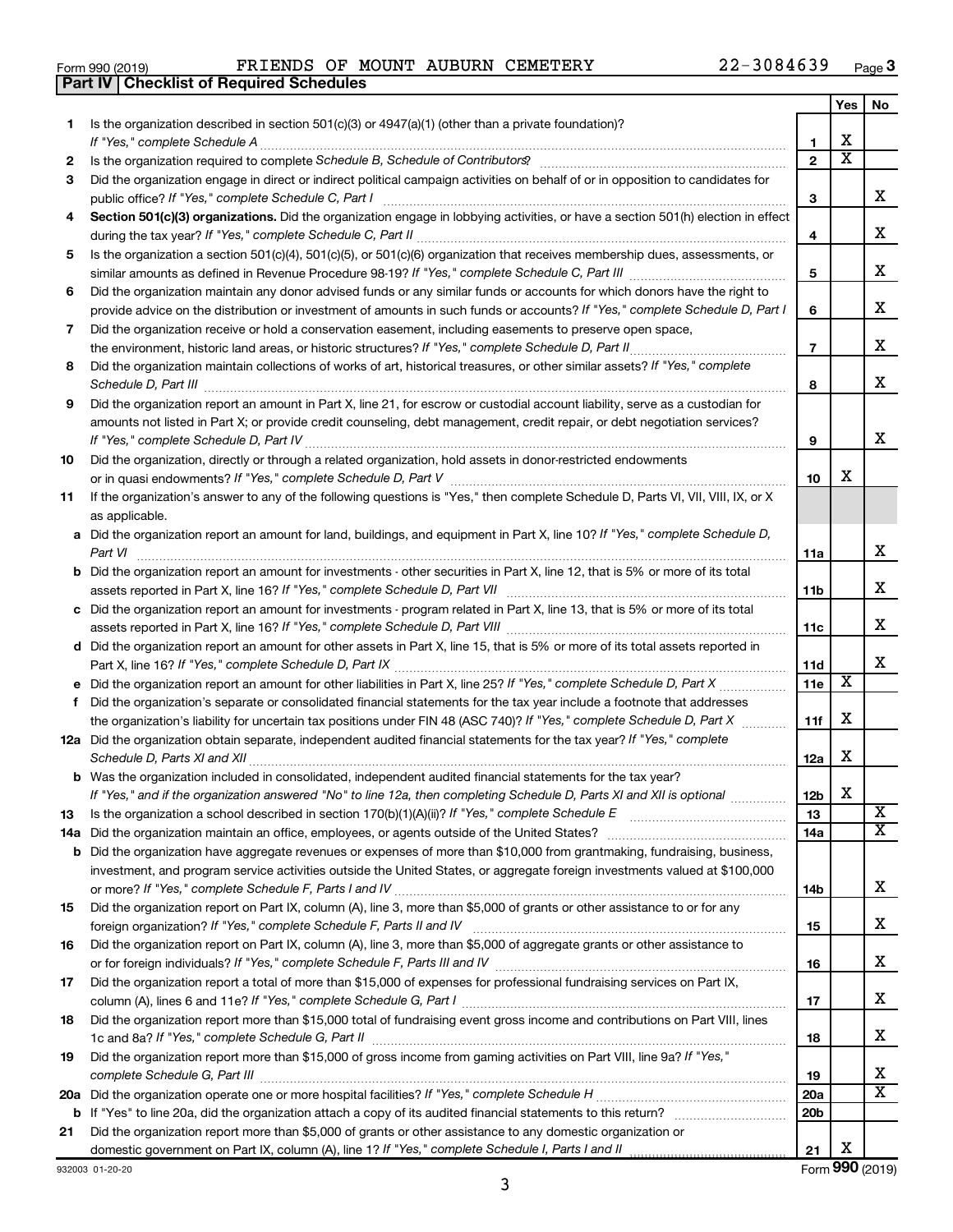|  | Form 990 (2019) |  |
|--|-----------------|--|
|  |                 |  |

*(continued)* **Part IV Checklist of Required Schedules**

|          |                                                                                                                                                                                                               |                 | Yes        | No |
|----------|---------------------------------------------------------------------------------------------------------------------------------------------------------------------------------------------------------------|-----------------|------------|----|
| 22       | Did the organization report more than \$5,000 of grants or other assistance to or for domestic individuals on                                                                                                 |                 |            |    |
|          |                                                                                                                                                                                                               | 22              |            | x  |
| 23       | Did the organization answer "Yes" to Part VII, Section A, line 3, 4, or 5 about compensation of the organization's current                                                                                    |                 |            |    |
|          | and former officers, directors, trustees, key employees, and highest compensated employees? If "Yes," complete                                                                                                |                 |            |    |
|          | Schedule J                                                                                                                                                                                                    | 23              | х          |    |
|          | 24a Did the organization have a tax-exempt bond issue with an outstanding principal amount of more than \$100,000 as of the                                                                                   |                 |            |    |
|          | last day of the year, that was issued after December 31, 2002? If "Yes," answer lines 24b through 24d and complete                                                                                            |                 |            |    |
|          |                                                                                                                                                                                                               | 24a             |            | x  |
|          |                                                                                                                                                                                                               | 24 <sub>b</sub> |            |    |
|          | c Did the organization maintain an escrow account other than a refunding escrow at any time during the year to defease                                                                                        |                 |            |    |
|          | any tax-exempt bonds?                                                                                                                                                                                         | 24c             |            |    |
|          |                                                                                                                                                                                                               | 24d             |            |    |
|          | 25a Section 501(c)(3), 501(c)(4), and 501(c)(29) organizations. Did the organization engage in an excess benefit                                                                                              |                 |            | x  |
|          |                                                                                                                                                                                                               | 25a             |            |    |
|          | b Is the organization aware that it engaged in an excess benefit transaction with a disqualified person in a prior year, and                                                                                  |                 |            |    |
|          | that the transaction has not been reported on any of the organization's prior Forms 990 or 990-EZ? If "Yes," complete                                                                                         |                 |            | x  |
|          | Schedule L, Part I                                                                                                                                                                                            | 25b             |            |    |
| 26       | Did the organization report any amount on Part X, line 5 or 22, for receivables from or payables to any current                                                                                               |                 |            |    |
|          | or former officer, director, trustee, key employee, creator or founder, substantial contributor, or 35%<br>controlled entity or family member of any of these persons? If "Yes," complete Schedule L, Part II | 26              |            | х  |
| 27       | Did the organization provide a grant or other assistance to any current or former officer, director, trustee, key employee,                                                                                   |                 |            |    |
|          | creator or founder, substantial contributor or employee thereof, a grant selection committee member, or to a 35% controlled                                                                                   |                 |            |    |
|          | entity (including an employee thereof) or family member of any of these persons? If "Yes," complete Schedule L, Part III                                                                                      | 27              |            | x  |
| 28       | Was the organization a party to a business transaction with one of the following parties (see Schedule L, Part IV                                                                                             |                 |            |    |
|          | instructions, for applicable filing thresholds, conditions, and exceptions):                                                                                                                                  |                 |            |    |
|          | a A current or former officer, director, trustee, key employee, creator or founder, or substantial contributor? If                                                                                            |                 |            |    |
|          |                                                                                                                                                                                                               | 28a             |            | x  |
|          |                                                                                                                                                                                                               | 28 <sub>b</sub> |            | х  |
|          | c A 35% controlled entity of one or more individuals and/or organizations described in lines 28a or 28b?If                                                                                                    |                 |            |    |
|          |                                                                                                                                                                                                               | 28c             |            | х  |
| 29       |                                                                                                                                                                                                               | 29              |            | X  |
| 30       | Did the organization receive contributions of art, historical treasures, or other similar assets, or qualified conservation                                                                                   |                 |            |    |
|          |                                                                                                                                                                                                               | 30              |            | х  |
| 31       | Did the organization liquidate, terminate, or dissolve and cease operations? If "Yes," complete Schedule N, Part I                                                                                            | 31              |            | X  |
| 32       | Did the organization sell, exchange, dispose of, or transfer more than 25% of its net assets? If "Yes," complete                                                                                              |                 |            |    |
|          | Schedule N, Part II                                                                                                                                                                                           | 32              |            | х  |
| 33       | Did the organization own 100% of an entity disregarded as separate from the organization under Regulations                                                                                                    |                 |            |    |
|          |                                                                                                                                                                                                               | 33              |            | x  |
| 34       | Was the organization related to any tax-exempt or taxable entity? If "Yes," complete Schedule R, Part II, III, or IV, and                                                                                     |                 |            |    |
|          | Part V, line 1                                                                                                                                                                                                | 34              | х          |    |
|          |                                                                                                                                                                                                               | 35a             |            | x  |
|          | <b>b</b> If "Yes" to line 35a, did the organization receive any payment from or engage in any transaction with a controlled entity                                                                            |                 |            |    |
|          |                                                                                                                                                                                                               | 35b             |            |    |
| 36       | Section 501(c)(3) organizations. Did the organization make any transfers to an exempt non-charitable related organization?                                                                                    |                 |            |    |
|          |                                                                                                                                                                                                               | 36              | х          |    |
| 37       | Did the organization conduct more than 5% of its activities through an entity that is not a related organization                                                                                              |                 |            |    |
|          |                                                                                                                                                                                                               | 37              |            | x  |
| 38       | Did the organization complete Schedule O and provide explanations in Schedule O for Part VI, lines 11b and 19?                                                                                                |                 |            |    |
|          |                                                                                                                                                                                                               | 38              | х          |    |
| ∣ Part V | <b>Statements Regarding Other IRS Filings and Tax Compliance</b>                                                                                                                                              |                 |            |    |
|          |                                                                                                                                                                                                               |                 |            |    |
|          | 13                                                                                                                                                                                                            |                 | <b>Yes</b> | No |
|          | 1a Enter the number reported in Box 3 of Form 1096. Enter -0- if not applicable <i>manumerane</i> manumerance<br>1a                                                                                           |                 |            |    |
|          | 1b<br>c Did the organization comply with backup withholding rules for reportable payments to vendors and reportable gaming                                                                                    |                 |            |    |
|          |                                                                                                                                                                                                               | 1c              |            |    |
|          |                                                                                                                                                                                                               |                 |            |    |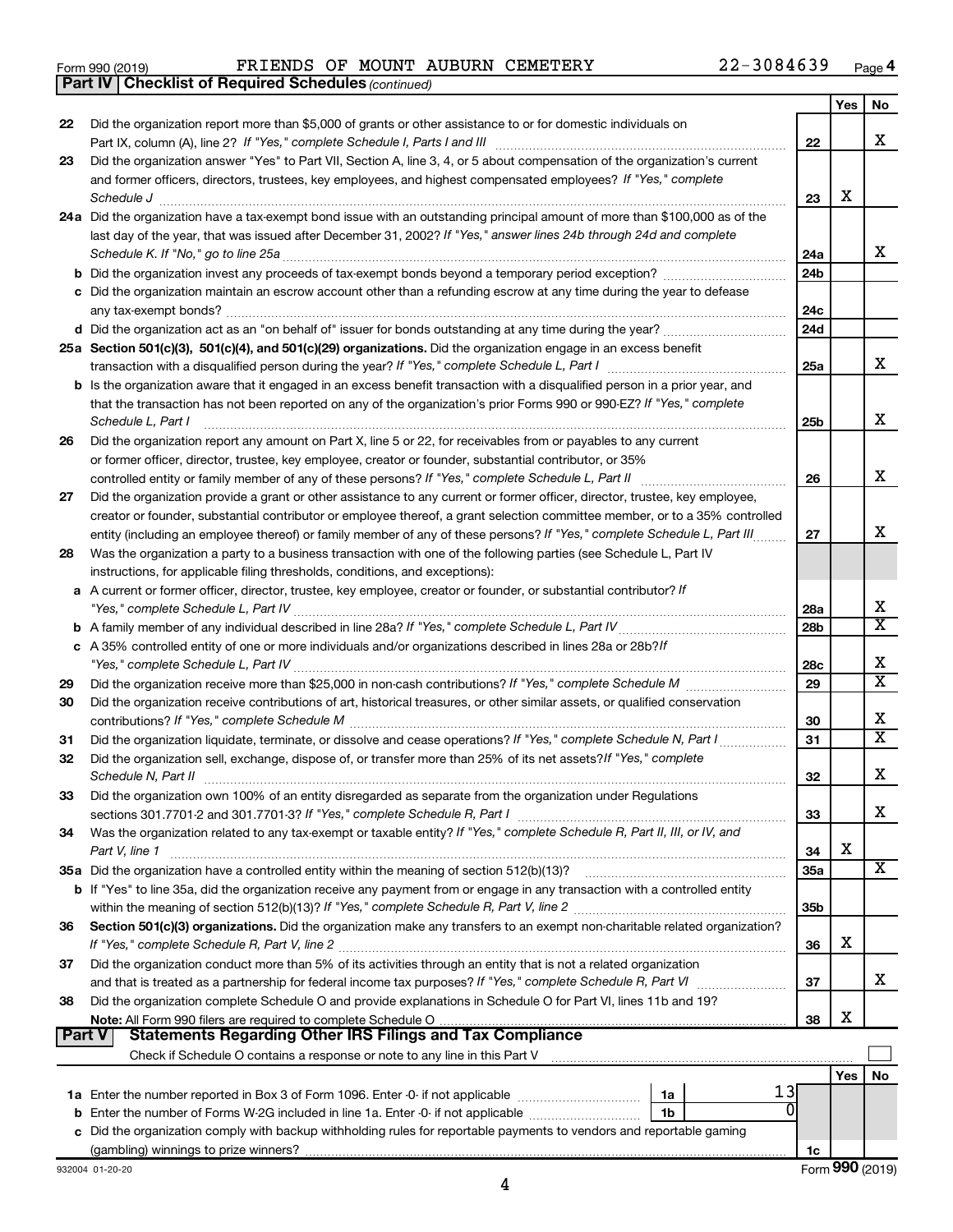**5**

| Form 990 (2019) | FRIENDS OF MOUNT AUBURN CEMETERY |  |  |  |  | $22 - 3084639$ | Page |  |
|-----------------|----------------------------------|--|--|--|--|----------------|------|--|
|-----------------|----------------------------------|--|--|--|--|----------------|------|--|

|    | <b>Statements Regarding Other IRS Filings and Tax Compliance (continued)</b><br><b>Part V</b>                                                    |                |     |                              |  |  |  |
|----|--------------------------------------------------------------------------------------------------------------------------------------------------|----------------|-----|------------------------------|--|--|--|
|    |                                                                                                                                                  |                | Yes | No                           |  |  |  |
|    | 2a Enter the number of employees reported on Form W-3, Transmittal of Wage and Tax Statements,                                                   |                |     |                              |  |  |  |
|    | 0<br>filed for the calendar year ending with or within the year covered by this return<br>2a                                                     |                |     |                              |  |  |  |
|    | b If at least one is reported on line 2a, did the organization file all required federal employment tax returns?                                 | 2 <sub>b</sub> |     |                              |  |  |  |
|    |                                                                                                                                                  |                |     |                              |  |  |  |
|    | 3a Did the organization have unrelated business gross income of \$1,000 or more during the year?                                                 | 3a             |     | x                            |  |  |  |
|    |                                                                                                                                                  | 3b             |     |                              |  |  |  |
|    | 4a At any time during the calendar year, did the organization have an interest in, or a signature or other authority over, a                     |                |     |                              |  |  |  |
|    | financial account in a foreign country (such as a bank account, securities account, or other financial account)?                                 | 4a             |     | x                            |  |  |  |
|    | <b>b</b> If "Yes," enter the name of the foreign country $\blacktriangleright$                                                                   |                |     |                              |  |  |  |
|    | See instructions for filing requirements for FinCEN Form 114, Report of Foreign Bank and Financial Accounts (FBAR).                              |                |     |                              |  |  |  |
|    |                                                                                                                                                  | 5a             |     | x<br>$\overline{\mathtt{x}}$ |  |  |  |
| b  |                                                                                                                                                  | 5b             |     |                              |  |  |  |
|    |                                                                                                                                                  | 5c             |     |                              |  |  |  |
|    | 6a Does the organization have annual gross receipts that are normally greater than \$100,000, and did the organization solicit                   | 6a             |     | x                            |  |  |  |
|    | <b>b</b> If "Yes," did the organization include with every solicitation an express statement that such contributions or gifts                    |                |     |                              |  |  |  |
|    |                                                                                                                                                  | 6b             |     |                              |  |  |  |
| 7  | Organizations that may receive deductible contributions under section 170(c).                                                                    |                |     |                              |  |  |  |
| a  | Did the organization receive a payment in excess of \$75 made partly as a contribution and partly for goods and services provided to the payor?  | 7a             |     | x                            |  |  |  |
|    |                                                                                                                                                  | 7b             |     |                              |  |  |  |
|    | c Did the organization sell, exchange, or otherwise dispose of tangible personal property for which it was required                              |                |     |                              |  |  |  |
|    |                                                                                                                                                  | 7c             |     | x                            |  |  |  |
|    | 7d                                                                                                                                               |                |     |                              |  |  |  |
| е  | Did the organization receive any funds, directly or indirectly, to pay premiums on a personal benefit contract?                                  | 7е             |     |                              |  |  |  |
|    |                                                                                                                                                  |                |     |                              |  |  |  |
| g  | If the organization received a contribution of qualified intellectual property, did the organization file Form 8899 as required?                 |                |     |                              |  |  |  |
| h  | If the organization received a contribution of cars, boats, airplanes, or other vehicles, did the organization file a Form 1098-C?               |                |     |                              |  |  |  |
| 8  | Sponsoring organizations maintaining donor advised funds. Did a donor advised fund maintained by the                                             |                |     |                              |  |  |  |
|    | sponsoring organization have excess business holdings at any time during the year?                                                               |                |     |                              |  |  |  |
| 9  | Sponsoring organizations maintaining donor advised funds.                                                                                        |                |     |                              |  |  |  |
| а  | Did the sponsoring organization make any taxable distributions under section 4966?                                                               | 9а             |     |                              |  |  |  |
| b  |                                                                                                                                                  | 9b             |     |                              |  |  |  |
| 10 | Section 501(c)(7) organizations. Enter:                                                                                                          |                |     |                              |  |  |  |
| а  | 10a<br>10 <sub>b</sub><br><b>b</b> Gross receipts, included on Form 990, Part VIII, line 12, for public use of club facilities <i>manument</i> . |                |     |                              |  |  |  |
| 11 | Section 501(c)(12) organizations. Enter:                                                                                                         |                |     |                              |  |  |  |
|    | 11a                                                                                                                                              |                |     |                              |  |  |  |
|    | b Gross income from other sources (Do not net amounts due or paid to other sources against                                                       |                |     |                              |  |  |  |
|    | 11b                                                                                                                                              |                |     |                              |  |  |  |
|    | 12a Section 4947(a)(1) non-exempt charitable trusts. Is the organization filing Form 990 in lieu of Form 1041?                                   | 12a            |     |                              |  |  |  |
|    | 12 <sub>b</sub><br><b>b</b> If "Yes," enter the amount of tax-exempt interest received or accrued during the year                                |                |     |                              |  |  |  |
| 13 | Section 501(c)(29) qualified nonprofit health insurance issuers.                                                                                 |                |     |                              |  |  |  |
|    | a Is the organization licensed to issue qualified health plans in more than one state?                                                           | 13a            |     |                              |  |  |  |
|    | Note: See the instructions for additional information the organization must report on Schedule O.                                                |                |     |                              |  |  |  |
|    | <b>b</b> Enter the amount of reserves the organization is required to maintain by the states in which the                                        |                |     |                              |  |  |  |
|    | 13 <sub>b</sub>                                                                                                                                  |                |     |                              |  |  |  |
|    | 13с                                                                                                                                              |                |     |                              |  |  |  |
|    | 14a Did the organization receive any payments for indoor tanning services during the tax year?                                                   | 14a            |     | X                            |  |  |  |
|    | <b>b</b> If "Yes," has it filed a Form 720 to report these payments? If "No," provide an explanation on Schedule O                               | 14b            |     |                              |  |  |  |
| 15 | Is the organization subject to the section 4960 tax on payment(s) of more than \$1,000,000 in remuneration or                                    |                |     |                              |  |  |  |
|    |                                                                                                                                                  | 15             |     | x                            |  |  |  |
|    | If "Yes," see instructions and file Form 4720, Schedule N.                                                                                       |                |     | x                            |  |  |  |
| 16 | Is the organization an educational institution subject to the section 4968 excise tax on net investment income?                                  | 16             |     |                              |  |  |  |
|    | If "Yes," complete Form 4720, Schedule O.                                                                                                        |                |     | Form 990 (2019)              |  |  |  |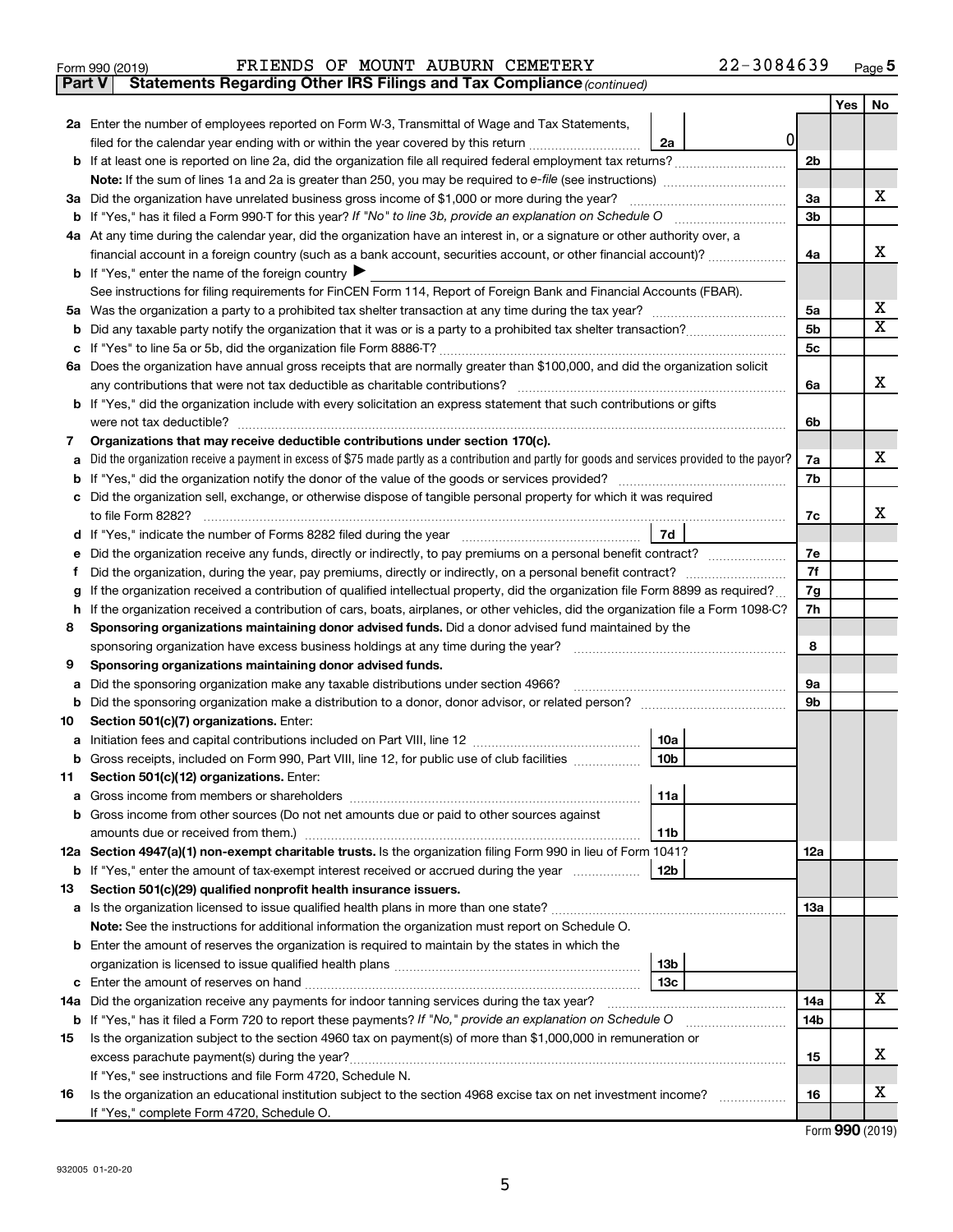#### Form 990 (2019) FRIENDS OF MOUNT AUBURN CEMETERY 22-3084639 Page

Check if Schedule O contains a response or note to any line in this Part VI

 $\boxed{\text{X}}$ 

**Part VI** Governance, Management, and Disclosure For each "Yes" response to lines 2 through 7b below, and for a "No" response *to line 8a, 8b, or 10b below, describe the circumstances, processes, or changes on Schedule O. See instructions.*

|     | <b>Section A. Governing Body and Management</b>                                                                                                  |                 |     |                         |
|-----|--------------------------------------------------------------------------------------------------------------------------------------------------|-----------------|-----|-------------------------|
|     |                                                                                                                                                  |                 | Yes | No                      |
|     | <b>1a</b> Enter the number of voting members of the governing body at the end of the tax year<br>1a                                              | 5               |     |                         |
|     | If there are material differences in voting rights among members of the governing body, or if the governing                                      |                 |     |                         |
|     | body delegated broad authority to an executive committee or similar committee, explain on Schedule O.                                            |                 |     |                         |
| b   | Enter the number of voting members included on line 1a, above, who are independent<br>1b                                                         |                 |     |                         |
| 2   | Did any officer, director, trustee, or key employee have a family relationship or a business relationship with any other                         |                 |     |                         |
|     | officer, director, trustee, or key employee?                                                                                                     | 2               |     | х                       |
| 3   | Did the organization delegate control over management duties customarily performed by or under the direct supervision                            |                 |     |                         |
|     |                                                                                                                                                  | З               |     | х                       |
| 4   | Did the organization make any significant changes to its governing documents since the prior Form 990 was filed?                                 | 4               |     | $\overline{\mathbf{x}}$ |
| 5   |                                                                                                                                                  | 5               |     | х                       |
| 6   | Did the organization have members or stockholders?                                                                                               | 6               |     | X                       |
| 7a  | Did the organization have members, stockholders, or other persons who had the power to elect or appoint one or                                   |                 |     |                         |
|     |                                                                                                                                                  | 7a              |     | х                       |
|     | <b>b</b> Are any governance decisions of the organization reserved to (or subject to approval by) members, stockholders, or                      |                 |     |                         |
|     | persons other than the governing body?                                                                                                           | 7b              |     | х                       |
| 8   | Did the organization contemporaneously document the meetings held or written actions undertaken during the year by the following:                |                 |     |                         |
| a   |                                                                                                                                                  | 8а              | х   |                         |
| b   |                                                                                                                                                  | 8b              | X   |                         |
| 9   | Is there any officer, director, trustee, or key employee listed in Part VII, Section A, who cannot be reached at the                             |                 |     |                         |
|     |                                                                                                                                                  | 9               |     | x                       |
|     | Section B. Policies (This Section B requests information about policies not required by the Internal Revenue Code.)                              |                 |     |                         |
|     |                                                                                                                                                  |                 | Yes | No                      |
|     |                                                                                                                                                  | <b>10a</b>      |     | x                       |
|     | <b>b</b> If "Yes," did the organization have written policies and procedures governing the activities of such chapters, affiliates,              |                 |     |                         |
|     |                                                                                                                                                  | 10 <sub>b</sub> |     |                         |
|     | 11a Has the organization provided a complete copy of this Form 990 to all members of its governing body before filing the form?                  | 11a             | X   |                         |
| b   | Describe in Schedule O the process, if any, used by the organization to review this Form 990.                                                    |                 |     |                         |
| 12a |                                                                                                                                                  | 12a             | х   |                         |
| b   | Were officers, directors, or trustees, and key employees required to disclose annually interests that could give rise to conflicts?              | 12 <sub>b</sub> | X   |                         |
| с   | Did the organization regularly and consistently monitor and enforce compliance with the policy? If "Yes," describe                               |                 |     |                         |
|     | in Schedule O how this was done <i>manual content of the content of the schedule O</i> how this was done                                         | 12c             | х   |                         |
| 13  |                                                                                                                                                  | 13              | х   |                         |
| 14  |                                                                                                                                                  | 14              | X   |                         |
| 15  | Did the process for determining compensation of the following persons include a review and approval by independent                               |                 |     |                         |
|     | persons, comparability data, and contemporaneous substantiation of the deliberation and decision?                                                |                 |     |                         |
|     |                                                                                                                                                  | 15a             |     | Χ                       |
|     | <b>b</b> Other officers or key employees of the organization                                                                                     | 15b             |     | $\overline{\text{x}}$   |
|     | If "Yes" to line 15a or 15b, describe the process in Schedule O (see instructions).                                                              |                 |     |                         |
|     | 16a Did the organization invest in, contribute assets to, or participate in a joint venture or similar arrangement with a                        |                 |     |                         |
|     | taxable entity during the year?                                                                                                                  | 16a             |     | х                       |
|     | b If "Yes," did the organization follow a written policy or procedure requiring the organization to evaluate its participation                   |                 |     |                         |
|     | in joint venture arrangements under applicable federal tax law, and take steps to safeguard the organization's                                   |                 |     |                         |
|     | exempt status with respect to such arrangements?                                                                                                 | 16b             |     |                         |
|     | <b>Section C. Disclosure</b>                                                                                                                     |                 |     |                         |
| 17  | List the states with which a copy of this Form 990 is required to be filed $\blacktriangleright$ MA                                              |                 |     |                         |
| 18  | Section 6104 requires an organization to make its Forms 1023 (1024 or 1024-A, if applicable), 990, and 990-T (Section 501(c)(3)s only) available |                 |     |                         |
|     | for public inspection. Indicate how you made these available. Check all that apply.                                                              |                 |     |                         |
|     | $\lfloor x \rfloor$ Upon request<br>Own website<br>Another's website<br>Other (explain on Schedule O)                                            |                 |     |                         |
| 19  | Describe on Schedule O whether (and if so, how) the organization made its governing documents, conflict of interest policy, and financial        |                 |     |                         |
|     | statements available to the public during the tax year.                                                                                          |                 |     |                         |
| 20  | State the name, address, and telephone number of the person who possesses the organization's books and records                                   |                 |     |                         |
|     | DAVID P. BARNETT - (617)547-7105                                                                                                                 |                 |     |                         |
|     | 580 MOUNT AUBURN STREET, CAMBRIDGE, MA<br>02138                                                                                                  |                 |     |                         |
|     |                                                                                                                                                  |                 |     |                         |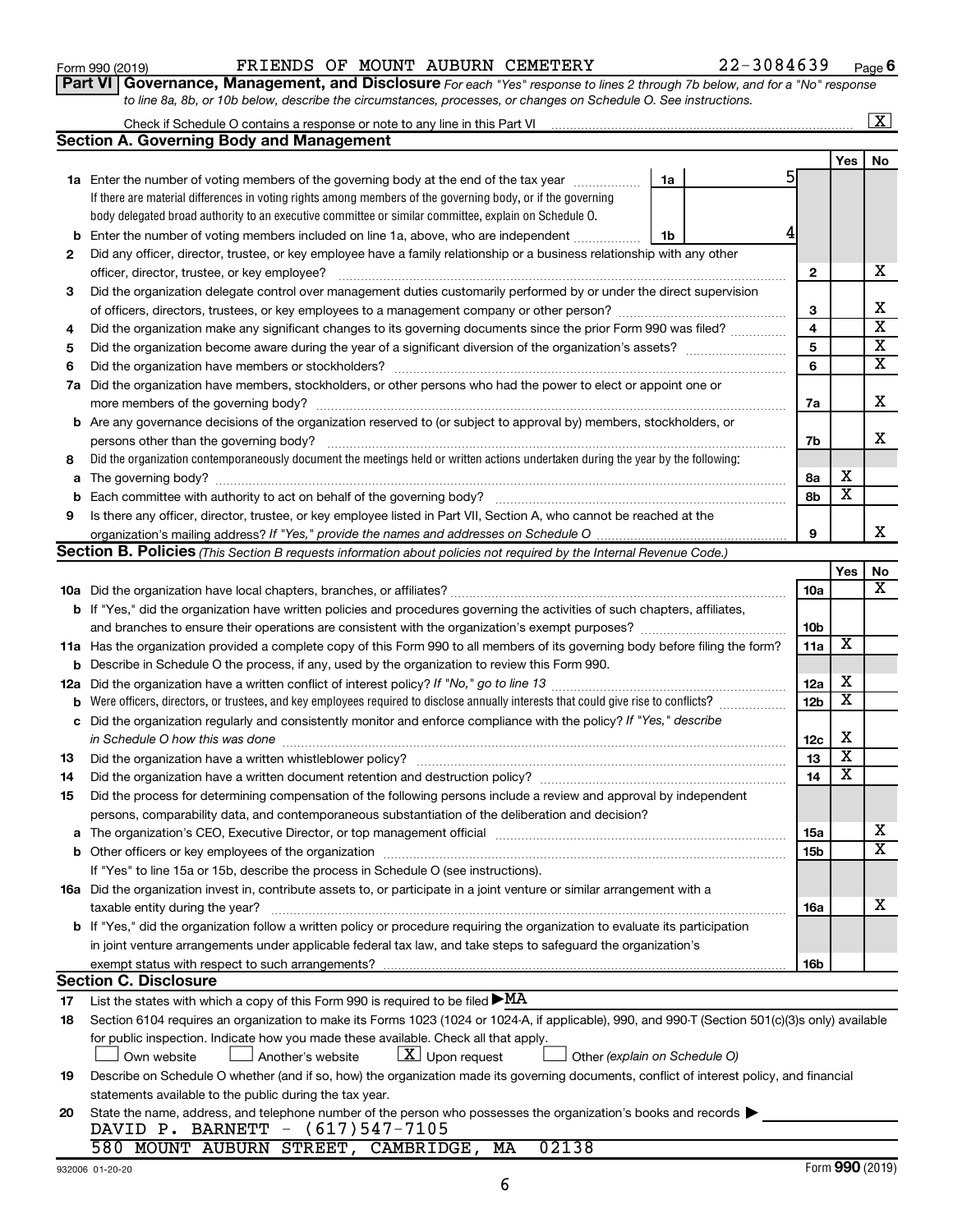| <b>Part VIII</b>                                          |             |                        | <b>Statement of Revenue</b>                                                                                                                                                                                                                                            |                   |                                                                                |                 |                                            |                      |                                              |                                                 |                                                                 |
|-----------------------------------------------------------|-------------|------------------------|------------------------------------------------------------------------------------------------------------------------------------------------------------------------------------------------------------------------------------------------------------------------|-------------------|--------------------------------------------------------------------------------|-----------------|--------------------------------------------|----------------------|----------------------------------------------|-------------------------------------------------|-----------------------------------------------------------------|
|                                                           |             |                        | Check if Schedule O contains a response or note to any line in this Part VIII                                                                                                                                                                                          |                   |                                                                                |                 |                                            |                      |                                              |                                                 |                                                                 |
|                                                           |             |                        |                                                                                                                                                                                                                                                                        |                   |                                                                                |                 |                                            | (A)<br>Total revenue | (B)<br>Related or exempt<br>function revenue | $\overline{C}$<br>Unrelated<br>business revenue | (D)<br>Revenue excluded<br>from tax under<br>sections 512 - 514 |
| Contributions, Gifts, Grants<br>and Other Similar Amounts |             | b                      | 1 a Federated campaigns<br>Membership dues<br>Fundraising events<br>d Related organizations<br>Government grants (contributions)<br>All other contributions, gifts, grants, and<br>similar amounts not included above<br>Noncash contributions included in lines 1a-1f | .<br>.            | 1a<br>1 <sub>b</sub><br>1 <sub>c</sub><br>1 <sub>d</sub><br>1e<br>1f<br>$1g$ s |                 | 871,237.<br>4,559.<br><b>Business Code</b> | 871,237.             |                                              |                                                 |                                                                 |
| Program Service<br>Revenue                                |             | 2a<br>b<br>c<br>d<br>е | PROGRAM AND INTERPRETI<br><b>MEMBERSHIP DUES</b><br>the control of the control of the control of the                                                                                                                                                                   |                   |                                                                                |                 | 900099<br>900099                           | 43,270.<br>180.      | 43,270.<br>180.                              |                                                 |                                                                 |
|                                                           |             |                        | All other program service revenue                                                                                                                                                                                                                                      |                   |                                                                                |                 | ►                                          | 43,450.              |                                              |                                                 |                                                                 |
|                                                           | 3<br>4<br>5 |                        | Investment income (including dividends, interest, and<br>Income from investment of tax-exempt bond proceeds                                                                                                                                                            |                   |                                                                                |                 |                                            | 11,015.              |                                              |                                                 | 11,015.                                                         |
| Revenue                                                   |             | 6а<br>b                | Gross rents<br>.<br>Less: rental expenses<br>Rental income or (loss)<br>d Net rental income or (loss)                                                                                                                                                                  | 6a<br>6b<br>6с    | (i) Real                                                                       |                 | (ii) Personal                              |                      |                                              |                                                 |                                                                 |
|                                                           |             |                        | 7 a Gross amount from sales of<br>assets other than inventory<br><b>b</b> Less: cost or other basis<br>and sales expenses<br>c Gain or (loss)                                                                                                                          | 7a<br> 7b <br> 7c | (i) Securities<br>9,593.<br>9,206.                                             | 387.            | (ii) Other                                 |                      |                                              |                                                 |                                                                 |
| ৯<br>$\tilde{\vec{c}}$                                    |             |                        | 8 a Gross income from fundraising events (not<br>including $$$                                                                                                                                                                                                         |                   | оf                                                                             |                 |                                            | 387.                 |                                              |                                                 | 387.                                                            |
|                                                           |             |                        | <u> 1990 - Johann Barbara, martx</u><br>contributions reported on line 1c). See<br><b>b</b> Less: direct expenses <b>contained b</b> Less: direct expenses                                                                                                             |                   |                                                                                | l 8a<br>8b      |                                            |                      |                                              |                                                 |                                                                 |
|                                                           |             |                        | c Net income or (loss) from fundraising events<br>9 a Gross income from gaming activities. See                                                                                                                                                                         |                   |                                                                                | 9a<br>9b        | .                                          |                      |                                              |                                                 |                                                                 |
|                                                           |             |                        | c Net income or (loss) from gaming activities<br>10 a Gross sales of inventory, less returns<br><b>b</b> Less: cost of goods sold                                                                                                                                      |                   |                                                                                | H <sub>0b</sub> |                                            |                      |                                              |                                                 |                                                                 |
|                                                           |             |                        | c Net income or (loss) from sales of inventory                                                                                                                                                                                                                         |                   |                                                                                |                 | <b>Business Code</b>                       |                      |                                              |                                                 |                                                                 |
| Miscellaneous<br>Revenue                                  |             | 11 a<br>b<br>с         | <u> 1980 - Johann John Stein, markin fan it ferstjer fan it ferstjer fan it ferstjer fan it ferstjer fan it fers</u>                                                                                                                                                   |                   |                                                                                |                 |                                            |                      |                                              |                                                 |                                                                 |
|                                                           |             |                        |                                                                                                                                                                                                                                                                        |                   |                                                                                |                 |                                            |                      |                                              |                                                 |                                                                 |
|                                                           | 12          |                        |                                                                                                                                                                                                                                                                        |                   |                                                                                |                 |                                            | 926,089.             | 43,450.                                      | $\overline{\phantom{a}}$                        | 11,402.                                                         |

Form (2019) **990**

#### Form 990 (2019) **PRIENDS OF MOUNT AUBURN CEMETERY** 22-3084639 Page

|  | Form 990 (2019) |
|--|-----------------|
|  |                 |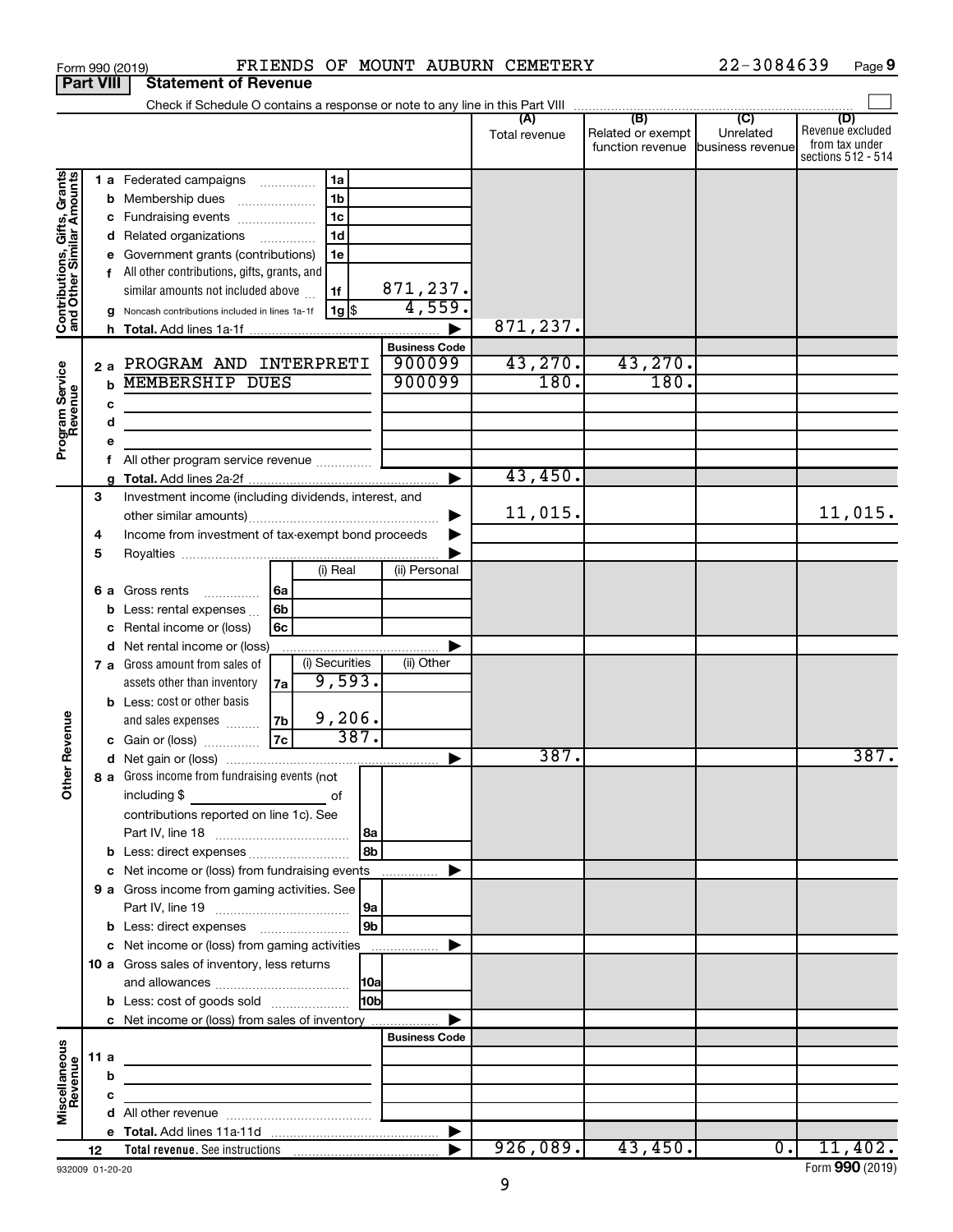**1**

**2**

**3** Grants and other assistance to foreign

*Do not include amounts reported on lines 6b,*

*7b, 8b, 9b, and 10b of Part VIII.*

Grants and other assistance to domestic  $individuals. See Part IV, line 22$  .............

Grants and other assistance to domestic organizations and domestic governments. See Part IV, line 21

**Part IX Statement of Functional Expenses**

organizations, foreign governments, and foreign

|    | individuals. See Part IV, lines 15 and 16                                                            |          |           |         |          |
|----|------------------------------------------------------------------------------------------------------|----------|-----------|---------|----------|
| 4  | Benefits paid to or for members                                                                      |          |           |         |          |
| 5  | Compensation of current officers, directors,                                                         |          |           |         |          |
|    | trustees, and key employees                                                                          |          |           |         |          |
| 6  | Compensation not included above to disqualified                                                      |          |           |         |          |
|    | persons (as defined under section 4958(f)(1)) and                                                    |          |           |         |          |
|    | persons described in section 4958(c)(3)(B)                                                           |          |           |         |          |
| 7  |                                                                                                      |          |           |         |          |
| 8  | Pension plan accruals and contributions (include                                                     |          |           |         |          |
|    | section 401(k) and 403(b) employer contributions)                                                    |          |           |         |          |
| 9  |                                                                                                      |          |           |         |          |
| 10 |                                                                                                      |          |           |         |          |
| 11 | Fees for services (nonemployees):                                                                    |          |           |         |          |
| a  |                                                                                                      |          |           |         |          |
| b  |                                                                                                      |          |           |         |          |
|    |                                                                                                      | 12,000.  |           | 12,000. |          |
| d  |                                                                                                      |          |           |         |          |
|    | Professional fundraising services. See Part IV, line 17                                              |          |           |         |          |
| f. | Investment management fees                                                                           |          |           |         |          |
| g  | Other. (If line 11g amount exceeds 10% of line 25,                                                   |          |           |         |          |
|    | column (A) amount, list line 11g expenses on Sch 0.)                                                 | 117,380. | 115, 130. |         | 2,250.   |
| 12 |                                                                                                      | 100.     |           |         | 100.     |
| 13 |                                                                                                      | 54,477.  | 35, 112.  |         | 19,365.  |
| 14 |                                                                                                      |          |           |         |          |
| 15 |                                                                                                      |          |           |         |          |
| 16 |                                                                                                      |          |           |         |          |
| 17 |                                                                                                      | 2,097.   | 625.      |         | 1,472.   |
| 18 | Payments of travel or entertainment expenses                                                         |          |           |         |          |
|    | for any federal, state, or local public officials                                                    |          |           |         |          |
| 19 | Conferences, conventions, and meetings                                                               | 3,214.   | 730.      |         | 2,484.   |
| 20 |                                                                                                      |          |           |         |          |
| 21 |                                                                                                      |          |           |         |          |
| 22 | Depreciation, depletion, and amortization                                                            |          |           |         |          |
| 23 | Insurance                                                                                            |          |           |         |          |
| 24 | Other expenses. Itemize expenses not covered                                                         |          |           |         |          |
|    | above (List miscellaneous expenses on line 24e. If                                                   |          |           |         |          |
|    | line 24e amount exceeds 10% of line 25, column (A)<br>amount, list line 24e expenses on Schedule O.) |          |           |         |          |
|    | DONOR EVENTS                                                                                         | 22, 337. |           |         | 22, 337. |
| b  | <b>MISCELLANEOUS EXPENSE</b>                                                                         | 14,310.  | 5,633.    | 6,224.  | 2,453.   |
| с  |                                                                                                      |          |           |         |          |
| d  |                                                                                                      |          |           |         |          |
| е  | All other expenses                                                                                   |          |           |         |          |
| 25 | Total functional expenses. Add lines 1 through 24e                                                   | 939,434. | 870,749.  | 18,224. | 50,461.  |
| 26 | Joint costs. Complete this line only if the organization                                             |          |           |         |          |
|    | reported in column (B) joint costs from a combined                                                   |          |           |         |          |
|    | educational campaign and fundraising solicitation.                                                   |          |           |         |          |
|    | Check here $\blacktriangleright$<br>if following SOP 98-2 (ASC 958-720)                              |          |           |         |          |
|    |                                                                                                      |          |           |         |          |

# Form 990 (2019) **PRIENDS OF MOUNT AUBURN CEMETERY** 22-3084639 Page

*Section 501(c)(3) and 501(c)(4) organizations must complete all columns. All other organizations must complete column (A).*

Total expenses Program service expenses

713,519. 713,519.

Check if Schedule O contains a response or note to any line in this Part IX<br>
amounts reported on lines 6b,<br>
Total expenses Program

~<br>\* \* \* \*

Fundraising expenses

 $\boxed{\text{X}}$ 

**(A) (B) (C) (D)** Management and general expenses

932010 01-20-20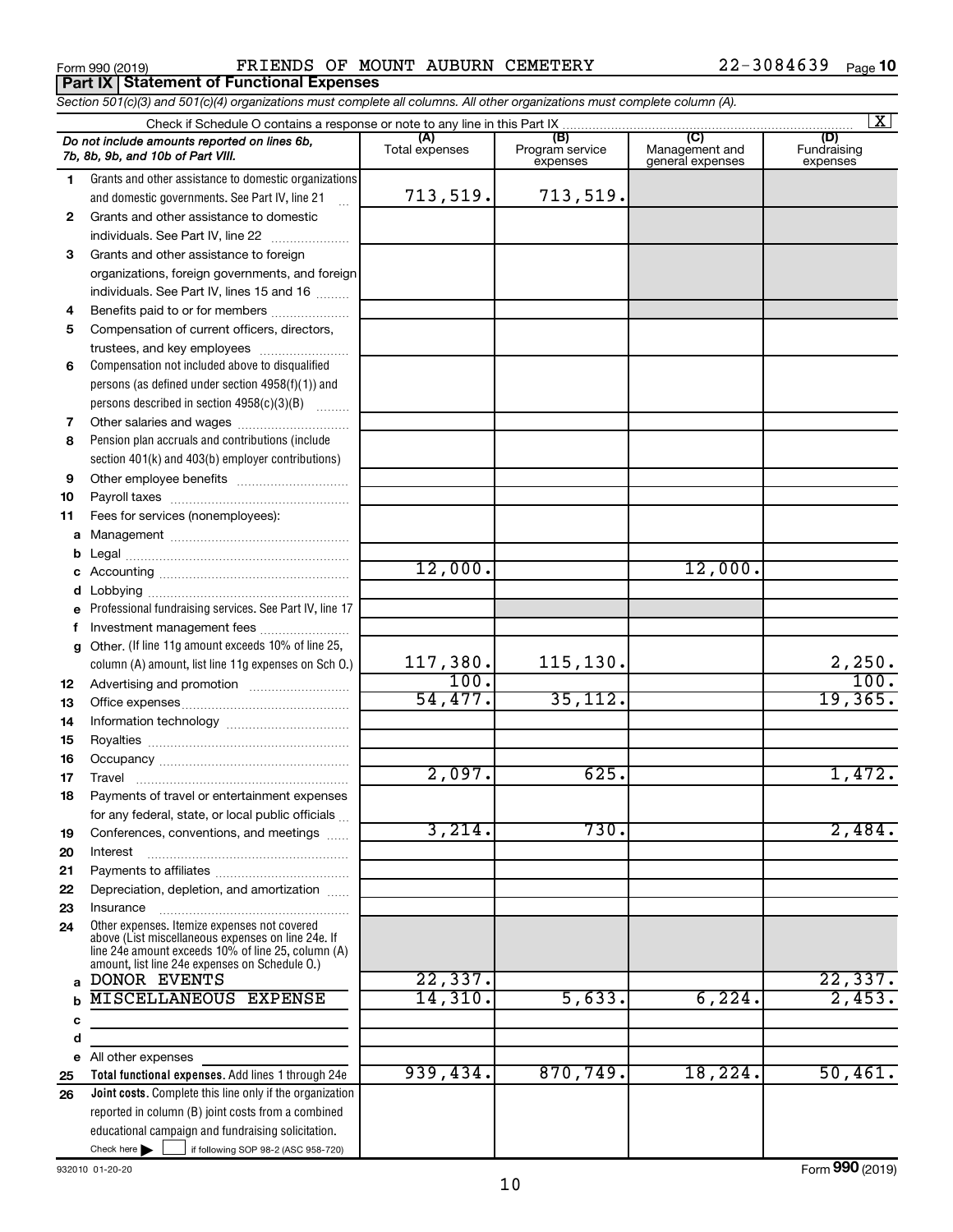**Part X** | Balance Sheet

| Form 990 (2019) |  |  |  |  |  | FRIENDS OF MOUNT AUBURN CEMETERY | $22 - 3084639$ | Page 11 |  |
|-----------------|--|--|--|--|--|----------------------------------|----------------|---------|--|
|-----------------|--|--|--|--|--|----------------------------------|----------------|---------|--|

|                             |    |                                                                                                        | (A)<br>Beginning of year |                 | (B)<br>End of year |
|-----------------------------|----|--------------------------------------------------------------------------------------------------------|--------------------------|-----------------|--------------------|
|                             | 1  |                                                                                                        |                          | 1               |                    |
|                             | 2  |                                                                                                        | 1,525,633.               | $\mathbf{2}$    | 2, 255, 174.       |
|                             | 3  |                                                                                                        | 21,039.                  | $\mathbf{3}$    | 26,304.            |
|                             | 4  |                                                                                                        |                          | 4               |                    |
|                             | 5  | Loans and other receivables from any current or former officer, director,                              |                          |                 |                    |
|                             |    | trustee, key employee, creator or founder, substantial contributor, or 35%                             |                          |                 |                    |
|                             |    | controlled entity or family member of any of these persons                                             |                          | 5               |                    |
|                             | 6  | Loans and other receivables from other disqualified persons (as defined                                |                          |                 |                    |
|                             |    | under section 4958(f)(1)), and persons described in section 4958(c)(3)(B)                              |                          | 6               |                    |
|                             | 7  |                                                                                                        |                          | $\overline{7}$  |                    |
| Assets                      | 8  |                                                                                                        |                          | 8               |                    |
|                             | 9  |                                                                                                        |                          | 9               |                    |
|                             |    | 10a Land, buildings, and equipment: cost or other                                                      |                          |                 |                    |
|                             |    | basis. Complete Part VI of Schedule D<br>10a                                                           |                          |                 |                    |
|                             |    | 10 <sub>b</sub><br><b>b</b> Less: accumulated depreciation                                             |                          | 10 <sub>c</sub> |                    |
|                             | 11 |                                                                                                        | 5,385.                   | 11              | 3,144.             |
|                             | 12 |                                                                                                        |                          | 12              |                    |
|                             | 13 |                                                                                                        |                          | 13              |                    |
|                             | 14 |                                                                                                        |                          | 14              |                    |
|                             | 15 |                                                                                                        |                          | 15              |                    |
|                             | 16 |                                                                                                        | 1,552,057.               | 16              | 2, 284, 622.       |
|                             | 17 |                                                                                                        | 12,979.                  | 17              | 1,462.             |
|                             | 18 |                                                                                                        |                          | 18              |                    |
|                             | 19 |                                                                                                        |                          | 19              |                    |
|                             | 20 |                                                                                                        |                          | 20              |                    |
|                             | 21 | Escrow or custodial account liability. Complete Part IV of Schedule D                                  |                          | 21              |                    |
|                             | 22 | Loans and other payables to any current or former officer, director,                                   |                          |                 |                    |
| Liabilities                 |    | trustee, key employee, creator or founder, substantial contributor, or 35%                             |                          |                 |                    |
|                             |    |                                                                                                        |                          | 22              |                    |
|                             | 23 | Secured mortgages and notes payable to unrelated third parties                                         |                          | 23              |                    |
|                             | 24 |                                                                                                        |                          | 24              |                    |
|                             | 25 | Other liabilities (including federal income tax, payables to related third                             |                          |                 |                    |
|                             |    | parties, and other liabilities not included on lines 17-24). Complete Part X                           |                          |                 |                    |
|                             |    |                                                                                                        | 240.                     | 25              | 758,970.           |
|                             | 26 |                                                                                                        | 13,219.                  | 26              | 760, 432.          |
|                             |    | Organizations that follow FASB ASC 958, check here $\blacktriangleright \lfloor \underline{X} \rfloor$ |                          |                 |                    |
|                             |    | and complete lines 27, 28, 32, and 33.                                                                 |                          |                 |                    |
|                             | 27 |                                                                                                        | 517,578.                 | 27              | 582,996.           |
|                             | 28 |                                                                                                        | 1,021,260.               | 28              | 941, 194.          |
|                             |    | Organizations that do not follow FASB ASC 958, check here $\blacktriangleright$                        |                          |                 |                    |
|                             |    | and complete lines 29 through 33.                                                                      |                          |                 |                    |
|                             | 29 |                                                                                                        |                          | 29              |                    |
| Net Assets or Fund Balances | 30 | Paid-in or capital surplus, or land, building, or equipment fund                                       |                          | 30              |                    |
|                             | 31 | Retained earnings, endowment, accumulated income, or other funds                                       |                          | 31              |                    |
|                             | 32 |                                                                                                        | 1,538,838.               | 32              | 1,524,190.         |
|                             | 33 |                                                                                                        | 1,552,057.               | 33              | 2, 284, 622.       |

Form (2019) **990**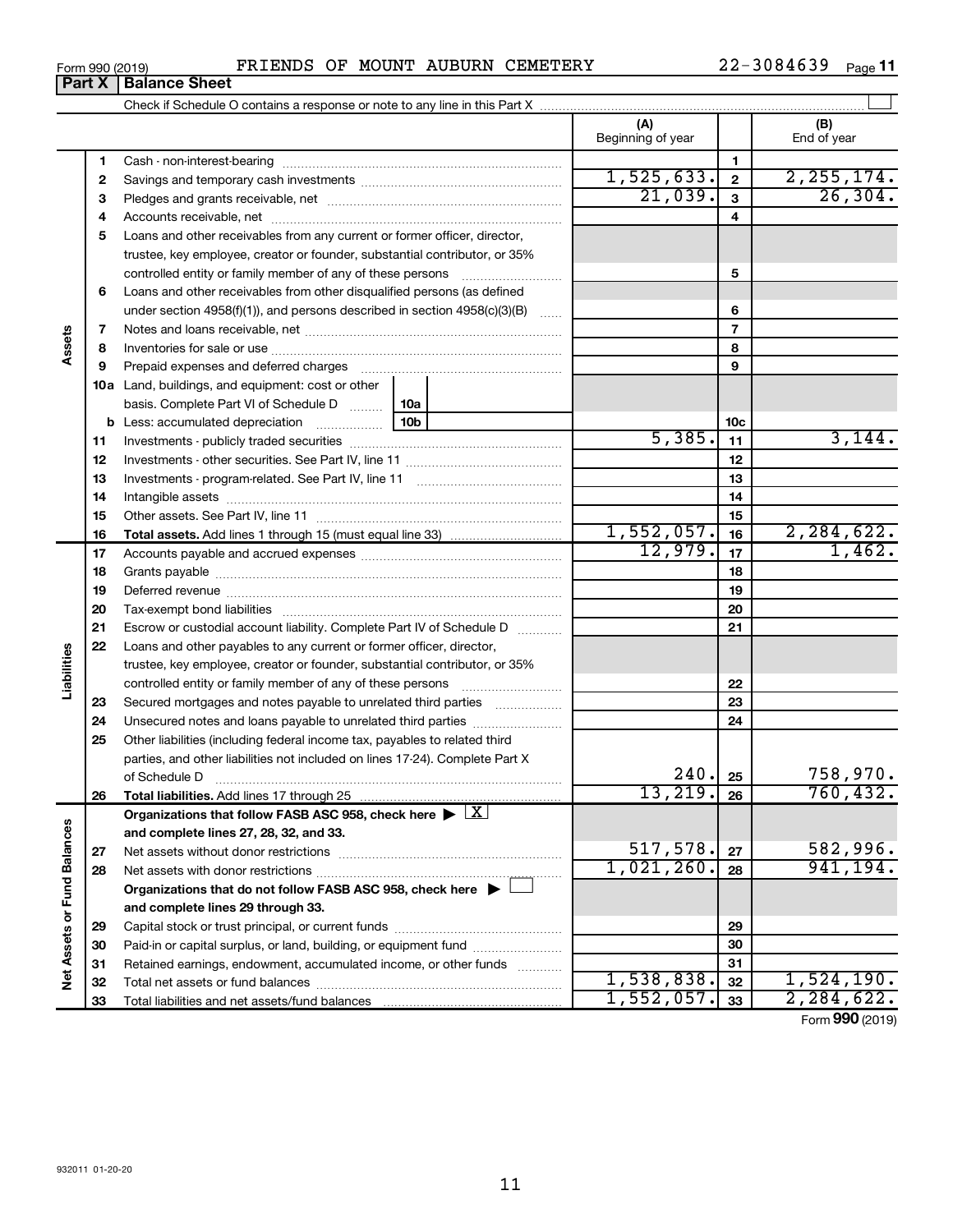|    | FRIENDS OF MOUNT AUBURN CEMETERY<br>Form 990 (2019)                                                                                                                                                                                                          | $22 - 3084639$          |                |     | Page 12           |
|----|--------------------------------------------------------------------------------------------------------------------------------------------------------------------------------------------------------------------------------------------------------------|-------------------------|----------------|-----|-------------------|
|    | Part XI<br><b>Reconciliation of Net Assets</b>                                                                                                                                                                                                               |                         |                |     |                   |
|    |                                                                                                                                                                                                                                                              |                         |                |     |                   |
|    |                                                                                                                                                                                                                                                              |                         |                |     |                   |
| 1  |                                                                                                                                                                                                                                                              | $\mathbf{1}$            |                |     | 926,089.          |
| 2  |                                                                                                                                                                                                                                                              | $\overline{2}$          |                |     | 939,434.          |
| 3  | Revenue less expenses. Subtract line 2 from line 1                                                                                                                                                                                                           | 3                       |                |     | $-13,345.$        |
| 4  |                                                                                                                                                                                                                                                              | $\overline{\mathbf{4}}$ | 1,538,838.     |     |                   |
| 5  | Net unrealized gains (losses) on investments [111] matter in the contract of the contract of the contract of the contract of the contract of the contract of the contract of the contract of the contract of the contract of t                               | 5                       |                |     | $-1, 303.$        |
| 6  |                                                                                                                                                                                                                                                              | 6                       |                |     |                   |
| 7  | Investment expenses www.communication.com/www.communication.com/www.communication.com/www.com                                                                                                                                                                | $\overline{7}$          |                |     |                   |
| 8  |                                                                                                                                                                                                                                                              | 8                       |                |     |                   |
| 9  | Other changes in net assets or fund balances (explain on Schedule O)                                                                                                                                                                                         | $\mathbf{Q}$            |                |     | $\overline{0}$ .  |
| 10 | Net assets or fund balances at end of year. Combine lines 3 through 9 (must equal Part X, line 32,                                                                                                                                                           |                         |                |     |                   |
|    |                                                                                                                                                                                                                                                              | 10                      | 1,524,190.     |     |                   |
|    | Part XII Financial Statements and Reporting                                                                                                                                                                                                                  |                         |                |     |                   |
|    |                                                                                                                                                                                                                                                              |                         |                |     | X                 |
|    |                                                                                                                                                                                                                                                              |                         |                | Yes | No                |
| 1  | $ \mathbf{X} $ Accrual<br>Accounting method used to prepare the Form 990: [130] Cash<br>Other                                                                                                                                                                |                         |                |     |                   |
|    | If the organization changed its method of accounting from a prior year or checked "Other," explain in Schedule O.                                                                                                                                            |                         |                |     |                   |
|    |                                                                                                                                                                                                                                                              |                         | 2a             |     | x                 |
|    | If "Yes," check a box below to indicate whether the financial statements for the year were compiled or reviewed on a                                                                                                                                         |                         |                |     |                   |
|    | separate basis, consolidated basis, or both:                                                                                                                                                                                                                 |                         |                |     |                   |
|    | Consolidated basis<br>Both consolidated and separate basis<br>Separate basis                                                                                                                                                                                 |                         |                | х   |                   |
|    |                                                                                                                                                                                                                                                              |                         | 2 <sub>b</sub> |     |                   |
|    | If "Yes," check a box below to indicate whether the financial statements for the year were audited on a separate basis,                                                                                                                                      |                         |                |     |                   |
|    | consolidated basis, or both:<br>$\boxed{\textbf{X}}$ Both consolidated and separate basis<br>Consolidated basis                                                                                                                                              |                         |                |     |                   |
|    | Separate basis                                                                                                                                                                                                                                               |                         |                |     |                   |
|    | c If "Yes" to line 2a or 2b, does the organization have a committee that assumes responsibility for oversight of the audit,                                                                                                                                  |                         | 2 <sub>c</sub> | х   |                   |
|    | review, or compilation of its financial statements and selection of an independent accountant?                                                                                                                                                               |                         |                |     |                   |
|    | If the organization changed either its oversight process or selection process during the tax year, explain on Schedule O.<br>3a As a result of a federal award, was the organization required to undergo an audit or audits as set forth in the Single Audit |                         |                |     |                   |
|    |                                                                                                                                                                                                                                                              |                         | 3a             |     | X                 |
|    |                                                                                                                                                                                                                                                              |                         |                |     |                   |
|    | <b>b</b> If "Yes," did the organization undergo the required audit or audits? If the organization did not undergo the required audit                                                                                                                         |                         | 3b             |     |                   |
|    |                                                                                                                                                                                                                                                              |                         |                |     | $Form$ 990 (2019) |

Form (2019) **990**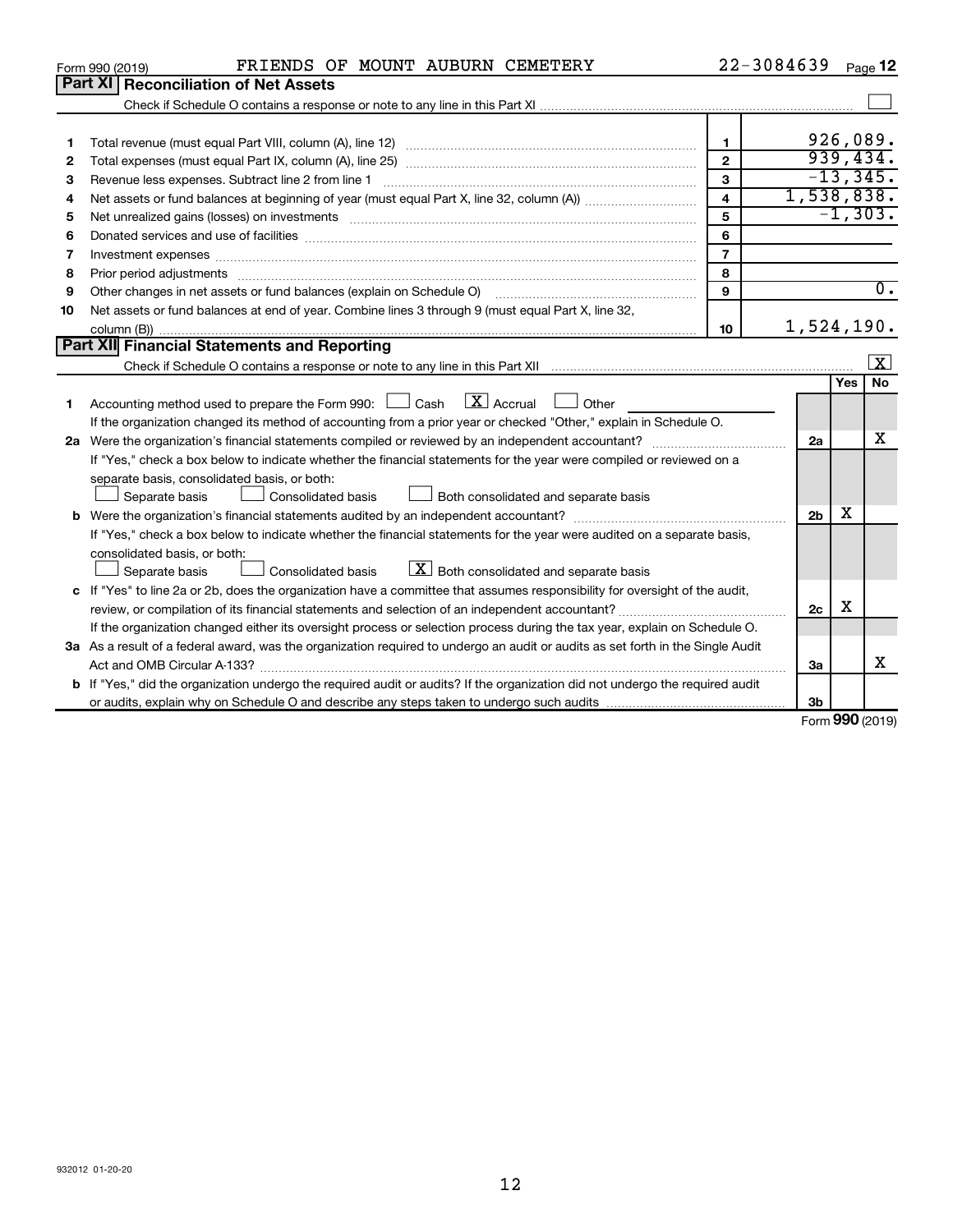| <b>SCHEDULE A</b> |  |
|-------------------|--|
|-------------------|--|

Department of the Treasury Internal Revenue Service

**Total**

|  |  |  |  |  | (Form 990 or 990-EZ) |  |
|--|--|--|--|--|----------------------|--|
|--|--|--|--|--|----------------------|--|

# Form 990 or 990-EZ)<br>
Complete if the organization is a section 501(c)(3) organization or a section<br> **Public Charity Status and Public Support**

**4947(a)(1) nonexempt charitable trust.**

**| Attach to Form 990 or Form 990-EZ. | Go to www.irs.gov/Form990 for instructions and the latest information.**

| --<br>. .                                  |
|--------------------------------------------|
| <b>Open to Public</b><br><b>Inspection</b> |
| lover identification num                   |

OMB No. 1545-0047

|    |                     |                                                                                                                                                                                                                                                 |          | $\sim$ Go to www.ii s.gov/Lormsso for misulactions and the latest information. |                                                                |    |                            |                                       |
|----|---------------------|-------------------------------------------------------------------------------------------------------------------------------------------------------------------------------------------------------------------------------------------------|----------|--------------------------------------------------------------------------------|----------------------------------------------------------------|----|----------------------------|---------------------------------------|
|    |                     | Name of the organization                                                                                                                                                                                                                        |          |                                                                                |                                                                |    |                            | <b>Employer identification number</b> |
|    | Part I              | Reason for Public Charity Status (All organizations must complete this part.) See instructions.                                                                                                                                                 |          | FRIENDS OF MOUNT AUBURN CEMETERY                                               |                                                                |    |                            | 22-3084639                            |
|    |                     |                                                                                                                                                                                                                                                 |          |                                                                                |                                                                |    |                            |                                       |
|    |                     | The organization is not a private foundation because it is: (For lines 1 through 12, check only one box.)                                                                                                                                       |          |                                                                                |                                                                |    |                            |                                       |
| 1. |                     | A church, convention of churches, or association of churches described in section 170(b)(1)(A)(i).                                                                                                                                              |          |                                                                                |                                                                |    |                            |                                       |
| 2  |                     | A school described in section 170(b)(1)(A)(ii). (Attach Schedule E (Form 990 or 990-EZ).)                                                                                                                                                       |          |                                                                                |                                                                |    |                            |                                       |
| 3  |                     | A hospital or a cooperative hospital service organization described in section 170(b)(1)(A)(iii).                                                                                                                                               |          |                                                                                |                                                                |    |                            |                                       |
| 4  |                     | A medical research organization operated in conjunction with a hospital described in section 170(b)(1)(A)(iii). Enter the hospital's name,                                                                                                      |          |                                                                                |                                                                |    |                            |                                       |
|    |                     | city, and state:                                                                                                                                                                                                                                |          |                                                                                |                                                                |    |                            |                                       |
| 5. |                     | An organization operated for the benefit of a college or university owned or operated by a governmental unit described in                                                                                                                       |          |                                                                                |                                                                |    |                            |                                       |
|    |                     | section 170(b)(1)(A)(iv). (Complete Part II.)                                                                                                                                                                                                   |          |                                                                                |                                                                |    |                            |                                       |
| 6  |                     | A federal, state, or local government or governmental unit described in section 170(b)(1)(A)(v).                                                                                                                                                |          |                                                                                |                                                                |    |                            |                                       |
| 7  | $\lfloor x \rfloor$ | An organization that normally receives a substantial part of its support from a governmental unit or from the general public described in                                                                                                       |          |                                                                                |                                                                |    |                            |                                       |
|    |                     | section 170(b)(1)(A)(vi). (Complete Part II.)                                                                                                                                                                                                   |          |                                                                                |                                                                |    |                            |                                       |
| 8  |                     | A community trust described in section 170(b)(1)(A)(vi). (Complete Part II.)                                                                                                                                                                    |          |                                                                                |                                                                |    |                            |                                       |
| 9  |                     | An agricultural research organization described in section 170(b)(1)(A)(ix) operated in conjunction with a land-grant college                                                                                                                   |          |                                                                                |                                                                |    |                            |                                       |
|    |                     | or university or a non-land-grant college of agriculture (see instructions). Enter the name, city, and state of the college or                                                                                                                  |          |                                                                                |                                                                |    |                            |                                       |
|    |                     | university:                                                                                                                                                                                                                                     |          |                                                                                |                                                                |    |                            |                                       |
| 10 |                     | An organization that normally receives: (1) more than 33 1/3% of its support from contributions, membership fees, and gross receipts from                                                                                                       |          |                                                                                |                                                                |    |                            |                                       |
|    |                     | activities related to its exempt functions - subject to certain exceptions, and (2) no more than 33 1/3% of its support from gross investment                                                                                                   |          |                                                                                |                                                                |    |                            |                                       |
|    |                     | income and unrelated business taxable income (less section 511 tax) from businesses acquired by the organization after June 30, 1975.                                                                                                           |          |                                                                                |                                                                |    |                            |                                       |
|    |                     | See section 509(a)(2). (Complete Part III.)                                                                                                                                                                                                     |          |                                                                                |                                                                |    |                            |                                       |
| 11 |                     | An organization organized and operated exclusively to test for public safety. See section 509(a)(4).                                                                                                                                            |          |                                                                                |                                                                |    |                            |                                       |
| 12 |                     | An organization organized and operated exclusively for the benefit of, to perform the functions of, or to carry out the purposes of one or                                                                                                      |          |                                                                                |                                                                |    |                            |                                       |
|    |                     | more publicly supported organizations described in section 509(a)(1) or section 509(a)(2). See section 509(a)(3). Check the box in                                                                                                              |          |                                                                                |                                                                |    |                            |                                       |
|    |                     | lines 12a through 12d that describes the type of supporting organization and complete lines 12e, 12f, and 12g.                                                                                                                                  |          |                                                                                |                                                                |    |                            |                                       |
| а  |                     | Type I. A supporting organization operated, supervised, or controlled by its supported organization(s), typically by giving                                                                                                                     |          |                                                                                |                                                                |    |                            |                                       |
|    |                     | the supported organization(s) the power to regularly appoint or elect a majority of the directors or trustees of the supporting                                                                                                                 |          |                                                                                |                                                                |    |                            |                                       |
| b  |                     | organization. You must complete Part IV, Sections A and B.                                                                                                                                                                                      |          |                                                                                |                                                                |    |                            |                                       |
|    |                     | Type II. A supporting organization supervised or controlled in connection with its supported organization(s), by having<br>control or management of the supporting organization vested in the same persons that control or manage the supported |          |                                                                                |                                                                |    |                            |                                       |
|    |                     | organization(s). You must complete Part IV, Sections A and C.                                                                                                                                                                                   |          |                                                                                |                                                                |    |                            |                                       |
| с  |                     | Type III functionally integrated. A supporting organization operated in connection with, and functionally integrated with,                                                                                                                      |          |                                                                                |                                                                |    |                            |                                       |
|    |                     | its supported organization(s) (see instructions). You must complete Part IV, Sections A, D, and E.                                                                                                                                              |          |                                                                                |                                                                |    |                            |                                       |
| d  |                     | Type III non-functionally integrated. A supporting organization operated in connection with its supported organization(s)                                                                                                                       |          |                                                                                |                                                                |    |                            |                                       |
|    |                     | that is not functionally integrated. The organization generally must satisfy a distribution requirement and an attentiveness                                                                                                                    |          |                                                                                |                                                                |    |                            |                                       |
|    |                     | requirement (see instructions). You must complete Part IV, Sections A and D, and Part V.                                                                                                                                                        |          |                                                                                |                                                                |    |                            |                                       |
| е  |                     | Check this box if the organization received a written determination from the IRS that it is a Type I, Type II, Type III                                                                                                                         |          |                                                                                |                                                                |    |                            |                                       |
|    |                     | functionally integrated, or Type III non-functionally integrated supporting organization.                                                                                                                                                       |          |                                                                                |                                                                |    |                            |                                       |
| f  |                     | Enter the number of supported organizations                                                                                                                                                                                                     |          |                                                                                |                                                                |    |                            |                                       |
| a  |                     | Provide the following information about the supported organization(s).                                                                                                                                                                          |          |                                                                                |                                                                |    |                            |                                       |
|    |                     | (i) Name of supported                                                                                                                                                                                                                           | (ii) EIN | (iii) Type of organization                                                     | (iv) Is the organization listed<br>in your governing document? |    | (v) Amount of monetary     | (vi) Amount of other                  |
|    |                     | organization                                                                                                                                                                                                                                    |          | (described on lines 1-10<br>above (see instructions))                          | Yes                                                            | No | support (see instructions) | support (see instructions)            |
|    |                     |                                                                                                                                                                                                                                                 |          |                                                                                |                                                                |    |                            |                                       |
|    |                     |                                                                                                                                                                                                                                                 |          |                                                                                |                                                                |    |                            |                                       |
|    |                     |                                                                                                                                                                                                                                                 |          |                                                                                |                                                                |    |                            |                                       |
|    |                     |                                                                                                                                                                                                                                                 |          |                                                                                |                                                                |    |                            |                                       |
|    |                     |                                                                                                                                                                                                                                                 |          |                                                                                |                                                                |    |                            |                                       |
|    |                     |                                                                                                                                                                                                                                                 |          |                                                                                |                                                                |    |                            |                                       |
|    |                     |                                                                                                                                                                                                                                                 |          |                                                                                |                                                                |    |                            |                                       |
|    |                     |                                                                                                                                                                                                                                                 |          |                                                                                |                                                                |    |                            |                                       |
|    |                     |                                                                                                                                                                                                                                                 |          |                                                                                |                                                                |    |                            |                                       |
|    |                     |                                                                                                                                                                                                                                                 |          |                                                                                |                                                                |    |                            |                                       |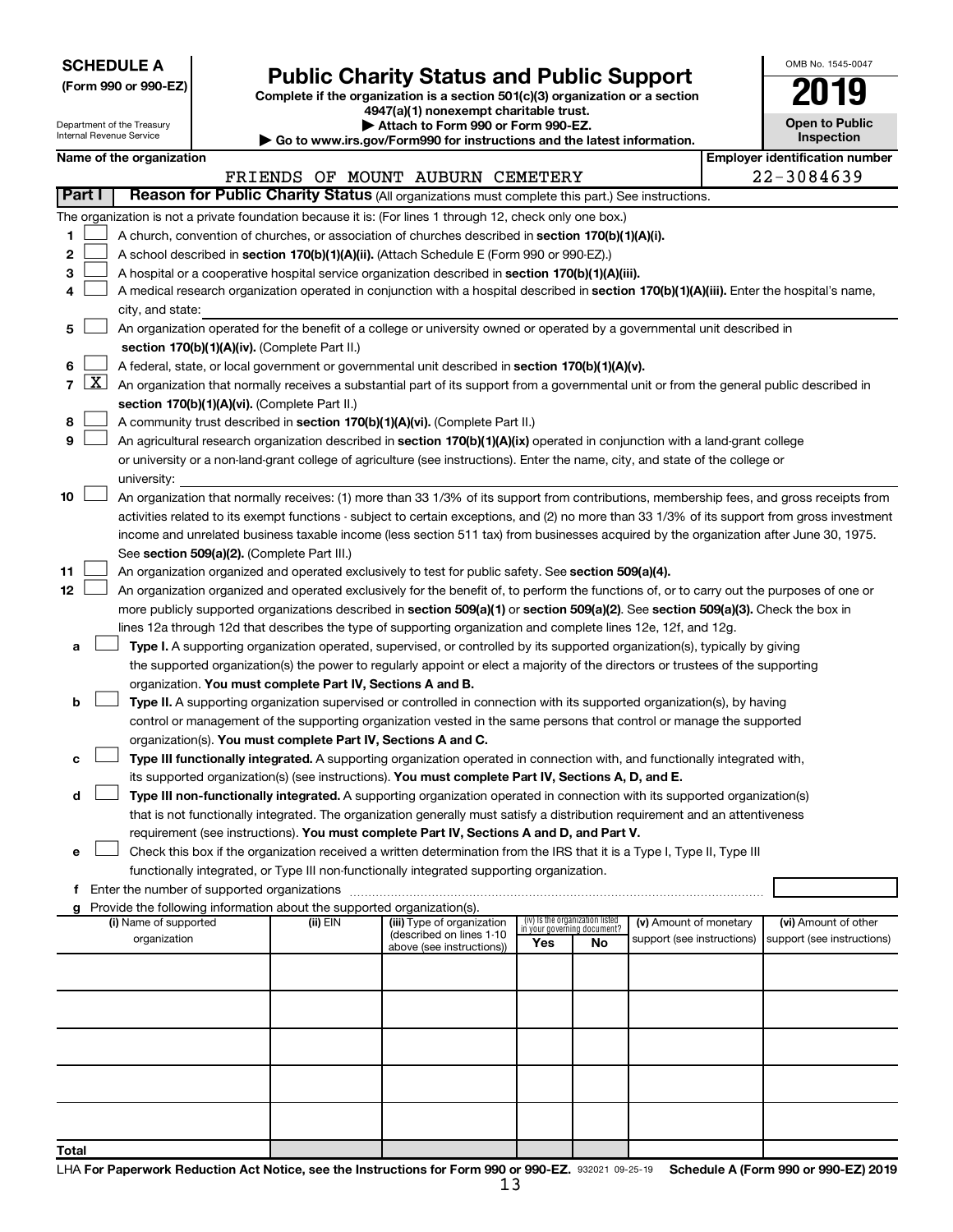# Schedule A (Form 990 or 990-EZ) 2019 FRIENDS OF MOUNT AUBURN CEMETERY 22-3084639 Page

(Complete only if you checked the box on line 5, 7, or 8 of Part I or if the organization failed to qualify under Part III. If the organization fails to qualify under the tests listed below, please complete Part III.) **Part II Support Schedule for Organizations Described in Sections 170(b)(1)(A)(iv) and 170(b)(1)(A)(vi)**

|                                                                                                                                                                  | <b>Section A. Public Support</b>                                                                                                               |                     |                      |                       |                        |                                    |                       |
|------------------------------------------------------------------------------------------------------------------------------------------------------------------|------------------------------------------------------------------------------------------------------------------------------------------------|---------------------|----------------------|-----------------------|------------------------|------------------------------------|-----------------------|
|                                                                                                                                                                  | Calendar year (or fiscal year beginning in)                                                                                                    | (a) 2015            | (b) 2016             | $(c)$ 2017            | $(d)$ 2018             | (e) 2019                           | (f) Total             |
|                                                                                                                                                                  | 1 Gifts, grants, contributions, and                                                                                                            |                     |                      |                       |                        |                                    |                       |
|                                                                                                                                                                  | membership fees received. (Do not                                                                                                              |                     |                      |                       |                        |                                    |                       |
|                                                                                                                                                                  | include any "unusual grants.")                                                                                                                 | 1927694.            | 2129606.             | 1382990.              | 1200488.               | 871,237.                           | 7512015.              |
|                                                                                                                                                                  | 2 Tax revenues levied for the organ-                                                                                                           |                     |                      |                       |                        |                                    |                       |
|                                                                                                                                                                  | ization's benefit and either paid to                                                                                                           |                     |                      |                       |                        |                                    |                       |
|                                                                                                                                                                  | or expended on its behalf                                                                                                                      |                     |                      |                       |                        |                                    |                       |
|                                                                                                                                                                  | 3 The value of services or facilities                                                                                                          |                     |                      |                       |                        |                                    |                       |
|                                                                                                                                                                  | furnished by a governmental unit to                                                                                                            |                     |                      |                       |                        |                                    |                       |
|                                                                                                                                                                  | the organization without charge                                                                                                                |                     |                      |                       |                        |                                    |                       |
|                                                                                                                                                                  | 4 Total. Add lines 1 through 3                                                                                                                 | 1927694.            | 2129606.             | 1382990.              | 1200488.               | 871, 237.                          | 7512015.              |
| 5.                                                                                                                                                               | The portion of total contributions                                                                                                             |                     |                      |                       |                        |                                    |                       |
|                                                                                                                                                                  | by each person (other than a                                                                                                                   |                     |                      |                       |                        |                                    |                       |
|                                                                                                                                                                  | governmental unit or publicly                                                                                                                  |                     |                      |                       |                        |                                    |                       |
|                                                                                                                                                                  | supported organization) included                                                                                                               |                     |                      |                       |                        |                                    |                       |
|                                                                                                                                                                  | on line 1 that exceeds 2% of the                                                                                                               |                     |                      |                       |                        |                                    |                       |
|                                                                                                                                                                  | amount shown on line 11,                                                                                                                       |                     |                      |                       |                        |                                    |                       |
|                                                                                                                                                                  |                                                                                                                                                |                     |                      |                       |                        |                                    | 1755252.              |
|                                                                                                                                                                  | column (f)                                                                                                                                     |                     |                      |                       |                        |                                    | 5756763.              |
|                                                                                                                                                                  | 6 Public support. Subtract line 5 from line 4.                                                                                                 |                     |                      |                       |                        |                                    |                       |
|                                                                                                                                                                  | <b>Section B. Total Support</b>                                                                                                                |                     |                      |                       |                        |                                    |                       |
|                                                                                                                                                                  | Calendar year (or fiscal year beginning in)                                                                                                    | (a) 2015<br>1927694 | (b) 2016<br>2129606. | $(c)$ 2017<br>1382990 | $(d)$ 2018<br>1200488. | (e) 2019<br>$\overline{871,237}$ . | (f) Total<br>7512015. |
|                                                                                                                                                                  | <b>7</b> Amounts from line 4                                                                                                                   |                     |                      |                       |                        |                                    |                       |
|                                                                                                                                                                  | 8 Gross income from interest,                                                                                                                  |                     |                      |                       |                        |                                    |                       |
|                                                                                                                                                                  | dividends, payments received on                                                                                                                |                     |                      |                       |                        |                                    |                       |
|                                                                                                                                                                  | securities loans, rents, royalties,                                                                                                            |                     |                      |                       |                        |                                    |                       |
|                                                                                                                                                                  | and income from similar sources                                                                                                                | 5,957.              | 10, 285.             | 7,357.                | 9,536.                 | 11,402.                            | 44,537.               |
|                                                                                                                                                                  | <b>9</b> Net income from unrelated business                                                                                                    |                     |                      |                       |                        |                                    |                       |
|                                                                                                                                                                  | activities, whether or not the                                                                                                                 |                     |                      |                       |                        |                                    |                       |
|                                                                                                                                                                  | business is regularly carried on                                                                                                               |                     |                      |                       |                        |                                    |                       |
|                                                                                                                                                                  | 10 Other income. Do not include gain                                                                                                           |                     |                      |                       |                        |                                    |                       |
|                                                                                                                                                                  | or loss from the sale of capital                                                                                                               |                     |                      |                       |                        |                                    |                       |
|                                                                                                                                                                  | assets (Explain in Part VI.)                                                                                                                   |                     |                      |                       |                        |                                    |                       |
|                                                                                                                                                                  | 11 Total support. Add lines 7 through 10                                                                                                       |                     |                      |                       |                        |                                    | 7556552.              |
|                                                                                                                                                                  | 12 Gross receipts from related activities, etc. (see instructions)                                                                             |                     |                      |                       |                        | 12                                 | 2,728,558.            |
|                                                                                                                                                                  | 13 First five years. If the Form 990 is for the organization's first, second, third, fourth, or fifth tax year as a section 501(c)(3)          |                     |                      |                       |                        |                                    |                       |
|                                                                                                                                                                  | organization, check this box and stop here                                                                                                     |                     |                      |                       |                        |                                    |                       |
|                                                                                                                                                                  | Section C. Computation of Public Support Percentage                                                                                            |                     |                      |                       |                        |                                    |                       |
|                                                                                                                                                                  |                                                                                                                                                |                     |                      |                       |                        | 14                                 | 76.18<br>$\%$         |
|                                                                                                                                                                  |                                                                                                                                                |                     |                      |                       |                        | 15                                 | 76.55<br>$\%$         |
|                                                                                                                                                                  | 16a 33 1/3% support test - 2019. If the organization did not check the box on line 13, and line 14 is 33 1/3% or more, check this box and      |                     |                      |                       |                        |                                    |                       |
| $\blacktriangleright$ $\boxed{\text{X}}$<br>stop here. The organization qualifies as a publicly supported organization manufactured content and the organization |                                                                                                                                                |                     |                      |                       |                        |                                    |                       |
| b 33 1/3% support test - 2018. If the organization did not check a box on line 13 or 16a, and line 15 is 33 1/3% or more, check this box                         |                                                                                                                                                |                     |                      |                       |                        |                                    |                       |
|                                                                                                                                                                  |                                                                                                                                                |                     |                      |                       |                        |                                    |                       |
|                                                                                                                                                                  | 17a 10% -facts-and-circumstances test - 2019. If the organization did not check a box on line 13, 16a, or 16b, and line 14 is 10% or more,     |                     |                      |                       |                        |                                    |                       |
|                                                                                                                                                                  | and if the organization meets the "facts-and-circumstances" test, check this box and stop here. Explain in Part VI how the organization        |                     |                      |                       |                        |                                    |                       |
|                                                                                                                                                                  |                                                                                                                                                |                     |                      |                       |                        |                                    |                       |
|                                                                                                                                                                  | <b>b 10%</b> -facts-and-circumstances test - 2018. If the organization did not check a box on line 13, 16a, 16b, or 17a, and line 15 is 10% or |                     |                      |                       |                        |                                    |                       |
|                                                                                                                                                                  |                                                                                                                                                |                     |                      |                       |                        |                                    |                       |
|                                                                                                                                                                  | more, and if the organization meets the "facts-and-circumstances" test, check this box and stop here. Explain in Part VI how the               |                     |                      |                       |                        |                                    |                       |
|                                                                                                                                                                  | organization meets the "facts-and-circumstances" test. The organization qualifies as a publicly supported organization                         |                     |                      |                       |                        |                                    |                       |
|                                                                                                                                                                  | 18 Private foundation. If the organization did not check a box on line 13, 16a, 16b, 17a, or 17b, check this box and see instructions          |                     |                      |                       |                        |                                    |                       |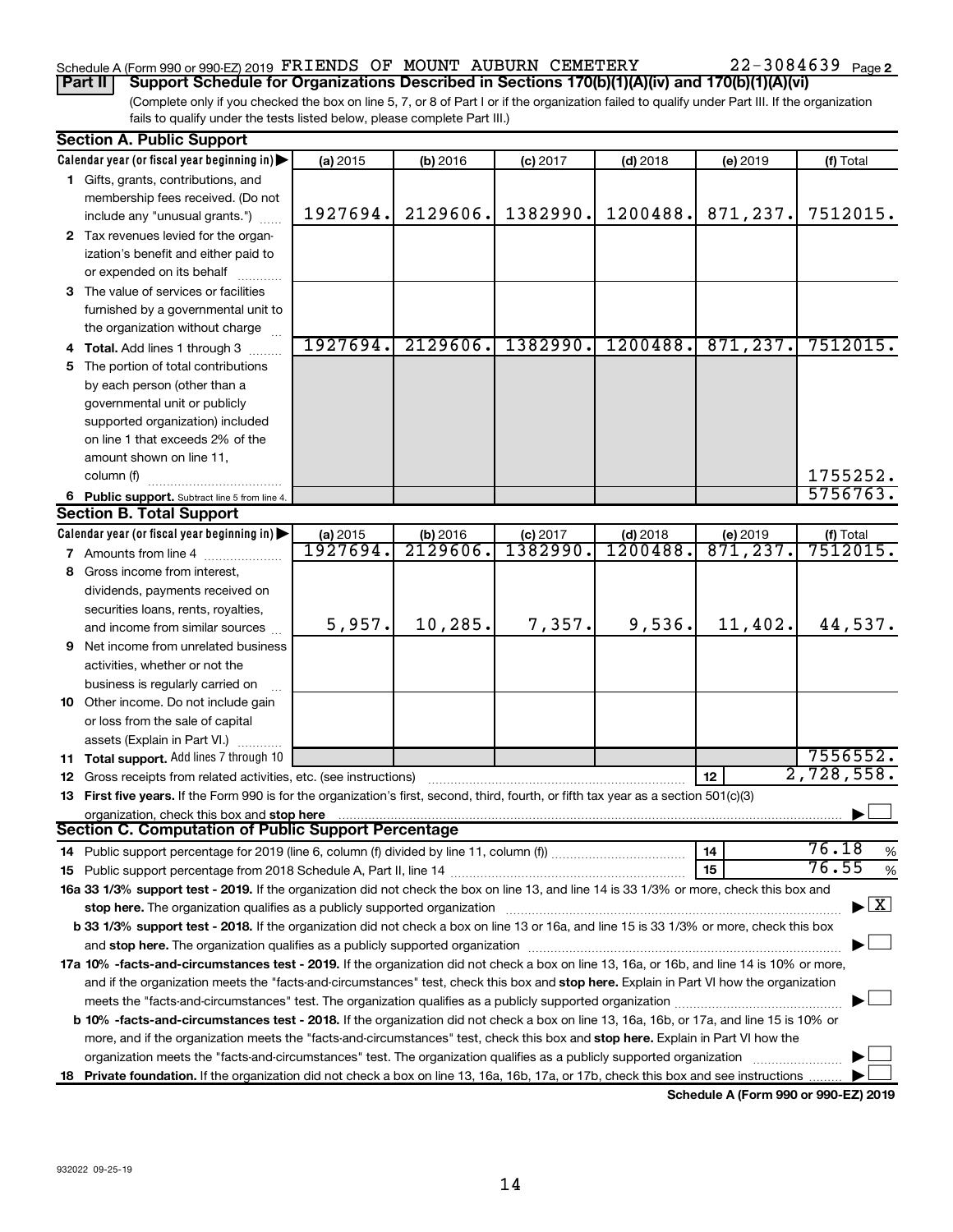#### Schedule A (Form 990 or 990-EZ) 2019 FRIENDS OF MOUNT AUBURN CEMETERY 22-3084639 Page **Part III Support Schedule for Organizations Described in Section 509(a)(2)**

(Complete only if you checked the box on line 10 of Part I or if the organization failed to qualify under Part II. If the organization fails to qualify under the tests listed below, please complete Part II.)

| <b>Section A. Public Support</b>                                                                                                                    |          |          |            |            |          |           |
|-----------------------------------------------------------------------------------------------------------------------------------------------------|----------|----------|------------|------------|----------|-----------|
| Calendar year (or fiscal year beginning in)                                                                                                         | (a) 2015 | (b) 2016 | $(c)$ 2017 | $(d)$ 2018 | (e) 2019 | (f) Total |
| 1 Gifts, grants, contributions, and                                                                                                                 |          |          |            |            |          |           |
| membership fees received. (Do not                                                                                                                   |          |          |            |            |          |           |
| include any "unusual grants.")                                                                                                                      |          |          |            |            |          |           |
| <b>2</b> Gross receipts from admissions,                                                                                                            |          |          |            |            |          |           |
| merchandise sold or services per-                                                                                                                   |          |          |            |            |          |           |
| formed, or facilities furnished in                                                                                                                  |          |          |            |            |          |           |
| any activity that is related to the<br>organization's tax-exempt purpose                                                                            |          |          |            |            |          |           |
| 3 Gross receipts from activities that                                                                                                               |          |          |            |            |          |           |
| are not an unrelated trade or bus-                                                                                                                  |          |          |            |            |          |           |
| iness under section 513                                                                                                                             |          |          |            |            |          |           |
| 4 Tax revenues levied for the organ-                                                                                                                |          |          |            |            |          |           |
| ization's benefit and either paid to                                                                                                                |          |          |            |            |          |           |
| or expended on its behalf                                                                                                                           |          |          |            |            |          |           |
| 5 The value of services or facilities                                                                                                               |          |          |            |            |          |           |
| furnished by a governmental unit to                                                                                                                 |          |          |            |            |          |           |
| the organization without charge                                                                                                                     |          |          |            |            |          |           |
|                                                                                                                                                     |          |          |            |            |          |           |
| 6 Total. Add lines 1 through 5                                                                                                                      |          |          |            |            |          |           |
| 7a Amounts included on lines 1, 2, and                                                                                                              |          |          |            |            |          |           |
| 3 received from disqualified persons                                                                                                                |          |          |            |            |          |           |
| <b>b</b> Amounts included on lines 2 and 3 received<br>from other than disqualified persons that                                                    |          |          |            |            |          |           |
| exceed the greater of \$5,000 or 1% of the                                                                                                          |          |          |            |            |          |           |
| amount on line 13 for the year                                                                                                                      |          |          |            |            |          |           |
| c Add lines 7a and 7b                                                                                                                               |          |          |            |            |          |           |
| 8 Public support. (Subtract line 7c from line 6.)                                                                                                   |          |          |            |            |          |           |
| <b>Section B. Total Support</b>                                                                                                                     |          |          |            |            |          |           |
| Calendar year (or fiscal year beginning in)                                                                                                         | (a) 2015 | (b) 2016 | $(c)$ 2017 | $(d)$ 2018 | (e) 2019 | (f) Total |
| 9 Amounts from line 6                                                                                                                               |          |          |            |            |          |           |
| <b>10a</b> Gross income from interest,                                                                                                              |          |          |            |            |          |           |
| dividends, payments received on<br>securities loans, rents, royalties,                                                                              |          |          |            |            |          |           |
| and income from similar sources                                                                                                                     |          |          |            |            |          |           |
| <b>b</b> Unrelated business taxable income                                                                                                          |          |          |            |            |          |           |
| (less section 511 taxes) from businesses                                                                                                            |          |          |            |            |          |           |
| acquired after June 30, 1975                                                                                                                        |          |          |            |            |          |           |
| c Add lines 10a and 10b                                                                                                                             |          |          |            |            |          |           |
| <b>11</b> Net income from unrelated business                                                                                                        |          |          |            |            |          |           |
| activities not included in line 10b.                                                                                                                |          |          |            |            |          |           |
| whether or not the business is<br>regularly carried on                                                                                              |          |          |            |            |          |           |
| 12 Other income. Do not include gain                                                                                                                |          |          |            |            |          |           |
| or loss from the sale of capital                                                                                                                    |          |          |            |            |          |           |
| assets (Explain in Part VI.)<br><b>13</b> Total support. (Add lines 9, 10c, 11, and 12.)                                                            |          |          |            |            |          |           |
| 14 First five years. If the Form 990 is for the organization's first, second, third, fourth, or fifth tax year as a section 501(c)(3) organization, |          |          |            |            |          |           |
| check this box and stop here                                                                                                                        |          |          |            |            |          |           |
| Section C. Computation of Public Support Percentage                                                                                                 |          |          |            |            |          |           |
|                                                                                                                                                     |          |          |            |            | 15       | %         |
| 16 Public support percentage from 2018 Schedule A, Part III, line 15                                                                                |          |          |            |            | 16       | %         |
| Section D. Computation of Investment Income Percentage                                                                                              |          |          |            |            |          |           |
| 17 Investment income percentage for 2019 (line 10c, column (f), divided by line 13, column (f))                                                     |          |          |            |            | 17       | %         |
| 18 Investment income percentage from 2018 Schedule A, Part III, line 17                                                                             |          |          |            |            | 18       | %         |
| 19a 33 1/3% support tests - 2019. If the organization did not check the box on line 14, and line 15 is more than 33 1/3%, and line 17 is not        |          |          |            |            |          |           |
| more than 33 1/3%, check this box and stop here. The organization qualifies as a publicly supported organization                                    |          |          |            |            |          |           |
| b 33 1/3% support tests - 2018. If the organization did not check a box on line 14 or line 19a, and line 16 is more than 33 1/3%, and               |          |          |            |            |          |           |
| line 18 is not more than 33 1/3%, check this box and stop here. The organization qualifies as a publicly supported organization                     |          |          |            |            |          |           |
|                                                                                                                                                     |          |          |            |            |          |           |
|                                                                                                                                                     |          |          |            |            |          |           |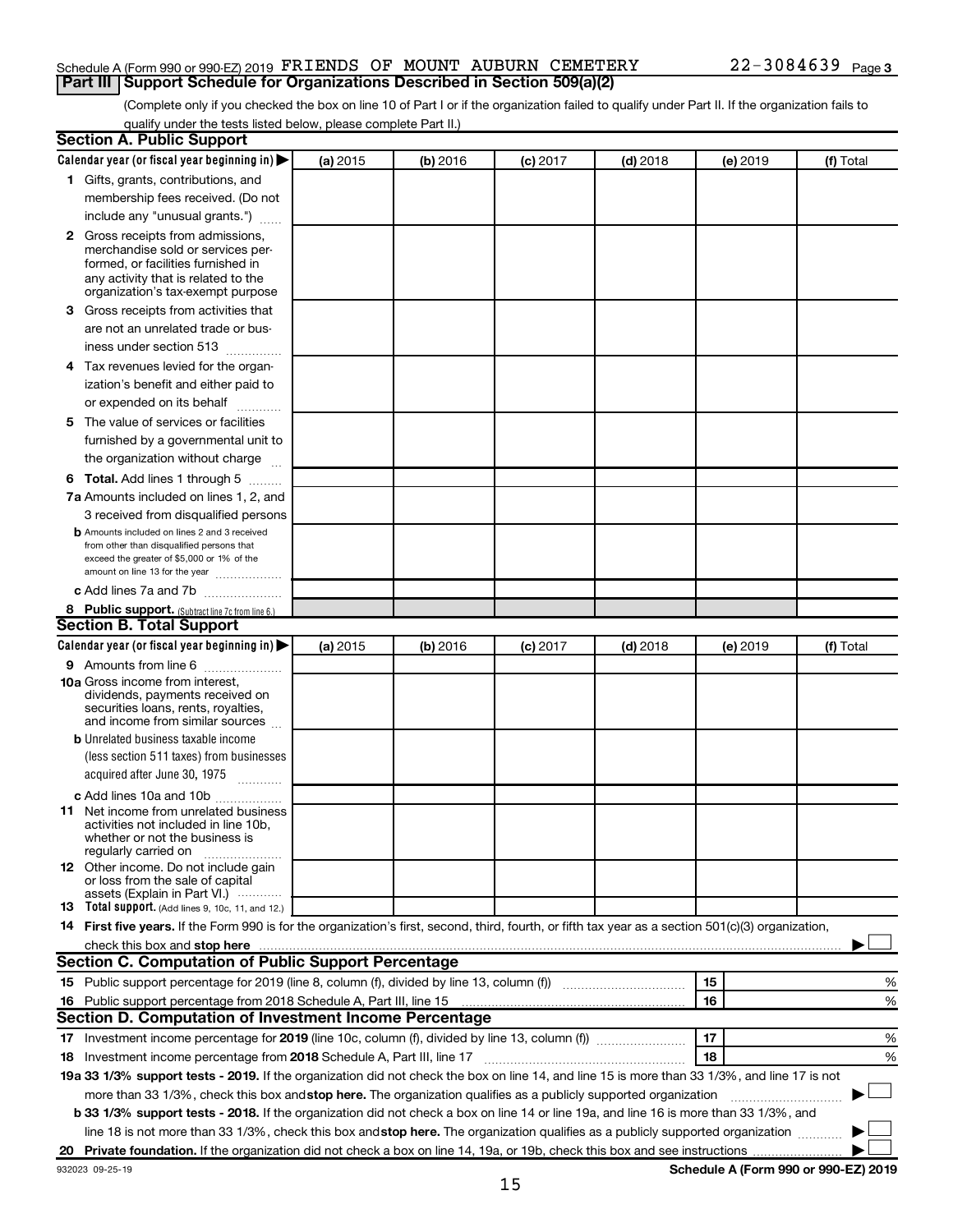#### Schedule A (Form 990 or 990-EZ) 2019 FRIENDS OF MOUNT AUBURN CEMETERY 22-3084639 Page

#### 22-3084639 Page 4

**Yes No**

# **Part IV Supporting Organizations**

(Complete only if you checked a box in line 12 on Part I. If you checked 12a of Part I, complete Sections A and B. If you checked 12b of Part I, complete Sections A and C. If you checked 12c of Part I, complete Sections A, D, and E. If you checked 12d of Part I, complete Sections A and D, and complete Part V.)

#### **Section A. All Supporting Organizations**

- **1** Are all of the organization's supported organizations listed by name in the organization's governing documents? If "No," describe in Part VI how the supported organizations are designated. If designated by *class or purpose, describe the designation. If historic and continuing relationship, explain.*
- **2** Did the organization have any supported organization that does not have an IRS determination of status under section 509(a)(1) or (2)? If "Yes," explain in Part **VI** how the organization determined that the supported *organization was described in section 509(a)(1) or (2).*
- **3a** Did the organization have a supported organization described in section 501(c)(4), (5), or (6)? If "Yes," answer *(b) and (c) below.*
- **b** Did the organization confirm that each supported organization qualified under section 501(c)(4), (5), or (6) and satisfied the public support tests under section 509(a)(2)? If "Yes," describe in Part VI when and how the *organization made the determination.*
- **c** Did the organization ensure that all support to such organizations was used exclusively for section 170(c)(2)(B) purposes? If "Yes," explain in Part VI what controls the organization put in place to ensure such use.
- **4 a** *If* Was any supported organization not organized in the United States ("foreign supported organization")? *"Yes," and if you checked 12a or 12b in Part I, answer (b) and (c) below.*
- **b** Did the organization have ultimate control and discretion in deciding whether to make grants to the foreign supported organization? If "Yes," describe in Part VI how the organization had such control and discretion *despite being controlled or supervised by or in connection with its supported organizations.*
- **c** Did the organization support any foreign supported organization that does not have an IRS determination under sections 501(c)(3) and 509(a)(1) or (2)? If "Yes," explain in Part VI what controls the organization used *to ensure that all support to the foreign supported organization was used exclusively for section 170(c)(2)(B) purposes.*
- **5a** Did the organization add, substitute, or remove any supported organizations during the tax year? If "Yes," answer (b) and (c) below (if applicable). Also, provide detail in **Part VI,** including (i) the names and EIN *numbers of the supported organizations added, substituted, or removed; (ii) the reasons for each such action; (iii) the authority under the organization's organizing document authorizing such action; and (iv) how the action was accomplished (such as by amendment to the organizing document).*
- **b** Type I or Type II only. Was any added or substituted supported organization part of a class already designated in the organization's organizing document?
- **c Substitutions only.**  Was the substitution the result of an event beyond the organization's control?
- **6** Did the organization provide support (whether in the form of grants or the provision of services or facilities) to **Part VI.** support or benefit one or more of the filing organization's supported organizations? If "Yes," provide detail in anyone other than (i) its supported organizations, (ii) individuals that are part of the charitable class benefited by one or more of its supported organizations, or (iii) other supporting organizations that also
- **7** Did the organization provide a grant, loan, compensation, or other similar payment to a substantial contributor regard to a substantial contributor? If "Yes," complete Part I of Schedule L (Form 990 or 990-EZ). (as defined in section 4958(c)(3)(C)), a family member of a substantial contributor, or a 35% controlled entity with
- **8** Did the organization make a loan to a disqualified person (as defined in section 4958) not described in line 7? *If "Yes," complete Part I of Schedule L (Form 990 or 990-EZ).*
- **9 a** Was the organization controlled directly or indirectly at any time during the tax year by one or more in section 509(a)(1) or (2))? If "Yes," provide detail in **Part VI.** disqualified persons as defined in section 4946 (other than foundation managers and organizations described
- **b** Did one or more disqualified persons (as defined in line 9a) hold a controlling interest in any entity in which the supporting organization had an interest? If "Yes," provide detail in Part VI.
- **c** Did a disqualified person (as defined in line 9a) have an ownership interest in, or derive any personal benefit from, assets in which the supporting organization also had an interest? If "Yes," provide detail in Part VI.
- **10 a** Was the organization subject to the excess business holdings rules of section 4943 because of section supporting organizations)? If "Yes," answer 10b below. 4943(f) (regarding certain Type II supporting organizations, and all Type III non-functionally integrated
- **b** Did the organization have any excess business holdings in the tax year? (Use Schedule C, Form 4720, to *determine whether the organization had excess business holdings.)*

**1 2 3a 3b 3c 4a 4b 4c 5a 5b 5c 6 7 8 9a 9b 9c 10a**

**10b**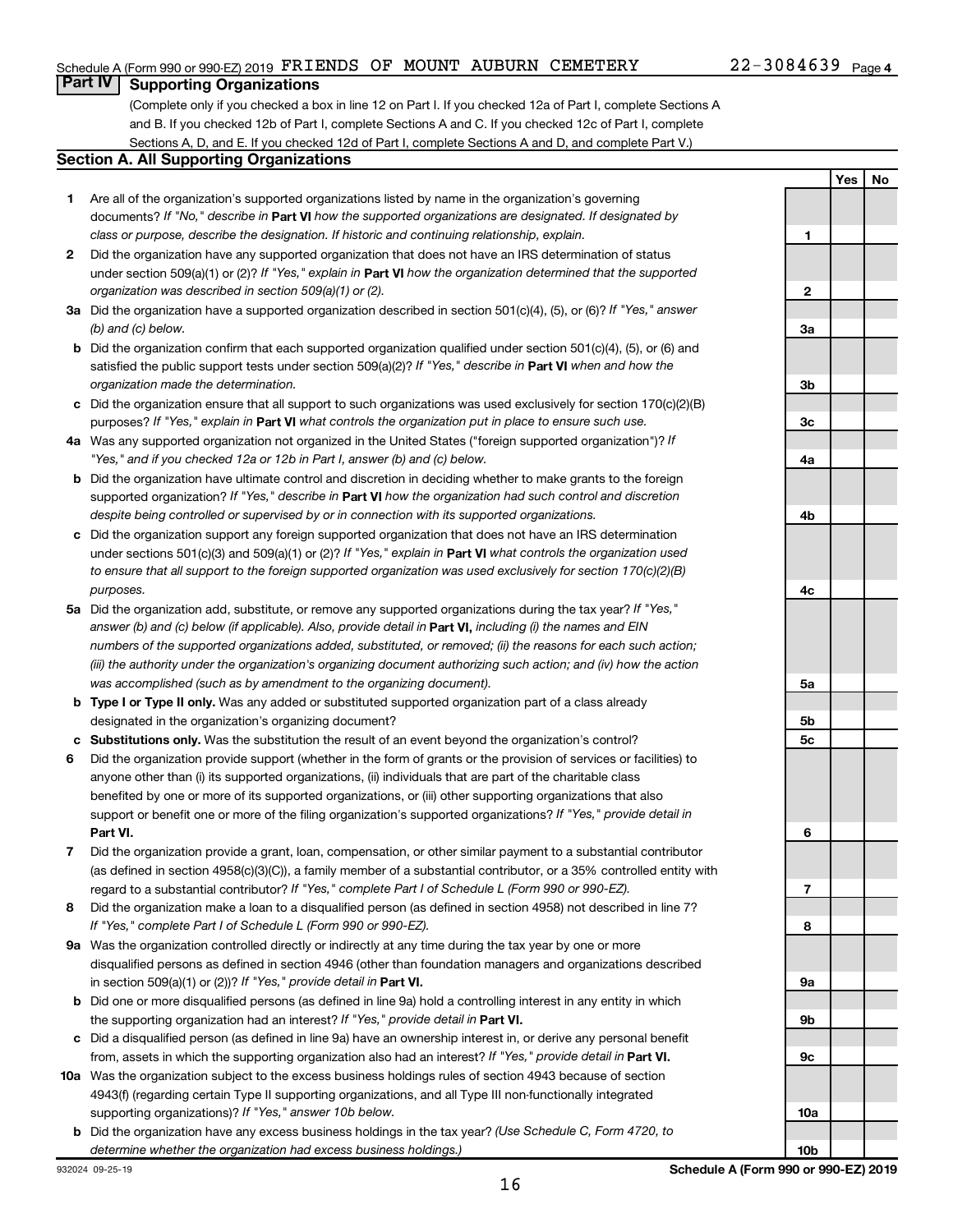#### Schedule A (Form 990 or 990-EZ) 2019 PKLENDS OF MOUN'L'AUBURN CEMETERY ZZ-3U84639 Page **Part IV Supporting Organizations** *(continued)* FRIENDS OF MOUNT AUBURN CEMETERY 22-3084639

|        |                                                                                                                                                                               |              | Yes | No |
|--------|-------------------------------------------------------------------------------------------------------------------------------------------------------------------------------|--------------|-----|----|
| 11     | Has the organization accepted a gift or contribution from any of the following persons?                                                                                       |              |     |    |
|        | a A person who directly or indirectly controls, either alone or together with persons described in (b) and (c)                                                                |              |     |    |
|        | below, the governing body of a supported organization?                                                                                                                        | 11a          |     |    |
|        | <b>b</b> A family member of a person described in (a) above?                                                                                                                  | 11b          |     |    |
|        | c A 35% controlled entity of a person described in (a) or (b) above? If "Yes" to a, b, or c, provide detail in Part VI.                                                       | 11c          |     |    |
|        | <b>Section B. Type I Supporting Organizations</b>                                                                                                                             |              |     |    |
|        |                                                                                                                                                                               |              | Yes | No |
| 1      | Did the directors, trustees, or membership of one or more supported organizations have the power to                                                                           |              |     |    |
|        | regularly appoint or elect at least a majority of the organization's directors or trustees at all times during the                                                            |              |     |    |
|        | tax year? If "No," describe in Part VI how the supported organization(s) effectively operated, supervised, or                                                                 |              |     |    |
|        | controlled the organization's activities. If the organization had more than one supported organization,                                                                       |              |     |    |
|        | describe how the powers to appoint and/or remove directors or trustees were allocated among the supported                                                                     |              |     |    |
|        | organizations and what conditions or restrictions, if any, applied to such powers during the tax year.                                                                        | 1            |     |    |
| 2      | Did the organization operate for the benefit of any supported organization other than the supported                                                                           |              |     |    |
|        | organization(s) that operated, supervised, or controlled the supporting organization? If "Yes," explain in                                                                    |              |     |    |
|        | Part VI how providing such benefit carried out the purposes of the supported organization(s) that operated,                                                                   |              |     |    |
|        | supervised, or controlled the supporting organization.                                                                                                                        | 2            |     |    |
|        | <b>Section C. Type II Supporting Organizations</b>                                                                                                                            |              |     |    |
|        |                                                                                                                                                                               |              | Yes | No |
| 1      | Were a majority of the organization's directors or trustees during the tax year also a majority of the directors                                                              |              |     |    |
|        | or trustees of each of the organization's supported organization(s)? If "No," describe in Part VI how control                                                                 |              |     |    |
|        | or management of the supporting organization was vested in the same persons that controlled or managed                                                                        |              |     |    |
|        | the supported organization(s).                                                                                                                                                | 1            |     |    |
|        | <b>Section D. All Type III Supporting Organizations</b>                                                                                                                       |              |     |    |
|        |                                                                                                                                                                               |              | Yes | No |
| 1      | Did the organization provide to each of its supported organizations, by the last day of the fifth month of the                                                                |              |     |    |
|        | organization's tax year, (i) a written notice describing the type and amount of support provided during the prior tax                                                         |              |     |    |
|        | year, (ii) a copy of the Form 990 that was most recently filed as of the date of notification, and (iii) copies of the                                                        |              |     |    |
|        | organization's governing documents in effect on the date of notification, to the extent not previously provided?                                                              | 1            |     |    |
| 2      | Were any of the organization's officers, directors, or trustees either (i) appointed or elected by the supported                                                              |              |     |    |
|        | organization(s) or (ii) serving on the governing body of a supported organization? If "No," explain in Part VI how                                                            |              |     |    |
|        | the organization maintained a close and continuous working relationship with the supported organization(s).                                                                   | $\mathbf{2}$ |     |    |
| 3      | By reason of the relationship described in (2), did the organization's supported organizations have a                                                                         |              |     |    |
|        | significant voice in the organization's investment policies and in directing the use of the organization's                                                                    |              |     |    |
|        | income or assets at all times during the tax year? If "Yes," describe in Part VI the role the organization's                                                                  |              |     |    |
|        | supported organizations played in this regard.                                                                                                                                | 3            |     |    |
|        | Section E. Type III Functionally Integrated Supporting Organizations                                                                                                          |              |     |    |
| 1      | Check the box next to the method that the organization used to satisfy the Integral Part Test during the yealsee instructions).                                               |              |     |    |
| a      | The organization satisfied the Activities Test. Complete line 2 below.                                                                                                        |              |     |    |
| b      | The organization is the parent of each of its supported organizations. Complete line 3 below.                                                                                 |              |     |    |
| C<br>2 | The organization supported a governmental entity. Describe in Part VI how you supported a government entity (see instructions).<br>Activities Test. Answer (a) and (b) below. |              | Yes | No |
| а      | Did substantially all of the organization's activities during the tax year directly further the exempt purposes of                                                            |              |     |    |
|        | the supported organization(s) to which the organization was responsive? If "Yes," then in Part VI identify                                                                    |              |     |    |
|        | those supported organizations and explain how these activities directly furthered their exempt purposes,                                                                      |              |     |    |
|        | how the organization was responsive to those supported organizations, and how the organization determined                                                                     |              |     |    |
|        | that these activities constituted substantially all of its activities.                                                                                                        | 2a           |     |    |
|        | <b>b</b> Did the activities described in (a) constitute activities that, but for the organization's involvement, one or more                                                  |              |     |    |
|        | of the organization's supported organization(s) would have been engaged in? If "Yes," explain in Part VI the                                                                  |              |     |    |
|        | reasons for the organization's position that its supported organization(s) would have engaged in these                                                                        |              |     |    |
|        | activities but for the organization's involvement.                                                                                                                            | 2b           |     |    |
| 3      | Parent of Supported Organizations. Answer (a) and (b) below.                                                                                                                  |              |     |    |
| а      | Did the organization have the power to regularly appoint or elect a majority of the officers, directors, or                                                                   |              |     |    |
|        | trustees of each of the supported organizations? Provide details in Part VI.                                                                                                  | За           |     |    |
|        | <b>b</b> Did the organization exercise a substantial degree of direction over the policies, programs, and activities of each                                                  |              |     |    |
|        | of its supported organizations? If "Yes," describe in Part VI the role played by the organization in this regard.                                                             | Зb           |     |    |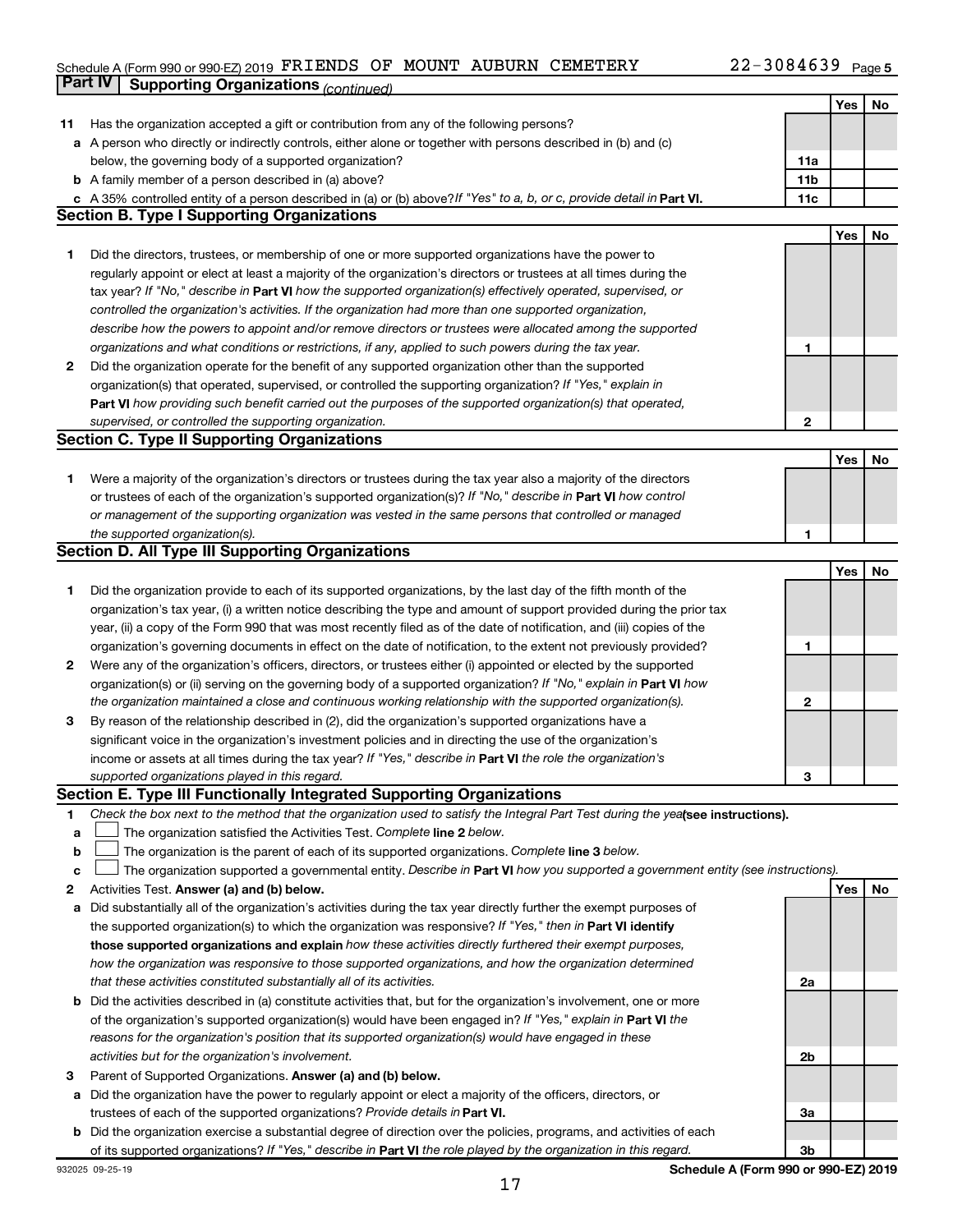#### Schedule A (Form 990 or 990-EZ) 2019 FRIENDS OF MOUNT AUBURN CEMETERY 22-3084639 Page **Part V Type III Non-Functionally Integrated 509(a)(3) Supporting Organizations**

#### 1 **Letter See instructions.** All Check here if the organization satisfied the Integral Part Test as a qualifying trust on Nov. 20, 1970 (explain in Part VI). See instructions. All other Type III non-functionally integrated supporting organizations must complete Sections A through E.

|   | Section A - Adjusted Net Income                                              | (A) Prior Year | (B) Current Year<br>(optional) |                                |
|---|------------------------------------------------------------------------------|----------------|--------------------------------|--------------------------------|
| 1 | Net short-term capital gain                                                  | 1              |                                |                                |
| 2 | Recoveries of prior-year distributions                                       | $\mathbf{2}$   |                                |                                |
| З | Other gross income (see instructions)                                        | 3              |                                |                                |
| 4 | Add lines 1 through 3.                                                       | 4              |                                |                                |
| 5 | Depreciation and depletion                                                   | 5              |                                |                                |
| 6 | Portion of operating expenses paid or incurred for production or             |                |                                |                                |
|   | collection of gross income or for management, conservation, or               |                |                                |                                |
|   | maintenance of property held for production of income (see instructions)     | 6              |                                |                                |
| 7 | Other expenses (see instructions)                                            | $\overline{7}$ |                                |                                |
| 8 | Adjusted Net Income (subtract lines 5, 6, and 7 from line 4)                 | 8              |                                |                                |
|   | <b>Section B - Minimum Asset Amount</b>                                      |                | (A) Prior Year                 | (B) Current Year<br>(optional) |
| 1 | Aggregate fair market value of all non-exempt-use assets (see                |                |                                |                                |
|   | instructions for short tax year or assets held for part of year):            |                |                                |                                |
|   | a Average monthly value of securities                                        | 1a             |                                |                                |
|   | <b>b</b> Average monthly cash balances                                       | 1b             |                                |                                |
|   | <b>c</b> Fair market value of other non-exempt-use assets                    | 1c             |                                |                                |
|   | d Total (add lines 1a, 1b, and 1c)                                           | 1d             |                                |                                |
|   | <b>e</b> Discount claimed for blockage or other                              |                |                                |                                |
|   | factors (explain in detail in <b>Part VI</b> ):                              |                |                                |                                |
| 2 | Acquisition indebtedness applicable to non-exempt-use assets                 | $\mathbf{2}$   |                                |                                |
| З | Subtract line 2 from line 1d.                                                | 3              |                                |                                |
| 4 | Cash deemed held for exempt use. Enter 1-1/2% of line 3 (for greater amount, |                |                                |                                |
|   | see instructions)                                                            | 4              |                                |                                |
| 5 | Net value of non-exempt-use assets (subtract line 4 from line 3)             | 5              |                                |                                |
| 6 | Multiply line 5 by .035.                                                     | 6              |                                |                                |
| 7 | Recoveries of prior-year distributions                                       | 7              |                                |                                |
| 8 | Minimum Asset Amount (add line 7 to line 6)                                  | 8              |                                |                                |
|   | <b>Section C - Distributable Amount</b>                                      |                |                                | <b>Current Year</b>            |
| 1 | Adjusted net income for prior year (from Section A, line 8, Column A)        | 1              |                                |                                |
| 2 | Enter 85% of line 1.                                                         | $\mathbf{2}$   |                                |                                |
| 3 | Minimum asset amount for prior year (from Section B, line 8, Column A)       | 3              |                                |                                |
| 4 | Enter greater of line 2 or line 3.                                           | 4              |                                |                                |
| 5 | Income tax imposed in prior year                                             | 5              |                                |                                |
| 6 | <b>Distributable Amount.</b> Subtract line 5 from line 4, unless subject to  |                |                                |                                |
|   | emergency temporary reduction (see instructions).                            | 6              |                                |                                |
|   |                                                                              |                |                                |                                |

**7** Let Check here if the current year is the organization's first as a non-functionally integrated Type III supporting organization (see instructions).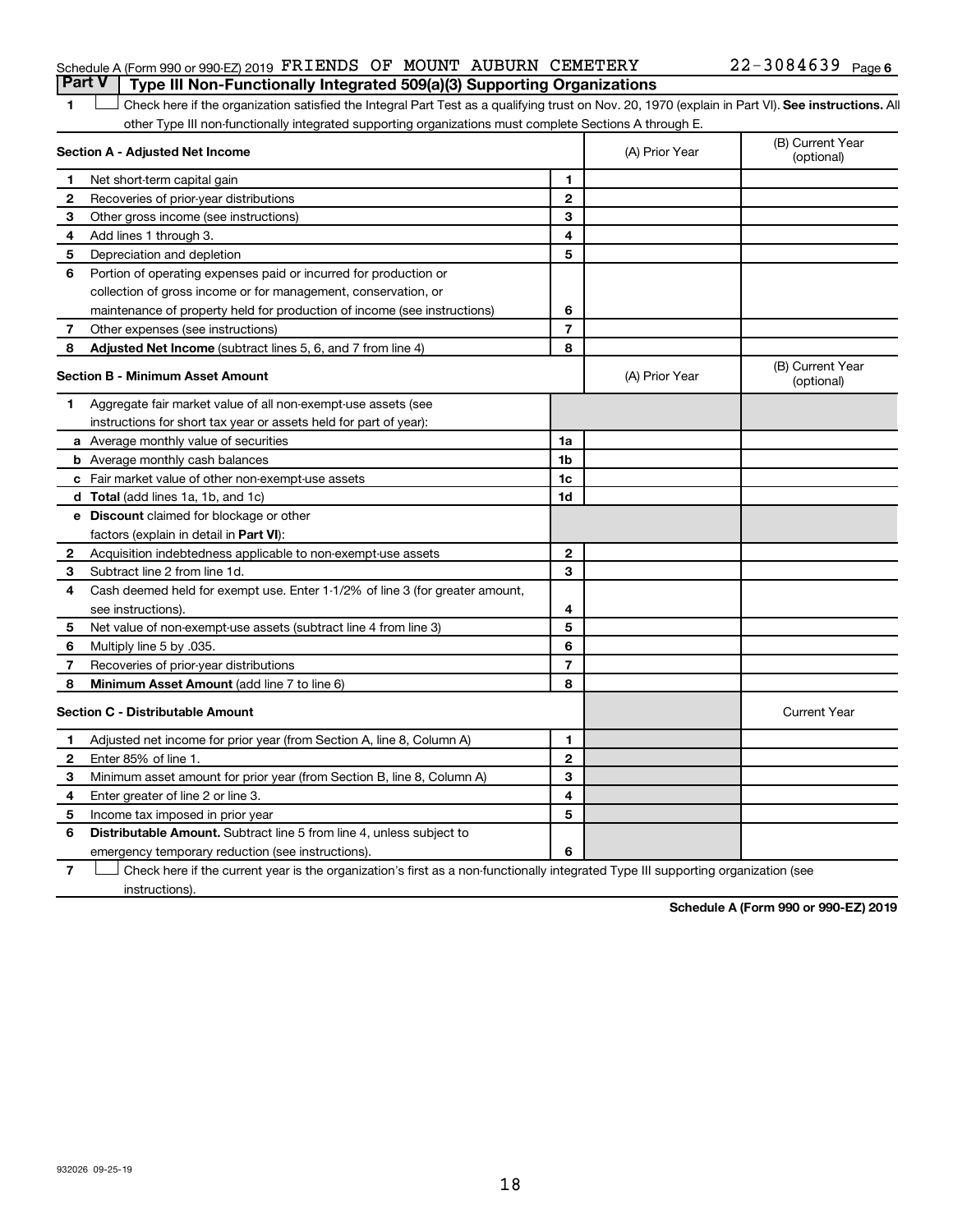#### Schedule A (Form 990 or 990-EZ) 2019 PKLENDS OF MOUN'L'AUBURN CEMETERY ZZ-3U84639 Page FRIENDS OF MOUNT AUBURN CEMETERY 22-3084639

|              | <b>Part V</b><br>Type III Non-Functionally Integrated 509(a)(3) Supporting Organizations (continued) |                                    |                                               |                                                         |  |  |  |  |
|--------------|------------------------------------------------------------------------------------------------------|------------------------------------|-----------------------------------------------|---------------------------------------------------------|--|--|--|--|
|              | <b>Current Year</b><br><b>Section D - Distributions</b>                                              |                                    |                                               |                                                         |  |  |  |  |
| 1            | Amounts paid to supported organizations to accomplish exempt purposes                                |                                    |                                               |                                                         |  |  |  |  |
| 2            | Amounts paid to perform activity that directly furthers exempt purposes of supported                 |                                    |                                               |                                                         |  |  |  |  |
|              | organizations, in excess of income from activity                                                     |                                    |                                               |                                                         |  |  |  |  |
| 3            | Administrative expenses paid to accomplish exempt purposes of supported organizations                |                                    |                                               |                                                         |  |  |  |  |
| 4            | Amounts paid to acquire exempt-use assets                                                            |                                    |                                               |                                                         |  |  |  |  |
| 5            | Qualified set-aside amounts (prior IRS approval required)                                            |                                    |                                               |                                                         |  |  |  |  |
| 6            | Other distributions (describe in Part VI). See instructions.                                         |                                    |                                               |                                                         |  |  |  |  |
| 7            | Total annual distributions. Add lines 1 through 6.                                                   |                                    |                                               |                                                         |  |  |  |  |
| 8            | Distributions to attentive supported organizations to which the organization is responsive           |                                    |                                               |                                                         |  |  |  |  |
|              | (provide details in Part VI). See instructions.                                                      |                                    |                                               |                                                         |  |  |  |  |
| 9            | Distributable amount for 2019 from Section C, line 6                                                 |                                    |                                               |                                                         |  |  |  |  |
| 10           | Line 8 amount divided by line 9 amount                                                               |                                    |                                               |                                                         |  |  |  |  |
|              | <b>Section E - Distribution Allocations (see instructions)</b>                                       | (i)<br><b>Excess Distributions</b> | (ii)<br><b>Underdistributions</b><br>Pre-2019 | (iii)<br><b>Distributable</b><br><b>Amount for 2019</b> |  |  |  |  |
| 1.           | Distributable amount for 2019 from Section C, line 6                                                 |                                    |                                               |                                                         |  |  |  |  |
| $\mathbf{2}$ | Underdistributions, if any, for years prior to 2019 (reason-                                         |                                    |                                               |                                                         |  |  |  |  |
|              | able cause required- explain in Part VI). See instructions.                                          |                                    |                                               |                                                         |  |  |  |  |
| 3            | Excess distributions carryover, if any, to 2019                                                      |                                    |                                               |                                                         |  |  |  |  |
|              | a From 2014                                                                                          |                                    |                                               |                                                         |  |  |  |  |
|              | <b>b</b> From 2015                                                                                   |                                    |                                               |                                                         |  |  |  |  |
|              | c From 2016                                                                                          |                                    |                                               |                                                         |  |  |  |  |
|              | d From 2017                                                                                          |                                    |                                               |                                                         |  |  |  |  |
|              | e From 2018                                                                                          |                                    |                                               |                                                         |  |  |  |  |
|              | f Total of lines 3a through e                                                                        |                                    |                                               |                                                         |  |  |  |  |
|              | <b>g</b> Applied to underdistributions of prior years                                                |                                    |                                               |                                                         |  |  |  |  |
|              | <b>h</b> Applied to 2019 distributable amount                                                        |                                    |                                               |                                                         |  |  |  |  |
|              | Carryover from 2014 not applied (see instructions)                                                   |                                    |                                               |                                                         |  |  |  |  |
|              | Remainder. Subtract lines 3g, 3h, and 3i from 3f.                                                    |                                    |                                               |                                                         |  |  |  |  |
| 4            | Distributions for 2019 from Section D,                                                               |                                    |                                               |                                                         |  |  |  |  |
|              | $line 7$ :                                                                                           |                                    |                                               |                                                         |  |  |  |  |
|              | a Applied to underdistributions of prior years                                                       |                                    |                                               |                                                         |  |  |  |  |
|              | <b>b</b> Applied to 2019 distributable amount                                                        |                                    |                                               |                                                         |  |  |  |  |
| с            | Remainder. Subtract lines 4a and 4b from 4.                                                          |                                    |                                               |                                                         |  |  |  |  |
| 5            | Remaining underdistributions for years prior to 2019, if                                             |                                    |                                               |                                                         |  |  |  |  |
|              | any. Subtract lines 3g and 4a from line 2. For result greater                                        |                                    |                                               |                                                         |  |  |  |  |
|              | than zero, explain in Part VI. See instructions.                                                     |                                    |                                               |                                                         |  |  |  |  |
| 6            | Remaining underdistributions for 2019. Subtract lines 3h                                             |                                    |                                               |                                                         |  |  |  |  |
|              | and 4b from line 1. For result greater than zero, explain in                                         |                                    |                                               |                                                         |  |  |  |  |
|              | <b>Part VI.</b> See instructions.                                                                    |                                    |                                               |                                                         |  |  |  |  |
| $\mathbf{7}$ | Excess distributions carryover to 2020. Add lines 3j                                                 |                                    |                                               |                                                         |  |  |  |  |
|              | and 4c.                                                                                              |                                    |                                               |                                                         |  |  |  |  |
| 8            | Breakdown of line 7:                                                                                 |                                    |                                               |                                                         |  |  |  |  |
|              | a Excess from 2015                                                                                   |                                    |                                               |                                                         |  |  |  |  |
|              | <b>b</b> Excess from 2016                                                                            |                                    |                                               |                                                         |  |  |  |  |
|              | c Excess from 2017                                                                                   |                                    |                                               |                                                         |  |  |  |  |
|              | d Excess from 2018                                                                                   |                                    |                                               |                                                         |  |  |  |  |
|              | e Excess from 2019                                                                                   |                                    |                                               |                                                         |  |  |  |  |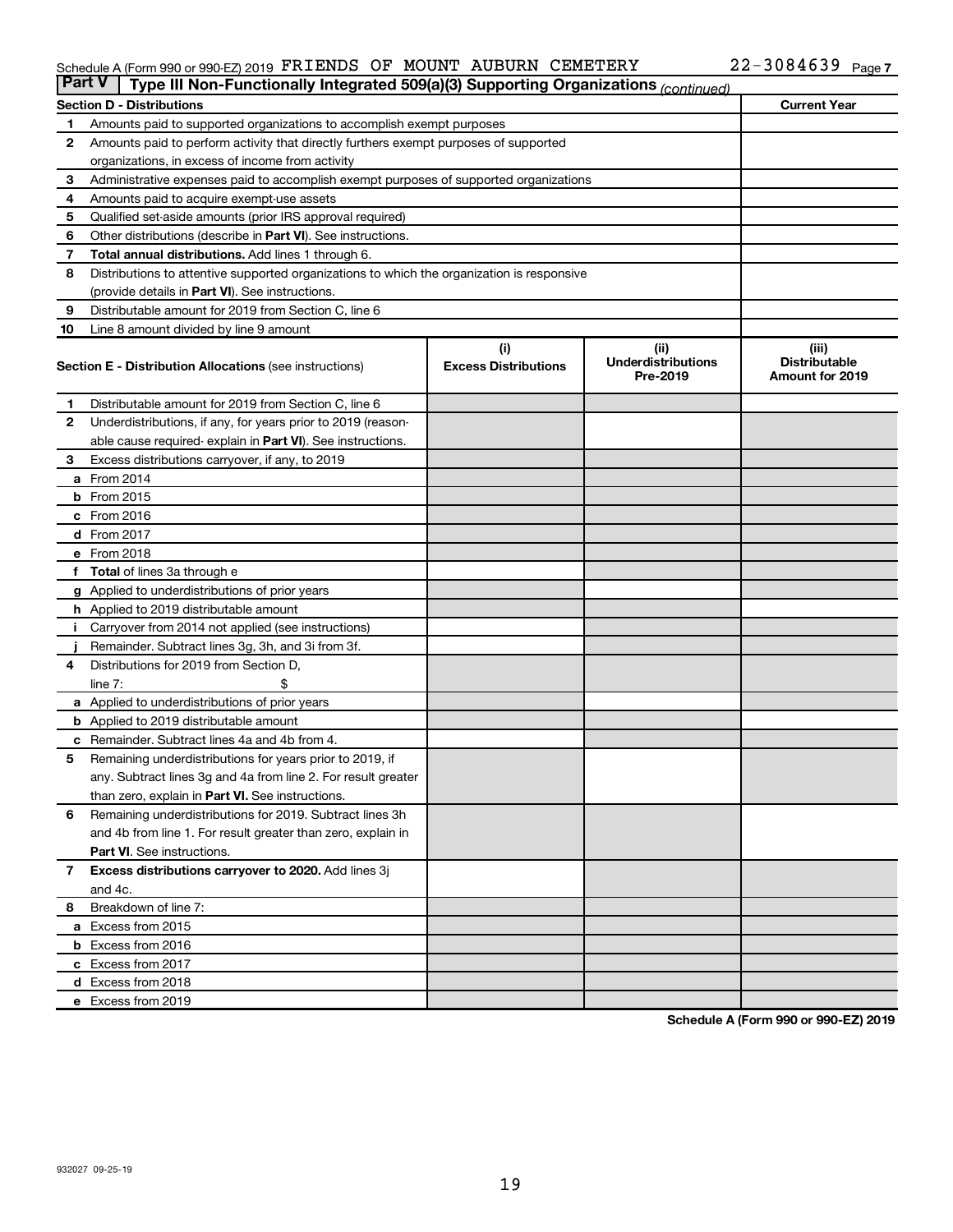|                | Schedule A (Form 990 or 990-EZ) 2019 FRIENDS OF MOUNT AUBURN CEMETERY                                                                                |                                                                                                                                 |  |  | 22-3084639 Page 8                                                                                                                                                                                                                                                                                |  |
|----------------|------------------------------------------------------------------------------------------------------------------------------------------------------|---------------------------------------------------------------------------------------------------------------------------------|--|--|--------------------------------------------------------------------------------------------------------------------------------------------------------------------------------------------------------------------------------------------------------------------------------------------------|--|
| <b>Part VI</b> | Supplemental Information. Provide the explanations required by Part II, line 10; Part II, line 17a or 17b; Part III, line 12;<br>(See instructions.) | Section D, lines 5, 6, and 8; and Part V, Section E, lines 2, 5, and 6. Also complete this part for any additional information. |  |  | Part IV, Section A, lines 1, 2, 3b, 3c, 4b, 4c, 5a, 6, 9a, 9b, 9c, 11a, 11b, and 11c; Part IV, Section B, lines 1 and 2; Part IV, Section C,<br>line 1; Part IV, Section D, lines 2 and 3; Part IV, Section E, lines 1c, 2a, 2b, 3a, and 3b; Part V, line 1; Part V, Section B, line 1e; Part V, |  |
|                |                                                                                                                                                      |                                                                                                                                 |  |  |                                                                                                                                                                                                                                                                                                  |  |
|                |                                                                                                                                                      |                                                                                                                                 |  |  |                                                                                                                                                                                                                                                                                                  |  |
|                |                                                                                                                                                      |                                                                                                                                 |  |  |                                                                                                                                                                                                                                                                                                  |  |
|                |                                                                                                                                                      |                                                                                                                                 |  |  |                                                                                                                                                                                                                                                                                                  |  |
|                |                                                                                                                                                      |                                                                                                                                 |  |  |                                                                                                                                                                                                                                                                                                  |  |
|                |                                                                                                                                                      |                                                                                                                                 |  |  |                                                                                                                                                                                                                                                                                                  |  |
|                |                                                                                                                                                      |                                                                                                                                 |  |  |                                                                                                                                                                                                                                                                                                  |  |
|                |                                                                                                                                                      |                                                                                                                                 |  |  |                                                                                                                                                                                                                                                                                                  |  |
|                |                                                                                                                                                      |                                                                                                                                 |  |  |                                                                                                                                                                                                                                                                                                  |  |
|                |                                                                                                                                                      |                                                                                                                                 |  |  |                                                                                                                                                                                                                                                                                                  |  |
|                |                                                                                                                                                      |                                                                                                                                 |  |  |                                                                                                                                                                                                                                                                                                  |  |
|                |                                                                                                                                                      |                                                                                                                                 |  |  |                                                                                                                                                                                                                                                                                                  |  |
|                |                                                                                                                                                      |                                                                                                                                 |  |  |                                                                                                                                                                                                                                                                                                  |  |
|                |                                                                                                                                                      |                                                                                                                                 |  |  |                                                                                                                                                                                                                                                                                                  |  |
|                |                                                                                                                                                      |                                                                                                                                 |  |  |                                                                                                                                                                                                                                                                                                  |  |
|                |                                                                                                                                                      |                                                                                                                                 |  |  |                                                                                                                                                                                                                                                                                                  |  |
|                |                                                                                                                                                      |                                                                                                                                 |  |  |                                                                                                                                                                                                                                                                                                  |  |
|                |                                                                                                                                                      |                                                                                                                                 |  |  |                                                                                                                                                                                                                                                                                                  |  |
|                |                                                                                                                                                      |                                                                                                                                 |  |  |                                                                                                                                                                                                                                                                                                  |  |
|                |                                                                                                                                                      |                                                                                                                                 |  |  |                                                                                                                                                                                                                                                                                                  |  |
|                |                                                                                                                                                      |                                                                                                                                 |  |  |                                                                                                                                                                                                                                                                                                  |  |
|                |                                                                                                                                                      |                                                                                                                                 |  |  |                                                                                                                                                                                                                                                                                                  |  |
|                |                                                                                                                                                      |                                                                                                                                 |  |  |                                                                                                                                                                                                                                                                                                  |  |
|                |                                                                                                                                                      |                                                                                                                                 |  |  |                                                                                                                                                                                                                                                                                                  |  |
|                |                                                                                                                                                      |                                                                                                                                 |  |  |                                                                                                                                                                                                                                                                                                  |  |
|                |                                                                                                                                                      |                                                                                                                                 |  |  |                                                                                                                                                                                                                                                                                                  |  |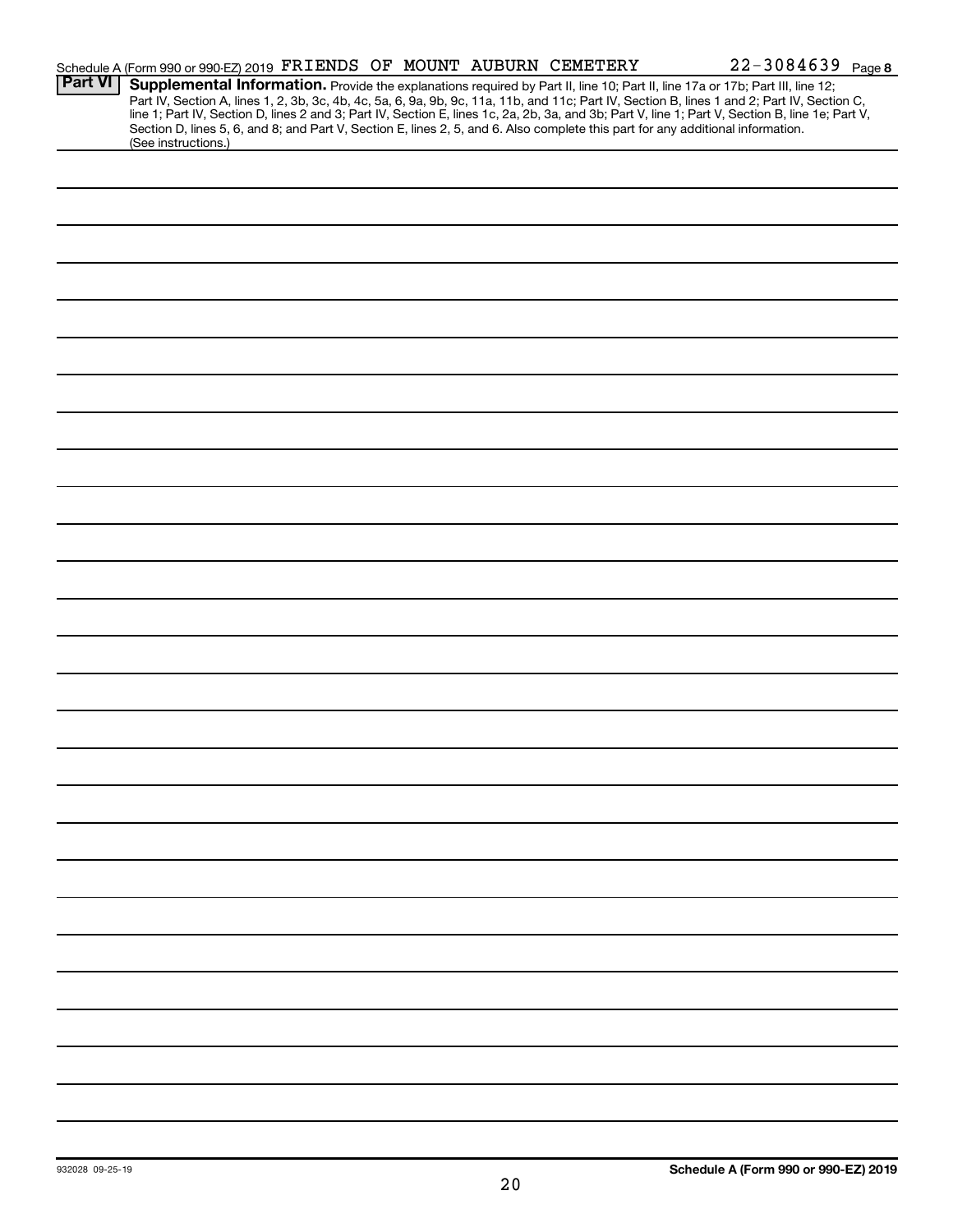#### Name of the organization

# **Schedule B Schedule of Contributors**

**or 990-PF) | Attach to Form 990, Form 990-EZ, or Form 990-PF. | Go to www.irs.gov/Form990 for the latest information.** OMB No. 1545-0047

**2019**

**Employer identification number**

|                                       |            |  |                                              | FRIENDS OF MOUNT AUBURN CEMETERY | 22-3084639 |
|---------------------------------------|------------|--|----------------------------------------------|----------------------------------|------------|
| <b>Organization type (check one):</b> |            |  |                                              |                                  |            |
| Filers of:                            | Section:   |  |                                              |                                  |            |
| Form 990 or 990-EZ                    | <u>x  </u> |  | $501(c)$ ( $3$ ) (enter number) organization |                                  |            |

|             | $4947(a)(1)$ nonexempt charitable trust <b>not</b> treated as a private foundation |
|-------------|------------------------------------------------------------------------------------|
|             | 527 political organization                                                         |
| Form 990-PF | 501(c)(3) exempt private foundation                                                |
|             | 4947(a)(1) nonexempt charitable trust treated as a private foundation              |
|             | 501(c)(3) taxable private foundation                                               |

Check if your organization is covered by the General Rule or a Special Rule.

**Note:**  Only a section 501(c)(7), (8), or (10) organization can check boxes for both the General Rule and a Special Rule. See instructions.

#### **General Rule**

 $\Box$ 

For an organization filing Form 990, 990-EZ, or 990-PF that received, during the year, contributions totaling \$5,000 or more (in money or property) from any one contributor. Complete Parts I and II. See instructions for determining a contributor's total contributions.

#### **Special Rules**

any one contributor, during the year, total contributions of the greater of (1) \$5,000; or (2) 2% of the amount on (i) Form 990, Part VIII, line 1h;  $\boxed{\text{X}}$  For an organization described in section 501(c)(3) filing Form 990 or 990-EZ that met the 33 1/3% support test of the regulations under sections 509(a)(1) and 170(b)(1)(A)(vi), that checked Schedule A (Form 990 or 990-EZ), Part II, line 13, 16a, or 16b, and that received from or (ii) Form 990-EZ, line 1. Complete Parts I and II.

year, total contributions of more than \$1,000 *exclusively* for religious, charitable, scientific, literary, or educational purposes, or for the For an organization described in section 501(c)(7), (8), or (10) filing Form 990 or 990-EZ that received from any one contributor, during the prevention of cruelty to children or animals. Complete Parts I, II, and III.  $\Box$ 

purpose. Don't complete any of the parts unless the General Rule applies to this organization because it received nonexclusively year, contributions exclusively for religious, charitable, etc., purposes, but no such contributions totaled more than \$1,000. If this box is checked, enter here the total contributions that were received during the year for an exclusively religious, charitable, etc., For an organization described in section 501(c)(7), (8), or (10) filing Form 990 or 990-EZ that received from any one contributor, during the religious, charitable, etc., contributions totaling \$5,000 or more during the year  $~\ldots\ldots\ldots\ldots\ldots\ldots\ldots\ldots\ldots\blacktriangleright~$ \$  $\Box$ 

**Caution:**  An organization that isn't covered by the General Rule and/or the Special Rules doesn't file Schedule B (Form 990, 990-EZ, or 990-PF),  **must** but it answer "No" on Part IV, line 2, of its Form 990; or check the box on line H of its Form 990-EZ or on its Form 990-PF, Part I, line 2, to certify that it doesn't meet the filing requirements of Schedule B (Form 990, 990-EZ, or 990-PF).

**For Paperwork Reduction Act Notice, see the instructions for Form 990, 990-EZ, or 990-PF. Schedule B (Form 990, 990-EZ, or 990-PF) (2019)** LHA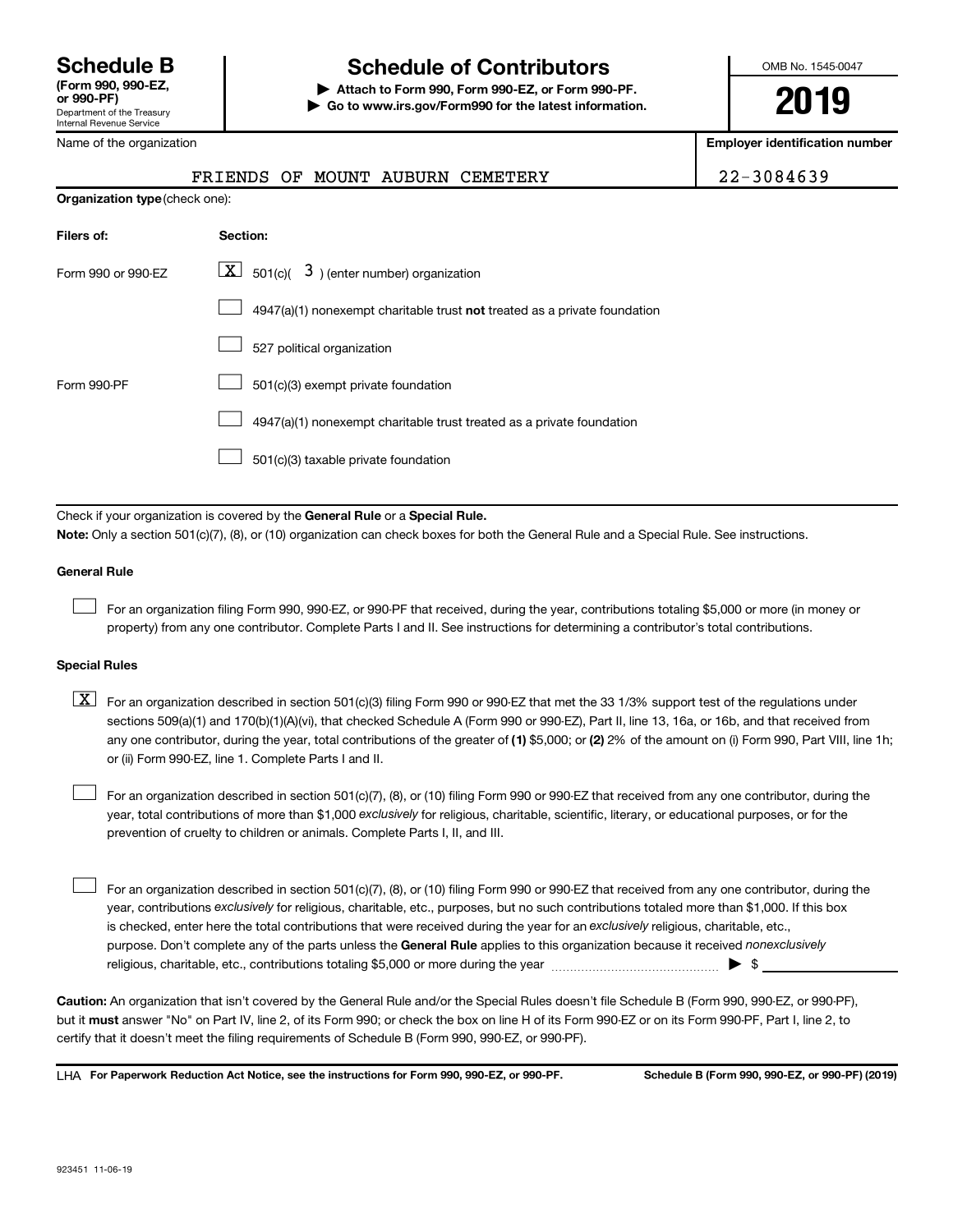**3**

**Employer identification number**

### FRIENDS OF MOUNT AUBURN CEMETERY | 22-3084639

Part II Noncash Property (see instructions). Use duplicate copies of Part II if additional space is needed.

| (a)<br>No.<br>from<br>Part I | (b)<br>Description of noncash property given | (c)<br>FMV (or estimate)<br>(See instructions.) | (d)<br>Date received |
|------------------------------|----------------------------------------------|-------------------------------------------------|----------------------|
|                              |                                              | $\frac{1}{2}$                                   |                      |
| (a)<br>No.<br>from<br>Part I | (b)<br>Description of noncash property given | (c)<br>FMV (or estimate)<br>(See instructions.) | (d)<br>Date received |
|                              |                                              | $\frac{1}{2}$                                   |                      |
| (a)<br>No.<br>from<br>Part I | (b)<br>Description of noncash property given | (c)<br>FMV (or estimate)<br>(See instructions.) | (d)<br>Date received |
|                              |                                              | \$                                              |                      |
| (a)<br>No.<br>from<br>Part I | (b)<br>Description of noncash property given | (c)<br>FMV (or estimate)<br>(See instructions.) | (d)<br>Date received |
|                              |                                              | \$                                              |                      |
| (a)<br>No.<br>from<br>Part I | (b)<br>Description of noncash property given | (c)<br>FMV (or estimate)<br>(See instructions.) | (d)<br>Date received |
|                              |                                              | \$                                              |                      |
| (a)<br>No.<br>from<br>Part I | (b)<br>Description of noncash property given | (c)<br>FMV (or estimate)<br>(See instructions.) | (d)<br>Date received |
|                              |                                              | \$                                              |                      |

923453 11-06-19 **Schedule B (Form 990, 990-EZ, or 990-PF) (2019)**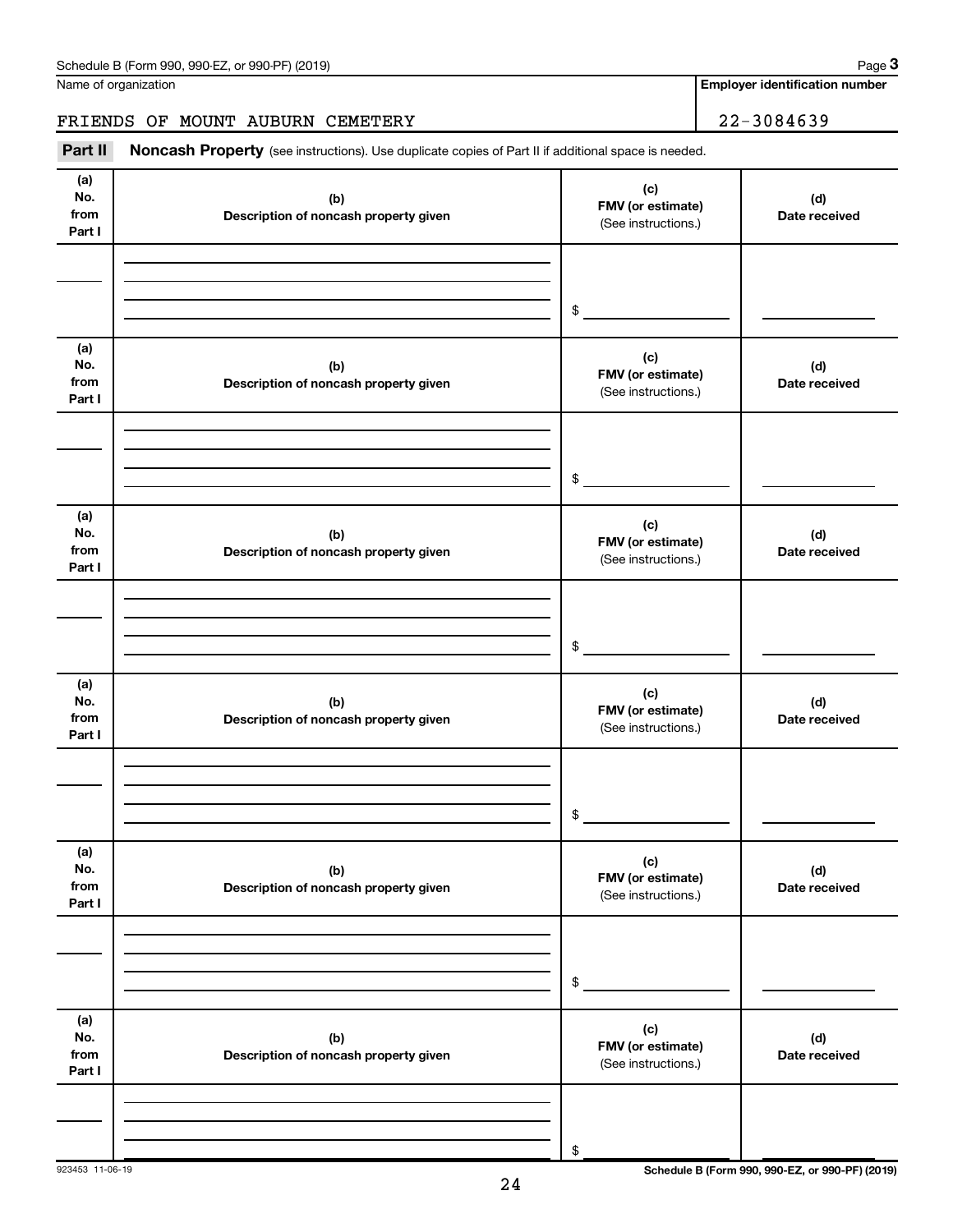| Schedule B (Form 990, 990-EZ, or 990-PF) (2019)   |                                                                                                                                                                                                                                                                              |                      |                                          |                                          | Page 4                                |  |
|---------------------------------------------------|------------------------------------------------------------------------------------------------------------------------------------------------------------------------------------------------------------------------------------------------------------------------------|----------------------|------------------------------------------|------------------------------------------|---------------------------------------|--|
| Name of organization                              |                                                                                                                                                                                                                                                                              |                      |                                          |                                          | <b>Employer identification number</b> |  |
| FRIENDS OF MOUNT AUBURN CEMETERY                  |                                                                                                                                                                                                                                                                              |                      |                                          | 22-3084639                               |                                       |  |
| Part III                                          | Exclusively religious, charitable, etc., contributions to organizations described in section 501(c)(7), (8), or (10) that total more than \$1,000 for the year<br>from any one contributor. Complete columns (a) through (e) and the following line entry. For organizations |                      |                                          |                                          |                                       |  |
|                                                   | completing Part III, enter the total of exclusively religious, charitable, etc., contributions of \$1,000 or less for the year. (Enter this info. once.) ▶ \$<br>Use duplicate copies of Part III if additional space is needed.                                             |                      |                                          |                                          |                                       |  |
| (a) No.<br>`from<br>(b) Purpose of gift           |                                                                                                                                                                                                                                                                              | (c) Use of gift      |                                          | (d) Description of how gift is held      |                                       |  |
| Part I                                            |                                                                                                                                                                                                                                                                              |                      |                                          |                                          |                                       |  |
|                                                   |                                                                                                                                                                                                                                                                              | (e) Transfer of gift |                                          |                                          |                                       |  |
|                                                   | Transferee's name, address, and ZIP + 4                                                                                                                                                                                                                                      |                      |                                          | Relationship of transferor to transferee |                                       |  |
| (a) No.<br>`from<br>(b) Purpose of gift<br>Part I |                                                                                                                                                                                                                                                                              | (c) Use of gift      |                                          | (d) Description of how gift is held      |                                       |  |
|                                                   |                                                                                                                                                                                                                                                                              | (e) Transfer of gift |                                          |                                          |                                       |  |
|                                                   | Transferee's name, address, and ZIP + 4                                                                                                                                                                                                                                      |                      |                                          | Relationship of transferor to transferee |                                       |  |
| (a) No.<br>from<br>(b) Purpose of gift<br>Part I  |                                                                                                                                                                                                                                                                              | (c) Use of gift      |                                          | (d) Description of how gift is held      |                                       |  |
|                                                   |                                                                                                                                                                                                                                                                              | (e) Transfer of gift |                                          |                                          |                                       |  |
|                                                   | Transferee's name, address, and ZIP + 4                                                                                                                                                                                                                                      |                      |                                          | Relationship of transferor to transferee |                                       |  |
| (a) No.<br>from<br>(b) Purpose of gift<br>Part I  |                                                                                                                                                                                                                                                                              | (c) Use of gift      |                                          | (d) Description of how gift is held      |                                       |  |
|                                                   |                                                                                                                                                                                                                                                                              |                      |                                          |                                          |                                       |  |
|                                                   | Transferee's name, address, and ZIP + 4                                                                                                                                                                                                                                      | (e) Transfer of gift | Relationship of transferor to transferee |                                          |                                       |  |
|                                                   |                                                                                                                                                                                                                                                                              |                      |                                          |                                          |                                       |  |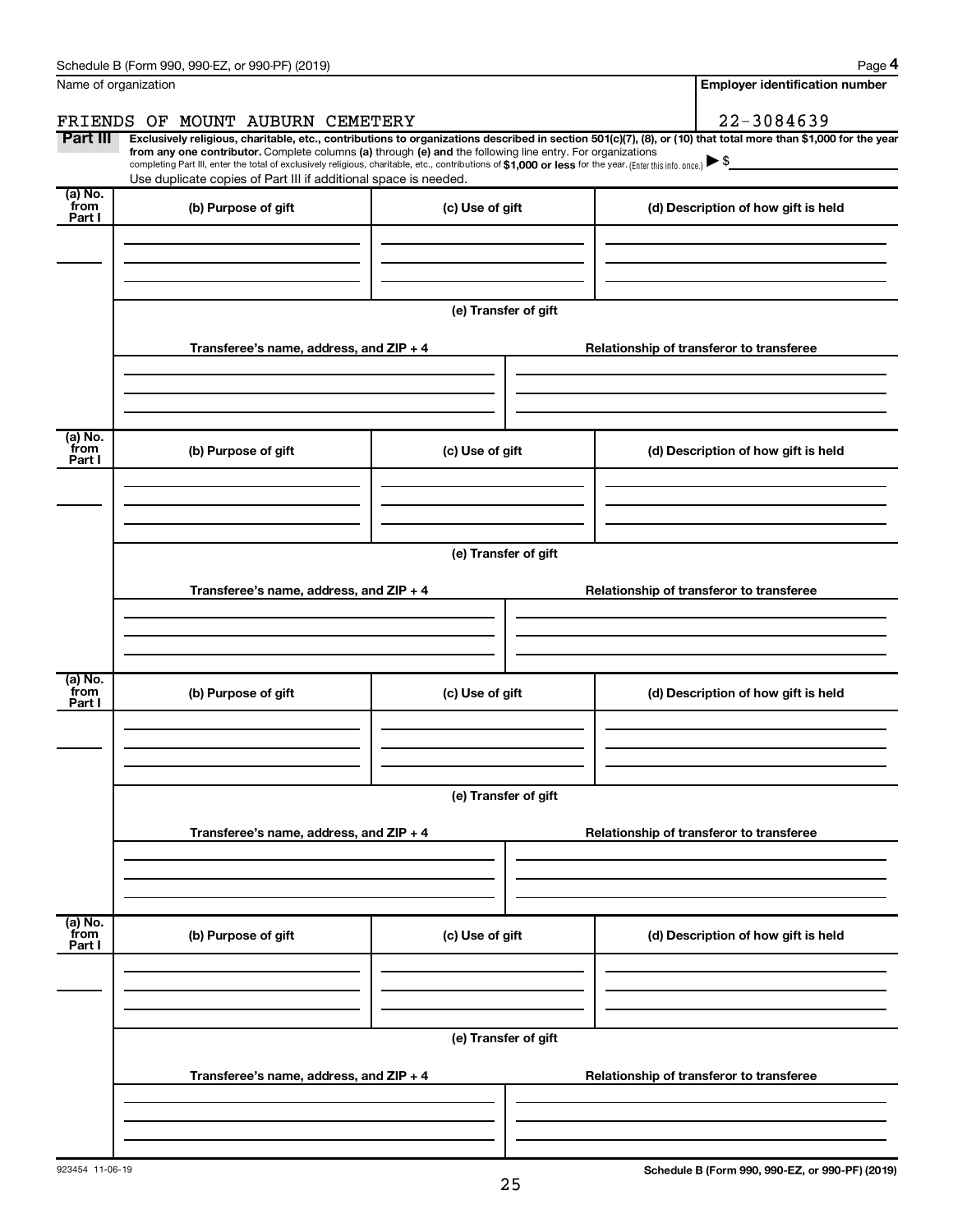| (Form 990) |  |
|------------|--|
|------------|--|

# **SCHEDULE D Supplemental Financial Statements**<br> **Form 990 2019**<br> **Part IV** line 6.7.8.9.10, 11a, 11b, 11d, 11d, 11d, 11d, 11d, 12a, 0r, 12b

**(Form 990) | Complete if the organization answered "Yes" on Form 990, Part IV, line 6, 7, 8, 9, 10, 11a, 11b, 11c, 11d, 11e, 11f, 12a, or 12b.**

**| Attach to Form 990. |Go to www.irs.gov/Form990 for instructions and the latest information.**



Department of the Treasury Internal Revenue Service

#### Name of the organization<br>**ERIENDS OF MOUNT AUBURN CEMETERY** Employer identification number<br>22 – 3084639 FRIENDS OF MOUNT AUBURN CEMETERY

| Part I  | Organizations Maintaining Donor Advised Funds or Other Similar Funds or Accounts. Complete if the                                                                                                                                                                        |                         |                                                    |
|---------|--------------------------------------------------------------------------------------------------------------------------------------------------------------------------------------------------------------------------------------------------------------------------|-------------------------|----------------------------------------------------|
|         | organization answered "Yes" on Form 990, Part IV, line 6.                                                                                                                                                                                                                |                         |                                                    |
|         |                                                                                                                                                                                                                                                                          | (a) Donor advised funds | (b) Funds and other accounts                       |
| 1.      |                                                                                                                                                                                                                                                                          |                         |                                                    |
| 2       | Aggregate value of contributions to (during year)                                                                                                                                                                                                                        |                         |                                                    |
| з       | Aggregate value of grants from (during year)                                                                                                                                                                                                                             |                         |                                                    |
| 4       |                                                                                                                                                                                                                                                                          |                         |                                                    |
| 5       | Did the organization inform all donors and donor advisors in writing that the assets held in donor advised funds                                                                                                                                                         |                         |                                                    |
|         |                                                                                                                                                                                                                                                                          |                         | Yes<br>No                                          |
| 6       | Did the organization inform all grantees, donors, and donor advisors in writing that grant funds can be used only                                                                                                                                                        |                         |                                                    |
|         | for charitable purposes and not for the benefit of the donor or donor advisor, or for any other purpose conferring                                                                                                                                                       |                         |                                                    |
|         | impermissible private benefit?                                                                                                                                                                                                                                           |                         | Yes<br>No                                          |
| Part II | <b>Conservation Easements.</b> Complete if the organization answered "Yes" on Form 990, Part IV, line 7.                                                                                                                                                                 |                         |                                                    |
| 1.      | Purpose(s) of conservation easements held by the organization (check all that apply).                                                                                                                                                                                    |                         |                                                    |
|         | Preservation of land for public use (for example, recreation or education)                                                                                                                                                                                               |                         | Preservation of a historically important land area |
|         | Protection of natural habitat                                                                                                                                                                                                                                            |                         | Preservation of a certified historic structure     |
|         | Preservation of open space                                                                                                                                                                                                                                               |                         |                                                    |
| 2       | Complete lines 2a through 2d if the organization held a qualified conservation contribution in the form of a conservation easement on the last                                                                                                                           |                         |                                                    |
|         | day of the tax year.                                                                                                                                                                                                                                                     |                         | Held at the End of the Tax Year                    |
|         |                                                                                                                                                                                                                                                                          |                         | 2a                                                 |
|         | <b>b</b> Total acreage restricted by conservation easements                                                                                                                                                                                                              |                         | 2b                                                 |
| c       |                                                                                                                                                                                                                                                                          |                         | 2c                                                 |
|         | d Number of conservation easements included in (c) acquired after 7/25/06, and not on a historic structure                                                                                                                                                               |                         |                                                    |
|         | listed in the National Register [111] Marshall Register [11] Marshall Register [11] Marshall Register [11] Marshall Register [11] Marshall Register [11] Marshall Register [11] Marshall Register [11] Marshall Register [11]                                            |                         | 2d                                                 |
| 3       | Number of conservation easements modified, transferred, released, extinguished, or terminated by the organization during the tax                                                                                                                                         |                         |                                                    |
|         | $year \triangleright$                                                                                                                                                                                                                                                    |                         |                                                    |
| 4       | Number of states where property subject to conservation easement is located >                                                                                                                                                                                            |                         |                                                    |
| 5       | Does the organization have a written policy regarding the periodic monitoring, inspection, handling of                                                                                                                                                                   |                         |                                                    |
|         | violations, and enforcement of the conservation easements it holds?                                                                                                                                                                                                      |                         | Yes<br>No                                          |
| 6       | Staff and volunteer hours devoted to monitoring, inspecting, handling of violations, and enforcing conservation easements during the year                                                                                                                                |                         |                                                    |
|         |                                                                                                                                                                                                                                                                          |                         |                                                    |
| 7       | Amount of expenses incurred in monitoring, inspecting, handling of violations, and enforcing conservation easements during the year                                                                                                                                      |                         |                                                    |
|         | $\blacktriangleright$ \$                                                                                                                                                                                                                                                 |                         |                                                    |
| 8       | Does each conservation easement reported on line 2(d) above satisfy the requirements of section 170(h)(4)(B)(i)                                                                                                                                                          |                         |                                                    |
|         |                                                                                                                                                                                                                                                                          |                         | Yes<br>No                                          |
| 9       | In Part XIII, describe how the organization reports conservation easements in its revenue and expense statement and                                                                                                                                                      |                         |                                                    |
|         | balance sheet, and include, if applicable, the text of the footnote to the organization's financial statements that describes the                                                                                                                                        |                         |                                                    |
|         | organization's accounting for conservation easements.<br>Organizations Maintaining Collections of Art, Historical Treasures, or Other Similar Assets.<br>Part III                                                                                                        |                         |                                                    |
|         | Complete if the organization answered "Yes" on Form 990, Part IV, line 8.                                                                                                                                                                                                |                         |                                                    |
|         | 1a If the organization elected, as permitted under FASB ASC 958, not to report in its revenue statement and balance sheet works                                                                                                                                          |                         |                                                    |
|         | of art, historical treasures, or other similar assets held for public exhibition, education, or research in furtherance of public                                                                                                                                        |                         |                                                    |
|         | service, provide in Part XIII the text of the footnote to its financial statements that describes these items.                                                                                                                                                           |                         |                                                    |
|         |                                                                                                                                                                                                                                                                          |                         |                                                    |
|         | b If the organization elected, as permitted under FASB ASC 958, to report in its revenue statement and balance sheet works of<br>art, historical treasures, or other similar assets held for public exhibition, education, or research in furtherance of public service, |                         |                                                    |
|         | provide the following amounts relating to these items:                                                                                                                                                                                                                   |                         |                                                    |
|         |                                                                                                                                                                                                                                                                          |                         |                                                    |
|         | (i)                                                                                                                                                                                                                                                                      |                         | ► \$                                               |
|         | (ii) Assets included in Form 990, Part X [11] [2000] [2010] Assets included in Form 990, Part X [11] [11] [200<br>If the organization received or held works of art, historical treasures, or other similar assets for financial gain, provide                           |                         |                                                    |
| 2       | the following amounts required to be reported under FASB ASC 958 relating to these items:                                                                                                                                                                                |                         |                                                    |
|         |                                                                                                                                                                                                                                                                          |                         |                                                    |
| а       |                                                                                                                                                                                                                                                                          |                         | $\blacktriangleright$ s                            |
|         |                                                                                                                                                                                                                                                                          |                         |                                                    |

932051 10-02-19 **For Paperwork Reduction Act Notice, see the Instructions for Form 990. Schedule D (Form 990) 2019** LHA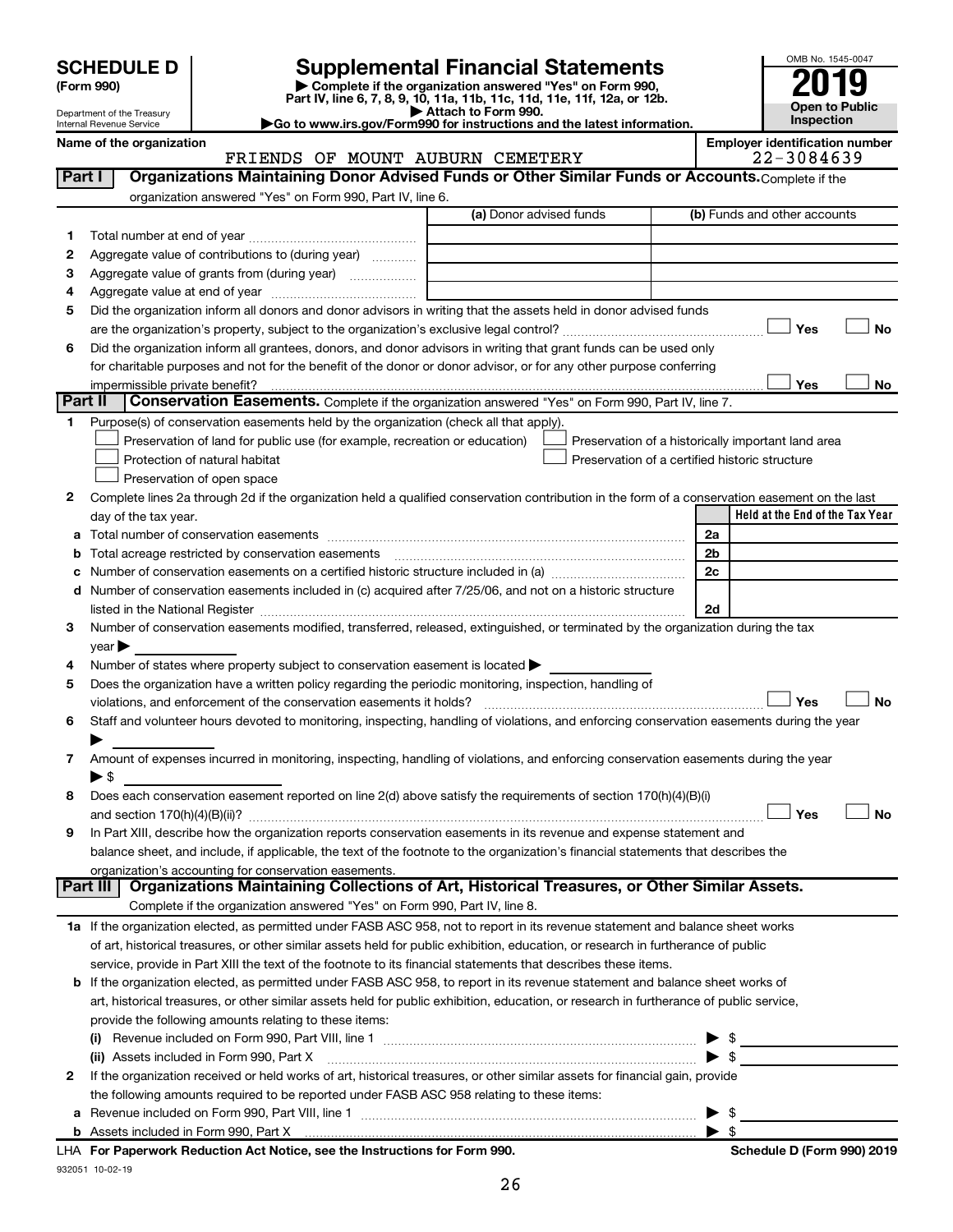| Part III      | Schedule D (Form 990) 2019                                                                                                                                                                                                     | FRIENDS OF MOUNT AUBURN CEMETERY        |                                    |                              |                                      |          |                | 22-3084639 Page 2               |
|---------------|--------------------------------------------------------------------------------------------------------------------------------------------------------------------------------------------------------------------------------|-----------------------------------------|------------------------------------|------------------------------|--------------------------------------|----------|----------------|---------------------------------|
|               | Organizations Maintaining Collections of Art, Historical Treasures, or Other Similar Assets(continued)                                                                                                                         |                                         |                                    |                              |                                      |          |                |                                 |
| 3             | Using the organization's acquisition, accession, and other records, check any of the following that make significant use of its<br>collection items (check all that apply):                                                    |                                         |                                    |                              |                                      |          |                |                                 |
| a             | Public exhibition                                                                                                                                                                                                              |                                         |                                    | Loan or exchange program     |                                      |          |                |                                 |
| b             | Scholarly research                                                                                                                                                                                                             | e                                       | Other                              | <u>and a strategic state</u> |                                      |          |                |                                 |
| c             | Preservation for future generations                                                                                                                                                                                            |                                         |                                    |                              |                                      |          |                |                                 |
| 4             | Provide a description of the organization's collections and explain how they further the organization's exempt purpose in Part XIII.                                                                                           |                                         |                                    |                              |                                      |          |                |                                 |
| 5             | During the year, did the organization solicit or receive donations of art, historical treasures, or other similar assets                                                                                                       |                                         |                                    |                              |                                      |          |                |                                 |
|               |                                                                                                                                                                                                                                |                                         |                                    |                              |                                      |          | Yes            | No                              |
|               | Part IV<br><b>Escrow and Custodial Arrangements.</b> Complete if the organization answered "Yes" on Form 990, Part IV, line 9, or                                                                                              |                                         |                                    |                              |                                      |          |                |                                 |
|               | reported an amount on Form 990, Part X, line 21.                                                                                                                                                                               |                                         |                                    |                              |                                      |          |                |                                 |
|               | 1a Is the organization an agent, trustee, custodian or other intermediary for contributions or other assets not included                                                                                                       |                                         |                                    |                              |                                      |          |                |                                 |
|               |                                                                                                                                                                                                                                |                                         |                                    |                              |                                      |          | Yes            | No                              |
|               | b If "Yes," explain the arrangement in Part XIII and complete the following table:                                                                                                                                             |                                         |                                    |                              |                                      |          |                |                                 |
|               |                                                                                                                                                                                                                                |                                         |                                    |                              |                                      |          | Amount         |                                 |
|               | c Beginning balance measurements and the contract of the contract of the contract of the contract of the contract of the contract of the contract of the contract of the contract of the contract of the contract of the contr |                                         |                                    |                              | 1c                                   |          |                |                                 |
|               |                                                                                                                                                                                                                                |                                         |                                    |                              | 1d                                   |          |                |                                 |
|               | e Distributions during the year manufactured and continuum and contact the year manufactured and contact the year manufactured and contact the year manufactured and contact the year manufactured and contact the year manufa |                                         |                                    |                              | 1e                                   |          |                |                                 |
| f.            |                                                                                                                                                                                                                                |                                         |                                    |                              | 1f                                   |          |                |                                 |
|               | 2a Did the organization include an amount on Form 990, Part X, line 21, for escrow or custodial account liability?                                                                                                             |                                         |                                    |                              |                                      |          | Yes            | No                              |
| <b>Part V</b> | <b>b</b> If "Yes," explain the arrangement in Part XIII. Check here if the explanation has been provided on Part XIII                                                                                                          |                                         |                                    |                              |                                      |          |                |                                 |
|               | Endowment Funds. Complete if the organization answered "Yes" on Form 990, Part IV, line 10.                                                                                                                                    |                                         |                                    | (c) Two years back           |                                      |          |                |                                 |
|               |                                                                                                                                                                                                                                | (a) Current year<br>203,571.            | (b) Prior year<br>202,911.         | 202, 480.                    | $\vert$ (d) Three years back $\vert$ | 202,278. |                | (e) Four years back<br>201,889. |
|               | 1a Beginning of year balance                                                                                                                                                                                                   |                                         |                                    |                              |                                      |          |                |                                 |
| b             |                                                                                                                                                                                                                                | 816                                     | 660.                               | 431                          |                                      | 202.     |                | 389.                            |
| с             | Net investment earnings, gains, and losses                                                                                                                                                                                     |                                         |                                    |                              |                                      |          |                |                                 |
| d             | Grants or scholarships [ <i>[[[[[[[[[[[[[[[[[[[[[[[[[[[[[[[]]]]]</i><br>e Other expenditures for facilities                                                                                                                    |                                         |                                    |                              |                                      |          |                |                                 |
|               |                                                                                                                                                                                                                                |                                         |                                    |                              |                                      |          |                |                                 |
|               | and programs<br>f Administrative expenses <i></i>                                                                                                                                                                              |                                         |                                    |                              |                                      |          |                |                                 |
| g             | End of year balance <i></i>                                                                                                                                                                                                    | 204,387.                                | 203, 571.                          | 202,911.                     |                                      | 202,480. |                | 202,278.                        |
| 2             | Provide the estimated percentage of the current year end balance (line 1g, column (a)) held as:                                                                                                                                |                                         |                                    |                              |                                      |          |                |                                 |
| а             | Board designated or quasi-endowment                                                                                                                                                                                            | 100.00                                  | %                                  |                              |                                      |          |                |                                 |
| b             | Permanent endowment                                                                                                                                                                                                            | %                                       |                                    |                              |                                      |          |                |                                 |
|               | c Term endowment $\blacktriangleright$                                                                                                                                                                                         | %                                       |                                    |                              |                                      |          |                |                                 |
|               | The percentages on lines 2a, 2b, and 2c should equal 100%.                                                                                                                                                                     |                                         |                                    |                              |                                      |          |                |                                 |
|               | 3a Are there endowment funds not in the possession of the organization that are held and administered for the organization                                                                                                     |                                         |                                    |                              |                                      |          |                |                                 |
|               | by:                                                                                                                                                                                                                            |                                         |                                    |                              |                                      |          |                | Yes<br>No                       |
|               | (i)                                                                                                                                                                                                                            |                                         |                                    |                              |                                      |          | 3a(i)          | х                               |
|               |                                                                                                                                                                                                                                |                                         |                                    |                              |                                      |          | 3a(ii)         | х                               |
|               |                                                                                                                                                                                                                                |                                         |                                    |                              |                                      |          | 3b             |                                 |
| 4             | Describe in Part XIII the intended uses of the organization's endowment funds.                                                                                                                                                 |                                         |                                    |                              |                                      |          |                |                                 |
|               | Part VI   Land, Buildings, and Equipment.                                                                                                                                                                                      |                                         |                                    |                              |                                      |          |                |                                 |
|               | Complete if the organization answered "Yes" on Form 990, Part IV, line 11a. See Form 990, Part X, line 10.                                                                                                                     |                                         |                                    |                              |                                      |          |                |                                 |
|               | Description of property                                                                                                                                                                                                        | (a) Cost or other<br>basis (investment) | (b) Cost or other<br>basis (other) |                              | (c) Accumulated<br>depreciation      |          | (d) Book value |                                 |
|               |                                                                                                                                                                                                                                |                                         |                                    |                              |                                      |          |                |                                 |
|               |                                                                                                                                                                                                                                |                                         |                                    |                              |                                      |          |                |                                 |
|               |                                                                                                                                                                                                                                |                                         |                                    |                              |                                      |          |                |                                 |
|               |                                                                                                                                                                                                                                |                                         |                                    |                              |                                      |          |                |                                 |
|               |                                                                                                                                                                                                                                |                                         |                                    |                              |                                      |          |                |                                 |
|               | Total. Add lines 1a through 1e. (Column (d) must equal Form 990, Part X, column (B), line 10c.)                                                                                                                                |                                         |                                    |                              |                                      |          |                | $0$ .                           |

**Schedule D (Form 990) 2019**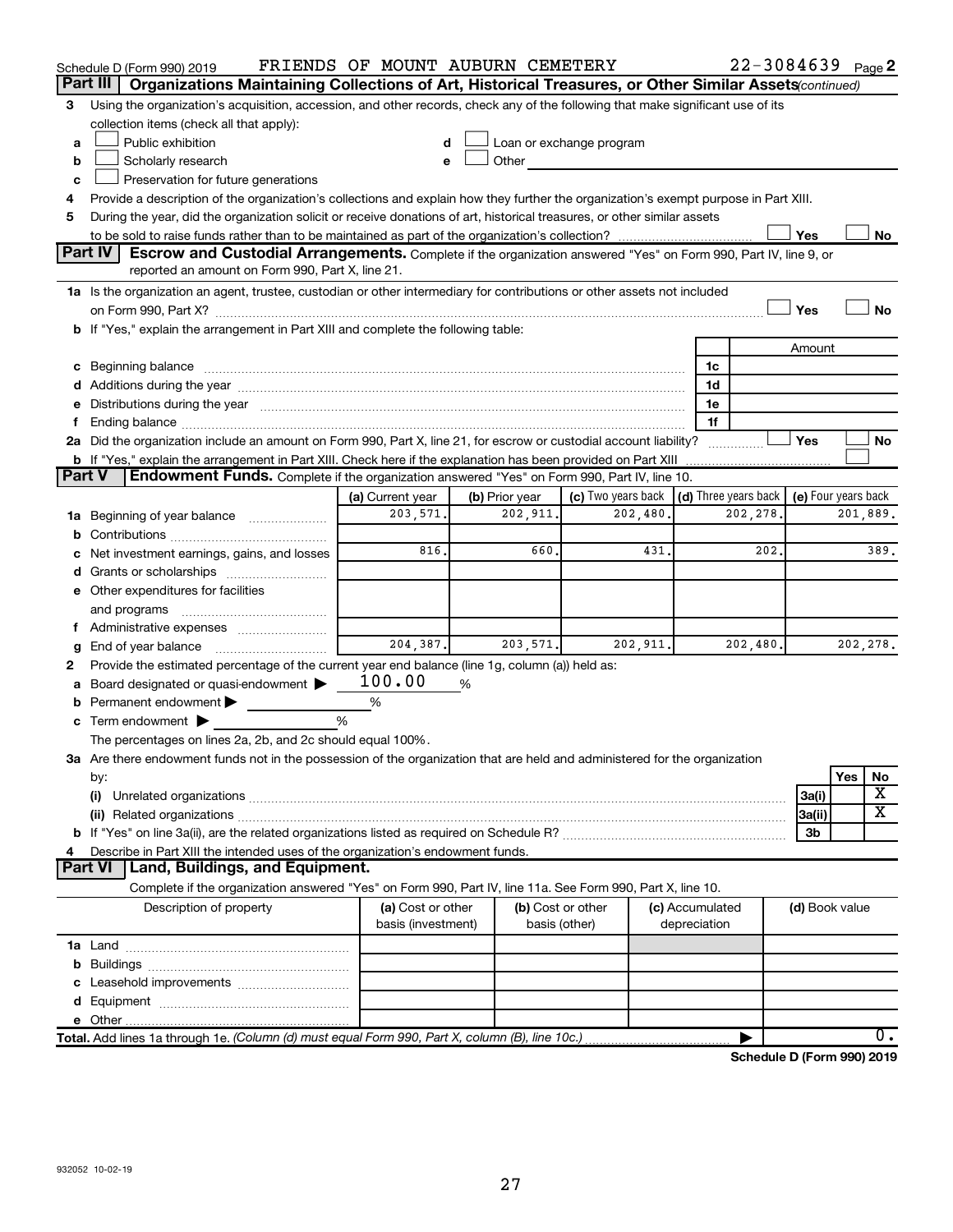|                                                                                                                                                     | Complete if the organization answered "Yes" on Form 990, Part IV, line 11b. See Form 990, Part X, line 12.                    |                                                           |                |
|-----------------------------------------------------------------------------------------------------------------------------------------------------|-------------------------------------------------------------------------------------------------------------------------------|-----------------------------------------------------------|----------------|
| (a) Description of security or category (including name of security)                                                                                | (b) Book value                                                                                                                | (c) Method of valuation: Cost or end-of-year market value |                |
|                                                                                                                                                     |                                                                                                                               |                                                           |                |
| (2) Closely held equity interests                                                                                                                   |                                                                                                                               |                                                           |                |
| (3) Other                                                                                                                                           |                                                                                                                               |                                                           |                |
| (A)                                                                                                                                                 |                                                                                                                               |                                                           |                |
| (B)                                                                                                                                                 |                                                                                                                               |                                                           |                |
| (C)                                                                                                                                                 |                                                                                                                               |                                                           |                |
| (D)                                                                                                                                                 |                                                                                                                               |                                                           |                |
| (E)                                                                                                                                                 |                                                                                                                               |                                                           |                |
| (F)                                                                                                                                                 |                                                                                                                               |                                                           |                |
| (G)                                                                                                                                                 |                                                                                                                               |                                                           |                |
| (H)                                                                                                                                                 |                                                                                                                               |                                                           |                |
| Total. (Col. (b) must equal Form 990, Part X, col. (B) line 12.) $\blacktriangleright$                                                              |                                                                                                                               |                                                           |                |
| Part VIII Investments - Program Related.                                                                                                            |                                                                                                                               |                                                           |                |
|                                                                                                                                                     | Complete if the organization answered "Yes" on Form 990, Part IV, line 11c. See Form 990, Part X, line 13.                    |                                                           |                |
| (a) Description of investment                                                                                                                       | (b) Book value                                                                                                                | (c) Method of valuation: Cost or end-of-year market value |                |
| (1)                                                                                                                                                 |                                                                                                                               |                                                           |                |
| (2)                                                                                                                                                 |                                                                                                                               |                                                           |                |
| (3)                                                                                                                                                 |                                                                                                                               |                                                           |                |
| (4)                                                                                                                                                 |                                                                                                                               |                                                           |                |
| (5)                                                                                                                                                 |                                                                                                                               |                                                           |                |
| (6)                                                                                                                                                 |                                                                                                                               |                                                           |                |
| (7)                                                                                                                                                 |                                                                                                                               |                                                           |                |
| (8)                                                                                                                                                 |                                                                                                                               |                                                           |                |
| (9)                                                                                                                                                 |                                                                                                                               |                                                           |                |
| Total. (Col. (b) must equal Form 990, Part X, col. (B) line 13.) $\blacktriangleright$<br><b>Other Assets.</b>                                      |                                                                                                                               |                                                           |                |
| Part IX                                                                                                                                             |                                                                                                                               |                                                           |                |
|                                                                                                                                                     | Complete if the organization answered "Yes" on Form 990, Part IV, line 11d. See Form 990, Part X, line 15.<br>(a) Description |                                                           | (b) Book value |
|                                                                                                                                                     |                                                                                                                               |                                                           |                |
| (1)                                                                                                                                                 |                                                                                                                               |                                                           |                |
| (2)                                                                                                                                                 |                                                                                                                               |                                                           |                |
| (3)                                                                                                                                                 |                                                                                                                               |                                                           |                |
| (4)                                                                                                                                                 |                                                                                                                               |                                                           |                |
| (5)                                                                                                                                                 |                                                                                                                               |                                                           |                |
| (6)                                                                                                                                                 |                                                                                                                               |                                                           |                |
| (7)                                                                                                                                                 |                                                                                                                               |                                                           |                |
| (8)                                                                                                                                                 |                                                                                                                               |                                                           |                |
| (9)<br>Total. (Column (b) must equal Form 990, Part X, col. (B) line 15.)                                                                           |                                                                                                                               |                                                           |                |
| <b>Other Liabilities.</b><br>Part X                                                                                                                 |                                                                                                                               |                                                           |                |
|                                                                                                                                                     | Complete if the organization answered "Yes" on Form 990, Part IV, line 11e or 11f. See Form 990, Part X, line 25.             |                                                           |                |
| (a) Description of liability<br>1.                                                                                                                  |                                                                                                                               |                                                           | (b) Book value |
| (1)<br>Federal income taxes                                                                                                                         |                                                                                                                               |                                                           |                |
| TO MOUNT AUBURN<br>DUE<br>(2)                                                                                                                       | <b>CEMETERY</b>                                                                                                               |                                                           | 758,970.       |
| (3)                                                                                                                                                 |                                                                                                                               |                                                           |                |
| (4)                                                                                                                                                 |                                                                                                                               |                                                           |                |
| (5)                                                                                                                                                 |                                                                                                                               |                                                           |                |
| (6)                                                                                                                                                 |                                                                                                                               |                                                           |                |
| (7)                                                                                                                                                 |                                                                                                                               |                                                           |                |
| (8)                                                                                                                                                 |                                                                                                                               |                                                           |                |
| (9)                                                                                                                                                 |                                                                                                                               |                                                           |                |
| Total. (Column (b) must equal Form 990, Part X, col. (B) line 25.)                                                                                  |                                                                                                                               |                                                           | 758,970.       |
| 2 Lighility for uncertain tay positions. In Part YIII, provide the text of the footpote to the organization's financial statements that reports the |                                                                                                                               |                                                           |                |

Schedule D (Form 990) 2019 FRIENDS OF MOUNT AUBURN CEMETERY 22-3084639 Page

**Part VII Investments - Other Securities.** 

**2.** Liability for uncertain tax positions. In Part XIII, provide the text of the footnote to the organization's financial statements that reports the organization's liability for uncertain tax positions under FASB ASC 740. Check here if the text of the footnote has been provided in Part XIII ...  $\fbox{\bf X}$ 

**Schedule D (Form 990) 2019**

22-3084639 <sub>Page</sub> 3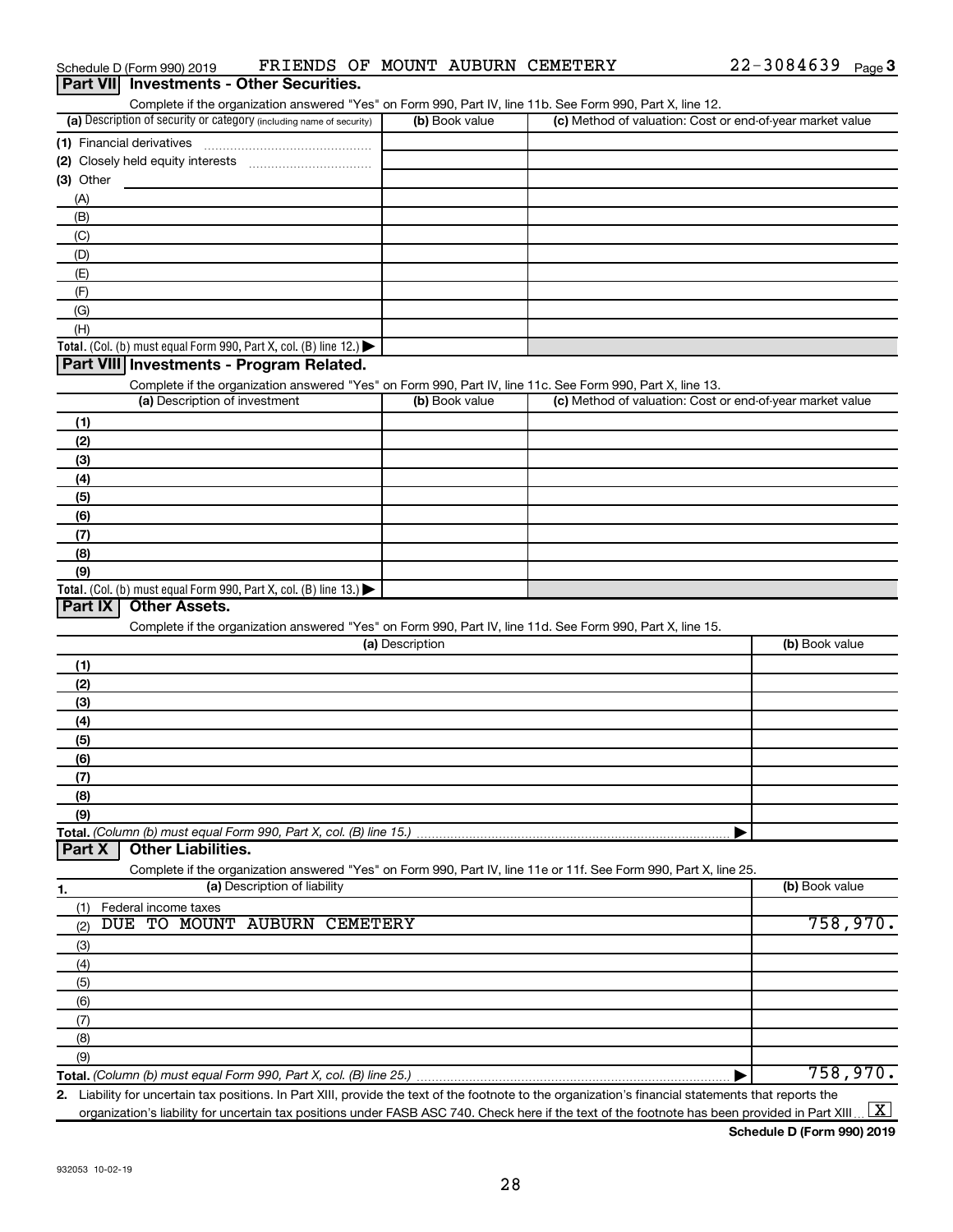|    | FRIENDS OF MOUNT AUBURN CEMETERY<br>Schedule D (Form 990) 2019                                                                                                                                                                 |                |           |                | $22 - 3084639$ Page 4 |
|----|--------------------------------------------------------------------------------------------------------------------------------------------------------------------------------------------------------------------------------|----------------|-----------|----------------|-----------------------|
|    | Reconciliation of Revenue per Audited Financial Statements With Revenue per Return.<br><b>Part XI</b>                                                                                                                          |                |           |                |                       |
|    | Complete if the organization answered "Yes" on Form 990, Part IV, line 12a.                                                                                                                                                    |                |           |                |                       |
| 1  | Total revenue, gains, and other support per audited financial statements                                                                                                                                                       |                |           | $\blacksquare$ | 1,378,475.            |
| 2  | Amounts included on line 1 but not on Form 990, Part VIII, line 12:                                                                                                                                                            |                |           |                |                       |
| a  | Net unrealized gains (losses) on investments [111] Net unrealized mains (losses) on investments [11] Metaman mains and the unrealized mains and the unrealized mains (losses) on investments [11] Metaman mains and the unreal | 2a             | $-1,303.$ |                |                       |
|    |                                                                                                                                                                                                                                | 2 <sub>h</sub> | 453,689.  |                |                       |
| с  |                                                                                                                                                                                                                                | 2 <sub>c</sub> |           |                |                       |
| d  |                                                                                                                                                                                                                                | 2d             |           |                |                       |
| е  | Add lines 2a through 2d                                                                                                                                                                                                        |                |           | 2е             | 452,386.              |
| з  |                                                                                                                                                                                                                                |                |           | 3              | 926,089.              |
| 4  | Amounts included on Form 990, Part VIII, line 12, but not on line 1:                                                                                                                                                           |                |           |                |                       |
|    | Investment expenses not included on Form 990, Part VIII, line 7b [                                                                                                                                                             | l 4a           |           |                |                       |
|    |                                                                                                                                                                                                                                | 4 <sub>b</sub> |           |                |                       |
| C. | Add lines 4a and 4b                                                                                                                                                                                                            |                |           | 4c             | 0.                    |
|    |                                                                                                                                                                                                                                |                |           | 5              | 926,089.              |
|    |                                                                                                                                                                                                                                |                |           |                |                       |
|    | Part XII   Reconciliation of Expenses per Audited Financial Statements With Expenses per Return.                                                                                                                               |                |           |                |                       |
|    | Complete if the organization answered "Yes" on Form 990, Part IV, line 12a.                                                                                                                                                    |                |           |                |                       |
| 1  |                                                                                                                                                                                                                                |                |           | $\blacksquare$ | 1,393,123.            |
| 2  | Amounts included on line 1 but not on Form 990, Part IX, line 25:                                                                                                                                                              |                |           |                |                       |
| a  |                                                                                                                                                                                                                                | 2a             | 453,689.  |                |                       |
|    |                                                                                                                                                                                                                                | 2 <sub>b</sub> |           |                |                       |
| с  |                                                                                                                                                                                                                                | 2 <sub>c</sub> |           |                |                       |
| d  |                                                                                                                                                                                                                                | 2d             |           |                |                       |
| е  | Add lines 2a through 2d <b>must be a constructed as the constant of the constant of the constant of the construction</b>                                                                                                       |                |           | <b>2e</b>      | 453,689.              |
| з  |                                                                                                                                                                                                                                |                |           | 3              | 939,434.              |
| 4  | Amounts included on Form 990, Part IX, line 25, but not on line 1:                                                                                                                                                             |                |           |                |                       |
| a  |                                                                                                                                                                                                                                | - 4a           |           |                |                       |
|    |                                                                                                                                                                                                                                | 4 <sub>b</sub> |           |                |                       |
| c. | Add lines 4a and 4b                                                                                                                                                                                                            |                |           | 4c             | 0.                    |
|    | Part XIII Supplemental Information.                                                                                                                                                                                            |                |           | 5              | 939,434.              |

Provide the descriptions required for Part II, lines 3, 5, and 9; Part III, lines 1a and 4; Part IV, lines 1b and 2b; Part V, line 4; Part X, line 2; Part XI, lines 2d and 4b; and Part XII, lines 2d and 4b. Also complete this part to provide any additional information.

PART X, LINE 2:

| THE FRIENDS ARE REQUIRED TO ASSESS UNCERTAIN TAX POSITIONS AND HAVE      |  |  |  |  |  |  |
|--------------------------------------------------------------------------|--|--|--|--|--|--|
| DETERMINED THAT THERE WERE NO SUCH POSITIONS THAT ARE MATERIAL TO THE    |  |  |  |  |  |  |
| FINANCIAL STATEMENTS. ANY CHANGES IN TAX POSITIONS WILL BE RECORDED WHEN |  |  |  |  |  |  |
| THE ULTIMATE OUTCOME BECOMES KNOWN. THE FRIENDS' TAX RETURNS ARE SUBJECT |  |  |  |  |  |  |
| TO EXAMINATION BY THE INTERNAL REVENUE SERVICE FOR THE YEARS ENDED MARCH |  |  |  |  |  |  |
| 31, 2019, 2018, AND 2017                                                 |  |  |  |  |  |  |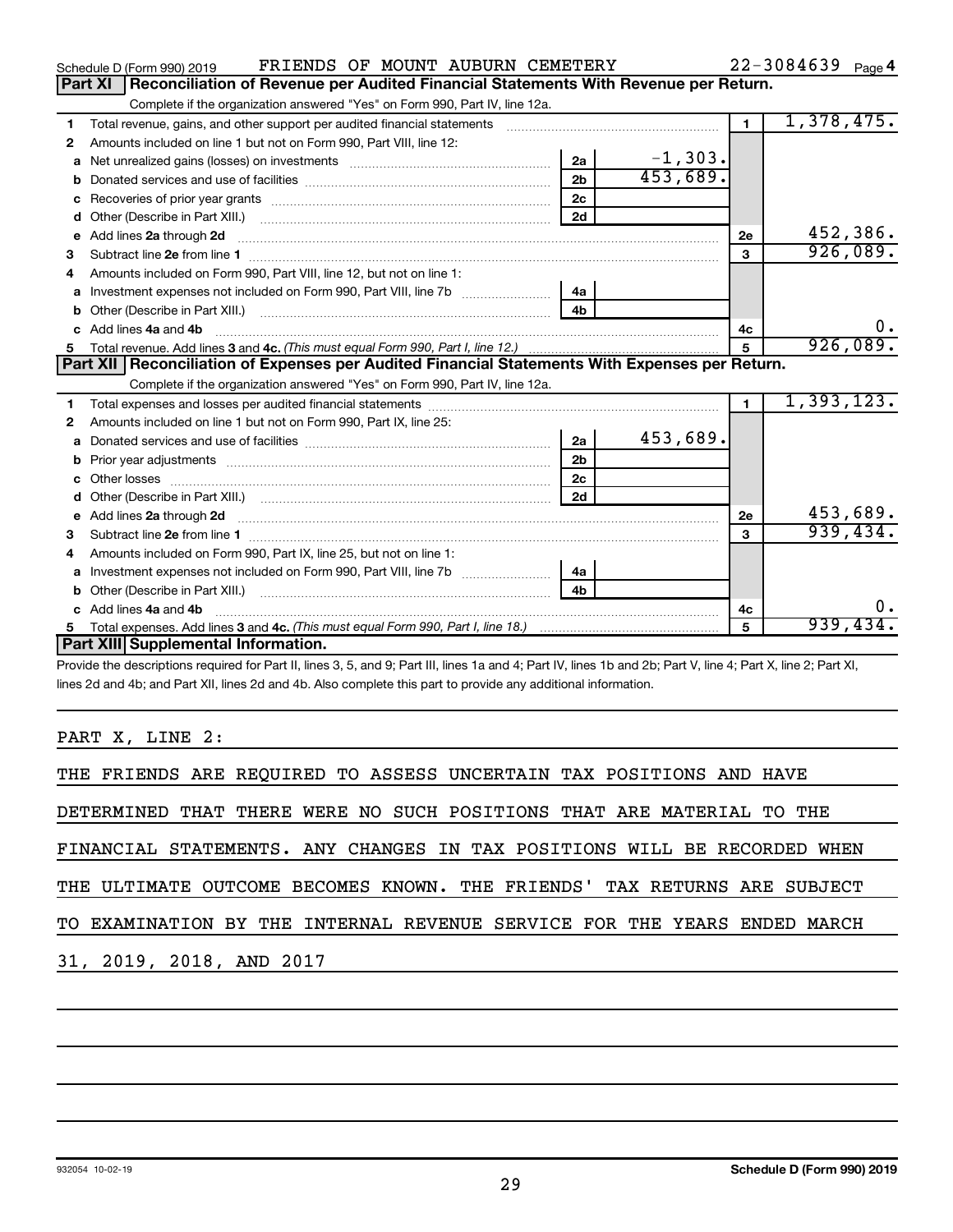| <b>SCHEDULE I</b><br>(Form 990)                                                                                                                                                                                                                                           |                | <b>Grants and Other Assistance to Organizations,</b><br>Governments, and Individuals in the United States<br>Complete if the organization answered "Yes" on Form 990, Part IV, line 21 or 22. |                                                       |                                         |                                                                |                                          | OMB No. 1545-0047                                   |
|---------------------------------------------------------------------------------------------------------------------------------------------------------------------------------------------------------------------------------------------------------------------------|----------------|-----------------------------------------------------------------------------------------------------------------------------------------------------------------------------------------------|-------------------------------------------------------|-----------------------------------------|----------------------------------------------------------------|------------------------------------------|-----------------------------------------------------|
| Department of the Treasury                                                                                                                                                                                                                                                |                |                                                                                                                                                                                               | Attach to Form 990.                                   |                                         |                                                                |                                          | <b>Open to Public</b>                               |
| Internal Revenue Service                                                                                                                                                                                                                                                  |                |                                                                                                                                                                                               | Go to www.irs.gov/Form990 for the latest information. |                                         |                                                                |                                          | Inspection                                          |
| Name of the organization                                                                                                                                                                                                                                                  |                | FRIENDS OF MOUNT AUBURN CEMETERY                                                                                                                                                              |                                                       |                                         |                                                                |                                          | <b>Employer identification number</b><br>22-3084639 |
| Part I<br><b>General Information on Grants and Assistance</b>                                                                                                                                                                                                             |                |                                                                                                                                                                                               |                                                       |                                         |                                                                |                                          |                                                     |
| Does the organization maintain records to substantiate the amount of the grants or assistance, the grantees' eligibility for the grants or assistance, and the selection<br>$\mathbf 1$                                                                                   |                |                                                                                                                                                                                               |                                                       |                                         |                                                                |                                          | $\sqrt{X}$ No<br>l Yes                              |
| 2 Describe in Part IV the organization's procedures for monitoring the use of grant funds in the United States.<br>Part II                                                                                                                                                |                |                                                                                                                                                                                               |                                                       |                                         |                                                                |                                          |                                                     |
| Grants and Other Assistance to Domestic Organizations and Domestic Governments. Complete if the organization answered "Yes" on Form 990, Part IV, line 21, for any<br>recipient that received more than \$5,000. Part II can be duplicated if additional space is needed. |                |                                                                                                                                                                                               |                                                       |                                         |                                                                |                                          |                                                     |
| 1 (a) Name and address of organization<br>or government                                                                                                                                                                                                                   | $(b)$ EIN      | (c) IRC section<br>(if applicable)                                                                                                                                                            | (d) Amount of<br>cash grant                           | (e) Amount of<br>non-cash<br>assistance | (f) Method of<br>valuation (book,<br>FMV, appraisal,<br>other) | (g) Description of<br>noncash assistance | (h) Purpose of grant<br>or assistance               |
| MOUNT AUBURN CEMETERY<br>580 MOUNT AUBURN STREET                                                                                                                                                                                                                          |                |                                                                                                                                                                                               |                                                       |                                         |                                                                |                                          | MAJOR PROJECTS AND                                  |
| CAMBRIDGE, MA 02138                                                                                                                                                                                                                                                       | $04 - 1641320$ | 501(C)(13)                                                                                                                                                                                    | 713,519.                                              | $\mathbf{0}$                            |                                                                |                                          | CAPITAL EXPENDITURES                                |
|                                                                                                                                                                                                                                                                           |                |                                                                                                                                                                                               |                                                       |                                         |                                                                |                                          |                                                     |
|                                                                                                                                                                                                                                                                           |                |                                                                                                                                                                                               |                                                       |                                         |                                                                |                                          |                                                     |
| $\mathbf{2}$<br>3                                                                                                                                                                                                                                                         |                |                                                                                                                                                                                               |                                                       |                                         |                                                                |                                          |                                                     |

**For Paperwork Reduction Act Notice, see the Instructions for Form 990. Schedule I (Form 990) (2019)** LHA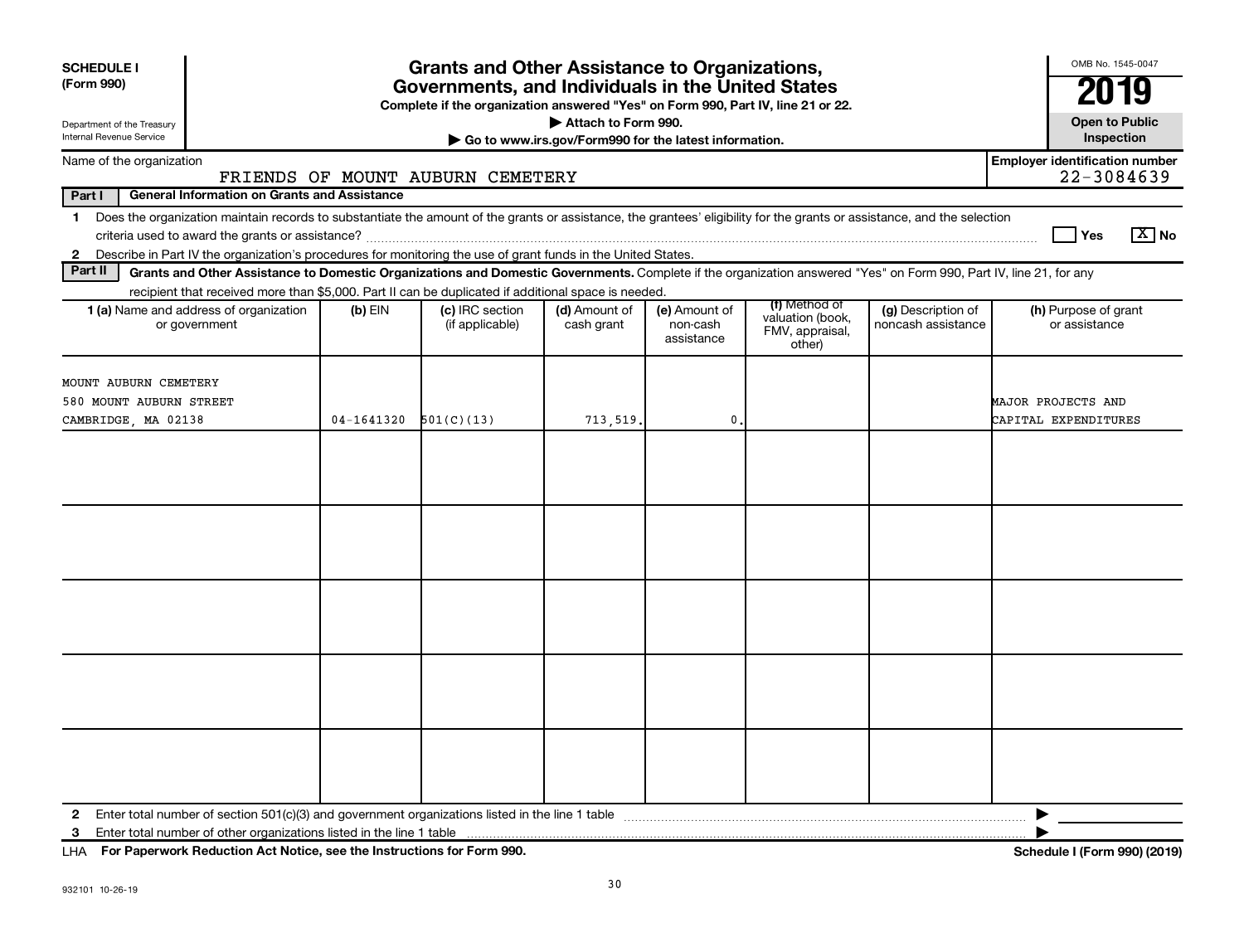#### Schedule I (Form 990) (2019) PRIENDS OF MOUNT AUBURN CEMETERY CONTRACT PAGE 22-3084639 Page

**2**

Part III | Grants and Other Assistance to Domestic Individuals. Complete if the organization answered "Yes" on Form 990, Part IV, line 22. Part III can be duplicated if additional space is needed.

| (a) Type of grant or assistance | (b) Number of<br>recipients | (c) Amount of<br>cash grant | (d) Amount of non-<br>cash assistance | (e) Method of valuation<br>(book, FMV, appraisal, other) | (f) Description of noncash assistance |
|---------------------------------|-----------------------------|-----------------------------|---------------------------------------|----------------------------------------------------------|---------------------------------------|
|                                 |                             |                             |                                       |                                                          |                                       |
|                                 |                             |                             |                                       |                                                          |                                       |
|                                 |                             |                             |                                       |                                                          |                                       |
|                                 |                             |                             |                                       |                                                          |                                       |
|                                 |                             |                             |                                       |                                                          |                                       |
|                                 |                             |                             |                                       |                                                          |                                       |
|                                 |                             |                             |                                       |                                                          |                                       |
|                                 |                             |                             |                                       |                                                          |                                       |
|                                 |                             |                             |                                       |                                                          |                                       |
|                                 |                             |                             |                                       |                                                          |                                       |

Part IV | Supplemental Information. Provide the information required in Part I, line 2; Part III, column (b); and any other additional information.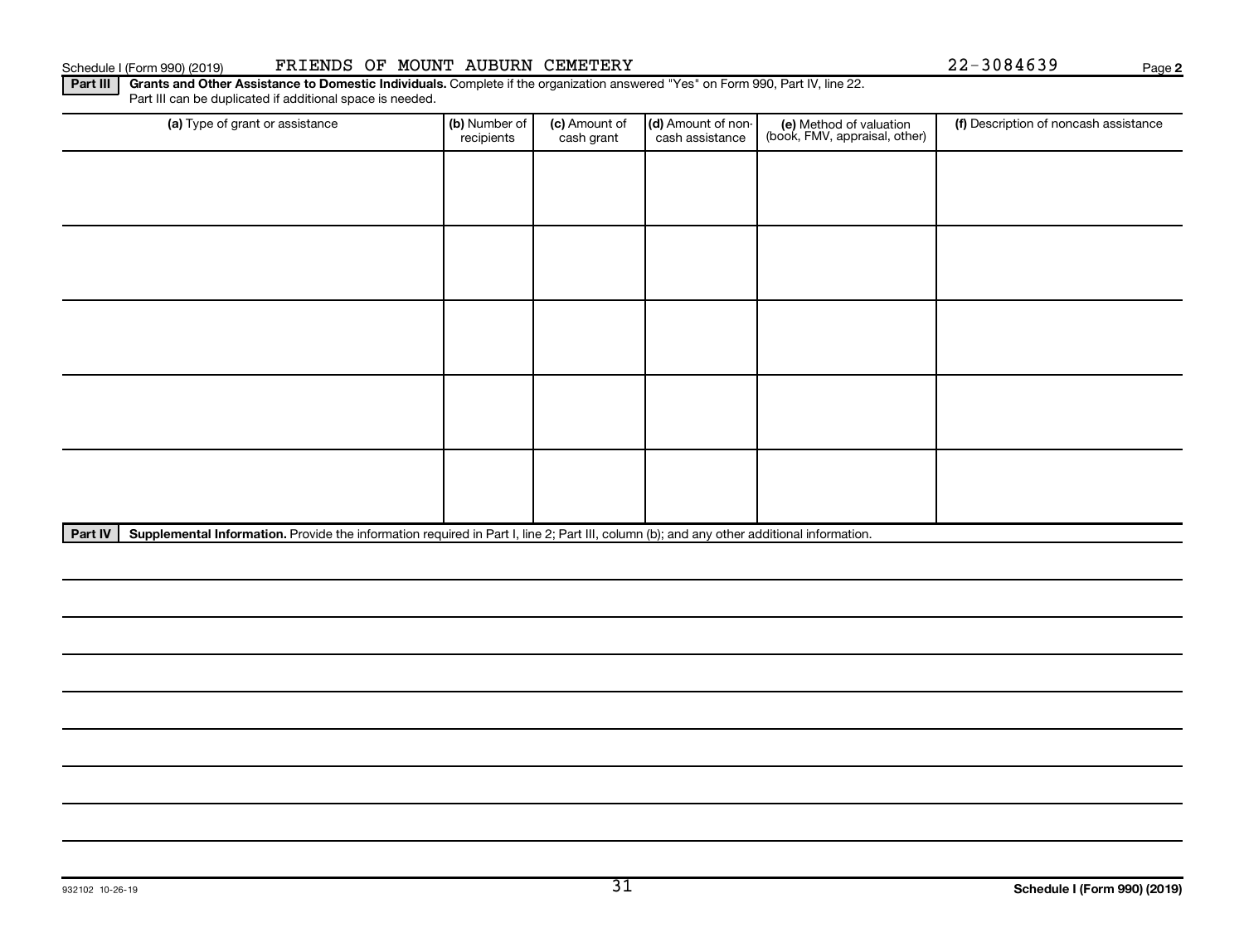|    | <b>SCHEDULE J</b>                       | <b>Compensation Information</b>                                                                                                                                                                               |                                       | OMB No. 1545-0047          |                         |                         |
|----|-----------------------------------------|---------------------------------------------------------------------------------------------------------------------------------------------------------------------------------------------------------------|---------------------------------------|----------------------------|-------------------------|-------------------------|
|    | (Form 990)                              | For certain Officers, Directors, Trustees, Key Employees, and Highest                                                                                                                                         |                                       | 2019                       |                         |                         |
|    |                                         | <b>Compensated Employees</b>                                                                                                                                                                                  |                                       |                            |                         |                         |
|    | Department of the Treasury              | Complete if the organization answered "Yes" on Form 990, Part IV, line 23.<br>Attach to Form 990.                                                                                                             |                                       | <b>Open to Public</b>      |                         |                         |
|    | Internal Revenue Service                | Go to www.irs.gov/Form990 for instructions and the latest information.                                                                                                                                        |                                       | Inspection                 |                         |                         |
|    | Name of the organization                |                                                                                                                                                                                                               | <b>Employer identification number</b> |                            |                         |                         |
|    |                                         | FRIENDS OF MOUNT AUBURN CEMETERY                                                                                                                                                                              |                                       | 22-3084639                 |                         |                         |
|    | Part I                                  | <b>Questions Regarding Compensation</b>                                                                                                                                                                       |                                       |                            |                         |                         |
|    |                                         |                                                                                                                                                                                                               |                                       |                            | Yes                     | No                      |
|    |                                         | 1a Check the appropriate box(es) if the organization provided any of the following to or for a person listed on Form 990,                                                                                     |                                       |                            |                         |                         |
|    |                                         | Part VII, Section A, line 1a. Complete Part III to provide any relevant information regarding these items.                                                                                                    |                                       |                            |                         |                         |
|    | First-class or charter travel           | Housing allowance or residence for personal use                                                                                                                                                               |                                       |                            |                         |                         |
|    | Travel for companions                   | Payments for business use of personal residence                                                                                                                                                               |                                       |                            |                         |                         |
|    |                                         | Health or social club dues or initiation fees<br>Tax indemnification and gross-up payments                                                                                                                    |                                       |                            |                         |                         |
|    |                                         | Discretionary spending account<br>Personal services (such as maid, chauffeur, chef)                                                                                                                           |                                       |                            |                         |                         |
|    |                                         |                                                                                                                                                                                                               |                                       |                            |                         |                         |
|    |                                         | <b>b</b> If any of the boxes on line 1a are checked, did the organization follow a written policy regarding payment or                                                                                        |                                       |                            |                         |                         |
|    |                                         | reimbursement or provision of all of the expenses described above? If "No," complete Part III to explain                                                                                                      |                                       | 1b                         |                         |                         |
| 2  |                                         | Did the organization require substantiation prior to reimbursing or allowing expenses incurred by all directors,                                                                                              |                                       |                            |                         |                         |
|    |                                         | trustees, and officers, including the CEO/Executive Director, regarding the items checked on line 1a?                                                                                                         |                                       | $\mathbf{2}$               |                         |                         |
|    |                                         |                                                                                                                                                                                                               |                                       |                            |                         |                         |
| з  |                                         | Indicate which, if any, of the following the organization used to establish the compensation of the organization's                                                                                            |                                       |                            |                         |                         |
|    |                                         | CEO/Executive Director. Check all that apply. Do not check any boxes for methods used by a related organization to                                                                                            |                                       |                            |                         |                         |
|    |                                         | establish compensation of the CEO/Executive Director, but explain in Part III.                                                                                                                                |                                       |                            |                         |                         |
|    | Compensation committee                  | Written employment contract                                                                                                                                                                                   |                                       |                            |                         |                         |
|    |                                         | Independent compensation consultant<br>Compensation survey or study                                                                                                                                           |                                       |                            |                         |                         |
|    |                                         | Form 990 of other organizations<br>Approval by the board or compensation committee                                                                                                                            |                                       |                            |                         |                         |
|    |                                         |                                                                                                                                                                                                               |                                       |                            |                         |                         |
| 4  |                                         | During the year, did any person listed on Form 990, Part VII, Section A, line 1a, with respect to the filing                                                                                                  |                                       |                            |                         |                         |
|    | organization or a related organization: |                                                                                                                                                                                                               |                                       |                            |                         | х                       |
| а  |                                         | Receive a severance payment or change-of-control payment?                                                                                                                                                     |                                       | 4a                         | $\overline{\textbf{x}}$ |                         |
| b  |                                         |                                                                                                                                                                                                               |                                       | 4b                         |                         | $\overline{\mathbf{X}}$ |
|    |                                         |                                                                                                                                                                                                               |                                       | 4c                         |                         |                         |
|    |                                         | If "Yes" to any of lines 4a-c, list the persons and provide the applicable amounts for each item in Part III.                                                                                                 |                                       |                            |                         |                         |
|    |                                         |                                                                                                                                                                                                               |                                       |                            |                         |                         |
|    |                                         | Only section 501(c)(3), 501(c)(4), and 501(c)(29) organizations must complete lines 5-9.<br>For persons listed on Form 990, Part VII, Section A, line 1a, did the organization pay or accrue any compensation |                                       |                            |                         |                         |
|    | contingent on the revenues of:          |                                                                                                                                                                                                               |                                       |                            |                         |                         |
|    |                                         |                                                                                                                                                                                                               |                                       | 5а                         |                         | х                       |
|    |                                         |                                                                                                                                                                                                               |                                       | 5b                         |                         | x                       |
|    |                                         | If "Yes" on line 5a or 5b, describe in Part III.                                                                                                                                                              |                                       |                            |                         |                         |
| 6. |                                         | For persons listed on Form 990, Part VII, Section A, line 1a, did the organization pay or accrue any compensation                                                                                             |                                       |                            |                         |                         |
|    | contingent on the net earnings of:      |                                                                                                                                                                                                               |                                       |                            |                         |                         |
|    |                                         |                                                                                                                                                                                                               |                                       | 6a                         |                         | х                       |
|    |                                         |                                                                                                                                                                                                               |                                       | 6b                         |                         | x                       |
|    |                                         | If "Yes" on line 6a or 6b, describe in Part III.                                                                                                                                                              |                                       |                            |                         |                         |
|    |                                         | 7 For persons listed on Form 990, Part VII, Section A, line 1a, did the organization provide any nonfixed payments                                                                                            |                                       |                            |                         |                         |
|    |                                         |                                                                                                                                                                                                               |                                       | 7                          |                         | х                       |
| 8  |                                         | Were any amounts reported on Form 990, Part VII, paid or accrued pursuant to a contract that was subject to the                                                                                               |                                       |                            |                         |                         |
|    |                                         |                                                                                                                                                                                                               |                                       | 8                          |                         | х                       |
| 9  |                                         | If "Yes" on line 8, did the organization also follow the rebuttable presumption procedure described in                                                                                                        |                                       |                            |                         |                         |
|    |                                         |                                                                                                                                                                                                               |                                       | 9                          |                         |                         |
|    |                                         | LHA For Paperwork Reduction Act Notice, see the Instructions for Form 990.                                                                                                                                    |                                       | Schedule J (Form 990) 2019 |                         |                         |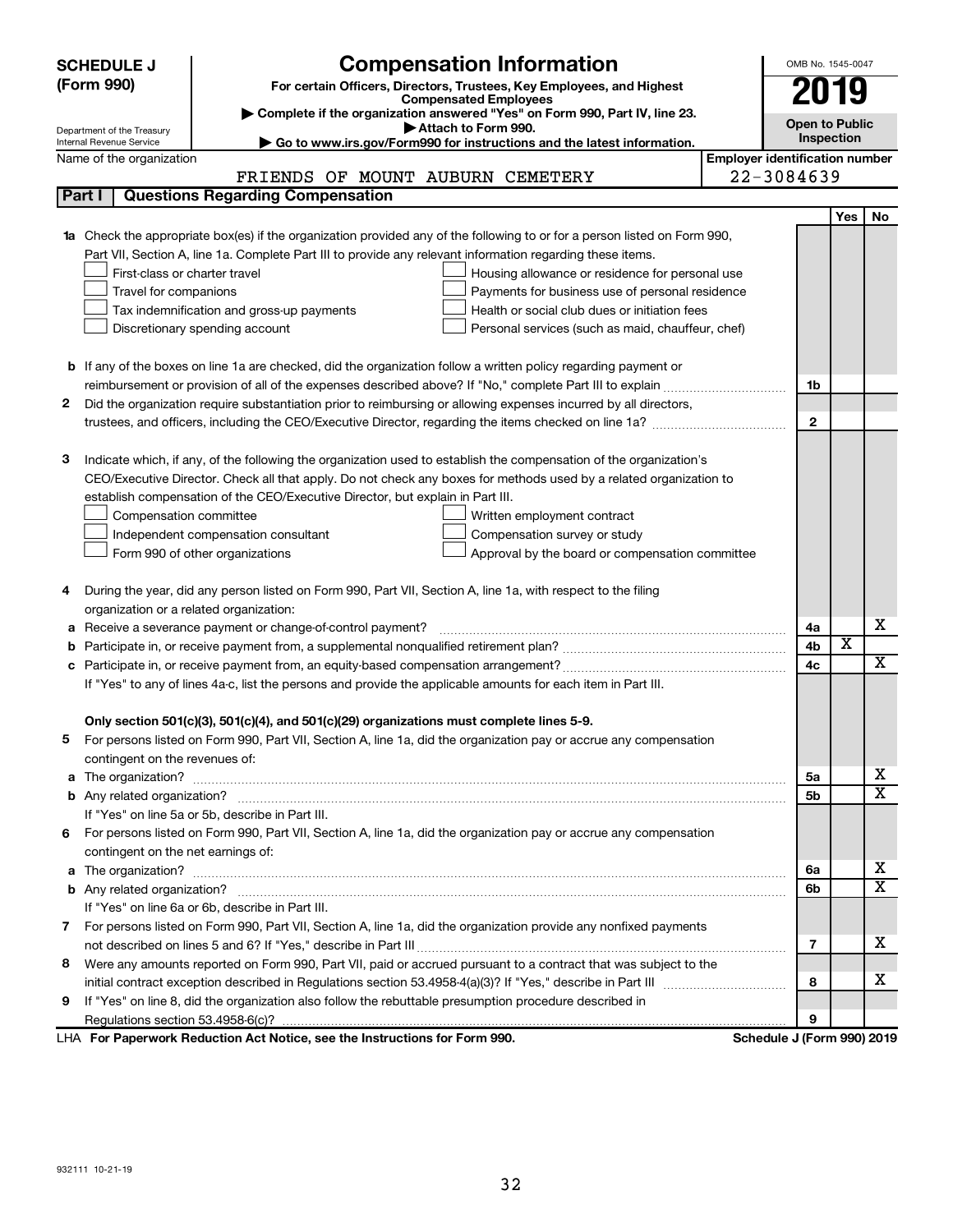#### **Part III Supplemental Information**

Provide the information, explanation, or descriptions required for Part I, lines 1a, 1b, 3, 4a, 4b, 4c, 5a, 5b, 6a, 6b, 7, and 8, and for Part II. Also complete this part for any additional information.

**Schedule J (Form 990) 2019**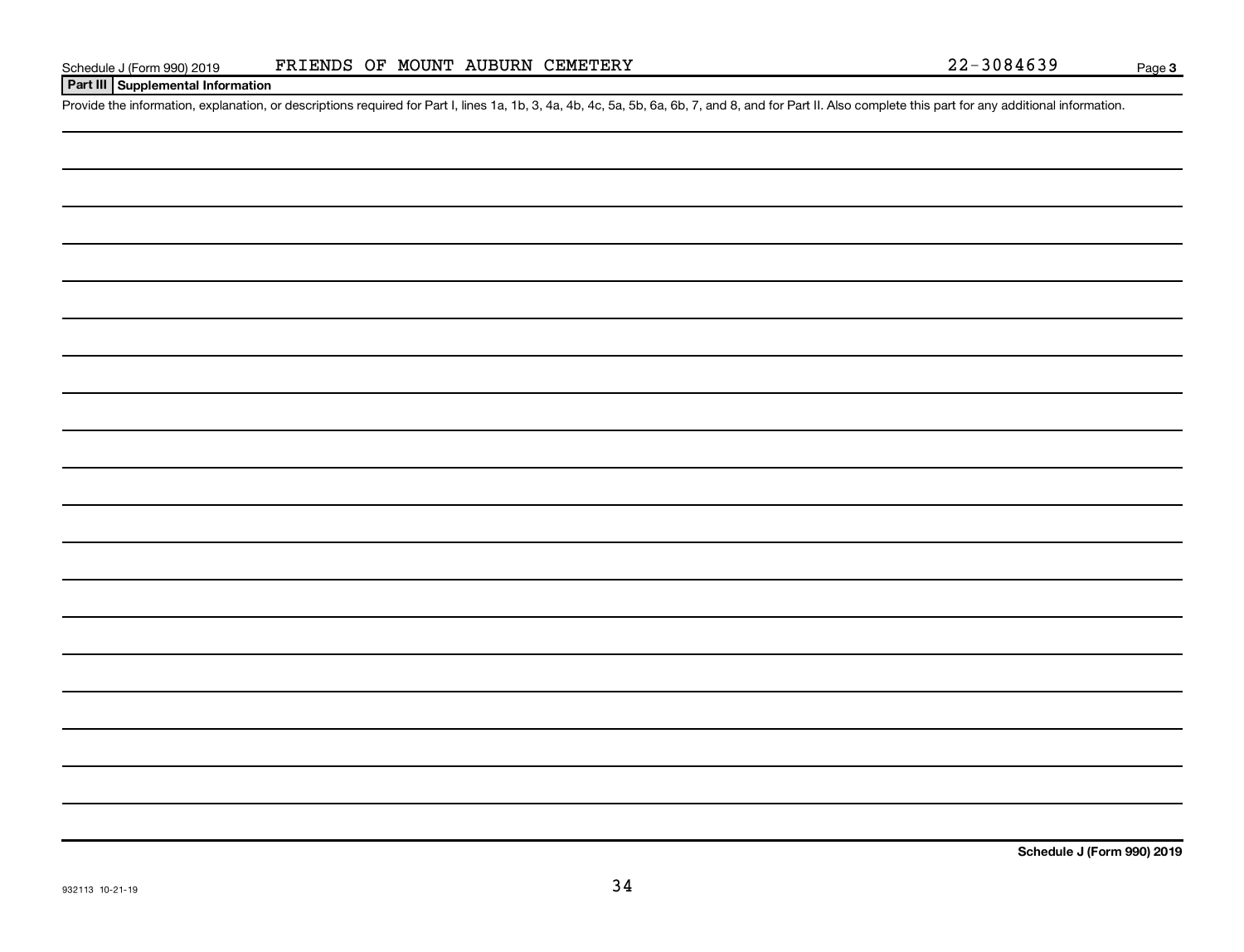Department of the Treasury **(Form 990 or 990-EZ)**

Name of the organization

Internal Revenue Service

**SCHEDULE O Supplemental Information to Form 990 or 990-EZ 2019** 

**Complete to provide information for responses to specific questions on Form 990 or 990-EZ or to provide any additional information. | Attach to Form 990 or 990-EZ.**

**| Go to www.irs.gov/Form990 for the latest information.**

OMB No. 1545-0047 **Open to Public Inspection**

FRIENDS OF MOUNT AUBURN CEMETERY 22-3084639

**Employer identification number**

FORM 990, PART I, LINE 1, DESCRIPTION OF ORGANIZATION MISSION:

INCREASE PUBLIC APPRECIATION OF THE CEMETERY AND RAISE FUNDS FOR

PRESERVATION OF ITS NATURAL AND HISTORIC RESOURCES.

FORM 990, PART III, LINE 1, DESCRIPTION OF ORGANIZATION MISSION:

RESOURCES THROUGH CHARITABLE, SCIENTIFIC, AND EDUCATIONAL PROGRAMS. TO

ACCOMPLISH THESE GOALS, FOMAC RAISES FUNDS FROM BOTH PUBLIC AND PRIVATE

SOURCES.

FORM 990, PART VI, SECTION B, LINE 11B:

DRAFT OF THE FORM 990 IS GIVEN TO MEMBERS OF THE GOVERNING BODY FOR

REVIEW AND APPROVAL PRIOR TO ITS FILING.

FORM 990, PART VI, SECTION B, LINE 12C:

CONFLICT OF INTEREST DISCLOSURE FORMS ARE REQUIRED ANNUALLY.

FORM 990, PART VI, SECTION C, LINE 19:

THE ORGANIZATION MAKES ITS DOCUMENTS, CONFLICT OF INTEREST POLICY,

FINANCIAL STATEMENTS, AND THE FORM 990 AVAILABLE TO THE GENERAL PUBLIC UPON REQUEST.

FORM 990, PART VII, SECTION A, COLUMN B

SEVERAL OF THE TRUSTEES OF THE FRIENDS OF MOUNT AUBURN CEMETERY ARE

TRUSTEES OF THE MOUNT AUBURN CEMETERY. EACH OF THESE TRUSTEES WORKS

LESS THAN ONE HOUR PER WEEK ON THE BUSINESS OF THIS RELATED

ORGANIZATION.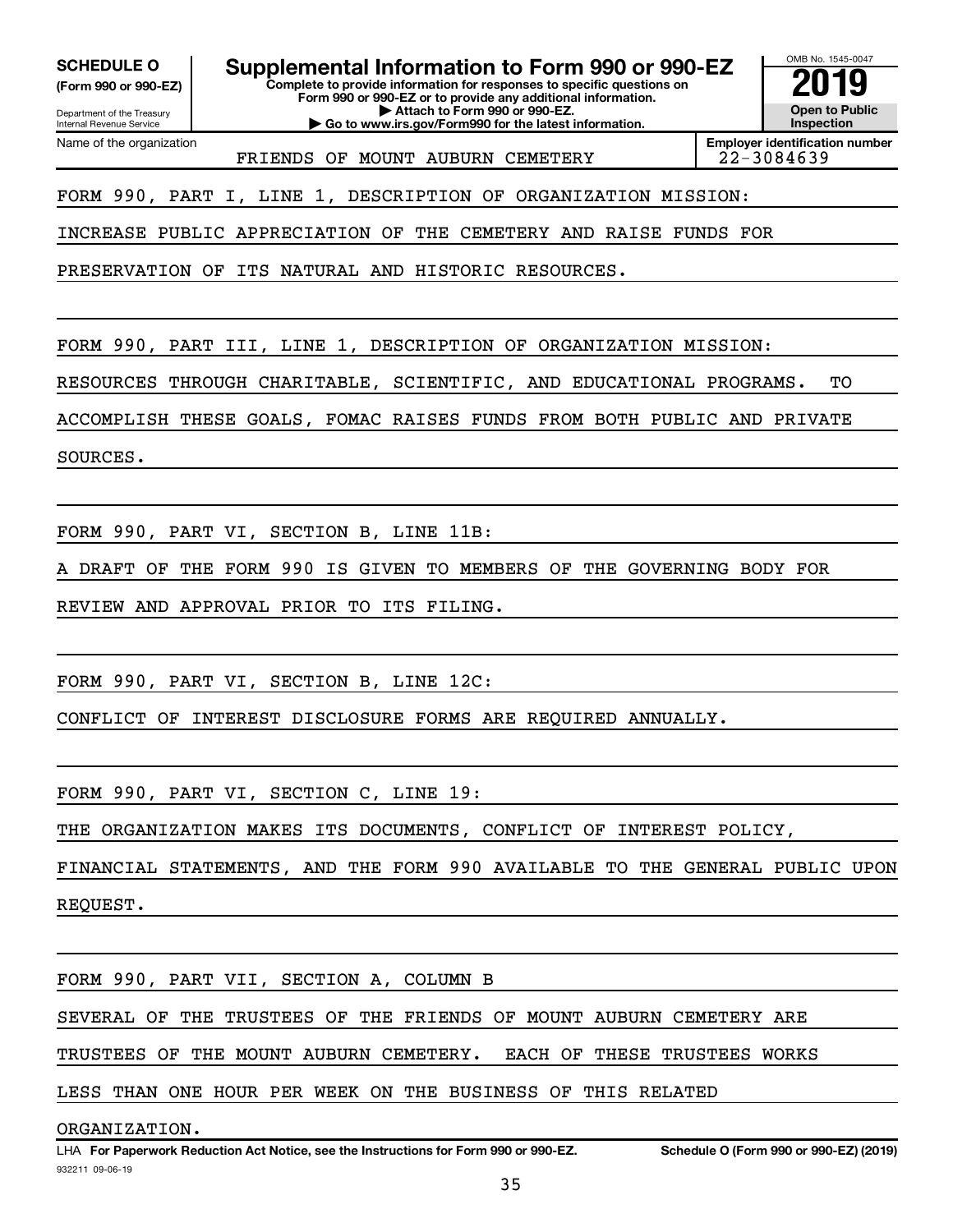| Schedule O (Form 990 or 990-EZ) (2019)                                  | Page 2                                              |
|-------------------------------------------------------------------------|-----------------------------------------------------|
| Name of the organization<br>FRIENDS OF MOUNT AUBURN CEMETERY            | <b>Employer identification number</b><br>22-3084639 |
|                                                                         |                                                     |
|                                                                         |                                                     |
|                                                                         |                                                     |
| FORM 990, PART IX, LINE 11G, OTHER FEES:                                |                                                     |
| CONSULTANTS:                                                            |                                                     |
| PROGRAM SERVICE EXPENSES                                                | 115, 130.                                           |
| MANAGEMENT AND GENERAL EXPENSES                                         | 0.                                                  |
| FUNDRAISING EXPENSES                                                    | 2,250.                                              |
| <b>TOTAL EXPENSES</b>                                                   | 117,380.                                            |
| TOTAL OTHER FEES ON FORM 990, PART IX, LINE 11G, COL A                  | 117,380.                                            |
|                                                                         |                                                     |
| FORM 990, SECTION XI, LINE 2C                                           |                                                     |
| THE ORGANIZATION HAS A COMMITTEE THAT IS RESPONSIBLE FOR OVERSEEING THE |                                                     |
| AUDIT OF THE FINANCIAL STATEMENTS AND THE SELECTION OF AN INDEPENDENT   |                                                     |
| AUDITOR AND THEIR PROCESS OF OVERSEEING AND SELECTING HAS NOT CHANGED   |                                                     |
| FROM THE PRIOR YEAR.                                                    |                                                     |
|                                                                         |                                                     |
|                                                                         |                                                     |
|                                                                         |                                                     |
|                                                                         |                                                     |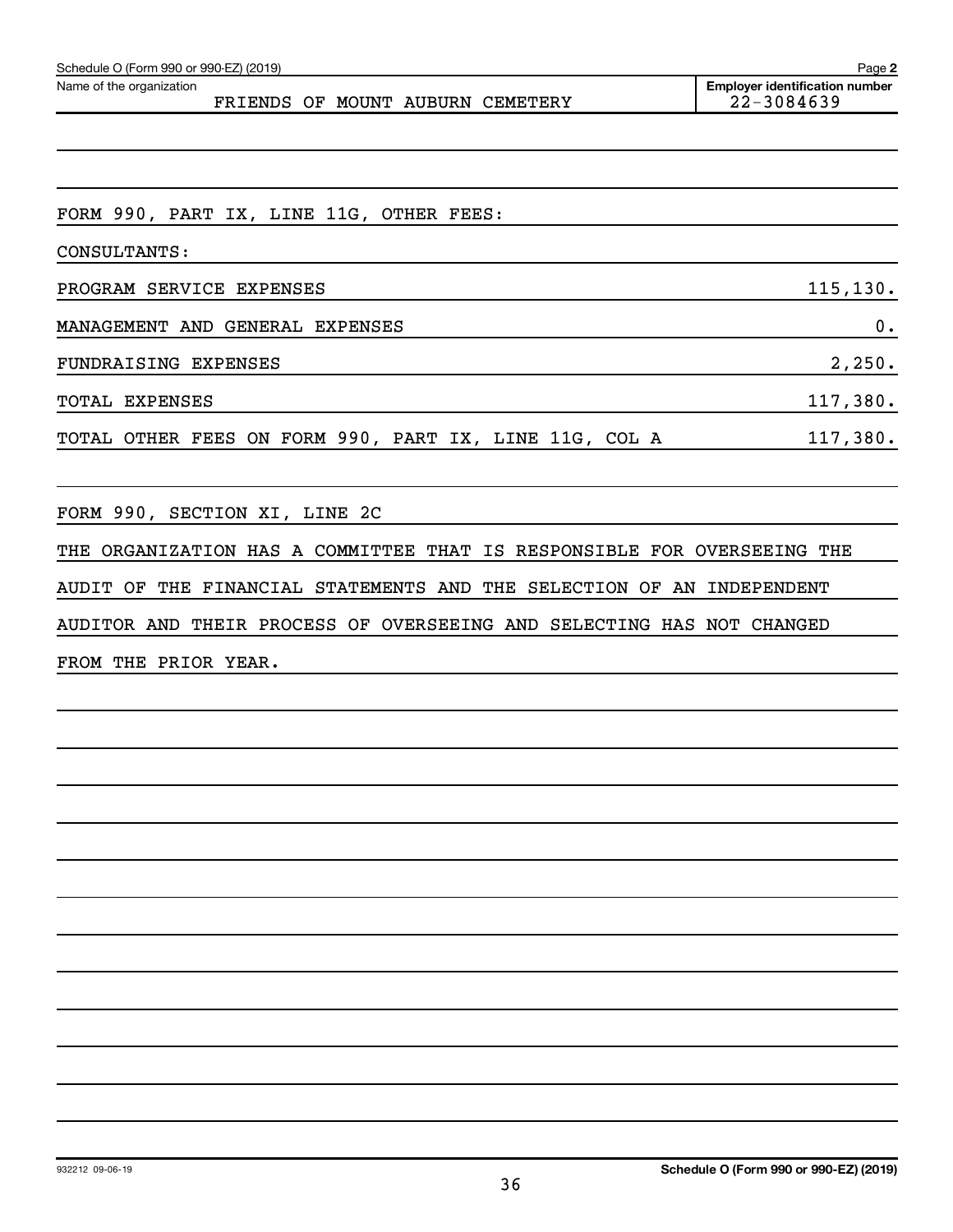| <b>SCHEDULE R</b> |
|-------------------|
|                   |

Department of the Treasury Internal Revenue Service

# **Related Organizations and Unrelated Partnerships**

**(Form 990) Complete if the organization answered "Yes" on Form 990, Part IV, line 33, 34, 35b, 36, or 37.** |

**Attach to Form 990. Contract to Form 990. Contract to Public** 

OMB No. 1545-0047 **2019**<br>Open to Public

**Employer identification number**

**| Go to www.irs.gov/Form990 for instructions and the latest information. Inspection**

Name of the organization

#### FRIENDS OF MOUNT AUBURN CEMETERY

Part I ldentification of Disregarded Entities. Complete if the organization answered "Yes" on Form 990, Part IV, line 33.

| (a)<br>Name, address, and EIN (if applicable)<br>of disregarded entity | (b)<br>Primary activity | (c)<br>Legal domicile (state or<br>foreign country) | (d)<br>Total income | (e)<br>End-of-year assets | (f)<br>Direct controlling<br>entity |
|------------------------------------------------------------------------|-------------------------|-----------------------------------------------------|---------------------|---------------------------|-------------------------------------|
|                                                                        |                         |                                                     |                     |                           |                                     |
|                                                                        |                         |                                                     |                     |                           |                                     |
|                                                                        |                         |                                                     |                     |                           |                                     |
|                                                                        |                         |                                                     |                     |                           |                                     |

#### **Part II** Identification of Related Tax-Exempt Organizations. Complete if the organization answered "Yes" on Form 990, Part IV, line 34, because it had one or more related tax-exempt<br>Part II acconizations during the tax ye organizations during the tax year.

| (a)<br>Name, address, and EIN<br>of related organization | (b)<br>Primary activity | (c)<br>Legal domicile (state or<br>foreign country) | (d)<br>Exempt Code<br>section | (e)<br>Public charity<br>status (if section | (f)<br>Direct controlling<br>entity |     | $(g)$<br>Section 512(b)(13)<br>controlled<br>entity? |
|----------------------------------------------------------|-------------------------|-----------------------------------------------------|-------------------------------|---------------------------------------------|-------------------------------------|-----|------------------------------------------------------|
|                                                          |                         |                                                     |                               | 501(c)(3))                                  |                                     | Yes | No                                                   |
| PROPRIETORS OF THE CEMETERY OF MOUNT AUBURN              |                         |                                                     |                               |                                             |                                     |     |                                                      |
| $-04-1641320$ , 580 MOUNT AUBURN STREET,                 |                         |                                                     |                               |                                             |                                     |     |                                                      |
| CAMBRIDGE, MA 02138                                      | CEMETERY SERVICES       | <b>MASSACHUSETTS</b>                                | 501(C)(13)                    |                                             |                                     |     | X                                                    |
|                                                          |                         |                                                     |                               |                                             |                                     |     |                                                      |
|                                                          |                         |                                                     |                               |                                             |                                     |     |                                                      |
|                                                          |                         |                                                     |                               |                                             |                                     |     |                                                      |

**For Paperwork Reduction Act Notice, see the Instructions for Form 990. Schedule R (Form 990) 2019**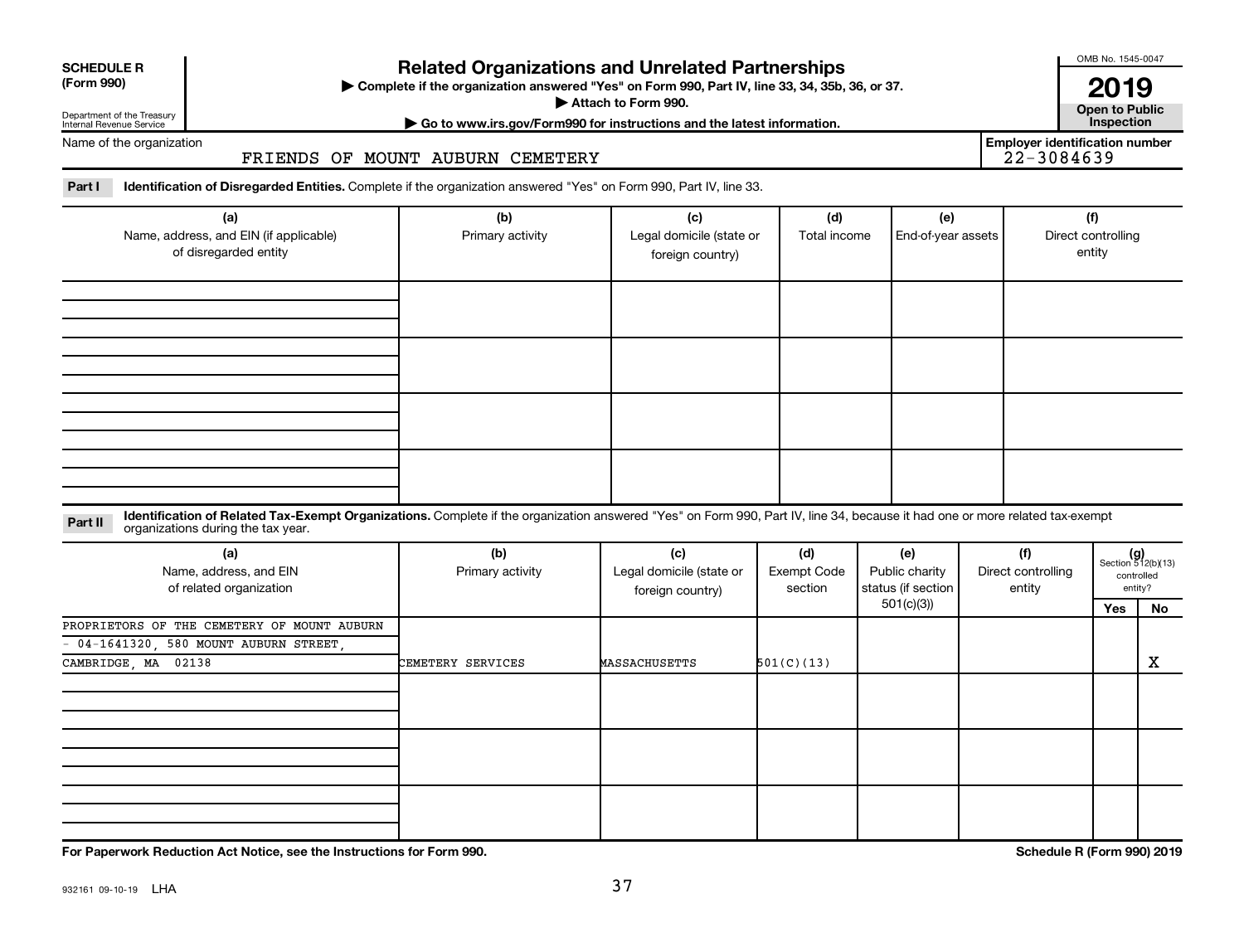#### Schedule R (Form 990) 2019 FRIENDS OF MOUNT AUBURN CEMETERY 22-3084639 Page

**2**

Disproportionate allocations? Legal domicile (state or foreign country) General or Percentage managing partner? Part III Identification of Related Organizations Taxable as a Partnership. Complete if the organization answered "Yes" on Form 990, Part IV, line 34, because it had one or more related<br>Read to the organizations tracted as **(a) (b) (c) (d) (e) (f) (g) (h) (i) (j) (k) Yes No Yes No** K-1 (Form 1065) Predominant income (related, unrelated, excluded from tax under sections 512-514) organizations treated as a partnership during the tax year. Name, address, and EIN of related organization Primary activity  $\left| \begin{array}{c} \text{Legal} \\ \text{diamial} \end{array} \right|$  Direct controlling entity Share of total income Share of end-of-year assets Code V-UBI<br>amount in box 20 of Schedule ownership

| dentific |
|----------|

Part IV Identification of Related Organizations Taxable as a Corporation or Trust. Complete if the organization answered "Yes" on Form 990, Part IV, line 34, because it had one or more related organizations treated as a corporation or trust during the tax year.

| (a)<br>Name, address, and EIN<br>of related organization | (b)<br>Primary activity | (c)<br>Legal domicile<br>(state or<br>foreign | (d)<br>Direct controlling<br>entity | (e)<br>Type of entity<br>(C corp, S corp,<br>or trust) | (f)<br>Share of total<br>income | (g)<br>Share of<br>end-of-year<br>assets | (h)<br>Percentage<br>  ownership | $\begin{array}{c} \textbf{(i)}\\ \text{Section}\\ 5\,12 \text{(b)} \text{(13)}\\ \text{controlled} \\ \text{entity?} \end{array}$ |
|----------------------------------------------------------|-------------------------|-----------------------------------------------|-------------------------------------|--------------------------------------------------------|---------------------------------|------------------------------------------|----------------------------------|-----------------------------------------------------------------------------------------------------------------------------------|
|                                                          |                         | country)                                      |                                     |                                                        |                                 |                                          |                                  | Yes   No                                                                                                                          |
|                                                          |                         |                                               |                                     |                                                        |                                 |                                          |                                  |                                                                                                                                   |
|                                                          |                         |                                               |                                     |                                                        |                                 |                                          |                                  |                                                                                                                                   |
|                                                          |                         |                                               |                                     |                                                        |                                 |                                          |                                  |                                                                                                                                   |
|                                                          |                         |                                               |                                     |                                                        |                                 |                                          |                                  |                                                                                                                                   |
|                                                          |                         |                                               |                                     |                                                        |                                 |                                          |                                  |                                                                                                                                   |
|                                                          |                         |                                               |                                     |                                                        |                                 |                                          |                                  |                                                                                                                                   |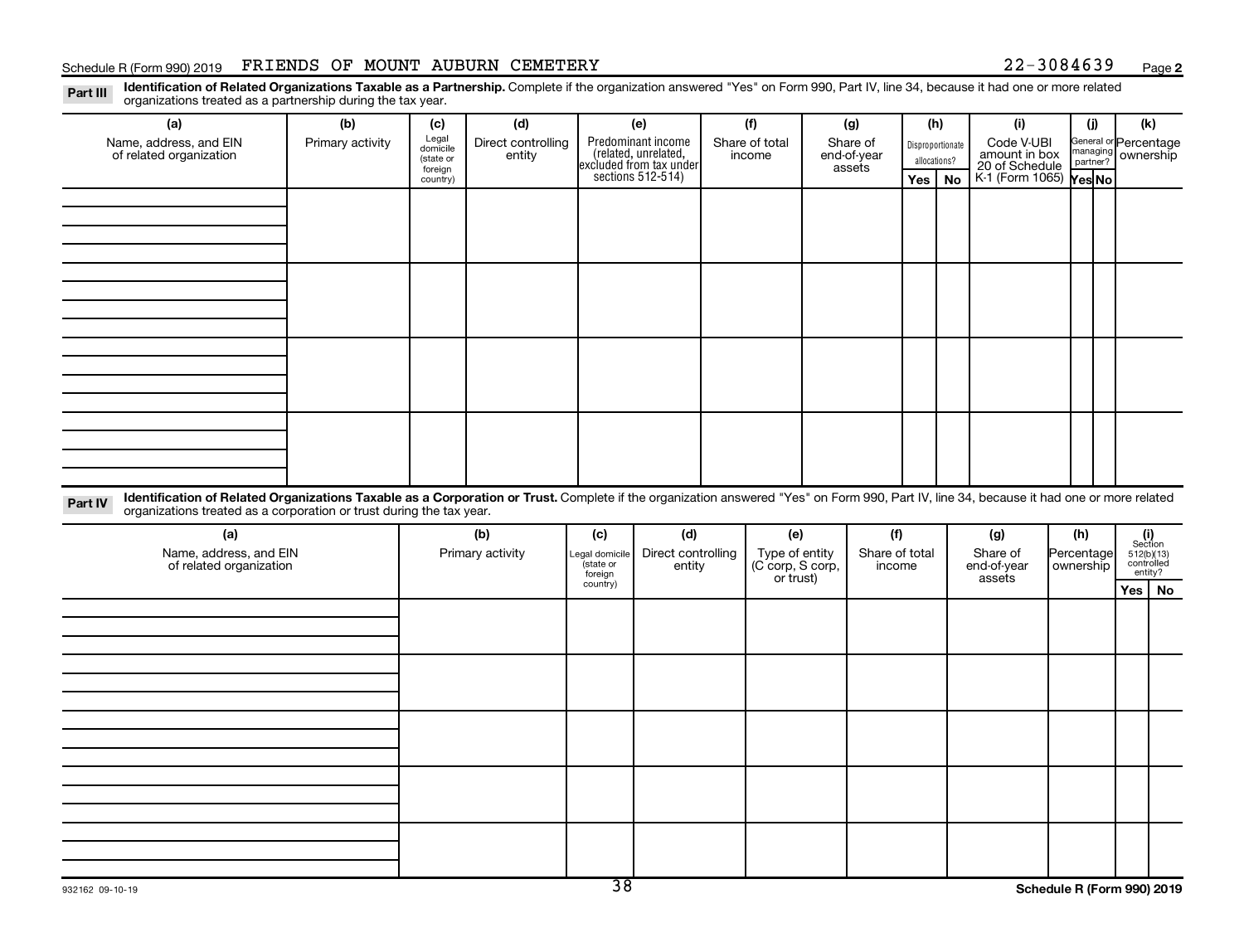#### Schedule R (Form 990) 2019 FRIENDS OF MOUNT AUBURN CEMETERY 22-3084639 Page

|  | Part V Transactions With Related Organizations. Complete if the organization answered "Yes" on Form 990, Part IV, line 34, 35b, or 36. |
|--|----------------------------------------------------------------------------------------------------------------------------------------|
|  |                                                                                                                                        |

| Yes   No<br>Note: Complete line 1 if any entity is listed in Parts II, III, or IV of this schedule.                                                                                                                            |                 |   |                             |  |  |
|--------------------------------------------------------------------------------------------------------------------------------------------------------------------------------------------------------------------------------|-----------------|---|-----------------------------|--|--|
| During the tax year, did the organization engage in any of the following transactions with one or more related organizations listed in Parts II-IV?                                                                            |                 |   |                             |  |  |
|                                                                                                                                                                                                                                | 1a              |   | $\overline{\mathbf{x}}$     |  |  |
|                                                                                                                                                                                                                                | 1 <sub>b</sub>  | X |                             |  |  |
|                                                                                                                                                                                                                                | 1c              |   | $\overline{\texttt{x}}$     |  |  |
| d Loans or loan guarantees to or for related organization(s) www.communities.com/www.communities.com/www.communities.com/www.communities.com/www.communities.com/www.communities.com/www.communities.com/www.communities.com/w | 1 <sub>d</sub>  |   | $\overline{\textbf{x}}$     |  |  |
|                                                                                                                                                                                                                                | 1e              |   | х                           |  |  |
|                                                                                                                                                                                                                                |                 |   |                             |  |  |
| Dividends from related organization(s) machinesis and contract and contract and contract and contract and contract and contract and contract and contract and contract and contract and contract and contract and contract and | 1f              |   | х                           |  |  |
| g Sale of assets to related organization(s) www.assettion.com/www.assettion.com/www.assettion.com/www.assettion.com/www.assettion.com/www.assettion.com/www.assettion.com/www.assettion.com/www.assettion.com/www.assettion.co | 1 <sub>g</sub>  |   | $\mathbf{x}$                |  |  |
|                                                                                                                                                                                                                                | 1 <sub>h</sub>  |   | X                           |  |  |
|                                                                                                                                                                                                                                | 11              |   | $\overline{\text{x}}$       |  |  |
|                                                                                                                                                                                                                                | 1j              |   | $\overline{\textbf{x}}$     |  |  |
|                                                                                                                                                                                                                                |                 |   |                             |  |  |
|                                                                                                                                                                                                                                | 1k              |   | X                           |  |  |
|                                                                                                                                                                                                                                | 11              |   | $\overline{\textnormal{x}}$ |  |  |
|                                                                                                                                                                                                                                | 1 <sub>m</sub>  | х |                             |  |  |
|                                                                                                                                                                                                                                | 1n              |   | $\overline{\mathbf{X}}$     |  |  |
| <b>o</b> Sharing of paid employees with related organization(s)                                                                                                                                                                | 10 <sub>o</sub> |   | $\overline{\textbf{x}}$     |  |  |
|                                                                                                                                                                                                                                |                 |   |                             |  |  |
|                                                                                                                                                                                                                                | 1p              |   | X                           |  |  |
|                                                                                                                                                                                                                                | 1q              |   | $\overline{\texttt{x}}$     |  |  |
|                                                                                                                                                                                                                                |                 |   |                             |  |  |
|                                                                                                                                                                                                                                | 1r              |   | х                           |  |  |
|                                                                                                                                                                                                                                | 1s              |   | X                           |  |  |
| If the answer to any of the above is "Yes," see the instructions for information on who must complete this line, including covered relationships and transaction thresholds.                                                   |                 |   |                             |  |  |

| (a)<br>Name of related organization            | (b)<br>Transaction<br>type (a-s) | (c)<br>Amount involved | (d)<br>Method of determining amount involved |
|------------------------------------------------|----------------------------------|------------------------|----------------------------------------------|
| PROPRIETORS OF THE CEMETERY OF<br>MOUNT        |                                  |                        |                                              |
| (1) AUBURN                                     | в                                | 713, 519.              |                                              |
| PROPRIETORS OF THE CEMETERY OF<br><b>MOUNT</b> |                                  |                        |                                              |
| (2) AUBURN                                     | M                                | 453,689.               |                                              |
| (3)                                            |                                  |                        |                                              |
| (4)                                            |                                  |                        |                                              |
|                                                |                                  |                        |                                              |
| (5)                                            |                                  |                        |                                              |
| (6)                                            | $\overline{\phantom{a}}$         |                        |                                              |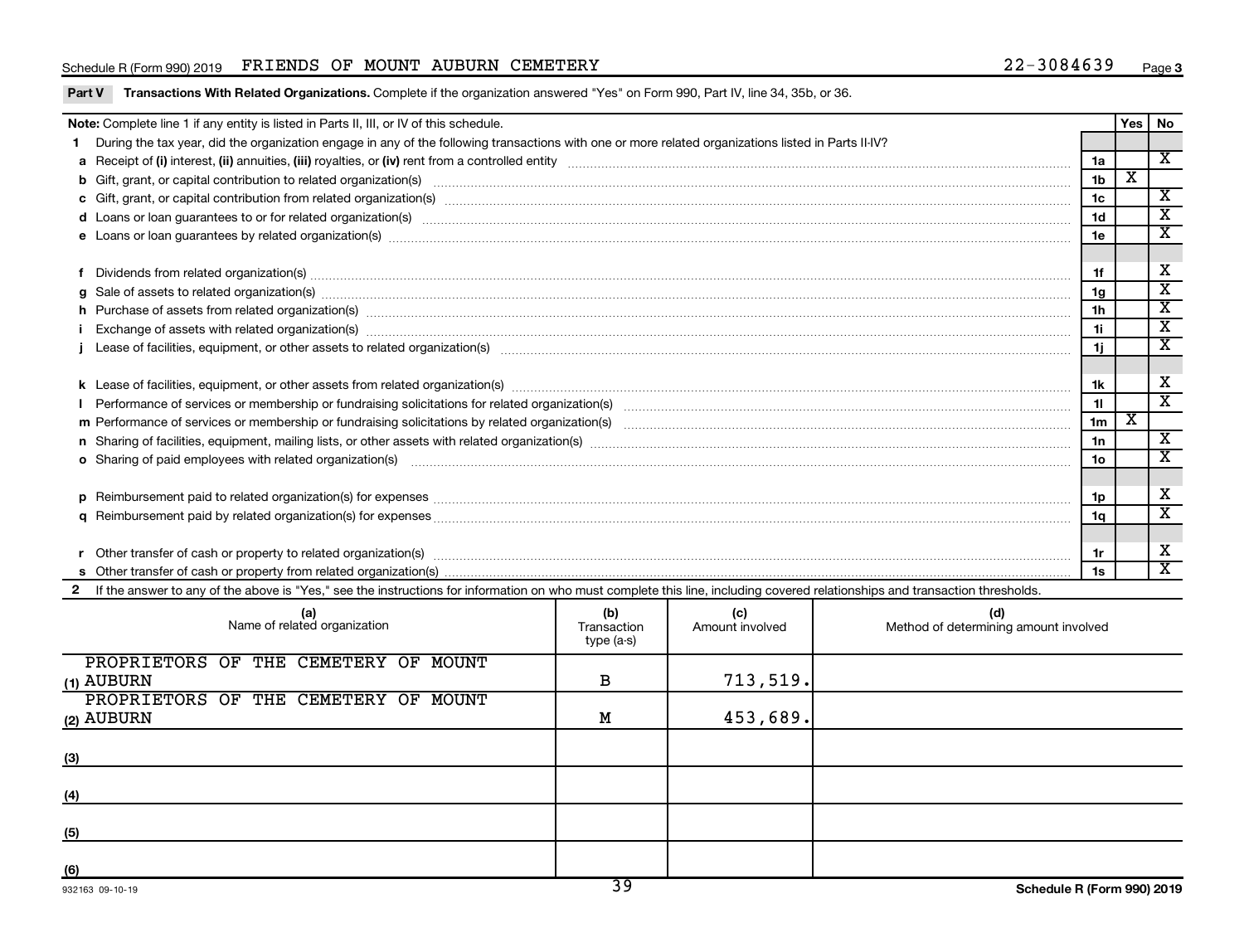#### Schedule R (Form 990) 2019 FRIENDS OF MOUNT AUBURN CEMETERY 22-3084639 Page

Part VI Unrelated Organizations Taxable as a Partnership. Complete if the organization answered "Yes" on Form 990, Part IV, line 37.

Provide the following information for each entity taxed as a partnership through which the organization conducted more than five percent of its activities (measured by total assets or gross revenue) that was not a related organization. See instructions regarding exclusion for certain investment partnerships.

| mat mac not a rolated organization. Oce included by regarding exercision for contain invectment partneremper<br>(a)<br>Name, address, and EIN<br>of entity | (b)<br>Primary activity | (c)<br>Legal domicile<br>(state or foreign<br>country) | (d)<br>Predominant income<br>(related, unrelated,<br>excluded from tax under<br>sections 512-514) | (e)<br>Are all<br>partners sec.<br>$501(c)(3)$<br>orgs.? | (f)<br>Share of<br>total<br>income | (g)<br>Share of<br>end-of-year<br>assets | (h)<br>Disproportionate<br>allocations? | (i)<br>Code V-UBI<br>amount in box 20 managing<br>of Schedule K-1<br>(Form 1065)<br>$\overline{Y}_{res}$ No | (i)    | (k) |
|------------------------------------------------------------------------------------------------------------------------------------------------------------|-------------------------|--------------------------------------------------------|---------------------------------------------------------------------------------------------------|----------------------------------------------------------|------------------------------------|------------------------------------------|-----------------------------------------|-------------------------------------------------------------------------------------------------------------|--------|-----|
|                                                                                                                                                            |                         |                                                        |                                                                                                   | Yes No                                                   |                                    |                                          | Yes No                                  |                                                                                                             | Yes NO |     |
|                                                                                                                                                            |                         |                                                        |                                                                                                   |                                                          |                                    |                                          |                                         |                                                                                                             |        |     |
|                                                                                                                                                            |                         |                                                        |                                                                                                   |                                                          |                                    |                                          |                                         |                                                                                                             |        |     |
|                                                                                                                                                            |                         |                                                        |                                                                                                   |                                                          |                                    |                                          |                                         |                                                                                                             |        |     |
|                                                                                                                                                            |                         |                                                        |                                                                                                   |                                                          |                                    |                                          |                                         |                                                                                                             |        |     |
|                                                                                                                                                            |                         |                                                        |                                                                                                   |                                                          |                                    |                                          |                                         |                                                                                                             |        |     |
|                                                                                                                                                            |                         |                                                        |                                                                                                   |                                                          |                                    |                                          |                                         |                                                                                                             |        |     |
|                                                                                                                                                            |                         |                                                        |                                                                                                   |                                                          |                                    |                                          |                                         |                                                                                                             |        |     |

**Schedule R (Form 990) 2019**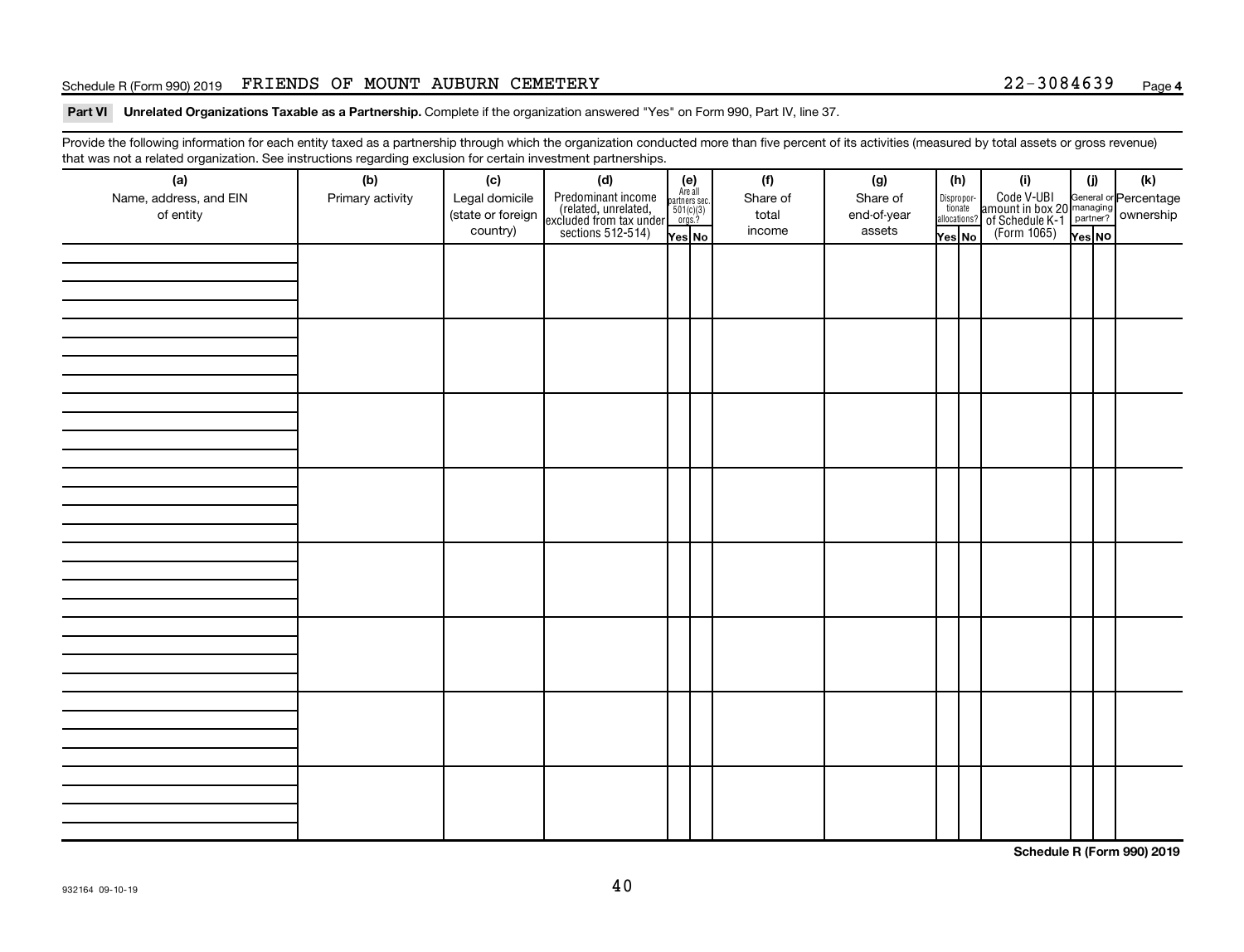**Part VII Schedule R (Form 990) 2019** FRIE

Provide additional information for responses to questions on Schedule R. See instructions.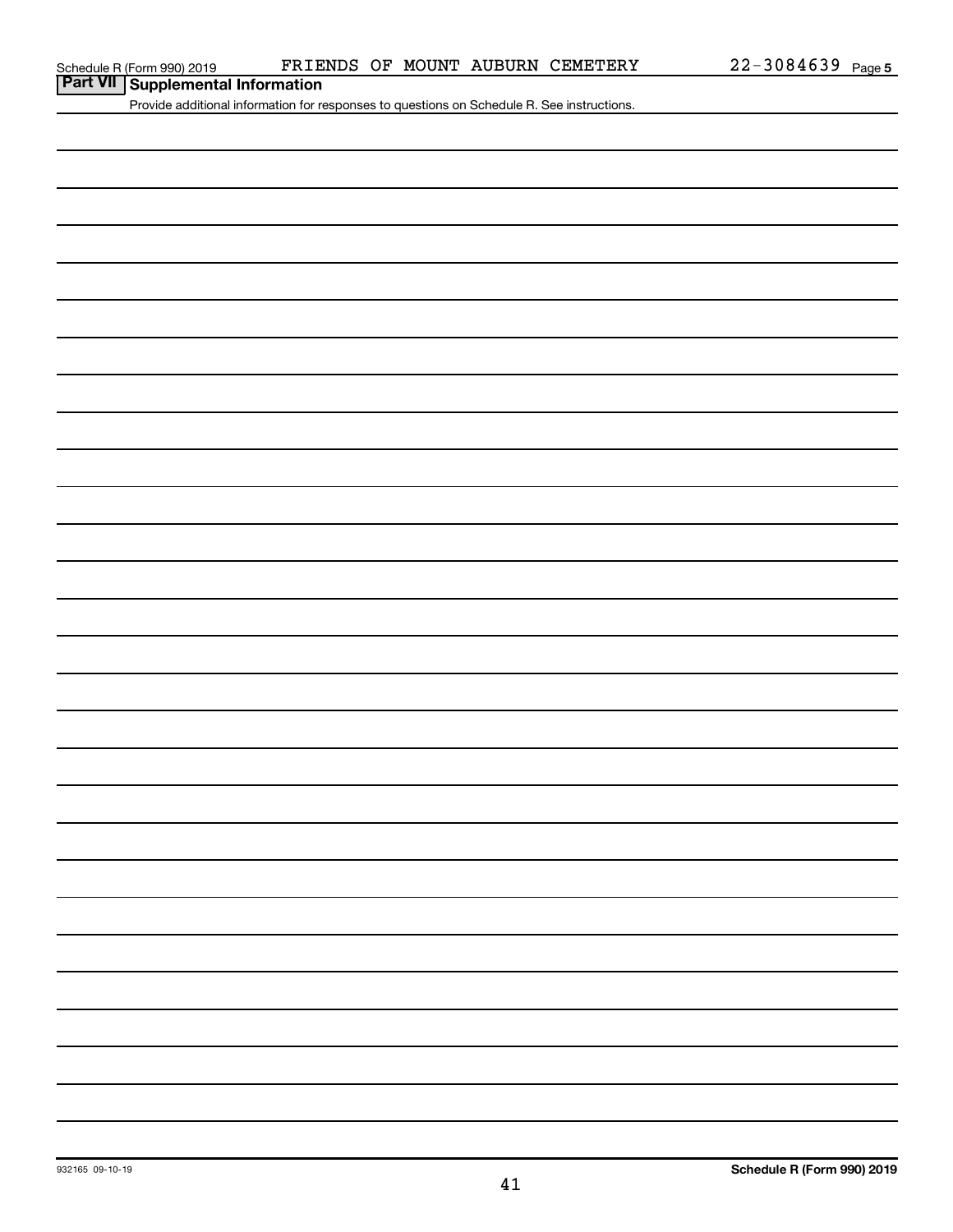| 8868<br>Form |  |
|--------------|--|
|--------------|--|

# (Rev. January 2020) **Cxempt Organization Return** Manuary 2020) and the settern **Canadian Exempt Organization Return** Form **8868 Application for Automatic Extension of Time To File an**<br>**Exempt Organization Beturn**

Department of the Treasury Internal Revenue Service

|  | File a separate application for each return. |  |  |
|--|----------------------------------------------|--|--|
|  |                                              |  |  |

**| Go to www.irs.gov/Form8868 for the latest information.**

**Electronic filing (e-file).** You can electronically file Form 8868 to request a 6-month automatic extension of time to file any of the filing of this form, visit www.irs.gov/e-file-providers/e-file-for-charities-and-non-profits. forms listed below with the exception of Form 8870, Information Return for Transfers Associated With Certain Personal Benefit Contracts, for which an extension request must be sent to the IRS in paper format (see instructions). For more details on the electronic

# **Automatic 6-Month Extension of Time.** Only submit original (no copies needed).

All corporations required to file an income tax return other than Form 990-T (including 1120-C filers), partnerships, REMICs, and trusts must use Form 7004 to request an extension of time to file income tax returns.

| Type or                                                                                              | Name of exempt organization or other filer, see instructions.                                                                                                                                                                                                                                                                                                                                                                         | Taxpayer identification number (TIN) |                                                                                                                                                                 |                |                                              |                     |
|------------------------------------------------------------------------------------------------------|---------------------------------------------------------------------------------------------------------------------------------------------------------------------------------------------------------------------------------------------------------------------------------------------------------------------------------------------------------------------------------------------------------------------------------------|--------------------------------------|-----------------------------------------------------------------------------------------------------------------------------------------------------------------|----------------|----------------------------------------------|---------------------|
| print                                                                                                | FRIENDS OF MOUNT AUBURN CEMETERY                                                                                                                                                                                                                                                                                                                                                                                                      |                                      | 22-3084639                                                                                                                                                      |                |                                              |                     |
| File by the<br>due date for<br>filing your                                                           | Number, street, and room or suite no. If a P.O. box, see instructions.<br>580 MOUNT AUBURN STREET                                                                                                                                                                                                                                                                                                                                     |                                      |                                                                                                                                                                 |                |                                              |                     |
| return. See<br>instructions.                                                                         | City, town or post office, state, and ZIP code. For a foreign address, see instructions.<br>CAMBRIDGE, MA 02138-5517                                                                                                                                                                                                                                                                                                                  |                                      |                                                                                                                                                                 |                |                                              |                     |
|                                                                                                      | Enter the Return Code for the return that this application is for (file a separate application for each return)                                                                                                                                                                                                                                                                                                                       |                                      |                                                                                                                                                                 |                |                                              | $\overline{0}$<br>1 |
| <b>Application</b>                                                                                   |                                                                                                                                                                                                                                                                                                                                                                                                                                       | Return                               | <b>Application</b>                                                                                                                                              |                |                                              | Return              |
| Is For                                                                                               |                                                                                                                                                                                                                                                                                                                                                                                                                                       | Code                                 | Is For                                                                                                                                                          |                |                                              | Code                |
|                                                                                                      | Form 990 or Form 990-EZ                                                                                                                                                                                                                                                                                                                                                                                                               | 01                                   | Form 990-T (corporation)                                                                                                                                        |                |                                              | 07                  |
| Form 990-BL                                                                                          |                                                                                                                                                                                                                                                                                                                                                                                                                                       | 02                                   | Form 1041-A                                                                                                                                                     |                |                                              | 08                  |
| Form 4720 (individual)                                                                               |                                                                                                                                                                                                                                                                                                                                                                                                                                       |                                      | Form 4720 (other than individual)                                                                                                                               |                |                                              | 09                  |
| Form 990-PF<br>04<br>Form 5227                                                                       |                                                                                                                                                                                                                                                                                                                                                                                                                                       |                                      |                                                                                                                                                                 |                |                                              | 10                  |
| Form 6069<br>Form 990-T (sec. 401(a) or 408(a) trust)<br>05                                          |                                                                                                                                                                                                                                                                                                                                                                                                                                       |                                      |                                                                                                                                                                 |                |                                              | 11                  |
|                                                                                                      | Form 990-T (trust other than above)<br>DAVID P. BARNETT                                                                                                                                                                                                                                                                                                                                                                               | 06                                   | Form 8870                                                                                                                                                       |                |                                              | 12                  |
| $box \blacktriangleright$<br>1<br>2                                                                  | . If it is for part of the group, check this box $\blacktriangleright$<br>I request an automatic 6-month extension of time until<br>the organization named above. The extension is for the organization's return for:<br>calendar year<br>or<br>$\blacktriangleright$ $\boxed{\text{X}}$ tax year beginning APR 1, 2019<br>If the tax year entered in line 1 is for less than 12 months, check reason:<br>Change in accounting period |                                      | and attach a list with the names and TINs of all members the extension is for.<br><b>FEBRUARY 16, 2021</b><br>, and ending $\n  MAR$ 31, 2020<br>Initial return | Final return   | , to file the exempt organization return for |                     |
|                                                                                                      | 3a If this application is for Forms 990-BL, 990-PF, 990-T, 4720, or 6069, enter the tentative tax, less                                                                                                                                                                                                                                                                                                                               |                                      |                                                                                                                                                                 |                |                                              |                     |
|                                                                                                      | any nonrefundable credits. See instructions.                                                                                                                                                                                                                                                                                                                                                                                          |                                      |                                                                                                                                                                 | За             | \$                                           | 0.                  |
| If this application is for Forms 990-PF, 990-T, 4720, or 6069, enter any refundable credits and<br>b |                                                                                                                                                                                                                                                                                                                                                                                                                                       |                                      |                                                                                                                                                                 |                |                                              |                     |
|                                                                                                      | estimated tax payments made. Include any prior year overpayment allowed as a credit.                                                                                                                                                                                                                                                                                                                                                  |                                      |                                                                                                                                                                 | Зb             | \$                                           | 0.                  |
| c                                                                                                    | <b>Balance due.</b> Subtract line 3b from line 3a. Include your payment with this form, if required, by                                                                                                                                                                                                                                                                                                                               |                                      |                                                                                                                                                                 |                |                                              |                     |
|                                                                                                      | using EFTPS (Electronic Federal Tax Payment System). See instructions.                                                                                                                                                                                                                                                                                                                                                                |                                      |                                                                                                                                                                 | 3 <sub>c</sub> |                                              | 0.                  |
| instructions.                                                                                        | Caution: If you are going to make an electronic funds withdrawal (direct debit) with this Form 8868, see Form 8453-EO and Form 8879-EO for payment                                                                                                                                                                                                                                                                                    |                                      |                                                                                                                                                                 |                |                                              |                     |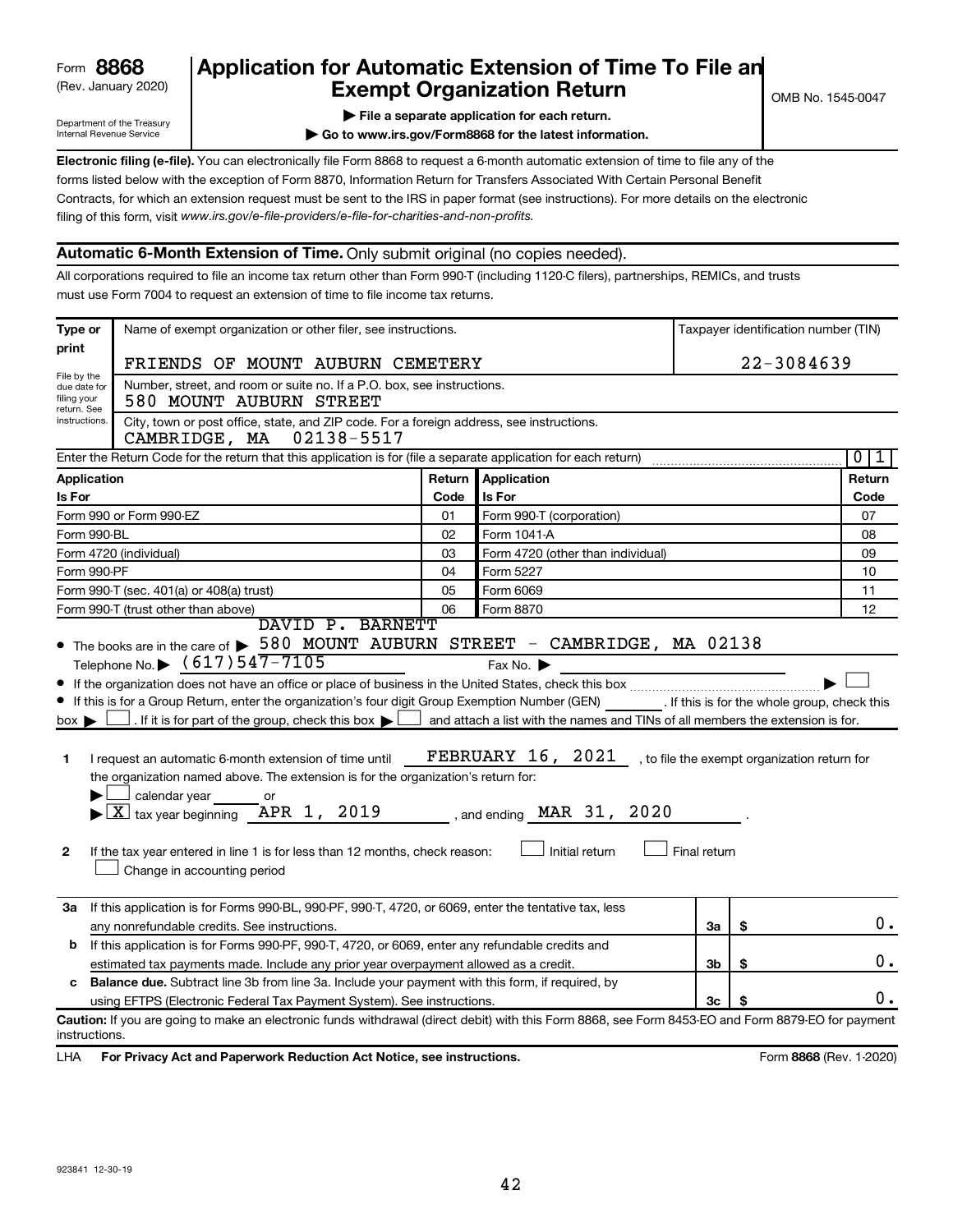# **TAX RETURN FILING INSTRUCTIONS**

MASSACHUSETTS FORM PC

#### **FOR THE YEAR ENDING**

~~~~~~~~~~~~~~~~~ March 31, 2020

| <b>Prepared for</b>                                |                                                                                                                  |
|----------------------------------------------------|------------------------------------------------------------------------------------------------------------------|
|                                                    | FRIENDS OF MOUNT AUBURN CEMETERY<br>580 Mount Auburn Street<br>Cambridge, MA 02138-5517                          |
| <b>Prepared by</b>                                 |                                                                                                                  |
|                                                    | Morgan & Morgan, PC<br>175 Derby Street - Suite 40<br>Hingham, MA 02043                                          |
| Amount due<br>or refund                            | Balance due of \$250.00                                                                                          |
| Make check<br>payable to                           | Not Applicable                                                                                                   |
| Mail tax return<br>and check (if<br>applicable) to | Non-Profit Org/Public Charities Div<br>Office of the Attorney General<br>One Ashburton Place<br>Boston, MA 02108 |
| Return must be<br>mailed on<br>or before           | Please mail as soon as possible.                                                                                 |
| <b>Special</b><br><b>Instructions</b>              | The report should be signed and dated by the authorized<br>$indivial(s)$ .                                       |
|                                                    | Payment for the balance due must be made electronically via<br>the Commonwealth of Massachusetts website at:     |
|                                                    | Https://www.paybill.com/maagocharities                                                                           |
|                                                    | All the necessary attachments should be included with Form PC<br>before filing.                                  |
|                                                    |                                                                                                                  |
|                                                    |                                                                                                                  |
|                                                    |                                                                                                                  |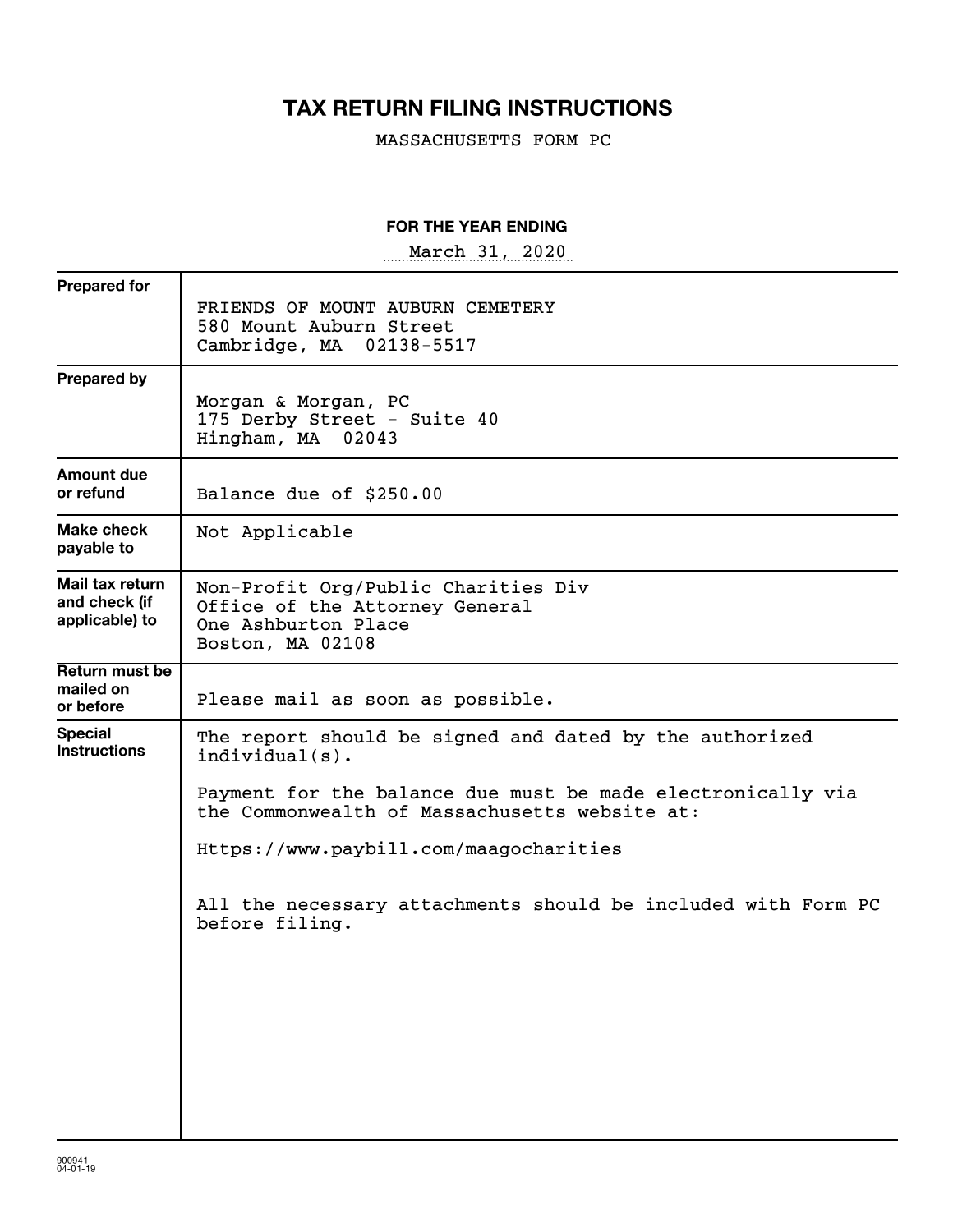#### **OFFICE OF THE ATTORNEY GENERAL NON-PROFIT ORGANIZATIONS/PUBLIC CHARITIES DIVISION ONE ASHBURTON PLACE BOSTON, MASSACHUSETTS 02108 THE COMMONWEALTH OF MASSACHUSETTS**

(617) 727-2200, ext. 2101 www.mass.gov/ago/charities

|                                                                                                              | <b>Form PC</b>                      |                                                                                      |
|--------------------------------------------------------------------------------------------------------------|-------------------------------------|--------------------------------------------------------------------------------------|
| Report for the Fiscal Period: 04/01/19 to 03/31/20                                                           |                                     | Check all items attached<br>(if applicable)                                          |
| Attorney General's Account #: 028210                                                                         |                                     | Filing Fee or Printout of<br>$\boxed{\mathbf{X}}$ Electronic Payment<br>Confirmation |
| Federal ID #: $22 - 3084639$                                                                                 |                                     | $\lfloor x \rfloor$ Copy of IRS Return<br>$\overline{\mathbf{X}}$ Audited Financial  |
| <b>Electronic Payment Confirmation #:</b>                                                                    |                                     | Statements/Review                                                                    |
| Attach printout of electronic payment confirmation.                                                          |                                     | Amended Articles/                                                                    |
| When did the organization first engage in                                                                    |                                     | By-Laws                                                                              |
| charitable work in Massachusetts?                                                                            | 11/20/1990                          | $\lfloor x \rfloor$ Schedule A-1                                                     |
|                                                                                                              |                                     | $X$ Schedule A-2                                                                     |
|                                                                                                              |                                     | $\overline{\textbf{X}}$ Schedule RO                                                  |
| Has the organization applied for or been granted                                                             | $X \vert_{\text{Yes}}$<br><b>No</b> |                                                                                      |
| IRS tax exempt status?                                                                                       |                                     | Schedule VCO                                                                         |
| If yes, date of application OR date of determination letter:                                                 | 06/30/1995                          | Probate Account                                                                      |
| IRS Exemption under 501(c):                                                                                  | 3                                   |                                                                                      |
| If exempt under 501(c), are contributions to the organization<br>tax deductible as charitable contributions? | $\boxed{\mathbf{X}}$ Yes<br>No      |                                                                                      |
| <b>Organization Data</b>                                                                                     |                                     |                                                                                      |
| Name: FRIENDS OF MOUNT AUBURN CEMETERY                                                                       |                                     |                                                                                      |
| Mailing Address: 580 MOUNT AUBURN STREET                                                                     |                                     |                                                                                      |
| City: CAMBRIDGE                                                                                              | State: MA                           | ZIP: 02138-5517                                                                      |
| (617)547-7105<br>Phone Number:                                                                               | Fax Number: 617-607-2424            |                                                                                      |
| INFO@MOUNTAUBURN.ORG<br>Email:                                                                               | WWW.MOUNTAUBURN.ORG<br>Website:     |                                                                                      |
|                                                                                                              |                                     |                                                                                      |

Enter up to 2 codes from Table 3 for your organization's main purpose(s) In the table below, please enter the appropriate codes from the corresponding tables found in the instructions.

| Category                       | Code | Category                    | Code   |
|--------------------------------|------|-----------------------------|--------|
| County (Table 1)               |      | Organization Purpose Code 1 |        |
| Type of Organization (Table 2) |      | Organization Purpose Code 2 | $\sim$ |

**Please check box if final return prior to dissolution:** †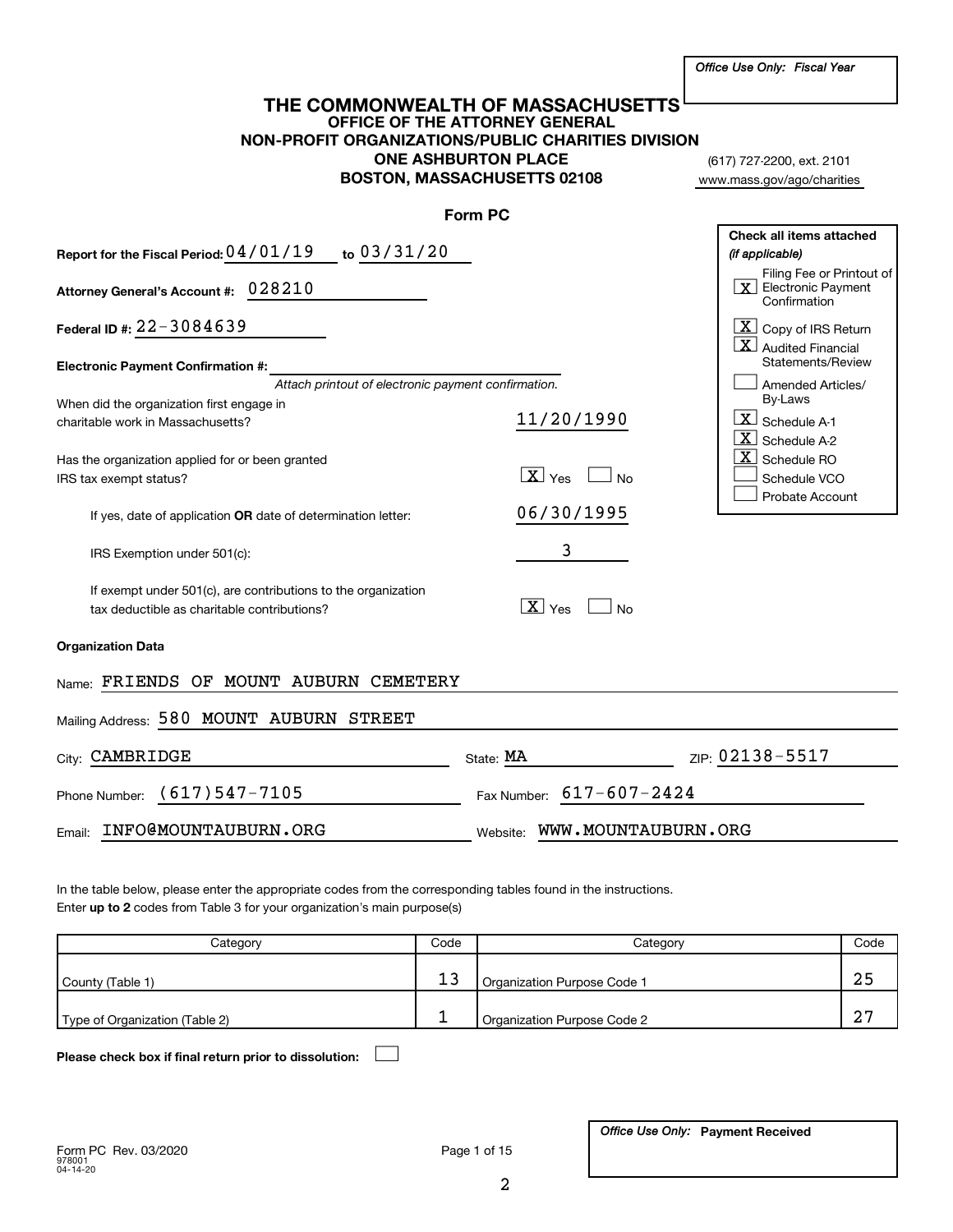### FRIENDS OF MOUNT AUBURN CEMETERY 22-3084639

*All questions must be completed in their entirety whether or not similar questions are answered in an attached federal form. See instructions and definition section for guidance.*

- 1. On what date was the organization created?  $11/20/1990$
- 2. Where was the organization created?  $\texttt{MASKCHUSETTS}$
- *(check one)* 3. What is the form of organization?

| Corporation                | <b>Testamentary Trust</b> |  |
|----------------------------|---------------------------|--|
| Unincorporated Association | I Inter Vivos Trust       |  |

Other (please describe): CHARITABLE TRUST

4. Was your organization related to any other organization(s) during the reporting year (see definition "Related Organization")? If yes, please *complete the Schedule RO on pages 13 and 14.*  $\mathsf{\bot}$  No  $\mid$  Yes

5. Enter your summary of financial data:

|           | <b>Financial Data</b>                                      | <b>Amounts</b> |
|-----------|------------------------------------------------------------|----------------|
| Α.        | Contributions, gifts, grants, and similar amounts received | 871,237.       |
| <b>B.</b> | Gross support and revenue                                  | 925,702.       |
| C.        | Program services and similar amounts paid out              | 870,749.       |
| D.        | Fundraising expenses                                       | 50,461.        |
| Ε.        | Management and general expenses                            | 18,224         |
| F.        | Payments to affiliates                                     | 0.             |
| G.        | Total expenses                                             | 939,434.       |
| H.        | Net assets or fund balances at the end of the year         | 1,524,190.     |

6. List the total compensation you provided to your five highest paid employees:

|    | Name/Title  | Hrs/<br>Week | <b>Salary and</b><br>Other Income | <b>Benefit Plans</b> | Other<br>Compensation |
|----|-------------|--------------|-----------------------------------|----------------------|-----------------------|
| 1. | <b>NONE</b> |              |                                   |                      |                       |
| 2. |             |              |                                   |                      |                       |
| 3. |             |              |                                   |                      |                       |
| 4. |             |              |                                   |                      |                       |
| 5. |             |              |                                   |                      |                       |

7. Was any compensation provided to any of the individuals listed in question 6 above which was not quantified in your response to 6? If yes, please *provide explanation (attach separate sheet).* Yes  $\qquad \qquad \boxed{\textbf{X}}$  No  $\Box$  Yes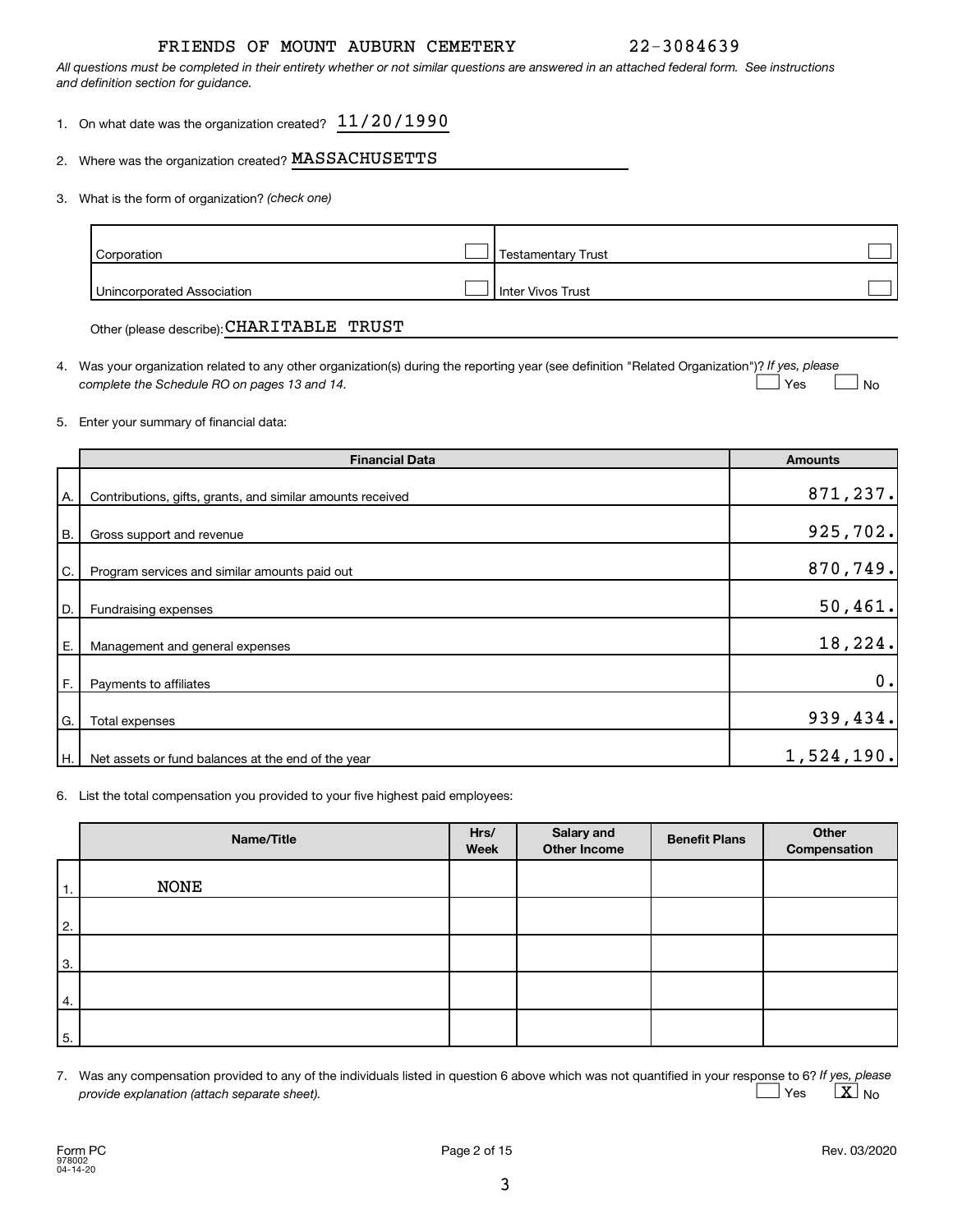# FRIENDS OF MOUNT AUBURN CEMETERY 22-3084639

8. List the name, amount of compensation paid, and the nature of services rendered by each of the organization's five highest paid consultants providing professional services (e.g. attorneys, architects, accountants, management companies, investment advisors, professional solicitors, professional fundraising counsel).

|      | Name/Title                | <b>Amount of Compensation</b> | <b>Type(s) of Service</b>      |
|------|---------------------------|-------------------------------|--------------------------------|
|      | ELIZABETH BONADIES DESIGN |                               | 10,530. DESIGNER               |
|      | 2 ROBERTO MIGHTY          |                               | MULTIMEDIA<br>12,723. DIRECTOR |
|      | 3. MORGAN & MORGAN, PC    |                               | 12,000. AUDITORS               |
| 4. P | & R PUBLICATIONS, INC.    |                               | 49, 294. PRINTING SERVICES     |
|      | 5. PLAYS IN PLACE LLC     |                               | 81, 978. PERFORMANCE/PLAYS     |

9. Bank(s) in which the organization's funds are deposited *(include bank addresses and phone number)*:

| <b>Bank</b>                                                                                                                                                                                                                               | <b>Phone Number</b>                                                                                                                                                                                                                  |                    |
|-------------------------------------------------------------------------------------------------------------------------------------------------------------------------------------------------------------------------------------------|--------------------------------------------------------------------------------------------------------------------------------------------------------------------------------------------------------------------------------------|--------------------|
| CAMBRIDGE SAVINGS BANK                                                                                                                                                                                                                    | PO BOX 380206, CAMBRIDGE, MA<br>02138                                                                                                                                                                                                | $617 - 864 - 8700$ |
|                                                                                                                                                                                                                                           | STATE STREET/APPLETON TRUST1 LINCOLN ST, BOSTON, MA 02206                                                                                                                                                                            | $617 - 664 - 8426$ |
| PEOPLE'S UNITED BANK                                                                                                                                                                                                                      | 699 MOUNT AUBURN STREET, BELMONT,<br>MA 02478                                                                                                                                                                                        | $617 - 484 - 6700$ |
| 10. What is the organization's accounting method?                                                                                                                                                                                         | Cash $\boxed{\textbf{X}}$ Accrual                                                                                                                                                                                                    |                    |
|                                                                                                                                                                                                                                           | Other (specify): <u>contract and contract and contract and contract and contract and contract and contract and contract and contract and contract and contract and contract and contract and contract and contract and contract </u> |                    |
| 11. If organization's mailing address is a P.O. Box, list the organization's full street address:                                                                                                                                         |                                                                                                                                                                                                                                      |                    |
| Address:<br>the control of the control of the control of the control of the control of the control of the control of the control of the control of the control of the control of the control of the control of the control of the control |                                                                                                                                                                                                                                      |                    |
|                                                                                                                                                                                                                                           |                                                                                                                                                                                                                                      | State: ZIP Code:   |
| Contact Person Name: MICHAEL A. ALBANO<br>12 <sup>1</sup>                                                                                                                                                                                 |                                                                                                                                                                                                                                      |                    |
| Street Address: 580 MOUNT AUBURN STREET                                                                                                                                                                                                   |                                                                                                                                                                                                                                      |                    |
| City: CAMBRIDGE                                                                                                                                                                                                                           | State: MA                                                                                                                                                                                                                            | ZIP Code: 02138    |
| Phone Number: 617-607-1924                                                                                                                                                                                                                |                                                                                                                                                                                                                                      |                    |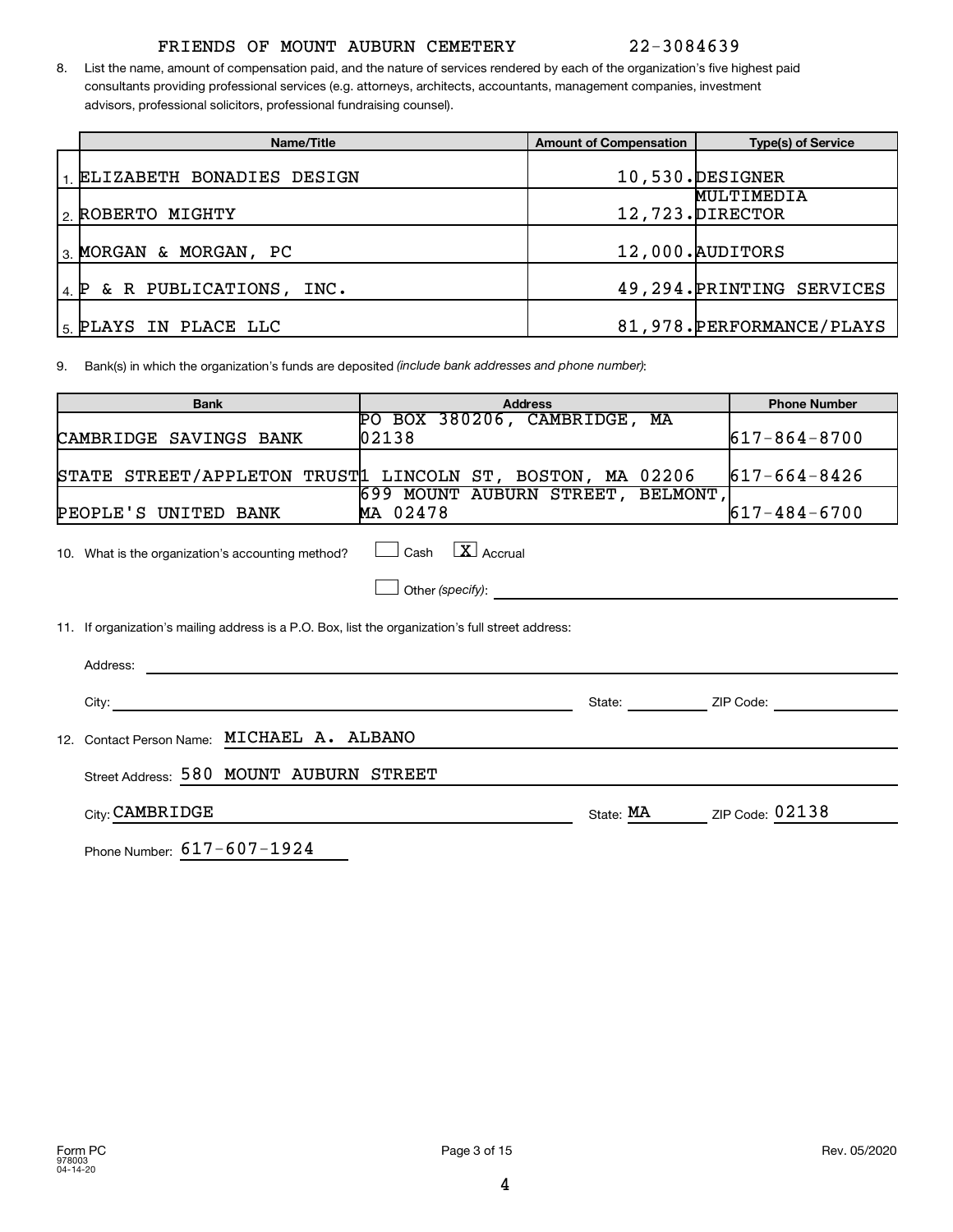5

# FRIENDS OF MOUNT AUBURN CEMETERY 22-3084639

- 13. During the fiscal year reported here, did your organization solicit contributions or have funds solicited on its behalf?
- 14. At any time during the fiscal year following the year reported here, will your organization, or others acting on its behalf, solicit contributions? *If you answered yes to Question 13 or 14, you must complete Schedule A-1 and/or Schedule A-2 unless you are exempt from the solicitation certificate requirement.*  $\boxed{\text{X}}$  Yes  $\boxed{\phantom{1}}$
- 15. If you are claiming an exemption from the solicitation certificate requirement, please indicate by checking the box to the right to identify which exemption applies to your organization.

- 16. Attach a list of names, addresses (street and/or mailing), and telephone numbers of other offices/chapters/branches/affiliates.
- 17. Attach a list of names, titles, and addresses (street and/or mailing) of officers, directors, trustees, and the principal salaried executives of organization.

#### STATEMENT 1

- 18. Attach a list of names, titles, and addresses (street and/or mailing) of any individual(s) authorized to sign checks, and any individual(s) responsible for: custody of funds; distribution of funds; fundraising; and custody of financial records. STATEMENT 2
- 19. Has this organization or any of its officers, directors, employees or fundraisers solicited funds in any other state? No research in the state of the state of the state of the state of the state of the state of the state of the state of the state of the state of the state of the state of the state of the state of the state of

*If yes attach list of states where solicitation was conducted, including registered agency, dates of registration, registration numbers, any other names under which the organization was/is registered, and the dates and type (mail, telephone, door to door, special events, etc.) of the solicitation conducted.*

 $\Box$  Yes  $\boxed{\textbf{X}}$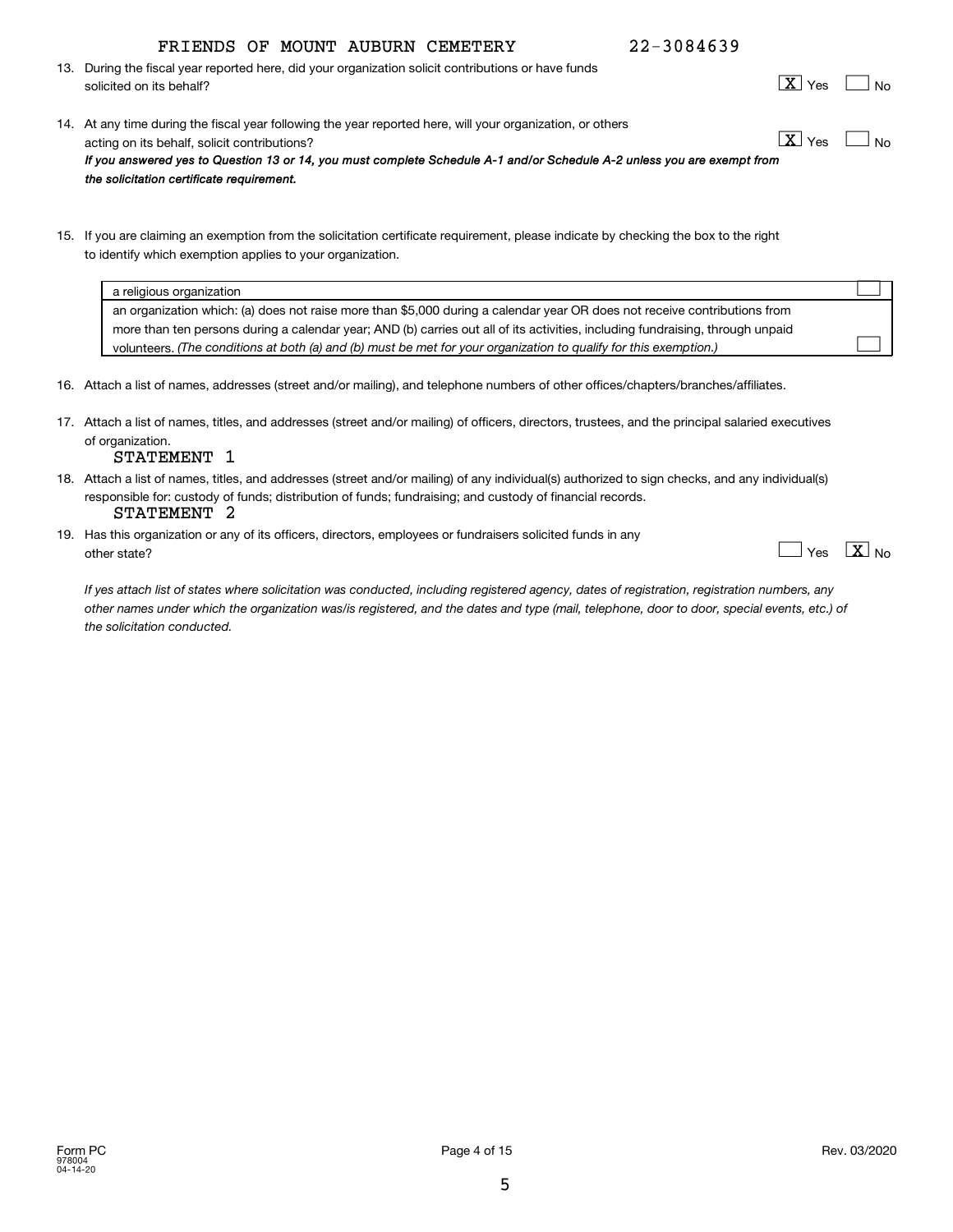| FORM PC <b>OFFICERS, DIRECTORS, TRUSTEES AND EXECUTIVES</b> STATEMENT          |  |  |                            |                              | $\mathbf{1}$ |
|--------------------------------------------------------------------------------|--|--|----------------------------|------------------------------|--------------|
| NAME AND ADDRESS                                                               |  |  | TITLE                      |                              |              |
| BARNETT, DAVID P.<br>580 MOUNT AUBURN STREET<br>CAMBRIDGE, MA 02138-5517       |  |  | PRESIDENT AND CEO          |                              |              |
| ALBANO, MICHAEL A.<br>580 MOUNT AUBURN STREET<br>CAMBRIDGE, MA 02138-5517      |  |  | EXECUTIVE VICE PRESIDENT & |                              |              |
| FRASER, CHARLES A.<br>580 MOUNT AUBURN STREET<br>CAMBRIDGE, MA 02138-5517      |  |  |                            | VP OF PRESERVATION OF FACILI |              |
| HARVEY, BREE D.<br>580 MOUNT AUBURN STREET<br>CAMBRIDGE, MA 02138-5517         |  |  | VP OF CEMETERY & VISITOR S |                              |              |
| MCDONNELL, SEAN<br>580 MOUNT AUBURN STREET<br>CAMBRIDGE, MA 02138-5517         |  |  | TRUSTEE / SECRETARY & TREA |                              |              |
| MORTIMER, CAROLINE V.<br>580 MOUNT AUBURN STREET<br>CAMBRIDGE, MA 02138-5517   |  |  | TRUSTEE / CHAIR            |                              |              |
| NIELS C. PEETZ-LARSON<br>580 MOUNT AUBURN STREET<br>CAMBRIDGE, MA 02138-5517   |  |  |                            | TRUSTEE / AUDIT COMMITTEE CH |              |
| ANDERSON, ELIZA<br>580 MOUNT AUBURN STREET<br>CAMBRIDGE, MA 02138-5517         |  |  | TRUSTEE / VICE CHAIR       |                              |              |
| COOLIDGE, LINDSAY LEARD<br>580 MOUNT AUBURN STREET<br>CAMBRIDGE, MA 02138-5517 |  |  | TRUSTEE                    |                              |              |
| HARA, DEAN<br>580 MOUNT AUBURN STREET<br>CAMBRIDGE, MA 02138-5517              |  |  | <b>TRUSTEE</b>             |                              |              |
| JACOBY, PATRICIA B.<br>580 MOUNT AUBURN STREET<br>CAMBRIDGE, MA 02138-5517     |  |  | <b>TRUSTEE</b>             |                              |              |

}}}}}}}}}}}}}}}}}}}}}}}}}}}}}}}} }}}}}}}}}}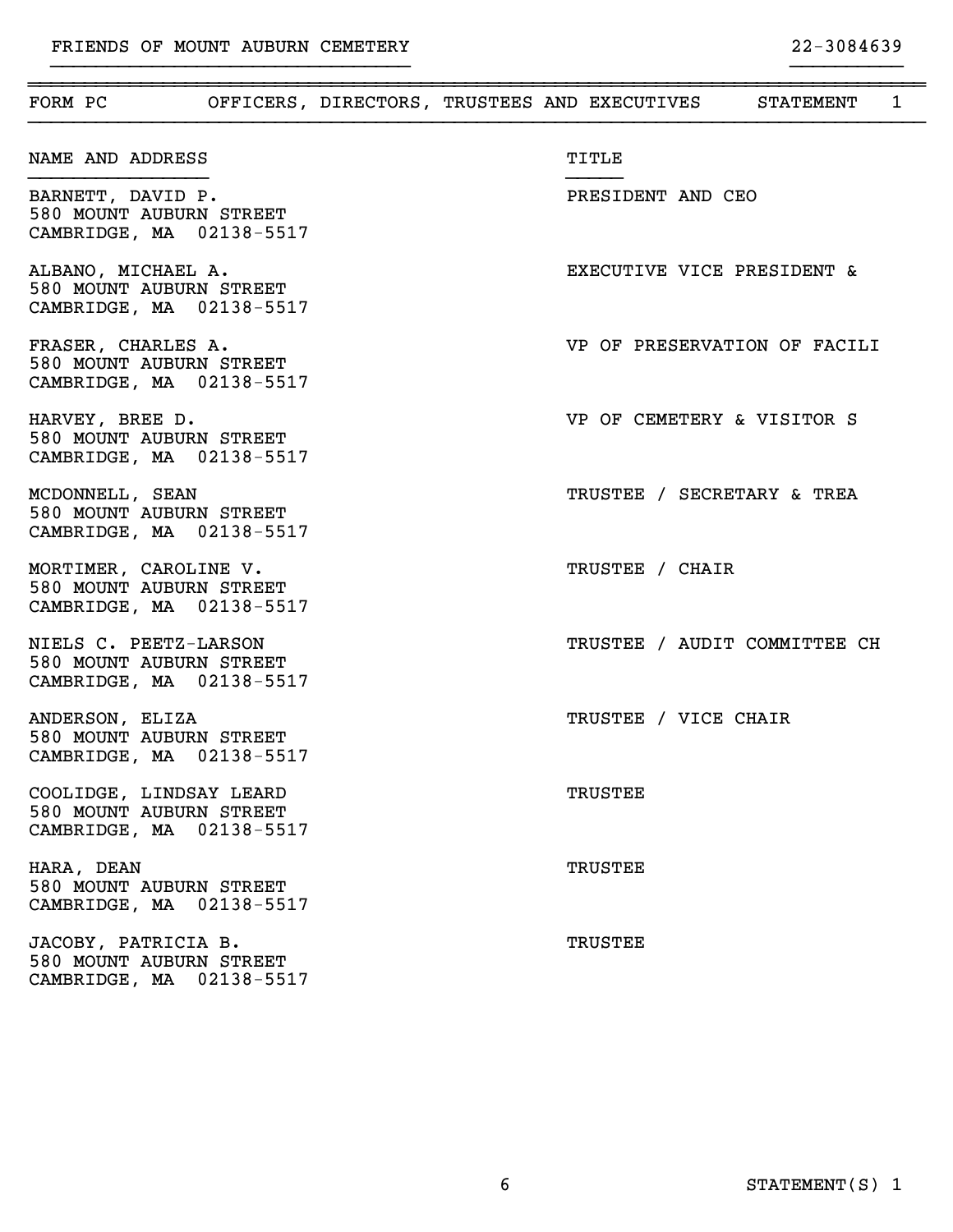| FORM PC                                                                | PAGE 4, LINE 18<br>2<br><b>STATEMENT</b> |  |
|------------------------------------------------------------------------|------------------------------------------|--|
| NAME AND ADDRESS                                                       | AREA OF RESPONSIBILITY                   |  |
| DAVID P. BARNETT<br>580 MOUNT AUBURN STREET<br>CAMBRIDGE, MA 02138     | RESPONSIBLE FOR FUNDRAISING              |  |
| <b>JENNY GILBERT</b><br>580 MOUNT AUBURN STREET<br>CAMBRIDGE, MA 02138 | RESPONSIBLE FOR FUNDRAISING              |  |
| CAROLINE MORTIMER<br>580 MOUNT AUBURN STREET<br>CAMBRIDGE, MA 02138    | RESPONSIBLE FOR FUNDRAISING              |  |
| DAVID P. BARNETT<br>580 MOUNT AUBURN STREET<br>CAMBRIDGE, MA 02138     | RESPONSIBLE FOR DISTRIBUTION OF FUNDS    |  |
| MICHAEL A. ALBANO<br>580 MOUNT AUBURN STREET<br>CAMBRIDGE, MA 02138    | RESPONSIBLE FOR DISTRIBUTION OF FUNDS    |  |
| SEAN MCDONNELL<br>580 MOUNT AUBURN STREET<br>CAMBRIDGE, MA 02138       | RESPONSIBLE FOR DISTRIBUTION OF FUNDS    |  |
| DAVID P. BARNETT<br>580 MOUNT AUBURN STREET<br>CAMBRIDGE, MA 02138     | RESPONSIBLE FOR CUSTODY OF FUNDS         |  |
| SEAN MCDONNELL<br>580 MOUNT AUBURN STREET<br>CAMBRIDGE, MA 02138       | RESPONSIBLE FOR CUSTODY OF FUNDS         |  |
| MICHAEL A. ALBANO<br>580 MOUNT AUBURN STREET<br>CAMBRIDGE, MA 02138    | RESPONSIBLE FOR CUSTODY OF FUNDS         |  |
| DAVID P. BARNETT<br>580 MOUNT AUBURN STREET<br>CAMBRIDGE, MA 02138     | CUSTODY OF FINANCIAL RECORDS             |  |
| MICHAEL A. ALBANO<br>580 MOUNT AUBURN STREET<br>CAMBRIDGE, MA 02138    | CUSTODY OF FINANCIAL RECORDS             |  |
| DAVID P. BARNETT<br>580 MOUNT AUBURN STREET<br>CAMBRIDGE, MA 02138     | AUTHORIZED TO SIGN CHECKS                |  |

}}}}}}}}}}}}}}}}}}}}}}}}}}}}}}}} }}}}}}}}}}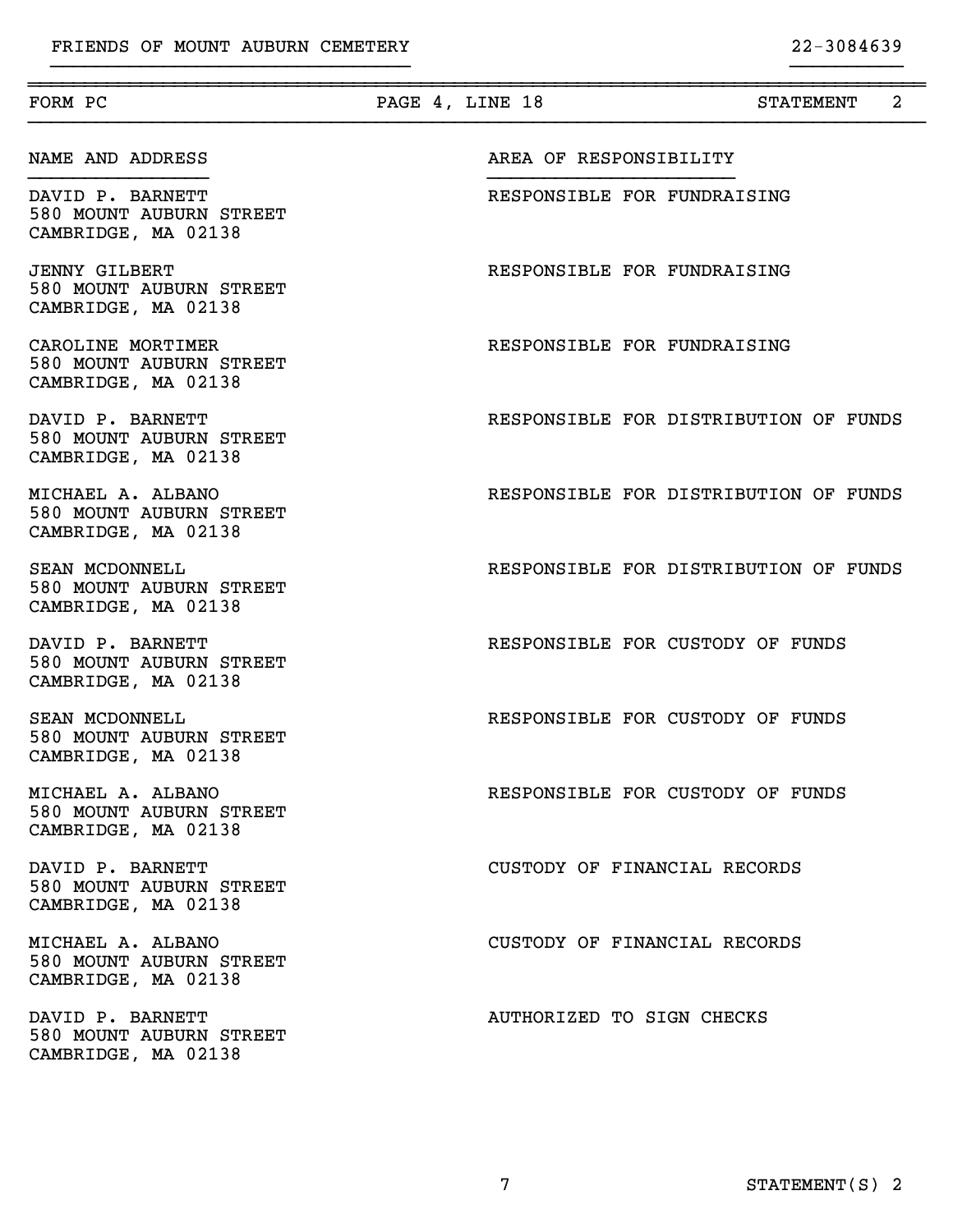580 MOUNT AUBURN STREET CAMBRIDGE, MA 02138

580 MOUNT AUBURN STREET CAMBRIDGE, MA 02138

CHARLES A. FRASER **AUTHORIZED** TO SIGN CHECKS 580 MOUNT AUBURN STREET CAMBRIDGE, MA 02138

580 MOUNT AUBURN STREET CAMBRIDGE, MA 02138

MICHAEL A. ALBANO **AUTHORIZED** TO SIGN CHECKS

}}}}}}}}}}}}}}}}}}}}}}}}}}}}}}}} }}}}}}}}}}

SEAN MCDONNELL **SEAN MEDONNELL** SEAN CUSTODY OF FINANCIAL RECORDS

BREE D. HARVEY **AUTHORIZED** TO SIGN CHECKS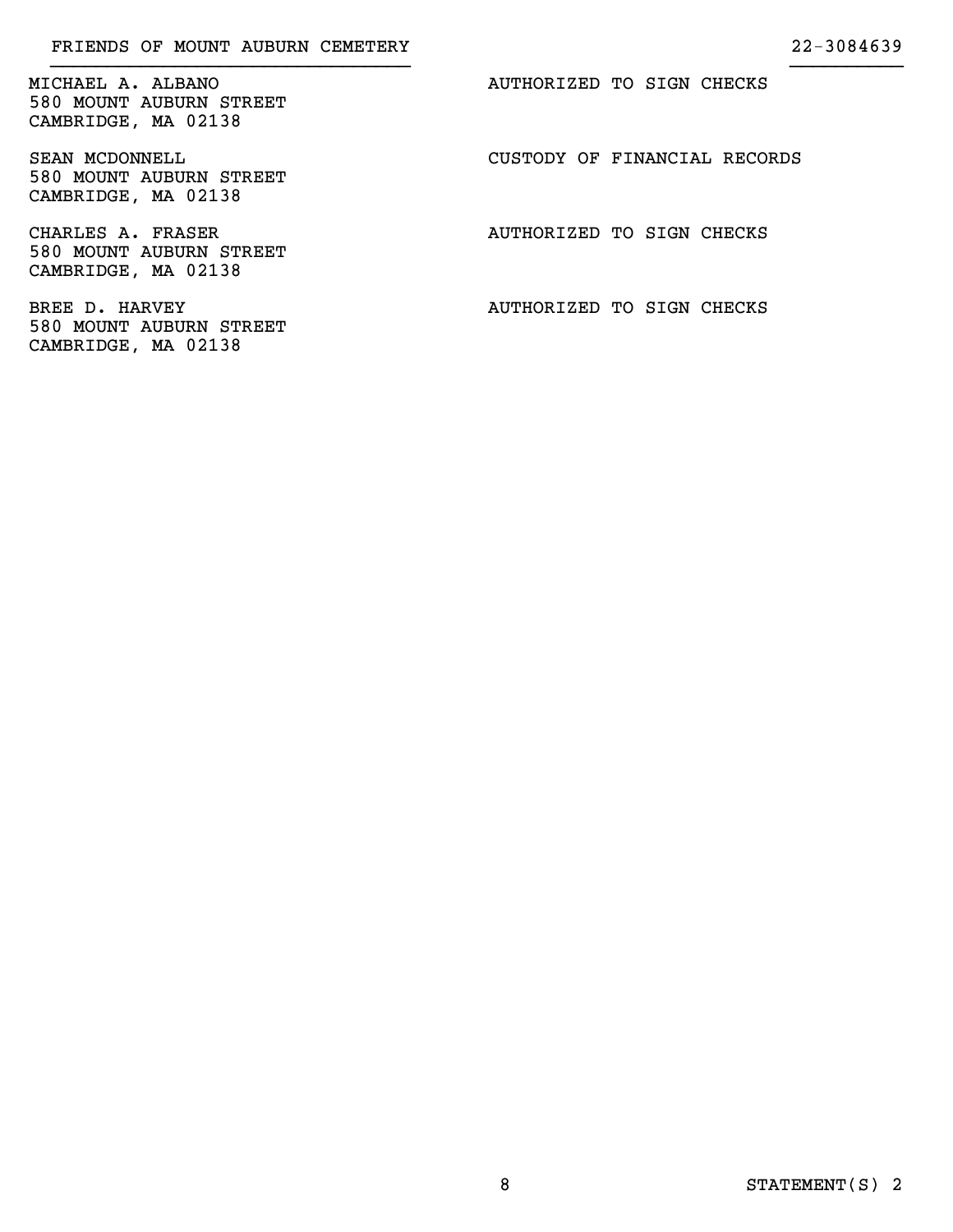|     | FRIENDS OF MOUNT AUBURN CEMETERY                                                                                              | 22-3084639 |                       |
|-----|-------------------------------------------------------------------------------------------------------------------------------|------------|-----------------------|
|     | 20. Has this organization or any of its officers, directors, or employees:                                                    |            |                       |
|     | If yes, please attach an explanation.                                                                                         |            |                       |
|     |                                                                                                                               |            |                       |
| (a) | Been enjoined or otherwise prohibited by a government agency/court from operating                                             |            |                       |
|     | or soliciting contributions?                                                                                                  | Yes        | $\boxed{\text{X}}$ No |
|     |                                                                                                                               |            |                       |
| (b) | Ever been refused registration or had its registration or tax exemption denied, suspended,                                    |            |                       |
|     | modified or revoked by a governmental agency?                                                                                 | Yes        | $X_{N0}$              |
|     |                                                                                                                               | Yes        | $X_{N0}$              |
| (c) | Been the subject of a proceeding regarding any solicitation or registration?                                                  |            |                       |
| (d) | Entered into a voluntary agreement of compliance or consent judgment with,                                                    |            |                       |
|     | any government agency or in a case before a court or administrative agency?                                                   | Yes        | $X_{N0}$              |
|     |                                                                                                                               |            |                       |
|     | 21. Have any restrictions been removed during the year from donor-restricted funds?                                           |            |                       |
|     | If yes, please attach an explanation.                                                                                         | Yes        | $\sqrt{X}$ No         |
|     |                                                                                                                               |            |                       |
|     |                                                                                                                               |            |                       |
|     | 22. Have donor-restricted funds been loaned to unrestricted funds?                                                            |            |                       |
|     | If yes, please attach an explanation.                                                                                         | Yes        | $\sqrt{X}$ No         |
|     |                                                                                                                               |            |                       |
|     |                                                                                                                               |            |                       |
|     | 23. This question involves "Termination of Employment or Changes of Control Compensatory Arrangements" with certain "Related  |            |                       |
|     | Parties" (see instructions and definition sections). Report only if payments made or promised to any individual are in excess |            |                       |
|     | of four months salary or \$100,000, whichever dollar amount is less.                                                          |            |                       |
| (a) | Did you make actual payments or otherwise transfer value under such an arrangement to any individual described                |            |                       |
|     | in Related Party definition, sections (a) or (b), which payments are not reported in Question 6 or 7 above?                   | Yes        | $\boxed{\text{X}}$ No |
|     |                                                                                                                               |            |                       |
| (b) | Do you have an agreement with any individual described in Related Party definition, sections (a) or (b), containing           |            |                       |
|     | such an agreement?                                                                                                            | Yes        | $\overline{X}$ No     |
|     |                                                                                                                               |            |                       |

If you answered **yes** for Question 23(a) or 23(b) above, please attach an explanation identifying the individual(s) involved, stating the *amount of any payments made or value transferred, and describing the terms of each agreement.*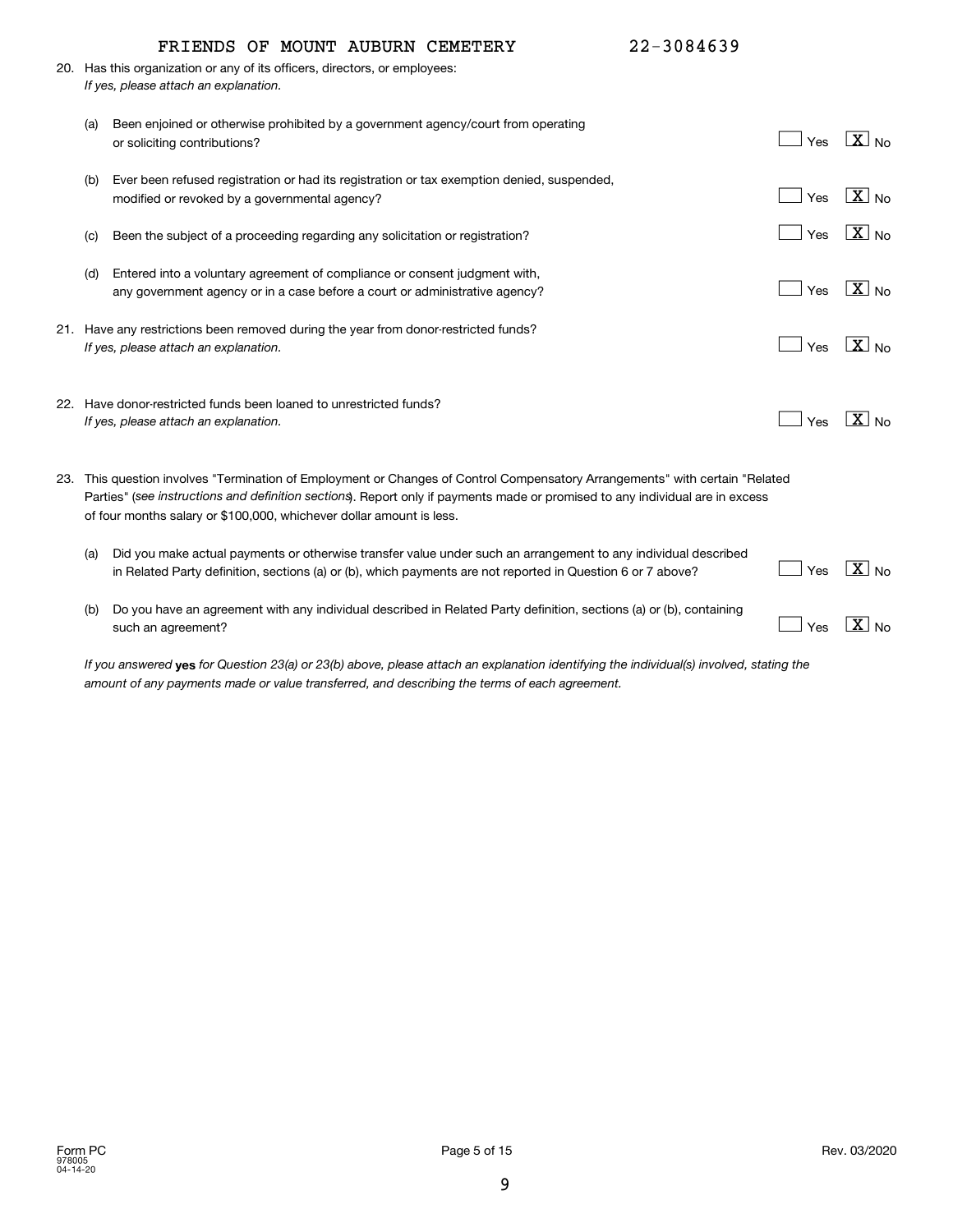### FRIENDS OF MOUNT AUBURN CEMETERY 22-3084639

24. This question applies to related party transactions, which include transactions with officers, directors, trustees, certain employees, relative, and organizations they own or control. Please consult the instructions and definition sections for the definition of a "Related Party" and "Indebtedness" before answering. Note that transactions involving related parties must be reported even when there is no accounting recognition (e.g. in-kind gifts, waiver or interest not otherwise reported).

If the answer to any part of Question 24 is **yes,** attach a schedule stating the name and address of the related party, the nature of the *transaction, the value or the amounts involved in the transaction, and the procedure followed in authorizing the transaction.*

|    | During the year:                                                                                                                                                                                                                            |                             |                                      |
|----|---------------------------------------------------------------------------------------------------------------------------------------------------------------------------------------------------------------------------------------------|-----------------------------|--------------------------------------|
| А. | Has your organization sold or transferred assets to or purchased assets from or exchanged assets with a<br>related party?                                                                                                                   | Yes                         | $\overline{X}$ No                    |
| В. | Has your organization leased assets to or leased assets from a related party?                                                                                                                                                               | Yes                         | $\overline{\mathbf{X}}$ No           |
| C. | Has your organization been indebted to a related party?                                                                                                                                                                                     | Yes                         | $\overline{\mathbf{X}}$ No           |
| D. | Has your organization allowed a related party to be indebted to it?                                                                                                                                                                         | Yes                         | $\overline{\mathbf{X}}$ No           |
| Е. | Has your organization made or held an investment in a related party?                                                                                                                                                                        | Yes                         | $\overline{\mathbf{X}}$ No           |
| F. | Has your organization furnished goods, services, or facilities to a related party?                                                                                                                                                          | Yes                         | $\boxed{\text{X}}$ No                |
| G. | Has your organization acquired goods, services, or facilities from a related party who received compensation<br>or other value in return?                                                                                                   | Yes                         | $\overline{X}$ No                    |
| Η. | Has your organization paid or became obligated to pay wages, salary, or other compensation to a related party?                                                                                                                              | Yes                         | $\overline{X}$ No                    |
| Ι. | Has your organization transferred income or assets to or for use by a related party?                                                                                                                                                        | $\overline{\mathbf{X}}$ Yes | <b>No</b>                            |
| J. | Was your organization a party to any transaction in which any of its officers, directors, or trustees has a material<br>financial interest, or did any officer, director or trustee receive anything of value not reported as compensation? | Yes                         | $\overline{X}$ No                    |
| Κ. | Has your organization invested in any corporate stock of a company in which any officer, director, or trustee owns<br>more than 10% of the outstanding shares?                                                                              | Yes                         | $\overline{\mathbf{x}}$<br><b>No</b> |
| L. | Is any property of the organization held in the name of or commingled with the property of any other person<br>or organization?                                                                                                             | Yes                         | $\overline{\mathbf{X}}$ No           |
| М. | Did your organization make a grant award or contribution to any other organization in which any of this organization's<br>officers, directors or trustees has a relationship?<br>$G$ manufarm $\Omega$                                      | Yes                         | $\overline{\mathbf{X}}$ No           |

STATEMENT 3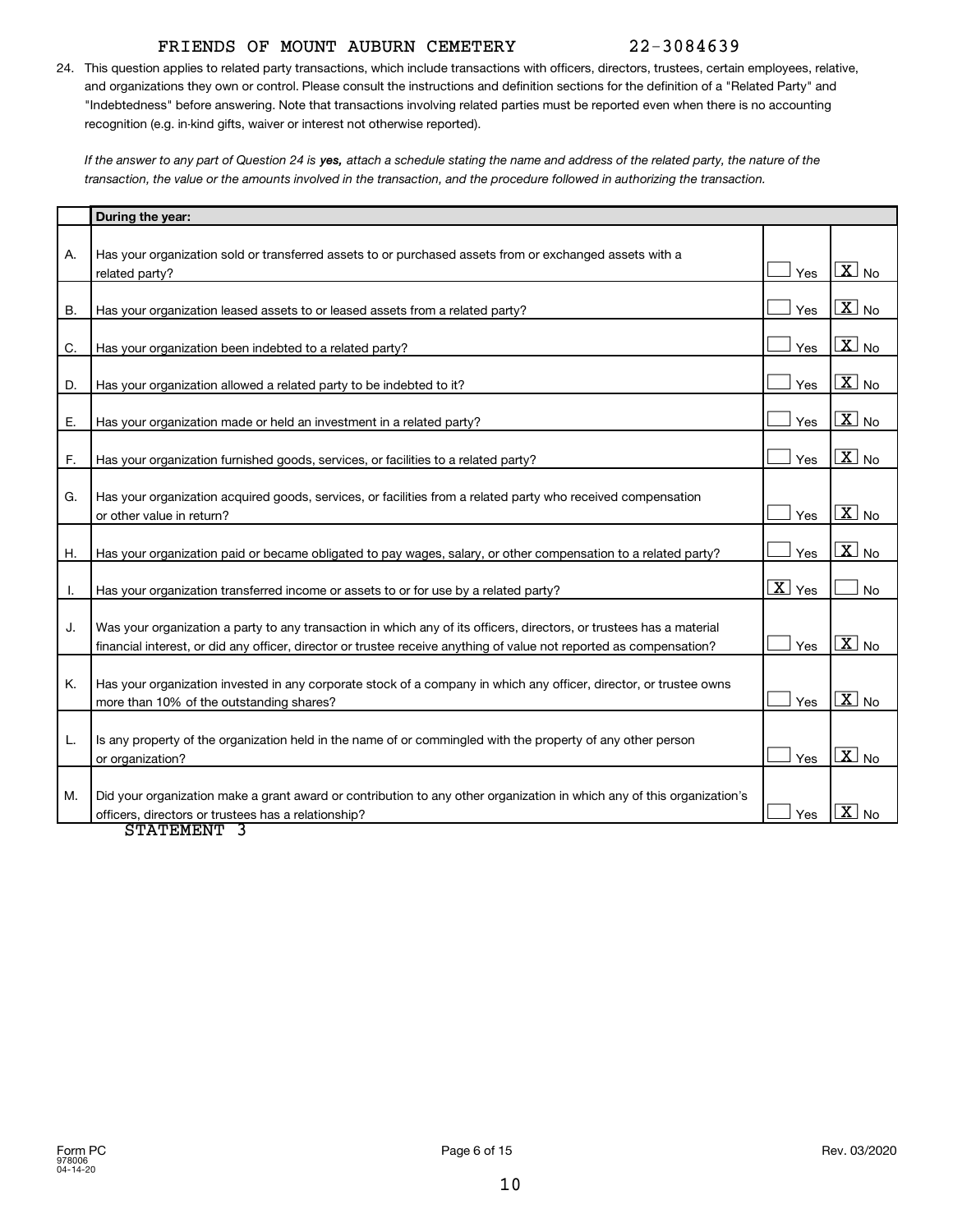# NAME AND ADDRESS

PROP. OF THE CEMETERY OF MT.AUBURN 580 MOUNT AUBURN STREET CAMBRIDGE, MA 02138-5517

NATURE OF TRANSACTION **AMOUNT INVOLVED** 

TRANSFER OF CASH TO RELATED PARTY **12, 12, 13, 13, 13, 13, 14** 

#### PROCEDURE FOLLOWED }}}}}}}}}}}}}}}}}}

}}}}}}}}}}}}}}}}

AMOUNTS ARE APPROVED BY THE TRUSTEES PRIOR TO TRANSFER,THE RELATED ORGANIZAT ION HAS SOME COMMON TRUSTEES WITH THE REPORTING ORGANIZATION

}}}}}}}}}}}}}}}}}}}}}}}}}}}}}}}}}}}}}}}}}}}}}}}}}}}}}}}}}}}}}}}}}}}}}}}}}}}}}}}}

~~~~~~~~~~~~~~~~~~~~~~~~~~~~~~~~~~~~~~~~~~~~~~~~~~~~~~~~~~~~~~~~~~~~~~~~~~~~~~~~

}}}}}}}}}}}}}}}}}}}}}}}}}}}}}}}} }}}}}}}}}}

}}}}}}}}}}}}}}}}}}}}} }}}}}}}}}}}}}}}

FORM PC **PAGE 6, LINE 24** STATEMENT 3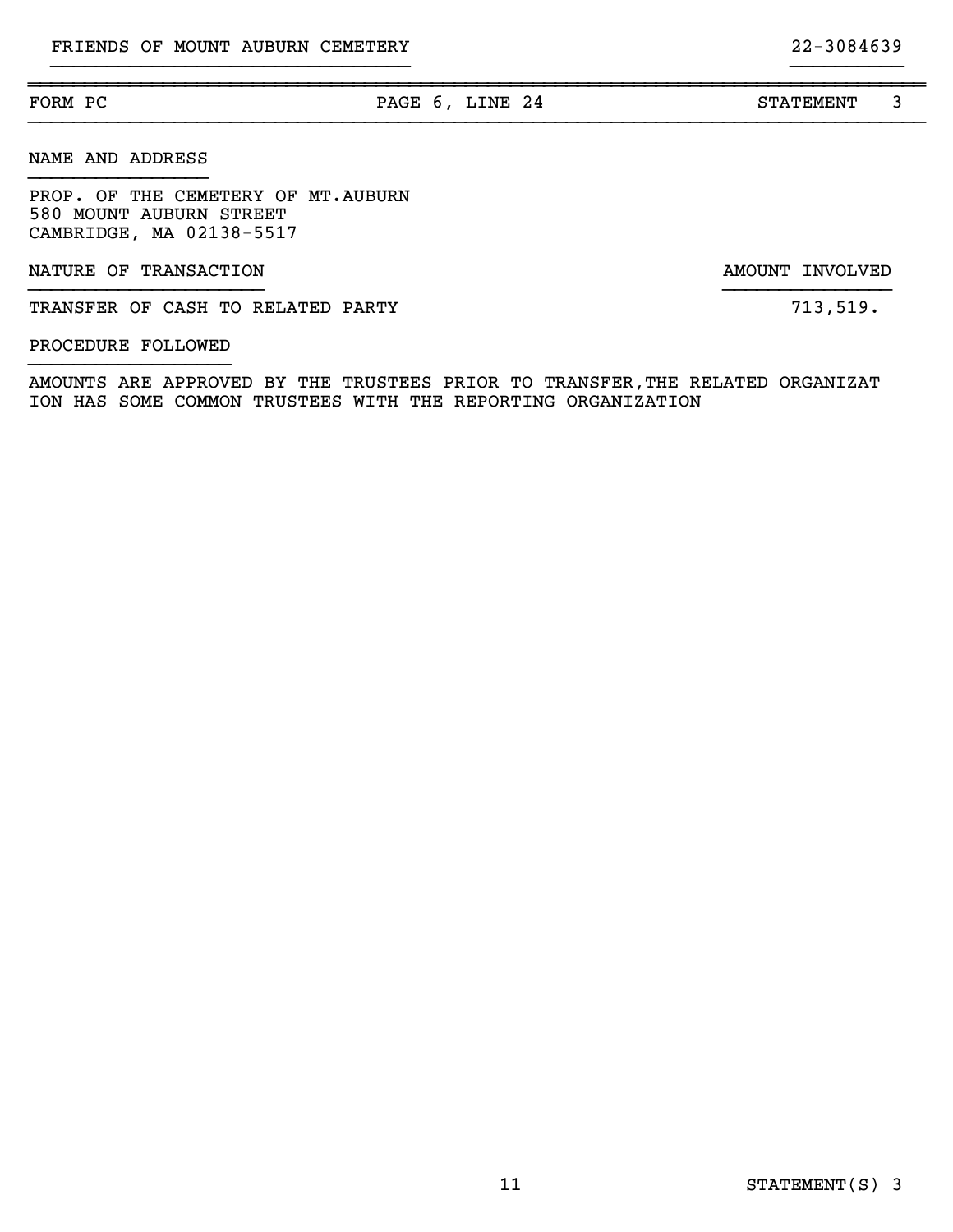| <b>Signature Required</b>                                                                                                                                         |                            |  |  |  |
|-------------------------------------------------------------------------------------------------------------------------------------------------------------------|----------------------------|--|--|--|
| Under penalty of perjury, I declare that the information furnished in this report, including all attachments, is true and<br>correct to the best of my knowledge. |                            |  |  |  |
| Signature:                                                                                                                                                        | Date:                      |  |  |  |
| Printed Name: DAVID P. BARNETT                                                                                                                                    |                            |  |  |  |
| <b>Title: TRUSTEE</b>                                                                                                                                             |                            |  |  |  |
| Name of Preparer: MORGAN & MORGAN, PC                                                                                                                             |                            |  |  |  |
| Address 175 DERBY STREET - SUITE 40                                                                                                                               |                            |  |  |  |
| City HINGHAM                                                                                                                                                      | ZIP Code 02043<br>State MA |  |  |  |
| Phone Number (781) 749 -0050                                                                                                                                      |                            |  |  |  |
|                                                                                                                                                                   |                            |  |  |  |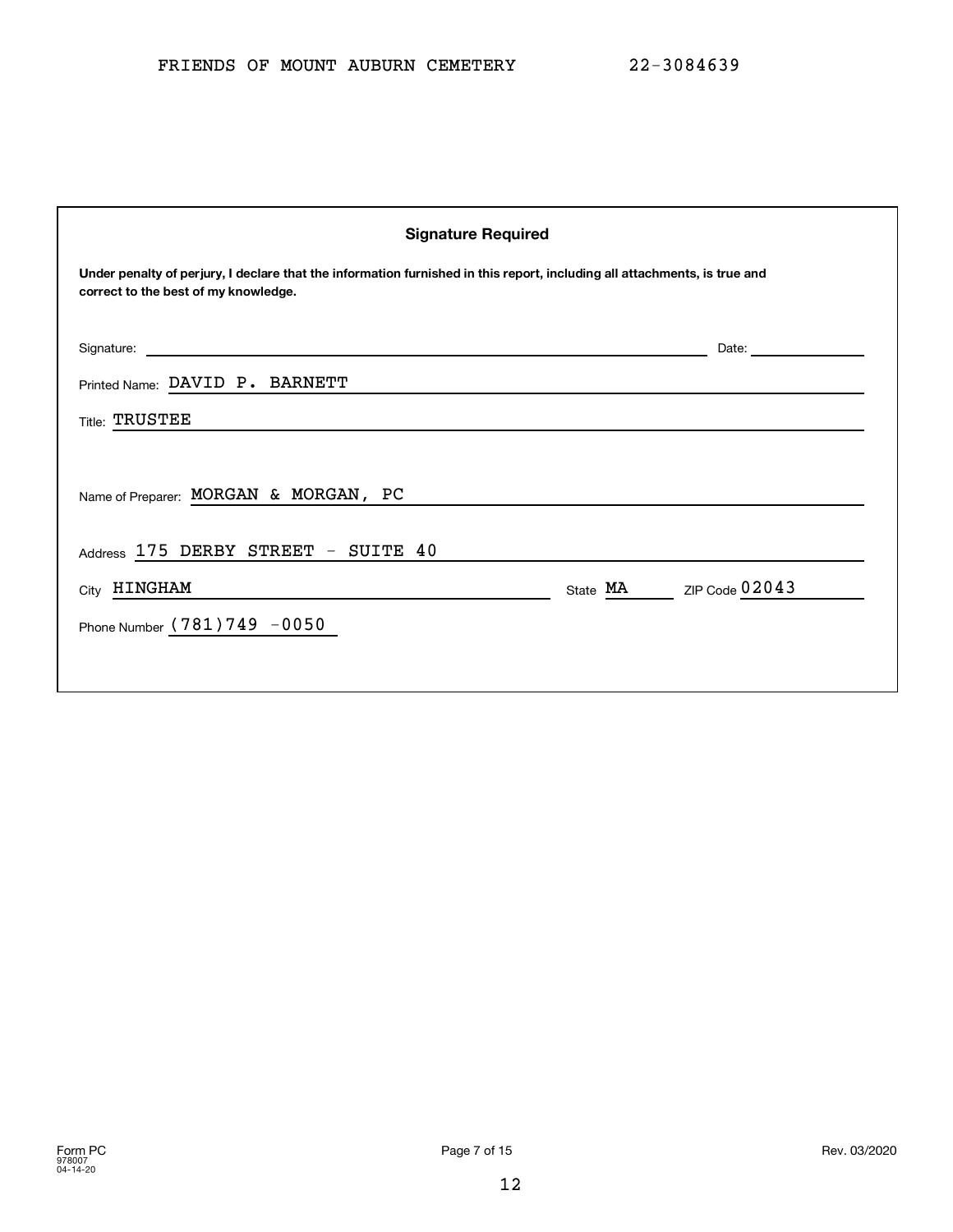#### FRIENDS OF MOUNT AUBURN CEMETERY 22-3084639

**Schedule A-1**

#### **Solicitation Activities During Fiscal Year Covered By This Report**

List any names which will be used by the organization in connection with the solicitation of funds, other than the official name which appears on page 1.

Types of solicitation activities in which you expect to engage (check all that apply):

| Mass Mailing                               | Via the Internet                      |                         |
|--------------------------------------------|---------------------------------------|-------------------------|
| Door-to-door                               | Raffle, beano, bingo or gaming event  |                         |
| Entertainment event                        | Sale of goods other than by telephone |                         |
| Telemarketing without sale of goods or ads | <b>Individual Mailings</b>            | х                       |
| Telemarketing with sale of goods           | Corporate solicitations               | $\overline{\mathbf{X}}$ |
| Telemarketing with sale of ads             | <b>Grant Proposals</b>                | x                       |
| O <sub>thor</sub> (onocifi).               |                                       |                         |

**letter** (specify):

Identify the method or methods you expect to use for the fundraising (check all that apply):

| Professional solicitor*                   | Own employees     | ▵ |
|-------------------------------------------|-------------------|---|
| Professional fundraising counsel*         | <b>Volunteers</b> | х |
| Commercial co-venturer*                   |                   |   |
| * Provide applicable names and addresses: |                   |   |

| Professional Solicitor Name:<br><u> 1989 - Johann John Stein, fransk politik (d. 1989)</u>                                                           |                                                  |                                                                                                                                                                                          |  |  |  |
|------------------------------------------------------------------------------------------------------------------------------------------------------|--------------------------------------------------|------------------------------------------------------------------------------------------------------------------------------------------------------------------------------------------|--|--|--|
| Address                                                                                                                                              |                                                  |                                                                                                                                                                                          |  |  |  |
|                                                                                                                                                      | State<br><u> 1990 - Johann Barbara, martxa a</u> | ZIP Code<br>$\mathcal{L}^{\mathcal{L}}(\mathcal{L}^{\mathcal{L}})$ and $\mathcal{L}^{\mathcal{L}}(\mathcal{L}^{\mathcal{L}})$ and $\mathcal{L}^{\mathcal{L}}(\mathcal{L}^{\mathcal{L}})$ |  |  |  |
|                                                                                                                                                      |                                                  |                                                                                                                                                                                          |  |  |  |
| Address<br><u> 1989 - Johann Stein, mars and de Brandenburg and de Brandenburg and de Brandenburg and de Brandenburg and de</u>                      |                                                  |                                                                                                                                                                                          |  |  |  |
|                                                                                                                                                      | State <u>__________________</u>                  | ZIP Code <u>____________________</u>                                                                                                                                                     |  |  |  |
| Commercial Co-Venturer Name:<br><u> Andreas Andreas Andreas Andreas Andreas Andreas Andreas Andreas Andreas Andreas Andreas Andreas Andreas Andr</u> |                                                  |                                                                                                                                                                                          |  |  |  |
| Address                                                                                                                                              |                                                  |                                                                                                                                                                                          |  |  |  |
| City                                                                                                                                                 | State                                            | ZIP Code                                                                                                                                                                                 |  |  |  |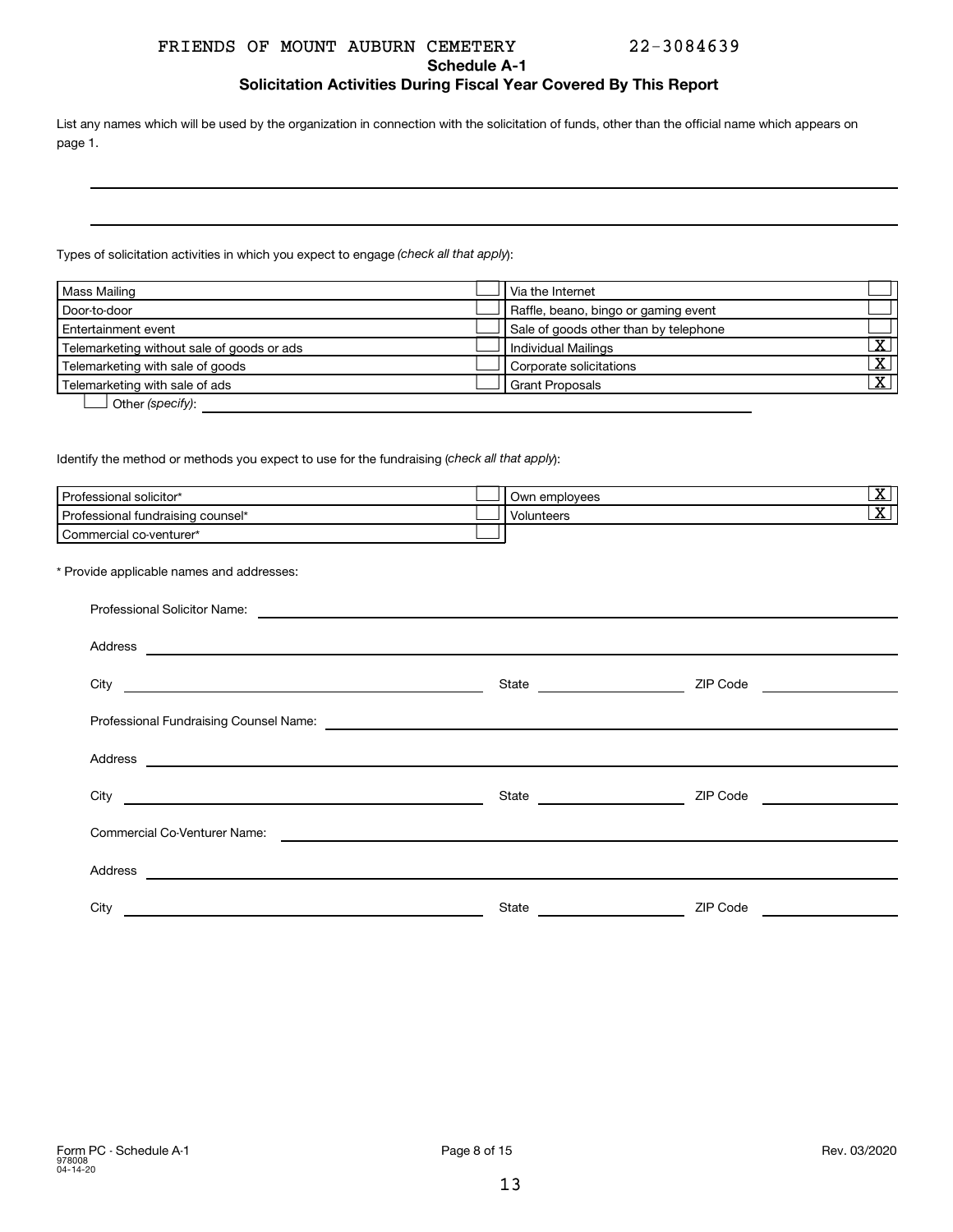| FRIENDS OF MOUNT AUBURN CEMETERY                                                                                                                                             |                   | 22-3084639              |       |
|------------------------------------------------------------------------------------------------------------------------------------------------------------------------------|-------------------|-------------------------|-------|
| <b>Solicitation Activities During Fiscal Year Covered By This Report</b>                                                                                                     | Schedule A-1 ctd. |                         |       |
| Identify the individuals who will have final responsibility for the charity's custody of contributions:<br>DAVID P. BARNETT<br>Name and Title: PRESIDENT & CEO, TRUSTEE      |                   |                         |       |
| Address 580 MOUNT AUBURN STREET                                                                                                                                              |                   |                         |       |
| City CAMBRIDGE                                                                                                                                                               |                   | State MA ZIP Code 02138 |       |
| MICHAEL A. ALBANO<br>Name and Title: EXECUTIVE VICE PRESIDENT & CFO                                                                                                          |                   |                         |       |
| Address 580 MOUNT AUBURN STREET                                                                                                                                              |                   |                         |       |
| City CAMBRIDGE<br><u> 1980 - Jan Barbara Barat, politik a</u>                                                                                                                |                   | State MA ZIP Code 02138 |       |
| SEAN MCDONNELL<br>Name and Title: TREASURER                                                                                                                                  |                   |                         |       |
| Address 580 MOUNT AUBURN STREET                                                                                                                                              |                   |                         |       |
| City CAMBRIDGE<br><u> 1980 - Johann Barbara, martin a</u>                                                                                                                    |                   | State MA ZIP Code 02138 |       |
| Identify the individuals who will have final responsibility for the charity's distribution of contributions:<br>DAVID P. BARNETT<br>Name and Title: PRESIDENT & CEO, TRUSTEE |                   |                         |       |
| Address 580 MOUNT AUBURN STREET                                                                                                                                              |                   |                         |       |
| City CAMBRIDGE                                                                                                                                                               |                   | State MA ZIP Code 02138 |       |
| MICHAEL A. ALBANO<br>Name and Title: EXECUTIVE VICE PRESIDENT AND CFO                                                                                                        |                   |                         |       |
| Address 580 MOUNT AUBURN STREET                                                                                                                                              |                   |                         |       |
| CAMBRIDGE<br>City                                                                                                                                                            | State MA          | ZIP Code                | 02138 |
| CAROLINE MORTIMER<br>Name and Title: CHAIR                                                                                                                                   |                   |                         |       |
| Address 580 MOUNT AUBURN STREET                                                                                                                                              |                   |                         |       |
| CAMBRIDGE<br>City                                                                                                                                                            | State MA          | ZIP Code                | 02138 |
|                                                                                                                                                                              |                   |                         |       |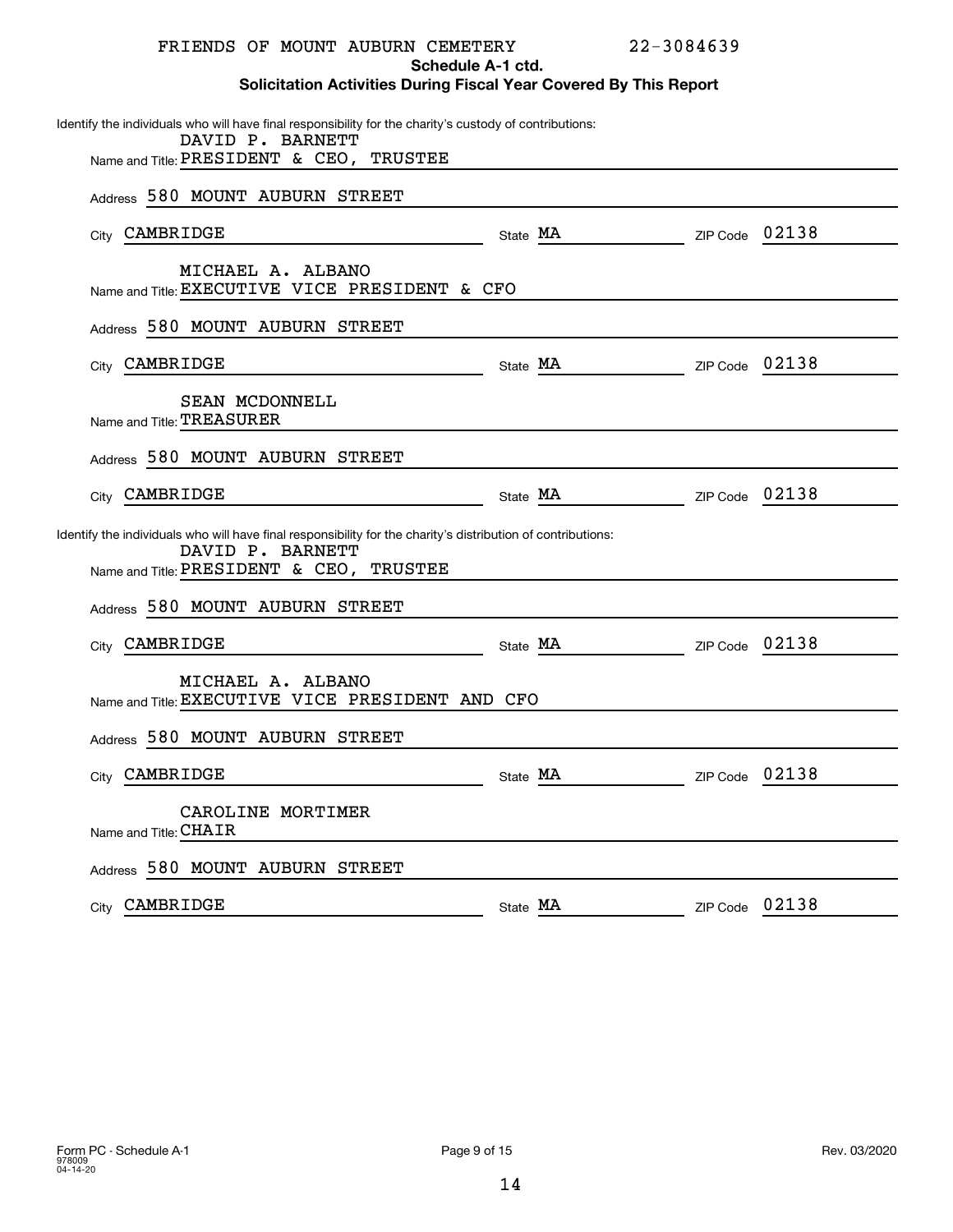#### **Schedule A-1 ctd. Solicitation Activities During Fiscal Year Covered By This Report**

Identify the individuals who will have final responsibility for the charity's custody of contributions:

| Name and Title: <u>Contract Communications</u> and Title:                                                                                                                                                                            |       |          |
|--------------------------------------------------------------------------------------------------------------------------------------------------------------------------------------------------------------------------------------|-------|----------|
|                                                                                                                                                                                                                                      |       |          |
|                                                                                                                                                                                                                                      |       |          |
|                                                                                                                                                                                                                                      |       |          |
| Name and Title: <u>Contract Communications and Titles and Titles and Titles and Titles and Titles and Titles and Titles and Titles and Titles and Titles and Titles and Titles and Titles and Titles and Titles and Titles and T</u> |       |          |
|                                                                                                                                                                                                                                      |       |          |
|                                                                                                                                                                                                                                      |       |          |
|                                                                                                                                                                                                                                      |       |          |
| Name and Title: <u>example and the second contract of the second contract of the second contract of the second contract of the second contract of the second contract of the second contract of the second contract of the secon</u> |       |          |
|                                                                                                                                                                                                                                      |       |          |
|                                                                                                                                                                                                                                      |       |          |
|                                                                                                                                                                                                                                      |       |          |
| Identify the individuals who will have final responsibility for the charity's distribution of contributions:<br>SEAN MCDONNELL                                                                                                       |       |          |
| Name and Title: TREASURER                                                                                                                                                                                                            |       |          |
| Address 580 MOUNT AUBURN STREET                                                                                                                                                                                                      |       |          |
| City CAMBRIDGE<br>State MA ZIP Code 02138                                                                                                                                                                                            |       |          |
|                                                                                                                                                                                                                                      |       |          |
| Name and Title:                                                                                                                                                                                                                      |       |          |
|                                                                                                                                                                                                                                      |       |          |
|                                                                                                                                                                                                                                      |       |          |
|                                                                                                                                                                                                                                      |       |          |
|                                                                                                                                                                                                                                      |       |          |
| Name and Title: <u>example and the second contract of the second contract of the second contract of the second contract of the second contract of the second contract of the second contract of the second contract of the secon</u> |       |          |
|                                                                                                                                                                                                                                      |       |          |
| City                                                                                                                                                                                                                                 | State | ZIP Code |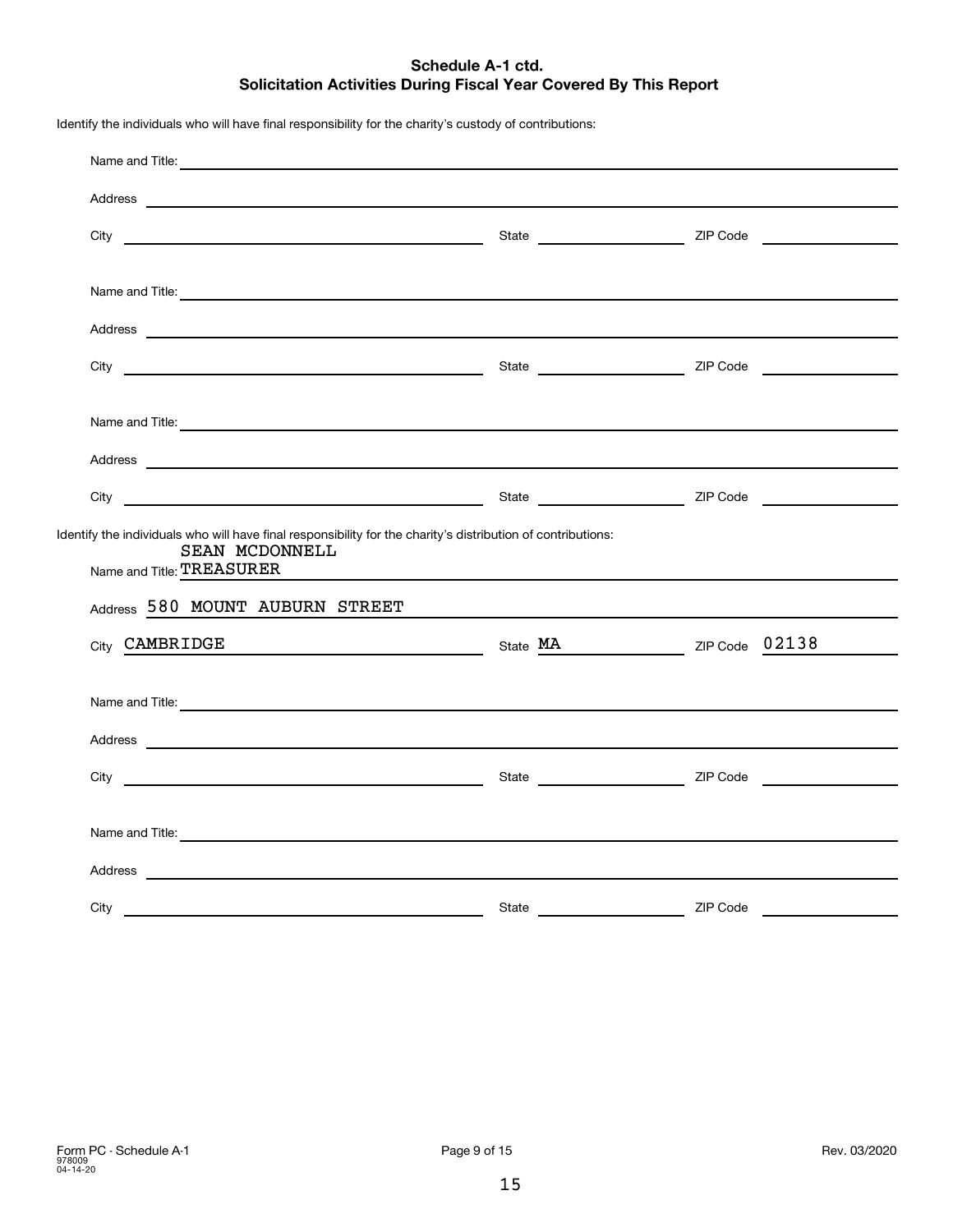#### FRIENDS OF MOUNT AUBURN CEMETERY 22-3084639

#### **Schedule A-2**

**Solicitation Activities Planned for Fiscal Year Which Follows the Reporting Year**

List any names which will be used by the organization in connection with the solicitation of funds, other than the official name which appears on page 1.

Types of solicitation activities in which you expect to engage (check all that apply):

| Mass Mailing                               | Via the Internet                      |                         |
|--------------------------------------------|---------------------------------------|-------------------------|
| Door-to-door                               | Raffle, beano, bingo or gaming event  |                         |
| Entertainment event                        | Sale of goods other than by telephone |                         |
| Telemarketing without sale of goods or ads | Individual Mailings                   | $\overline{\textbf{X}}$ |
| Telemarketing with sale of goods           | Corporate solicitations               | $\overline{X}$          |
| Telemarketing with sale of ads             | <b>Grant Proposals</b>                | x                       |
| O <sub>thor</sub> (onocifi).               |                                       |                         |

**letter** (specify):

Identify the method or methods you expect to use for the fundraising (check all that apply):

| Professional solicitor*                   | Own employees     | х                       |
|-------------------------------------------|-------------------|-------------------------|
| Professional fundraising counsel*         | <b>Volunteers</b> | $\overline{\textbf{X}}$ |
| Commercial co-venturer*                   |                   |                         |
|                                           |                   |                         |
| * Provide applicable names and addresses: |                   |                         |

| Professional Solicitor Name:                                                                                                    |       |                 |  |  |
|---------------------------------------------------------------------------------------------------------------------------------|-------|-----------------|--|--|
| Address<br><u> 1989 - Johann John Stein, fransk politik (d. 1989)</u>                                                           |       |                 |  |  |
| City<br><u> 1989 - John Harry Harry Harry Harry Harry Harry Harry Harry Harry Harry Harry Harry Harry Harry Harry Harry</u>     |       | ZIP Code        |  |  |
|                                                                                                                                 |       |                 |  |  |
| Address<br><u> 1989 - Johann John Stein, markin fan it ferstjer fan de ferstjer fan it ferstjer fan de ferstjer fan de fers</u> |       |                 |  |  |
| City                                                                                                                            |       | ZIP Code        |  |  |
| Commercial Co-Venturer Name:                                                                                                    |       |                 |  |  |
| Address<br><u> 1989 - Johann Stein, mars an deus Amerikaansk kommunister (</u>                                                  |       |                 |  |  |
| City                                                                                                                            | State | <b>ZIP Code</b> |  |  |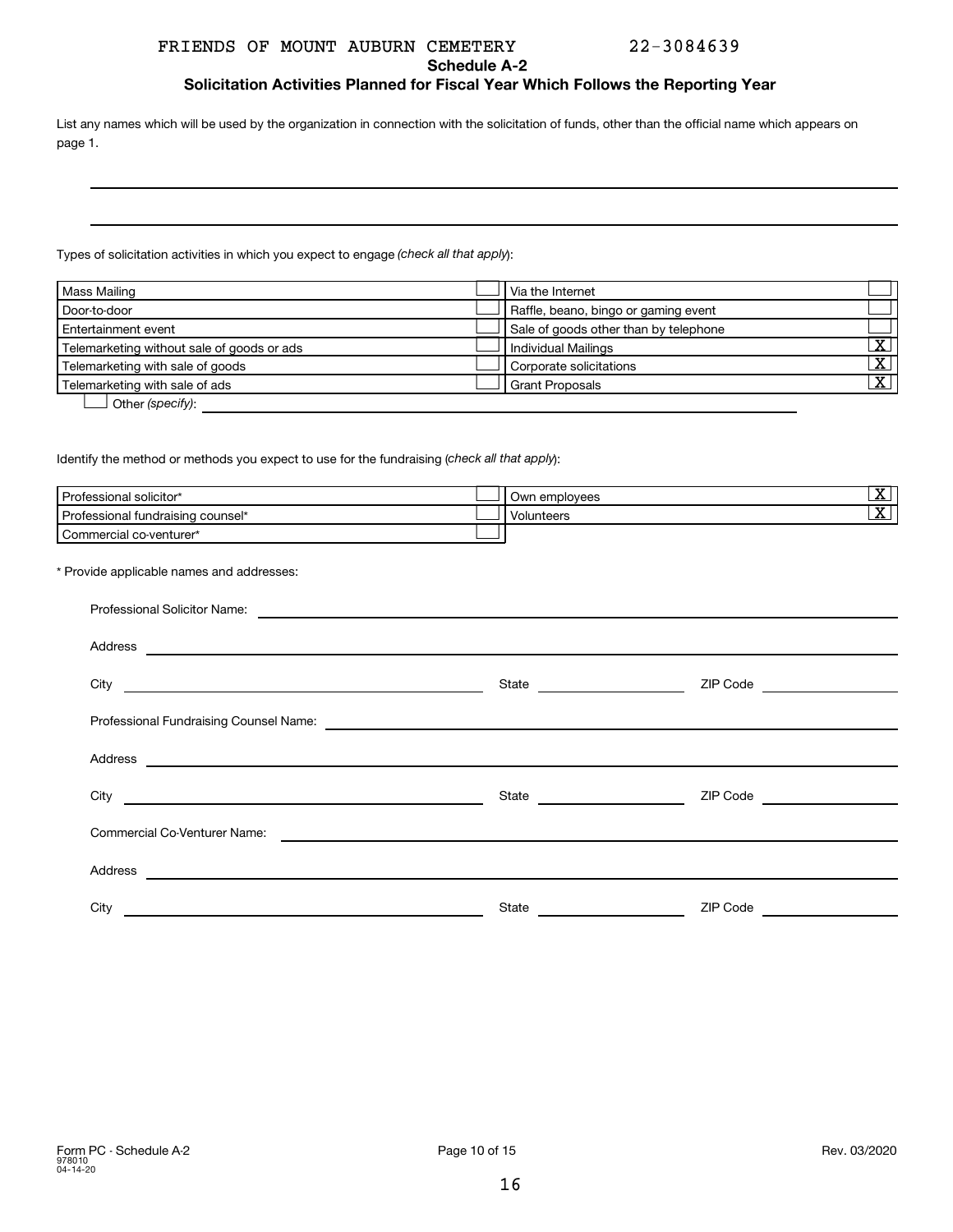| FRIENDS OF MOUNT AUBURN CEMETERY                                                                                                                                             | Schedule A-2 ctd. | 22-3084639     |
|------------------------------------------------------------------------------------------------------------------------------------------------------------------------------|-------------------|----------------|
| Solicitation Activities Planned for Fiscal Year Which Follows the Reporting Year                                                                                             |                   |                |
| Identify the individuals who will have final responsibility for the charity's custody of contributions:<br>DAVID P. BARNETT<br>Name and Title: PRESIDENT & CEO, TRUSTEE      |                   |                |
|                                                                                                                                                                              |                   |                |
| Address 580 MOUNT AUBURN STREET                                                                                                                                              |                   |                |
| City CAMBRIDGE                                                                                                                                                               | State MA          | ZIP Code 02138 |
| MICHAEL A. ALBANO<br>Name and Title: EXECUTIVE VICE PRESIDENT & CFO                                                                                                          |                   |                |
| Address 580 MOUNT AUBURN STREET                                                                                                                                              |                   |                |
| City CAMBRIDGE                                                                                                                                                               | State MA          | ZIP Code 02138 |
| SEAN MCDONNELL<br>Name and Title: TREASURER                                                                                                                                  |                   |                |
| Address 580 MOUNT AUBURN STREET                                                                                                                                              |                   |                |
| City CAMBRIDGE                                                                                                                                                               | State MA          | ZIP Code 02138 |
| Identify the individuals who will have final responsibility for the charity's distribution of contributions:<br>DAVID P. BARNETT<br>Name and Title: PRESIDENT & CEO, TRUSTEE |                   |                |
| Address 580 MOUNT AUBURN STREET                                                                                                                                              |                   |                |
| City CAMBRIDGE                                                                                                                                                               | State MA          | ZIP Code 02138 |
| MICHAEL A. ALBANO<br>Name and Title: EXECUTIVE VICE PRESIDENT & CFO                                                                                                          |                   |                |
| Address 580 MOUNT AUBURN STREET                                                                                                                                              |                   |                |
| City CAMBRIDGE                                                                                                                                                               | State MA          | ZIP Code 02138 |
| SEAN MCDONNELL<br>Name and Title: TREASURER                                                                                                                                  |                   |                |
| Address 580 MOUNT AUBURN STREET                                                                                                                                              |                   |                |
| City CAMBRIDGE                                                                                                                                                               | State MA          | ZIP Code 02138 |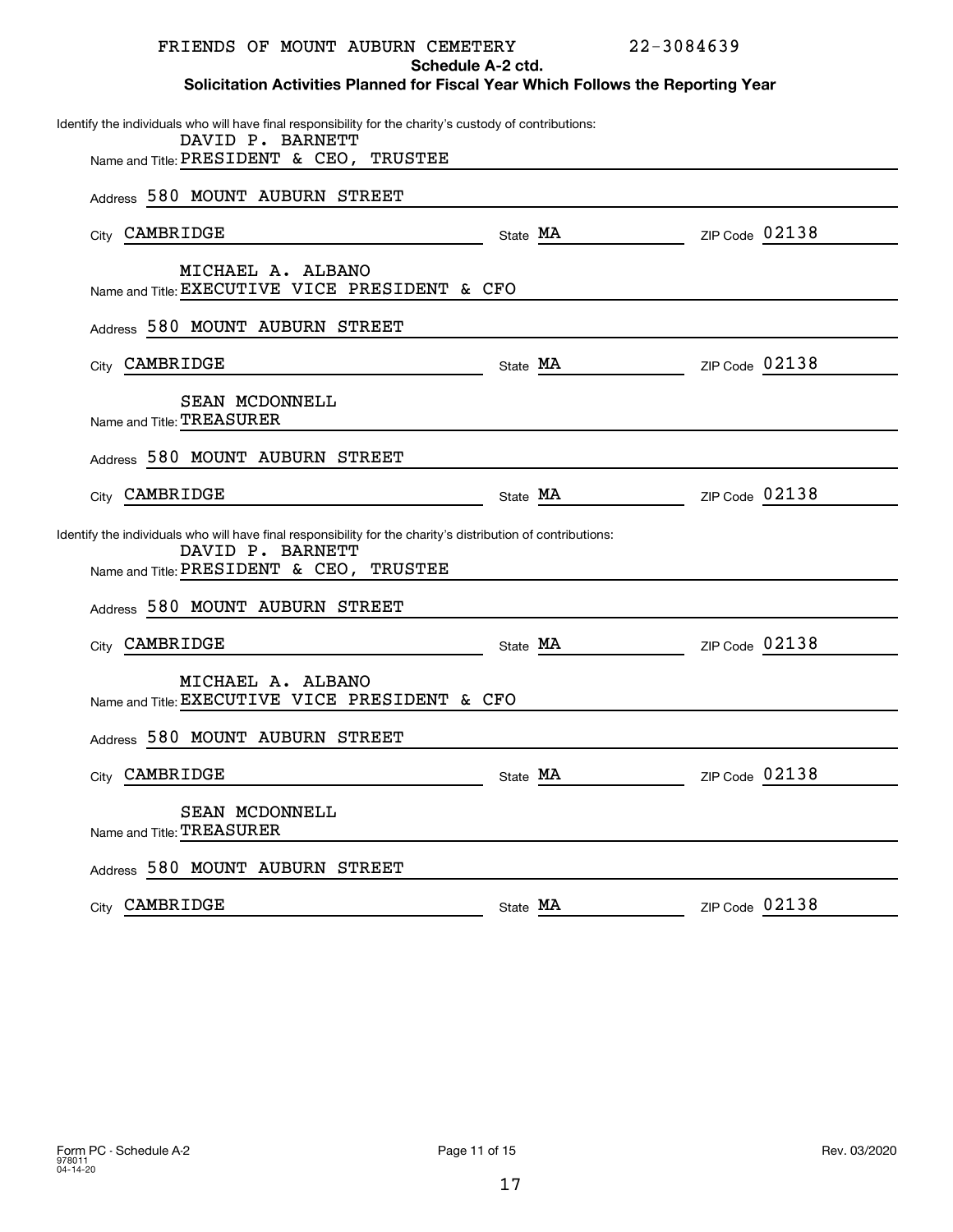#### **Certification by Organization**

Two different signatures required. Signers must be organization president or other authorized officer or trustee.

**Under penalty of perjury, we declare that the information furnished in this report, including all attachments, is true and correct to the best of our knowledge.**

| Signature:<br>and the control of the control of the control of the control of the control of the control of the control of the | Date: |
|--------------------------------------------------------------------------------------------------------------------------------|-------|
| Printed Name: DAVID P. BARNETT                                                                                                 |       |
| <b>Title: TRUSTEE</b>                                                                                                          |       |
|                                                                                                                                |       |
| Signature:                                                                                                                     | Date: |
| <b>Printed Name:</b>                                                                                                           |       |
| <b>Title: TRUSTEE</b>                                                                                                          |       |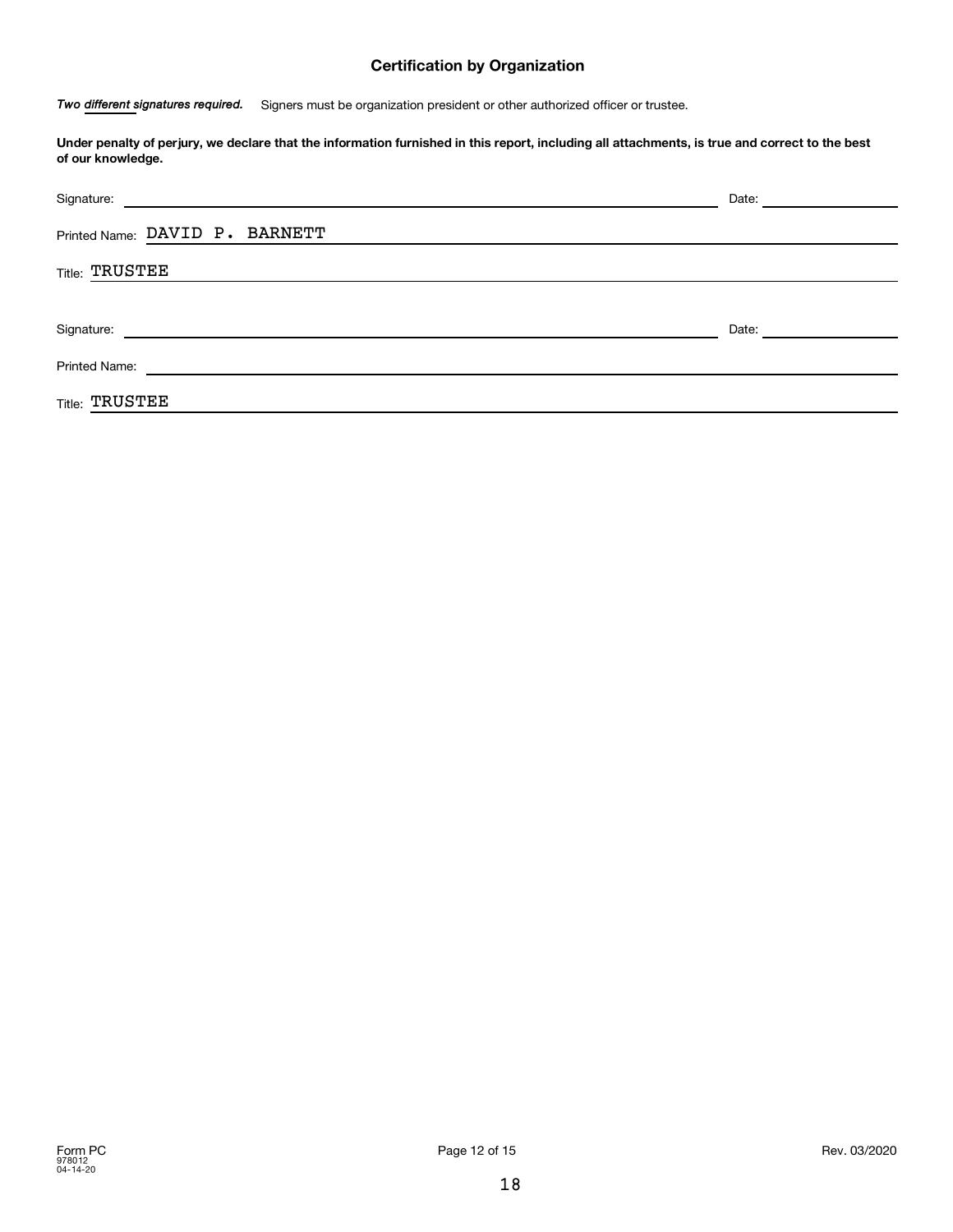#### **Schedule RO**

1. Please read the instructions and definition of "Related Organization" carefully before completing this section. (If you have more than five Related *Organizations, please attach a list.* )

| $\mathsf{N}_{\mathsf{Name}:}$ PROP. MT. AUBURN CEMETERY |                                              | I Primary purpose or activity: GARDEN CEMETERY                           |                   |                                  |
|---------------------------------------------------------|----------------------------------------------|--------------------------------------------------------------------------|-------------------|----------------------------------|
| <b>FYE</b>                                              | A. Donor restricted funds<br>(-) liabilities | B. 3rd party restricted funds   C. Unrestricted funds<br>(-) liabilities | l (-) liabilities | D. Total net assets<br>$(A+B+C)$ |
| 03/31/20                                                |                                              | 30,580,615.                                                              | 163,025,523.      | 193,606,138.                     |

| Name:      |                                              | Primary purpose or activity:                                                                |  |                                  |  |  |
|------------|----------------------------------------------|---------------------------------------------------------------------------------------------|--|----------------------------------|--|--|
| <b>FYE</b> | A. Donor restricted funds<br>(-) liabilities | B. 3rd party restricted funds   C. Unrestricted funds<br>(-) liabilities<br>(-) liabilities |  | D. Total net assets<br>$(A+B+C)$ |  |  |

| Name: |                                              | Primary purpose or activity:                                             |                 |                                  |  |
|-------|----------------------------------------------|--------------------------------------------------------------------------|-----------------|----------------------------------|--|
| FYE   | A. Donor restricted funds<br>(-) liabilities | B. 3rd party restricted funds   C. Unrestricted funds<br>(-) liabilities | (-) liabilities | D. Total net assets<br>$(A+B+C)$ |  |

| Name:      |                                              | Primary purpose or activity:                                             |                 |                                  |
|------------|----------------------------------------------|--------------------------------------------------------------------------|-----------------|----------------------------------|
| <b>FYE</b> | A. Donor restricted funds<br>(-) liabilities | B. 3rd party restricted funds   C. Unrestricted funds<br>(-) liabilities | (-) liabilities | D. Total net assets<br>$(A+B+C)$ |

| Name: |                                              | Primary purpose or activity:                                             |                 |                                  |
|-------|----------------------------------------------|--------------------------------------------------------------------------|-----------------|----------------------------------|
| FYE   | A. Donor restricted funds<br>(-) liabilities | B. 3rd party restricted funds   C. Unrestricted funds<br>(-) liabilities | (-) liabilities | D. Total net assets<br>$(A+B+C)$ |